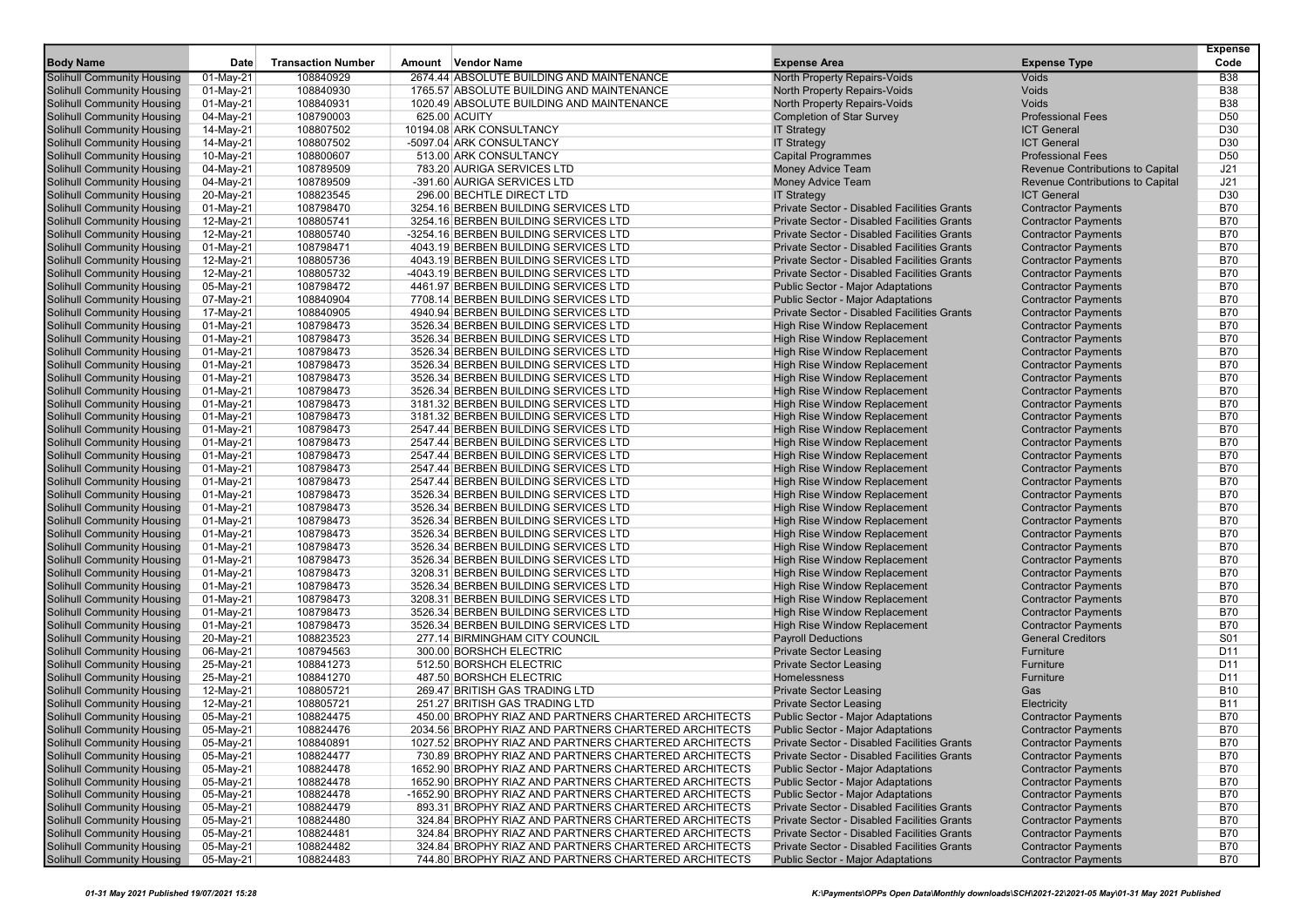| <b>Body Name</b>                                                       | Date                   | <b>Transaction Number</b> | Amount Vendor Name                                    | <b>Expense Area</b>                                                      | <b>Expense Type</b>                                              | <b>Expense</b><br>Code   |
|------------------------------------------------------------------------|------------------------|---------------------------|-------------------------------------------------------|--------------------------------------------------------------------------|------------------------------------------------------------------|--------------------------|
|                                                                        |                        |                           |                                                       |                                                                          |                                                                  |                          |
| Solihull Community Housing                                             | 01-May-21              | 108793095                 | 1594.80 BUILDBASE                                     | Stores-Stores and delivery                                               | <b>Stocks</b>                                                    | R <sub>10</sub>          |
| Solihull Community Housing                                             | 01-May-21              | 108795057                 | 654.00 BUILDBASE                                      | Stores-Stores and delivery                                               | <b>Stocks</b>                                                    | R <sub>10</sub>          |
| <b>Solihull Community Housing</b>                                      | 14-May-21              | 108807921                 | 1000.00 CAPITA BUSINESS SERVICES LTD                  | <b>IT Strategy</b>                                                       | ICT Services & Consultancy                                       | D38<br>D97               |
| <b>Solihull Community Housing</b><br><b>Solihull Community Housing</b> | 10-May-21<br>20-May-21 | 108800872<br>108824592    | 1200.00 CEL SOLICITORS<br>1513.73 CHAPMANS ELECTRICAL | North Property Repairs-Day to day<br><b>Mechanical &amp; Electrical</b>  | <b>Complaints Compensation</b><br><b>Rev Contractor Payments</b> | <b>B71</b>               |
| Solihull Community Housing                                             | 10-May-21              | 108800635                 | 4500.00 CLEAR LAW LLP                                 | North Property Repairs-Day to day                                        | <b>Complaints Compensation</b>                                   | D97                      |
| <b>Solihull Community Housing</b>                                      | 01-May-21              | 108795058                 | 971.72 CONTOUR SHOWERS LTD                            | Stores-Stores and delivery                                               | <b>Stocks</b>                                                    | R <sub>10</sub>          |
| Solihull Community Housing                                             | 12-May-21              | 108804967                 | 789.60 CONTRACT FURNITURE GROUP LTD                   | Saxon Court                                                              | Furniture                                                        | D <sub>11</sub>          |
| Solihull Community Housing                                             | 18-May-21              | 108811678                 | 850.00 DAVID SMITH ASSOCIATES                         | Low Rise - Envelope Programme                                            | <b>Contractor Payments</b>                                       | <b>B70</b>               |
| <b>Solihull Community Housing</b>                                      | 01-May-21              | 108840934                 | 2980.00 DIRECT HEALTHCARE GROUP LTD                   | Private Sector - Disabled Facilities Grants                              | <b>Contractor Payments</b>                                       | <b>B70</b>               |
| Solihull Community Housing                                             | 01-May-21              | 108783731                 | 695.00 DIRECT HEALTHCARE GROUP LTD                    | <b>Private Sector - Disabled Facilities Grants</b>                       | <b>Contractor Payments</b>                                       | <b>B70</b>               |
| Solihull Community Housing                                             | 01-May-21              | 108783731                 | -695.00 DIRECT HEALTHCARE GROUP LTD                   | Private Sector - Disabled Facilities Grants                              | <b>Contractor Payments</b>                                       | <b>B70</b>               |
| Solihull Community Housing                                             | 01-May-21              | 108801465                 | 326.30 DODD GROUP                                     | North Property Repairs-Voids                                             | Voids                                                            | <b>B38</b>               |
| Solihull Community Housing                                             | 01-May-21              | 108801466                 | 593.74 DODD GROUP                                     | North Property Repairs-Voids                                             | Voids                                                            | <b>B38</b>               |
| <b>Solihull Community Housing</b>                                      | 01-May-21              | 108801467                 | 538.94 DODD GROUP                                     | North Property Repairs-Voids                                             | Voids                                                            | <b>B38</b>               |
| Solihull Community Housing                                             | 01-May-21              | 108801468                 | 524.13 DODD GROUP                                     | North Property Repairs-Voids                                             | Voids                                                            | <b>B38</b>               |
| Solihull Community Housing                                             | 01-May-21              | 108801469                 | 1227.79 DODD GROUP                                    | North Property Repairs-Voids                                             | Voids                                                            | <b>B38</b>               |
| Solihull Community Housing                                             | 01-May-21              | 108801470                 | 937.16 DODD GROUP                                     | North Property Repairs-Voids                                             | Voids                                                            | <b>B38</b>               |
| Solihull Community Housing                                             | 01-May-21              | 108801471                 | 606.52 DODD GROUP                                     | North Property Repairs-Voids                                             | Voids                                                            | <b>B38</b>               |
| <b>Solihull Community Housing</b>                                      | 01-May-21              | 108801472                 | 631.33 DODD GROUP                                     | North Property Repairs-Voids                                             | <b>Voids</b>                                                     | <b>B38</b>               |
| Solihull Community Housing                                             | 01-May-21              | 108801473                 | 496.74 DODD GROUP                                     | North Property Repairs-Voids                                             | Voids                                                            | <b>B38</b>               |
| Solihull Community Housing                                             | 01-May-21              | 108801474                 | 579.03 DODD GROUP                                     | North Property Repairs-Voids                                             | Voids                                                            | <b>B38</b>               |
| Solihull Community Housing                                             | 01-May-21              | 108801475                 | 1116.27 DODD GROUP                                    | North Property Repairs-Voids                                             | Voids                                                            | <b>B38</b>               |
| Solihull Community Housing                                             | 01-May-21              | 108801476                 | 1176.89 DODD GROUP                                    | <b>North Property Repairs-Voids</b>                                      | Voids                                                            | <b>B38</b>               |
| <b>Solihull Community Housing</b>                                      | 01-May-21              | 108795798                 | 246.19 DODD GROUP                                     | <b>High Rise Window Replacement</b>                                      | <b>Contractor Payments</b>                                       | <b>B70</b>               |
| Solihull Community Housing                                             | 01-May-21              | 108801477                 | 830.34 DODD GROUP                                     | North Property Repairs-Voids                                             | Voids                                                            | <b>B38</b>               |
| <b>Solihull Community Housing</b>                                      | 01-May-21              | 108801478                 | 540.13 DODD GROUP                                     | North Property Repairs-Voids                                             | Voids                                                            | <b>B38</b>               |
| Solihull Community Housing                                             | 01-May-21              | 108801479                 | 678.80 DODD GROUP                                     | North Property Repairs-Voids                                             | Voids                                                            | <b>B38</b>               |
| Solihull Community Housing                                             | 01-May-21              | 108801480                 | 558.76 DODD GROUP                                     | North Property Repairs-Voids                                             | Voids                                                            | <b>B38</b>               |
| <b>Solihull Community Housing</b>                                      | 01-May-21              | 108801481                 | 513.17 DODD GROUP                                     | North Property Repairs-Voids                                             | <b>Voids</b>                                                     | <b>B38</b>               |
| Solihull Community Housing                                             | 01-May-21              | 108795799                 | 239.39 DODD GROUP                                     | <b>Mechanical &amp; Electrical</b>                                       | <b>Rev Contractor Payments</b>                                   | <b>B71</b>               |
| Solihull Community Housing                                             | 01-May-21              | 108795800                 | 236.81 DODD GROUP                                     | <b>Mechanical &amp; Electrical</b>                                       | <b>Rev Contractor Payments</b>                                   | <b>B71</b>               |
| Solihull Community Housing                                             | 01-May-21              | 108801483                 | 295.15 DODD GROUP                                     | <b>Mechanical &amp; Electrical</b>                                       | <b>Rev Contractor Payments</b>                                   | <b>B71</b>               |
| Solihull Community Housing                                             | 01-May-21              | 108801484                 | 460.98 DODD GROUP                                     | <b>Mechanical &amp; Electrical</b>                                       | <b>Rev Contractor Payments</b>                                   | <b>B71</b>               |
| <b>Solihull Community Housing</b>                                      | 01-May-21              | 108795805                 | 243.40 DODD GROUP                                     | <b>Mechanical &amp; Electrical</b>                                       | <b>Rev Contractor Payments</b>                                   | <b>B71</b>               |
| Solihull Community Housing                                             | 01-May-21              | 108801485                 | 436.80 DODD GROUP                                     | <b>Mechanical &amp; Electrical</b>                                       | <b>Rev Contractor Payments</b>                                   | <b>B71</b>               |
| Solihull Community Housing                                             | 01-May-21              | 108801486                 | 277.55 DODD GROUP                                     | <b>Mechanical &amp; Electrical</b>                                       | <b>Rev Contractor Payments</b>                                   | <b>B71</b>               |
| <b>Solihull Community Housing</b>                                      | 01-May-21              | 108801487                 | 301.50 DODD GROUP                                     | <b>Mechanical &amp; Electrical</b>                                       | <b>Rev Contractor Payments</b>                                   | <b>B71</b>               |
| Solihull Community Housing                                             | 01-May-21              | 108796820<br>108801488    | 236.81 DODD GROUP<br>444.08 DODD GROUP                | <b>Mechanical &amp; Electrical</b><br><b>Mechanical &amp; Electrical</b> | <b>Rev Contractor Payments</b>                                   | <b>B71</b><br><b>B71</b> |
| <b>Solihull Community Housing</b><br>Solihull Community Housing        | 01-May-21<br>01-May-21 | 108796830                 | 263.42 DODD GROUP                                     | <b>Mechanical &amp; Electrical</b>                                       | <b>Rev Contractor Payments</b><br><b>Rev Contractor Payments</b> | <b>B71</b>               |
| Solihull Community Housing                                             | 01-May-21              | 108801489                 | 539.47 DODD GROUP                                     | <b>Mechanical &amp; Electrical</b>                                       | <b>Rev Contractor Payments</b>                                   | <b>B71</b>               |
| Solihull Community Housing                                             | 01-May-21              | 108796850                 | 221.69 DODD GROUP                                     | <b>Mechanical &amp; Electrical</b>                                       | <b>Rev Contractor Payments</b>                                   | <b>B71</b>               |
| Solihull Community Housing                                             | 01-May-21              | 108796852                 | 236.81 DODD GROUP                                     | <b>Mechanical &amp; Electrical</b>                                       | <b>Rev Contractor Payments</b>                                   | <b>B71</b>               |
| <b>Solihull Community Housing</b>                                      | 01-May-21              | 108796853                 | 236.81 DODD GROUP                                     | <b>Mechanical &amp; Electrical</b>                                       | <b>Rev Contractor Payments</b>                                   | <b>B71</b>               |
| Solihull Community Housing                                             | 01-May-21              | 108801490                 | 463.75 DODD GROUP                                     | <b>Mechanical &amp; Electrical</b>                                       | <b>Rev Contractor Payments</b>                                   | <b>B71</b>               |
| Solihull Community Housing                                             | 01-May-21              | 108796874                 | 236.81 DODD GROUP                                     | <b>Mechanical &amp; Electrical</b>                                       | <b>Rev Contractor Payments</b>                                   | <b>B71</b>               |
| Solihull Community Housing                                             | 01-May-21              | 108801491                 | 311.01 DODD GROUP                                     | <b>Mechanical &amp; Electrical</b>                                       | <b>Rev Contractor Payments</b>                                   | <b>B71</b>               |
| Solihull Community Housing                                             | 01-May-21              | 108801492                 | 573.33 DODD GROUP                                     | <b>Mechanical &amp; Electrical</b>                                       | <b>Rev Contractor Payments</b>                                   | <b>B71</b>               |
| <b>Solihull Community Housing</b>                                      | 01-May-21              | 108795832                 | 236.81 DODD GROUP                                     | <b>Mechanical &amp; Electrical</b>                                       | <b>Rev Contractor Payments</b>                                   | <b>B71</b>               |
| <b>Solihull Community Housing</b>                                      | 01-May-21              | 108801493                 | 661.61 DODD GROUP                                     | <b>Mechanical &amp; Electrical</b>                                       | <b>Rev Contractor Payments</b>                                   | <b>B71</b>               |
| Solihull Community Housing                                             | 01-May-21              | 108795835                 | 236.81 DODD GROUP                                     | <b>Mechanical &amp; Electrical</b>                                       | <b>Rev Contractor Payments</b>                                   | B71                      |
| <b>Solihull Community Housing</b>                                      | 01-May-21              | 108795836                 | 215.28 DODD GROUP                                     | <b>Mechanical &amp; Electrical</b>                                       | <b>Rev Contractor Payments</b>                                   | <b>B71</b>               |
| <b>Solihull Community Housing</b>                                      | 01-May-21              | 108801494                 | 327.85 DODD GROUP                                     | <b>Mechanical &amp; Electrical</b>                                       | <b>Rev Contractor Payments</b>                                   | <b>B71</b>               |
| <b>Solihull Community Housing</b>                                      | 01-May-21              | 108795853                 | 236.81 DODD GROUP                                     | <b>Mechanical &amp; Electrical</b>                                       | <b>Rev Contractor Payments</b>                                   | <b>B71</b>               |
| <b>Solihull Community Housing</b>                                      | 01-May-21              | 108801495                 | 499.64 DODD GROUP                                     | <b>Mechanical &amp; Electrical</b>                                       | <b>Rev Contractor Payments</b>                                   | B71                      |
| <b>Solihull Community Housing</b>                                      | 01-May-21              | 108795863                 | 235.82 DODD GROUP                                     | <b>Mechanical &amp; Electrical</b>                                       | <b>Rev Contractor Payments</b>                                   | <b>B71</b>               |
| <b>Solihull Community Housing</b>                                      | 01-May-21              | 108801496                 | 319.57 DODD GROUP                                     | <b>Mechanical &amp; Electrical</b>                                       | <b>Rev Contractor Payments</b>                                   | <b>B71</b>               |
| <b>Solihull Community Housing</b>                                      | 01-May-21              | 108801497                 | 469.97 DODD GROUP                                     | <b>Mechanical &amp; Electrical</b>                                       | <b>Rev Contractor Payments</b>                                   | B71                      |
| <b>Solihull Community Housing</b>                                      | 01-May-21              | 108796925                 | 245.69 DODD GROUP                                     | <b>Mechanical &amp; Electrical</b>                                       | <b>Rev Contractor Payments</b>                                   | <b>B71</b>               |
| Solihull Community Housing                                             | 01-May-21              | 108801498                 | 511.91 DODD GROUP                                     | <b>Mechanical &amp; Electrical</b>                                       | <b>Rev Contractor Payments</b>                                   | B71                      |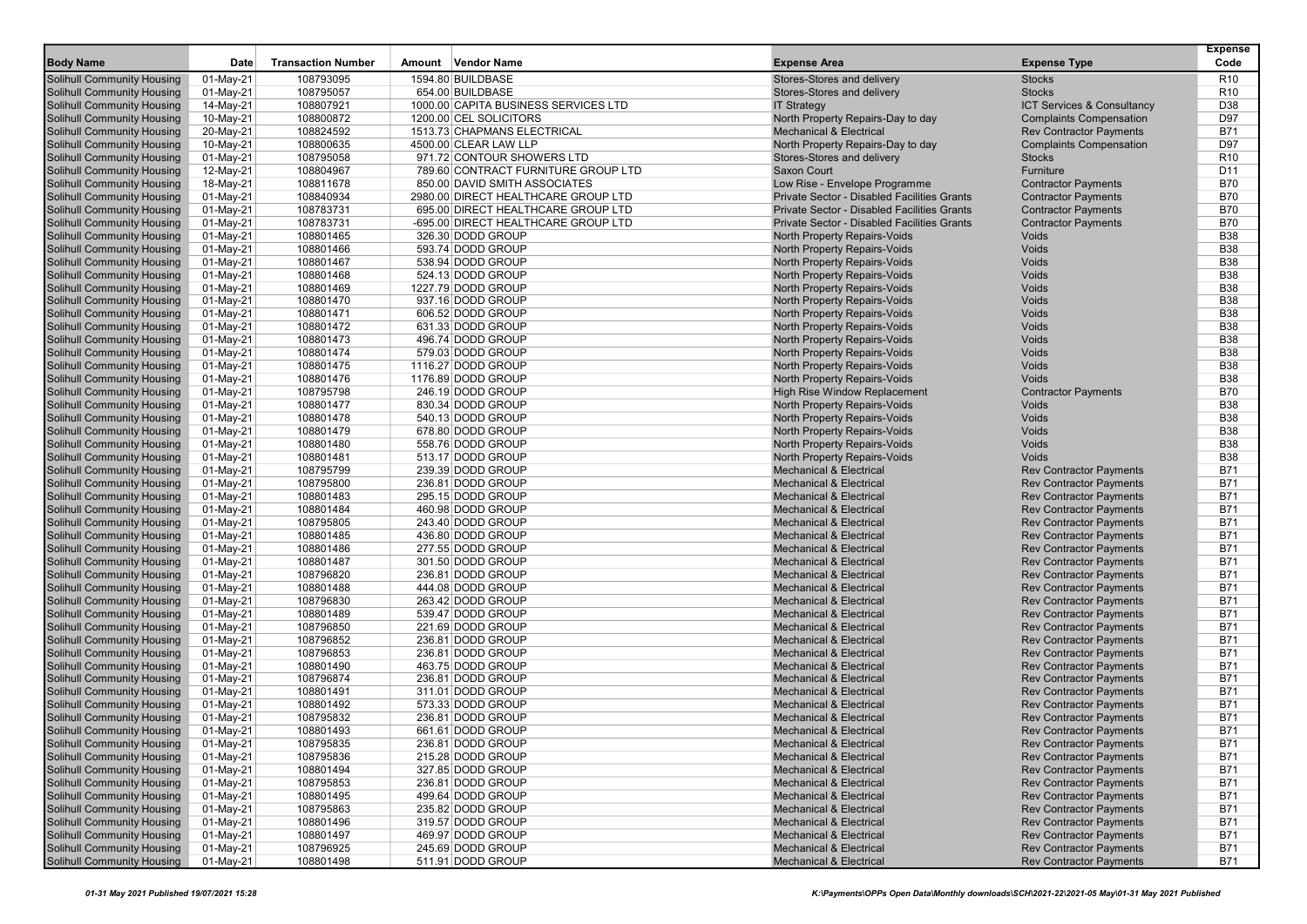| <b>Body Name</b>                                                       | Date                   | <b>Transaction Number</b> | Amount Vendor Name                     | <b>Expense Area</b>                                                      | <b>Expense Type</b>                                              | <b>Expense</b><br>Code   |
|------------------------------------------------------------------------|------------------------|---------------------------|----------------------------------------|--------------------------------------------------------------------------|------------------------------------------------------------------|--------------------------|
|                                                                        |                        |                           |                                        |                                                                          |                                                                  |                          |
| <b>Solihull Community Housing</b>                                      | 01-May-21              | 108796937                 | 248.26 DODD GROUP                      | <b>Mechanical &amp; Electrical</b>                                       | <b>Rev Contractor Payments</b>                                   | <b>B71</b>               |
| <b>Solihull Community Housing</b>                                      | 01-May-21              | 108796940                 | 234.15 DODD GROUP                      | <b>Mechanical &amp; Electrical</b>                                       | <b>Rev Contractor Payments</b>                                   | <b>B71</b>               |
| <b>Solihull Community Housing</b>                                      | 01-May-21              | 108796946                 | 248.26 DODD GROUP                      | <b>Mechanical &amp; Electrical</b>                                       | <b>Rev Contractor Payments</b>                                   | <b>B71</b>               |
| <b>Solihull Community Housing</b><br><b>Solihull Community Housing</b> | 01-May-21              | 108796948<br>108796955    | 248.99 DODD GROUP                      | <b>Mechanical &amp; Electrical</b>                                       | <b>Rev Contractor Payments</b>                                   | <b>B71</b><br><b>B71</b> |
| Solihull Community Housing                                             | 01-May-21              |                           | 221.69 DODD GROUP                      | <b>Mechanical &amp; Electrical</b><br><b>Mechanical &amp; Electrical</b> | <b>Rev Contractor Payments</b><br><b>Rev Contractor Payments</b> | <b>B71</b>               |
|                                                                        | 01-May-21              | 108796960                 | 268.51 DODD GROUP                      |                                                                          |                                                                  | <b>B71</b>               |
| <b>Solihull Community Housing</b>                                      | 01-May-21              | 108796967                 | 236.81 DODD GROUP<br>268.51 DODD GROUP | <b>Mechanical &amp; Electrical</b><br><b>Mechanical &amp; Electrical</b> | <b>Rev Contractor Payments</b>                                   | <b>B71</b>               |
| <b>Solihull Community Housing</b><br><b>Solihull Community Housing</b> | 01-May-21              | 108796978<br>108801499    | 324.09 DODD GROUP                      | <b>Mechanical &amp; Electrical</b>                                       | <b>Rev Contractor Payments</b><br><b>Rev Contractor Payments</b> | <b>B71</b>               |
|                                                                        | 01-May-21              | 108796999                 | 211.71 DODD GROUP                      | <b>Mechanical &amp; Electrical</b>                                       | <b>Rev Contractor Payments</b>                                   | <b>B71</b>               |
| <b>Solihull Community Housing</b><br><b>Solihull Community Housing</b> | 01-May-21<br>01-May-21 | 108801500                 | 1074.46 DODD GROUP                     | <b>Mechanical &amp; Electrical</b>                                       | <b>Rev Contractor Payments</b>                                   | <b>B71</b>               |
|                                                                        |                        |                           | 220.08 DODD GROUP                      | <b>Mechanical &amp; Electrical</b>                                       |                                                                  | <b>B71</b>               |
| <b>Solihull Community Housing</b><br><b>Solihull Community Housing</b> | 01-May-21<br>01-May-21 | 108797001<br>108797009    | 221.69 DODD GROUP                      | <b>Mechanical &amp; Electrical</b>                                       | <b>Rev Contractor Payments</b><br><b>Rev Contractor Payments</b> | <b>B71</b>               |
| <b>Solihull Community Housing</b>                                      |                        | 108801501                 | 298.70 DODD GROUP                      | <b>Mechanical &amp; Electrical</b>                                       | <b>Rev Contractor Payments</b>                                   | <b>B71</b>               |
| <b>Solihull Community Housing</b>                                      | 01-May-21<br>01-May-21 | 108801502                 | 446.40 DODD GROUP                      | <b>Mechanical &amp; Electrical</b>                                       | <b>Rev Contractor Payments</b>                                   | <b>B71</b>               |
| <b>Solihull Community Housing</b>                                      | 01-May-21              | 108797038                 | 260.70 DODD GROUP                      | <b>Mechanical &amp; Electrical</b>                                       | <b>Rev Contractor Payments</b>                                   | <b>B71</b>               |
| <b>Solihull Community Housing</b>                                      |                        | 108797045                 | 260.70 DODD GROUP                      | <b>Mechanical &amp; Electrical</b>                                       | <b>Rev Contractor Payments</b>                                   | <b>B71</b>               |
| <b>Solihull Community Housing</b>                                      | 01-May-21<br>01-May-21 | 108801503                 | 360.18 DODD GROUP                      | <b>Mechanical &amp; Electrical</b>                                       | <b>Rev Contractor Payments</b>                                   | <b>B71</b>               |
| <b>Solihull Community Housing</b>                                      | 01-May-21              | 108797050                 | 263.42 DODD GROUP                      | <b>Mechanical &amp; Electrical</b>                                       | <b>Rev Contractor Payments</b>                                   | <b>B71</b>               |
| <b>Solihull Community Housing</b>                                      | 01-May-21              | 108795881                 | 236.81 DODD GROUP                      | <b>Mechanical &amp; Electrical</b>                                       | <b>Rev Contractor Payments</b>                                   | <b>B71</b>               |
| <b>Solihull Community Housing</b>                                      | 01-May-21              | 108795886                 | 236.81 DODD GROUP                      | <b>Mechanical &amp; Electrical</b>                                       | <b>Rev Contractor Payments</b>                                   | <b>B71</b>               |
|                                                                        |                        |                           |                                        | <b>Mechanical &amp; Electrical</b>                                       |                                                                  | <b>B71</b>               |
| <b>Solihull Community Housing</b><br><b>Solihull Community Housing</b> | 01-May-21<br>01-May-21 | 108801504<br>108801505    | 313.33 DODD GROUP<br>300.83 DODD GROUP | <b>Mechanical &amp; Electrical</b>                                       | <b>Rev Contractor Payments</b><br><b>Rev Contractor Payments</b> | <b>B71</b>               |
| <b>Solihull Community Housing</b>                                      |                        | 108795905                 |                                        | <b>Mechanical &amp; Electrical</b>                                       |                                                                  | <b>B71</b>               |
| <b>Solihull Community Housing</b>                                      | 01-May-21              | 108801506                 | 211.71 DODD GROUP<br>524.91 DODD GROUP | <b>Mechanical &amp; Electrical</b>                                       | <b>Rev Contractor Payments</b>                                   | <b>B71</b>               |
| Solihull Community Housing                                             | 01-May-21              | 108795931                 | 221.40 DODD GROUP                      | <b>Mechanical &amp; Electrical</b>                                       | <b>Rev Contractor Payments</b><br><b>Rev Contractor Payments</b> | <b>B71</b>               |
|                                                                        | 01-May-21              |                           | 210.40 DODD GROUP                      | <b>Mechanical &amp; Electrical</b>                                       |                                                                  | <b>B71</b>               |
| <b>Solihull Community Housing</b><br><b>Solihull Community Housing</b> | 01-May-21<br>01-May-21 | 108795933<br>108795936    | 234.27 DODD GROUP                      | <b>Mechanical &amp; Electrical</b>                                       | <b>Rev Contractor Payments</b><br><b>Rev Contractor Payments</b> | <b>B71</b>               |
| <b>Solihull Community Housing</b>                                      |                        | 108795938                 |                                        | <b>Mechanical &amp; Electrical</b>                                       |                                                                  | <b>B71</b>               |
|                                                                        | 01-May-21              | 108801507                 | 250.43 DODD GROUP<br>362.71 DODD GROUP | <b>Mechanical &amp; Electrical</b>                                       | <b>Rev Contractor Payments</b><br><b>Rev Contractor Payments</b> | <b>B71</b>               |
| <b>Solihull Community Housing</b><br><b>Solihull Community Housing</b> | 01-May-21<br>01-May-21 | 108801508                 | 302.49 DODD GROUP                      | <b>Mechanical &amp; Electrical</b>                                       | <b>Rev Contractor Payments</b>                                   | <b>B71</b>               |
| <b>Solihull Community Housing</b>                                      |                        | 108795951                 | 216.57 DODD GROUP                      | <b>Mechanical &amp; Electrical</b>                                       | <b>Rev Contractor Payments</b>                                   | <b>B71</b>               |
| <b>Solihull Community Housing</b>                                      | 01-May-21<br>01-May-21 | 108795962                 | 239.02 DODD GROUP                      | <b>Mechanical &amp; Electrical</b>                                       | <b>Rev Contractor Payments</b>                                   | <b>B71</b>               |
| <b>Solihull Community Housing</b>                                      | 01-May-21              | 108795965                 | 258.66 DODD GROUP                      | <b>Mechanical &amp; Electrical</b>                                       | <b>Rev Contractor Payments</b>                                   | <b>B71</b>               |
| <b>Solihull Community Housing</b>                                      | 01-May-21              | 108801509                 | 479.91 DODD GROUP                      | <b>Mechanical &amp; Electrical</b>                                       | <b>Rev Contractor Payments</b>                                   | <b>B71</b>               |
| <b>Solihull Community Housing</b>                                      | 01-May-21              | 108801510                 | 362.31 DODD GROUP                      | <b>Mechanical &amp; Electrical</b>                                       | <b>Rev Contractor Payments</b>                                   | <b>B71</b>               |
| <b>Solihull Community Housing</b>                                      | 01-May-21              | 108801511                 | 361.23 DODD GROUP                      | <b>Mechanical &amp; Electrical</b>                                       | <b>Rev Contractor Payments</b>                                   | <b>B71</b>               |
| <b>Solihull Community Housing</b>                                      | 01-May-21              | 108797812                 | 263.42 DODD GROUP                      | <b>Mechanical &amp; Electrical</b>                                       | <b>Rev Contractor Payments</b>                                   | <b>B71</b>               |
| <b>Solihull Community Housing</b>                                      | 01-May-21              | 108797813                 | 228.52 DODD GROUP                      | <b>Mechanical &amp; Electrical</b>                                       | <b>Rev Contractor Payments</b>                                   | <b>B71</b>               |
| <b>Solihull Community Housing</b>                                      | 01-May-21              | 108797818                 | 236.81 DODD GROUP                      | <b>Mechanical &amp; Electrical</b>                                       | <b>Rev Contractor Payments</b>                                   | <b>B71</b>               |
| <b>Solihull Community Housing</b>                                      | 01-May-21              | 108797824                 | 264.97 DODD GROUP                      | <b>Mechanical &amp; Electrical</b>                                       | <b>Rev Contractor Payments</b>                                   | <b>B71</b>               |
| <b>Solihull Community Housing</b>                                      | 01-May-21              | 108797835                 | 221.69 DODD GROUP                      | <b>Mechanical &amp; Electrical</b>                                       | <b>Rev Contractor Payments</b>                                   | <b>B71</b>               |
| <b>Solihull Community Housing</b>                                      | 01-May-21              | 108801513                 | 388.74 DODD GROUP                      | <b>Mechanical &amp; Electrical</b>                                       | <b>Rev Contractor Payments</b>                                   | <b>B71</b>               |
| <b>Solihull Community Housing</b>                                      | 01-May-21              | 108797852                 | 214.99 DODD GROUP                      | <b>Mechanical &amp; Electrical</b>                                       | <b>Rev Contractor Payments</b>                                   | <b>B71</b>               |
| <b>Solihull Community Housing</b>                                      | 01-May-21              | 108801515                 | 290.31 DODD GROUP                      | <b>Mechanical &amp; Electrical</b>                                       | <b>Rev Contractor Payments</b>                                   | <b>B71</b>               |
| Solihull Community Housing                                             | 01-May-21              | 108801516                 | 1008.68 DODD GROUP                     | <b>Mechanical &amp; Electrical</b>                                       | <b>Rev Contractor Payments</b>                                   | <b>B71</b>               |
| <b>Solihull Community Housing</b>                                      | 01-May-21              | 108801517                 | 321.42 DODD GROUP                      | North Property Repairs-Voids                                             | Voids                                                            | <b>B38</b>               |
| <b>Solihull Community Housing</b>                                      | 01-May-21              | 108801518                 | 367.08 DODD GROUP                      | North Property Repairs-Voids                                             | Voids                                                            | <b>B38</b>               |
| <b>Solihull Community Housing</b>                                      | 01-May-21              | 108801519                 | 493.02 DODD GROUP                      | North Property Repairs-Voids                                             | Voids                                                            | <b>B38</b>               |
| <b>Solihull Community Housing</b>                                      | 01-May-21              | 108797355                 | 211.11 DODD GROUP                      | <b>Mechanical &amp; Electrical</b>                                       | <b>Rev Contractor Payments</b>                                   | <b>B71</b>               |
| <b>Solihull Community Housing</b>                                      | 01-May-21              | 108801521                 | 271.67 DODD GROUP                      | North Property Repairs-Voids                                             | Voids                                                            | <b>B38</b>               |
| <b>Solihull Community Housing</b>                                      | 01-May-21              | 108801522                 | 435.16 DODD GROUP                      | <b>Mechanical &amp; Electrical</b>                                       | <b>Rev Contractor Payments</b>                                   | <b>B71</b>               |
| <b>Solihull Community Housing</b>                                      | 01-May-21              | 108801523                 | 467.77 DODD GROUP                      | <b>Mechanical &amp; Electrical</b>                                       | <b>Rev Contractor Payments</b>                                   | <b>B71</b>               |
| <b>Solihull Community Housing</b>                                      | 01-May-21              | 108797406                 | 236.21 DODD GROUP                      | <b>Mechanical &amp; Electrical</b>                                       | <b>Rev Contractor Payments</b>                                   | <b>B71</b>               |
| <b>Solihull Community Housing</b>                                      | 01-May-21              | 108801524                 | 437.04 DODD GROUP                      | <b>Mechanical &amp; Electrical</b>                                       | <b>Rev Contractor Payments</b>                                   | <b>B71</b>               |
| <b>Solihull Community Housing</b>                                      | 01-May-21              | 108801525                 | 220.05 DODD GROUP                      | North Property Repairs-Voids                                             | Voids                                                            | <b>B38</b>               |
| <b>Solihull Community Housing</b>                                      | 01-May-21              | 108801527                 | 532.71 DODD GROUP                      | North Property Repairs-Voids                                             | Voids                                                            | <b>B38</b>               |
| <b>Solihull Community Housing</b>                                      | 01-May-21              | 108801528                 | 667.80 DODD GROUP                      | North Property Repairs-Voids                                             | Voids                                                            | <b>B38</b>               |
| <b>Solihull Community Housing</b>                                      | 01-May-21              | 108801529                 | 576.87 DODD GROUP                      | North Property Repairs-Voids                                             | Voids                                                            | <b>B38</b>               |
| <b>Solihull Community Housing</b>                                      | 01-May-21              | 108801530                 | 791.78 DODD GROUP                      | North Property Repairs-Voids                                             | Voids                                                            | <b>B38</b>               |
| <b>Solihull Community Housing</b>                                      | 01-May-21              | 108801531                 | 1157.80 DODD GROUP                     | North Property Repairs-Voids                                             | Voids                                                            | <b>B38</b>               |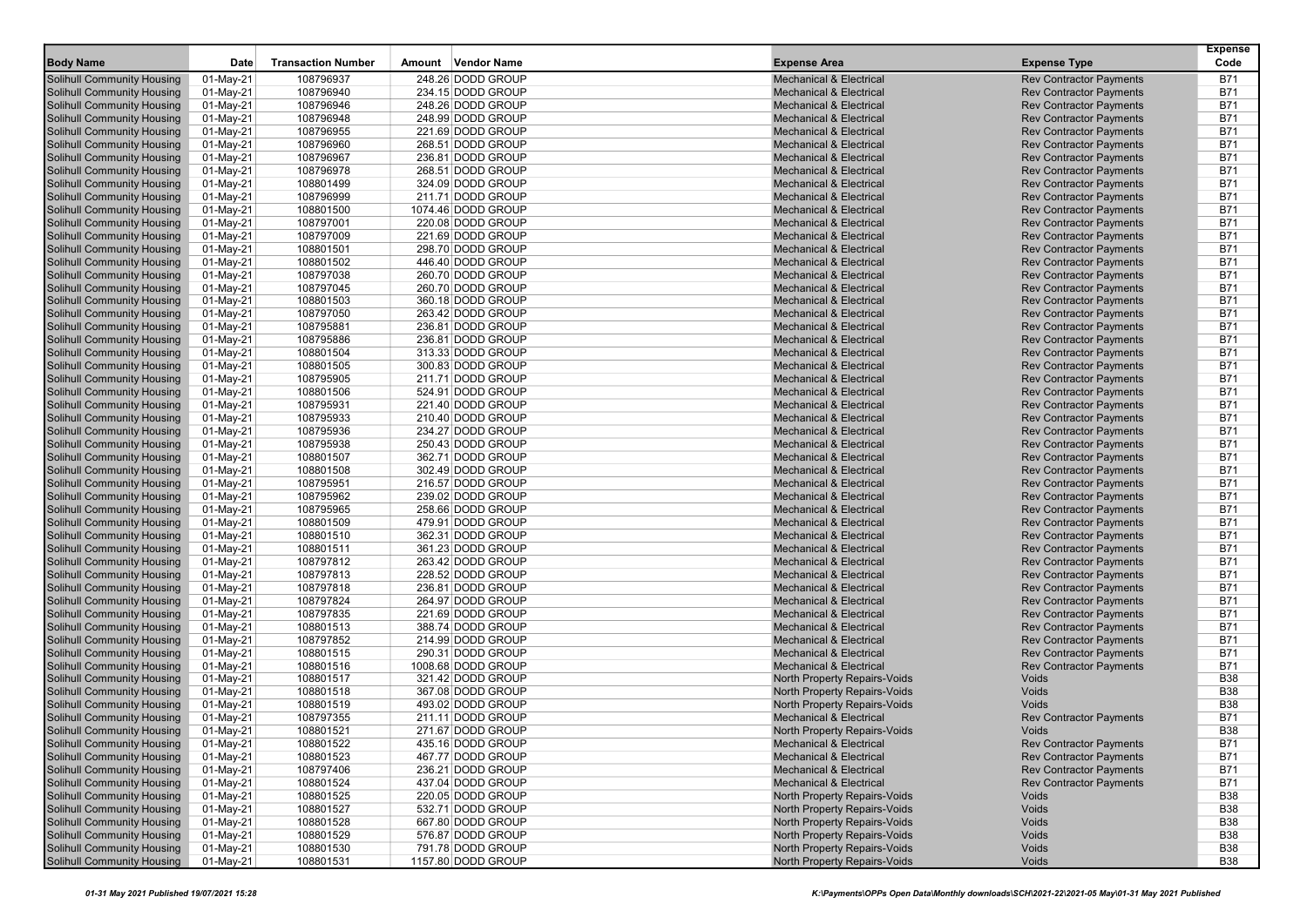| <b>Body Name</b>                                                       | Date                   | <b>Transaction Number</b> | Amount Vendor Name                     | <b>Expense Area</b>                                          | <b>Expense Type</b>            | <b>Expense</b><br>Code   |
|------------------------------------------------------------------------|------------------------|---------------------------|----------------------------------------|--------------------------------------------------------------|--------------------------------|--------------------------|
| <b>Solihull Community Housing</b>                                      | 01-May-21              | 108801532                 | 1108.51 DODD GROUP                     | North Property Repairs-Voids                                 | <b>Voids</b>                   | <b>B38</b>               |
| <b>Solihull Community Housing</b>                                      | 01-May-21              | 108801533                 | 552.30 DODD GROUP                      | <b>Mechanical &amp; Electrical</b>                           | <b>Rev Contractor Payments</b> | <b>B71</b>               |
| <b>Solihull Community Housing</b>                                      | 01-May-21              | 108801534                 | 456.41 DODD GROUP                      | North Property Repairs-Voids                                 | Voids                          | <b>B38</b>               |
| <b>Solihull Community Housing</b>                                      | 01-May-21              | 108801535                 | 798.31 DODD GROUP                      | North Property Repairs-Voids                                 | Voids                          | <b>B38</b>               |
| <b>Solihull Community Housing</b>                                      | 01-May-21              | 108801536                 | 773.01 DODD GROUP                      | North Property Repairs-Voids                                 | Voids                          | <b>B38</b>               |
| <b>Solihull Community Housing</b>                                      | 01-May-21              | 108801537                 | 525.56 DODD GROUP                      | North Property Repairs-Voids                                 | Voids                          | <b>B38</b>               |
| <b>Solihull Community Housing</b>                                      | 01-May-21              | 108801538                 | 595.53 DODD GROUP                      | North Property Repairs-Voids                                 | Voids                          | <b>B38</b>               |
| <b>Solihull Community Housing</b>                                      | 01-May-21              | 108801539                 | 658.47 DODD GROUP                      | North Property Repairs-Voids                                 | Voids                          | <b>B38</b>               |
| <b>Solihull Community Housing</b>                                      | 01-May-21              | 108801540                 | 546.77 DODD GROUP                      | North Property Repairs-Voids                                 | Voids                          | <b>B38</b>               |
| <b>Solihull Community Housing</b>                                      | 01-May-21              | 108801541                 | 503.84 DODD GROUP                      | North Property Repairs-Voids                                 | Voids                          | <b>B38</b>               |
| <b>Solihull Community Housing</b>                                      | 01-May-21              | 108801542                 | 602.35 DODD GROUP                      | North Property Repairs-Voids                                 | Voids                          | <b>B38</b>               |
| <b>Solihull Community Housing</b>                                      | 01-May-21              | 108801543                 | 673.89 DODD GROUP                      | North Property Repairs-Voids                                 | Voids                          | <b>B38</b>               |
| <b>Solihull Community Housing</b>                                      | 01-May-21              | 108801544                 | 882.83 DODD GROUP                      | North Property Repairs-Voids                                 | Voids                          | <b>B38</b>               |
| <b>Solihull Community Housing</b>                                      | 01-May-21              | 108801545                 | 686.34 DODD GROUP                      | North Property Repairs-Voids                                 | Voids                          | <b>B38</b>               |
| <b>Solihull Community Housing</b>                                      | 01-May-21              | 108797929                 | 279.39 DODD GROUP                      | North Property Repairs-Voids                                 | Voids                          | <b>B38</b>               |
| <b>Solihull Community Housing</b>                                      | 01-May-21              | 108801546                 | 439.54 DODD GROUP                      | North Property Repairs-Voids                                 | Voids                          | <b>B38</b>               |
| <b>Solihull Community Housing</b>                                      | 01-May-21              | 108801547                 | 989.19 DODD GROUP                      | North Property Repairs-Voids                                 | Voids                          | <b>B38</b>               |
| <b>Solihull Community Housing</b>                                      | 01-May-21              | 108801548                 | 573.87 DODD GROUP                      | North Property Repairs-Voids                                 | Voids                          | <b>B38</b>               |
| <b>Solihull Community Housing</b>                                      | 01-May-21              | 108801549                 | 438.26 DODD GROUP                      | North Property Repairs-Voids                                 | Voids                          | <b>B38</b>               |
| <b>Solihull Community Housing</b>                                      | 01-May-21              | 108801551                 | 820.62 DODD GROUP                      | North Property Repairs-Voids                                 | Voids                          | <b>B38</b>               |
| <b>Solihull Community Housing</b>                                      | 01-May-21              | 108801552                 | 432.91 DODD GROUP                      | <b>Mechanical &amp; Electrical</b>                           | <b>Rev Contractor Payments</b> | <b>B71</b>               |
| <b>Solihull Community Housing</b>                                      | 01-May-21              | 108801553                 | 1323.42 DODD GROUP                     | North Property Repairs-Voids                                 | Voids                          | <b>B38</b>               |
| <b>Solihull Community Housing</b>                                      | 01-May-21              | 108801554                 | 753.85 DODD GROUP                      | North Property Repairs-Voids                                 | Voids                          | <b>B38</b>               |
| <b>Solihull Community Housing</b>                                      | 01-May-21              | 108801555                 | 849.48 DODD GROUP                      | North Property Repairs-Voids                                 | Voids                          | <b>B38</b>               |
| <b>Solihull Community Housing</b>                                      | 01-May-21              | 108801556                 | 360.00 DODD GROUP                      | <b>Mechanical &amp; Electrical</b>                           | <b>Rev Contractor Payments</b> | <b>B71</b>               |
| <b>Solihull Community Housing</b>                                      | 01-May-21              | 108801557                 | 939.95 DODD GROUP                      | North Property Repairs-Voids                                 | Voids                          | <b>B38</b>               |
| <b>Solihull Community Housing</b>                                      | 01-May-21              | 108801558                 | 558.51 DODD GROUP                      | North Property Repairs-Voids                                 | Voids                          | <b>B38</b>               |
| <b>Solihull Community Housing</b>                                      | 01-May-21              | 108801559                 | 617.34 DODD GROUP                      | North Property Repairs-Voids                                 | Voids                          | <b>B38</b>               |
| Solihull Community Housing                                             | 01-May-21              | 108801560                 | 857.68 DODD GROUP                      | North Property Repairs-Voids                                 | Voids                          | <b>B38</b>               |
| <b>Solihull Community Housing</b>                                      | 01-May-21              | 108801561                 | 745.04 DODD GROUP                      | North Property Repairs-Voids                                 | Voids                          | <b>B38</b>               |
| <b>Solihull Community Housing</b>                                      | 01-May-21              | 108801562                 | 807.06 DODD GROUP                      | North Property Repairs-Voids                                 | Voids                          | <b>B38</b>               |
| <b>Solihull Community Housing</b>                                      | 01-May-21              | 108801563                 | 770.32 DODD GROUP                      | North Property Repairs-Voids                                 | Voids                          | <b>B38</b>               |
| <b>Solihull Community Housing</b>                                      | 01-May-21              | 108797476                 | 238.44 DODD GROUP                      | <b>North Property Repairs-Voids</b>                          | Voids                          | <b>B38</b>               |
| <b>Solihull Community Housing</b>                                      | 01-May-21              | 108797479                 | 209.83 DODD GROUP                      | North Property Repairs-Voids                                 | Voids                          | <b>B38</b>               |
| <b>Solihull Community Housing</b>                                      | 01-May-21              | 108801564                 | 541.26 DODD GROUP                      | North Property Repairs-Voids                                 | Voids                          | <b>B38</b>               |
| <b>Solihull Community Housing</b>                                      | 01-May-21              | 108801565                 | 575.15 DODD GROUP                      | North Property Repairs-Voids                                 | Voids                          | <b>B38</b>               |
| <b>Solihull Community Housing</b>                                      | 01-May-21              | 108801566                 | 624.14 DODD GROUP                      | North Property Repairs-Voids                                 | Voids                          | <b>B38</b>               |
| <b>Solihull Community Housing</b>                                      | 01-May-21              | 108797489                 | 370.18 DODD GROUP                      | <b>North Property Repairs-Voids</b>                          | Voids                          | <b>B38</b>               |
| <b>Solihull Community Housing</b>                                      | 01-May-21              | 108801567                 | 728.27 DODD GROUP<br>430.28 DODD GROUP | North Property Repairs-Voids                                 | Voids<br>Voids                 | <b>B38</b><br><b>B38</b> |
| <b>Solihull Community Housing</b><br><b>Solihull Community Housing</b> | 01-May-21<br>01-May-21 | 108801568<br>108796124    | 368.30 DODD GROUP                      | North Property Repairs-Voids                                 | Voids                          | <b>B38</b>               |
| <b>Solihull Community Housing</b>                                      | 01-May-21              | 108801569                 | 550.14 DODD GROUP                      | North Property Repairs-Voids<br>North Property Repairs-Voids | Voids                          | <b>B38</b>               |
| <b>Solihull Community Housing</b>                                      | 01-May-21              | 108796133                 | 389.87 DODD GROUP                      | North Property Repairs-Voids                                 | Voids                          | <b>B38</b>               |
| <b>Solihull Community Housing</b>                                      | 01-May-21              | 108801570                 | 601.28 DODD GROUP                      | North Property Repairs-Voids                                 | <b>Voids</b>                   | <b>B38</b>               |
| <b>Solihull Community Housing</b>                                      | 01-May-21              | 108823553                 | 323.03 DODD GROUP                      | <b>High Rise Window Replacement</b>                          | <b>Contractor Payments</b>     | <b>B70</b>               |
| <b>Solihull Community Housing</b>                                      | 01-May-21              | 108823556                 | 210.95 DODD GROUP                      | <b>Pitched Re-roofing</b>                                    | <b>Contractor Payments</b>     | <b>B70</b>               |
| <b>Solihull Community Housing</b>                                      | 01-May-21              | 108823558                 | 229.52 DODD GROUP                      | <b>High Rise Window Replacement</b>                          | <b>Contractor Payments</b>     | <b>B70</b>               |
| <b>Solihull Community Housing</b>                                      | 01-May-21              | 108823560                 | 209.63 DODD GROUP                      | <b>High Rise Window Replacement</b>                          | <b>Contractor Payments</b>     | <b>B70</b>               |
| Solihull Community Housing                                             | 01-May-21              | 108796154                 | 258.25 DODD GROUP                      | Gas Warm Air/B'boiler/Storage Heater                         | <b>Contractor Payments</b>     | <b>B70</b>               |
| <b>Solihull Community Housing</b>                                      | 01-May-21              | 108801573                 | 348.97 DODD GROUP                      | <b>Electrical Improvement Works</b>                          | <b>Contractor Payments</b>     | <b>B70</b>               |
| <b>Solihull Community Housing</b>                                      | 01-May-21              | 108801574                 | 286.47 DODD GROUP                      | <b>Electrical Improvement Works</b>                          | <b>Contractor Payments</b>     | <b>B70</b>               |
| <b>Solihull Community Housing</b>                                      | 01-May-21              | 108801575                 | 609.54 DODD GROUP                      | <b>Electrical Improvement Works</b>                          | <b>Contractor Payments</b>     | <b>B70</b>               |
| <b>Solihull Community Housing</b>                                      | 01-May-21              | 108801576                 | 2674.70 DODD GROUP                     | <b>Electrical Improvement Works</b>                          | <b>Contractor Payments</b>     | <b>B70</b>               |
| <b>Solihull Community Housing</b>                                      | 01-May-21              | 108801577                 | 407.09 DODD GROUP                      | <b>Electrical Improvement Works</b>                          | <b>Contractor Payments</b>     | <b>B70</b>               |
| <b>Solihull Community Housing</b>                                      | 01-May-21              | 108801578                 | 379.69 DODD GROUP                      | <b>Electrical Improvement Works</b>                          | <b>Contractor Payments</b>     | <b>B70</b>               |
| <b>Solihull Community Housing</b>                                      | 01-May-21              | 108801579                 | 305.41 DODD GROUP                      | <b>Electrical Improvement Works</b>                          | <b>Contractor Payments</b>     | <b>B70</b>               |
| <b>Solihull Community Housing</b>                                      | 01-May-21              | 108801580                 | 349.06 DODD GROUP                      | <b>Electrical Improvement Works</b>                          | <b>Contractor Payments</b>     | <b>B70</b>               |
| <b>Solihull Community Housing</b>                                      | 01-May-21              | 108797990                 | 241.23 DODD GROUP                      | <b>Electrical Improvement Works</b>                          | <b>Contractor Payments</b>     | <b>B70</b>               |
| <b>Solihull Community Housing</b>                                      | 01-May-21              | 108801581                 | 446.47 DODD GROUP                      | <b>Electrical Improvement Works</b>                          | <b>Contractor Payments</b>     | <b>B70</b>               |
| <b>Solihull Community Housing</b>                                      | 01-May-21              | 108801582                 | 1157.85 DODD GROUP                     | <b>Electrical Improvement Works</b>                          | <b>Contractor Payments</b>     | <b>B70</b>               |
| <b>Solihull Community Housing</b>                                      | 01-May-21              | 108801583                 | 662.56 DODD GROUP                      | <b>Electrical Improvement Works</b>                          | <b>Contractor Payments</b>     | <b>B70</b>               |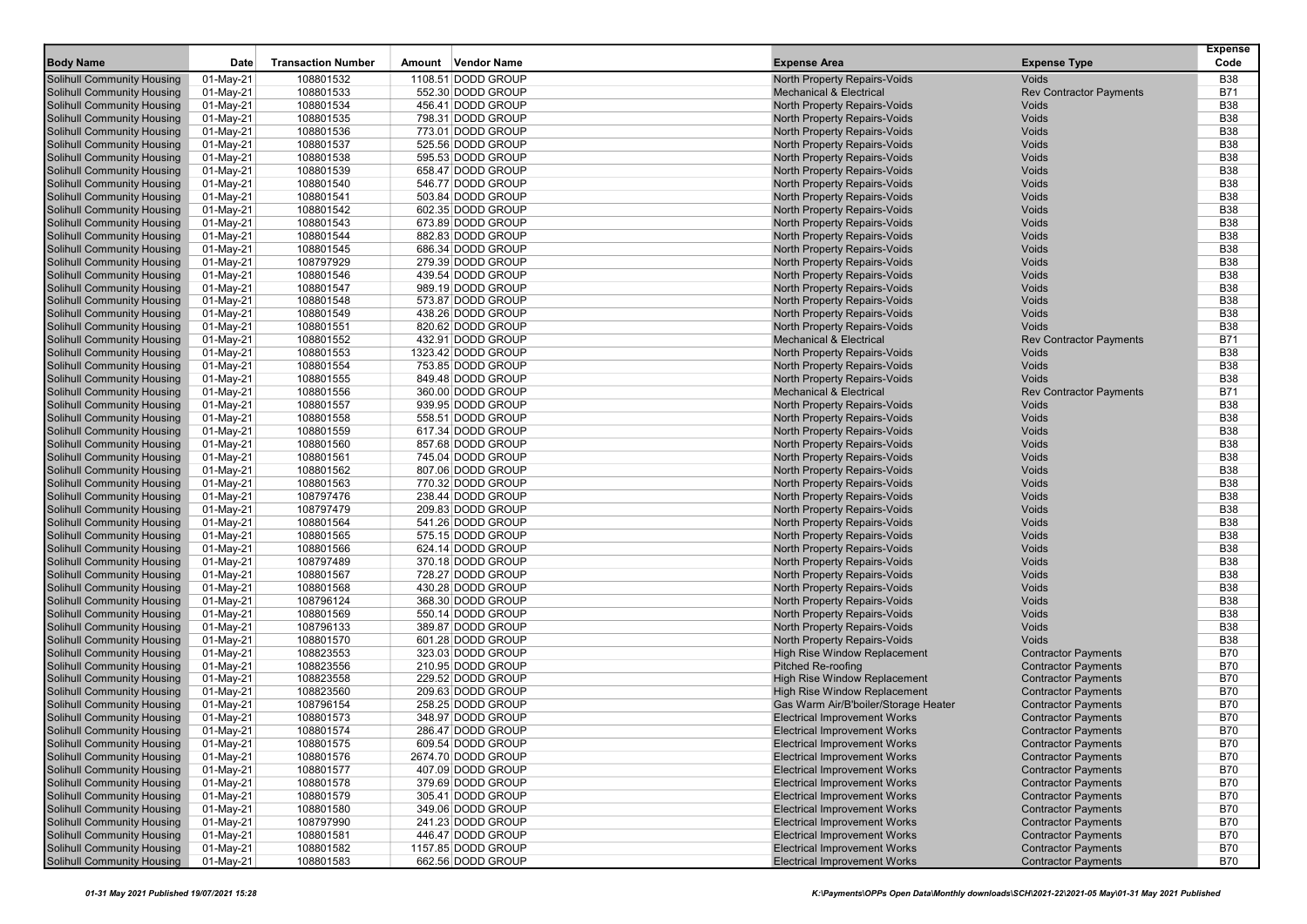| <b>Body Name</b>                                                       | Date                   | <b>Transaction Number</b> | Amount | <b>Vendor Name</b>                       | <b>Expense Area</b>                                                          | <b>Expense Type</b>            | <b>Expense</b><br>Code   |
|------------------------------------------------------------------------|------------------------|---------------------------|--------|------------------------------------------|------------------------------------------------------------------------------|--------------------------------|--------------------------|
| <b>Solihull Community Housing</b>                                      | 01-May-21              | 108801584                 |        | 680.37 DODD GROUP                        | <b>Electrical Improvement Works</b>                                          | <b>Contractor Payments</b>     | <b>B70</b>               |
| Solihull Community Housing                                             | 01-May-21              | 108801585                 |        | 667.32 DODD GROUP                        | <b>Electrical Improvement Works</b>                                          | <b>Contractor Payments</b>     | <b>B70</b>               |
| Solihull Community Housing                                             | 01-May-21              | 108801586                 |        | 323.07 DODD GROUP                        | <b>Electrical Improvement Works</b>                                          | <b>Contractor Payments</b>     | <b>B70</b>               |
| Solihull Community Housing                                             | 01-May-21              | 108801587                 |        | 288.39 DODD GROUP                        | <b>Electrical Improvement Works</b>                                          | <b>Contractor Payments</b>     | <b>B70</b>               |
| <b>Solihull Community Housing</b>                                      | 01-May-21              | 108801588                 |        | 436.04 DODD GROUP                        | <b>Electrical Improvement Works</b>                                          | <b>Contractor Payments</b>     | <b>B70</b>               |
| Solihull Community Housing                                             | 01-May-21              | 108801589                 |        | 364.62 DODD GROUP                        | <b>Electrical Improvement Works</b>                                          | <b>Contractor Payments</b>     | <b>B70</b>               |
| Solihull Community Housing                                             | 01-May-21              | 108801590                 |        | 394.18 DODD GROUP                        | <b>Electrical Improvement Works</b>                                          | <b>Contractor Payments</b>     | <b>B70</b>               |
| Solihull Community Housing                                             | 01-May-21              | 108796232                 |        | 243.09 DODD GROUP                        | <b>Electrical Improvement Works</b>                                          | <b>Contractor Payments</b>     | <b>B70</b>               |
| Solihull Community Housing                                             | 01-May-21              | 108801591                 |        | 496.61 DODD GROUP                        | <b>Electrical Improvement Works</b>                                          | <b>Contractor Payments</b>     | <b>B70</b>               |
| <b>Solihull Community Housing</b>                                      | 01-May-21              | 108801592                 |        | 753.41 DODD GROUP                        | <b>Electrical Improvement Works</b>                                          | <b>Contractor Payments</b>     | <b>B70</b>               |
| Solihull Community Housing                                             | 01-May-21              | 108801593                 |        | 283.46 DODD GROUP                        | <b>Electrical Improvement Works</b>                                          | <b>Contractor Payments</b>     | <b>B70</b>               |
| Solihull Community Housing                                             | 01-May-21              | 108796233                 |        | 241.23 DODD GROUP                        | <b>Electrical Improvement Works</b>                                          | <b>Contractor Payments</b>     | <b>B70</b>               |
| Solihull Community Housing                                             | 01-May-21              | 108801594                 |        | 465.89 DODD GROUP                        | <b>Electrical Improvement Works</b>                                          | <b>Contractor Payments</b>     | <b>B70</b>               |
| Solihull Community Housing                                             | 01-May-21              | 108801595                 |        | 293.93 DODD GROUP                        | <b>Electrical Improvement Works</b>                                          | <b>Contractor Payments</b>     | <b>B70</b>               |
| <b>Solihull Community Housing</b>                                      | 01-May-21              | 108801596                 |        | 340.07 DODD GROUP                        | <b>Electrical Improvement Works</b>                                          | <b>Contractor Payments</b>     | <b>B70</b>               |
| <b>Solihull Community Housing</b>                                      | 01-May-21              | 108801597                 |        | 281.15 DODD GROUP                        | <b>Electrical Improvement Works</b>                                          | <b>Contractor Payments</b>     | <b>B70</b>               |
| Solihull Community Housing                                             | 01-May-21              | 108796257                 |        | 209.61 DODD GROUP                        | <b>Electrical Improvement Works</b>                                          | <b>Contractor Payments</b>     | <b>B70</b>               |
| Solihull Community Housing                                             | 01-May-21              | 108801598                 |        | 431.28 DODD GROUP                        | <b>Electrical Improvement Works</b>                                          | <b>Contractor Payments</b>     | <b>B70</b>               |
| Solihull Community Housing                                             | 01-May-21              | 108801599                 |        | 257.68 DODD GROUP                        | <b>Electrical Improvement Works</b>                                          | <b>Contractor Payments</b>     | <b>B70</b>               |
| <b>Solihull Community Housing</b>                                      | 01-May-21              | 108801600                 |        | 285.55 DODD GROUP                        | <b>Electrical Improvement Works</b>                                          | <b>Contractor Payments</b>     | <b>B70</b>               |
| Solihull Community Housing                                             | 01-May-21              | 108801601                 |        | 391.10 DODD GROUP                        | <b>Electrical Improvement Works</b>                                          | <b>Contractor Payments</b>     | <b>B70</b>               |
| Solihull Community Housing                                             | 01-May-21              | 108796264                 |        | 241.23 DODD GROUP                        | <b>Electrical Improvement Works</b>                                          | <b>Contractor Payments</b>     | <b>B70</b>               |
| Solihull Community Housing                                             | 01-May-21              | 108801602                 |        | 251.66 DODD GROUP                        | <b>Electrical Improvement Works</b>                                          | <b>Contractor Payments</b>     | <b>B70</b>               |
| Solihull Community Housing                                             | 01-May-21              | 108801603                 |        | 2510.69 DODD GROUP                       | <b>Electrical Improvement Works</b>                                          | <b>Contractor Payments</b>     | <b>B70</b>               |
| <b>Solihull Community Housing</b>                                      | 01-May-21              | 108801604                 |        | 538.08 DODD GROUP                        | <b>Electrical Improvement Works</b>                                          | <b>Contractor Payments</b>     | <b>B70</b>               |
| Solihull Community Housing                                             | 01-May-21              | 108801605                 |        | 226.86 DODD GROUP                        | Direct-Standby                                                               | <b>Other Building Costs</b>    | <b>B39</b>               |
| Solihull Community Housing                                             | 01-May-21              | 108801606                 |        | 320.88 DODD GROUP                        | Direct-Standby                                                               | <b>Other Building Costs</b>    | <b>B39</b>               |
| Solihull Community Housing                                             | 01-May-21              | 108801607                 |        | 241.58 DODD GROUP                        | Direct-Standby                                                               | <b>Other Building Costs</b>    | <b>B39</b>               |
| Solihull Community Housing                                             | 01-May-21              | 108801608                 |        | 410.13 DODD GROUP                        | Direct-Standby                                                               | <b>Other Building Costs</b>    | <b>B39</b>               |
| <b>Solihull Community Housing</b>                                      | 01-May-21              | 108801609                 |        | 241.99 DODD GROUP                        | Direct-Standby                                                               | <b>Other Building Costs</b>    | <b>B39</b>               |
| <b>Solihull Community Housing</b>                                      | 01-May-21              | 108801610                 |        | 372.12 DODD GROUP                        | <b>Mechanical &amp; Electrical</b>                                           | <b>Rev Contractor Payments</b> | <b>B71</b>               |
| Solihull Community Housing                                             | 01-May-21              | 108801612                 |        | 217.31 DODD GROUP                        | <b>Mechanical &amp; Electrical</b>                                           | <b>Rev Contractor Payments</b> | <b>B71</b>               |
| Solihull Community Housing                                             | 01-May-21              | 108801614                 |        | 385.80 DODD GROUP                        | <b>Mechanical &amp; Electrical</b>                                           | <b>Rev Contractor Payments</b> | <b>B71</b>               |
| Solihull Community Housing                                             | 01-May-21              | 108801615                 |        | 489.15 DODD GROUP                        | <b>Mechanical &amp; Electrical</b>                                           | <b>Rev Contractor Payments</b> | <b>B71</b>               |
| <b>Solihull Community Housing</b>                                      | 01-May-21              | 108801616                 |        | 343.27 DODD GROUP                        | <b>Mechanical &amp; Electrical</b>                                           | <b>Rev Contractor Payments</b> | <b>B71</b>               |
| <b>Solihull Community Housing</b>                                      | 01-May-21              | 108801617                 |        | 377.82 DODD GROUP                        | <b>Mechanical &amp; Electrical</b>                                           | <b>Rev Contractor Payments</b> | <b>B71</b>               |
| Solihull Community Housing                                             | 01-May-21              | 108801618                 |        | 341.43 DODD GROUP                        | <b>Mechanical &amp; Electrical</b>                                           | <b>Rev Contractor Payments</b> | <b>B71</b>               |
| Solihull Community Housing                                             | 01-May-21              | 108801619                 |        | 339.57 DODD GROUP                        | <b>Mechanical &amp; Electrical</b>                                           | <b>Rev Contractor Payments</b> | <b>B71</b>               |
| Solihull Community Housing                                             | 01-May-21              | 108801620                 |        | 403.94 DODD GROUP                        | <b>Mechanical &amp; Electrical</b>                                           | <b>Rev Contractor Payments</b> | <b>B71</b>               |
| <b>Solihull Community Housing</b>                                      | 01-May-21              | 108801621                 |        | 349.41 DODD GROUP                        | <b>Mechanical &amp; Electrical</b>                                           | <b>Rev Contractor Payments</b> | <b>B71</b>               |
| <b>Solihull Community Housing</b>                                      | 01-May-21              | 108801624                 |        | 210.38 DODD GROUP                        | <b>Mechanical &amp; Electrical</b>                                           | <b>Rev Contractor Payments</b> | <b>B71</b>               |
| Solihull Community Housing                                             | 01-May-21              | 108801625                 |        | 218.60 DODD GROUP                        | <b>Mechanical &amp; Electrical</b>                                           | <b>Rev Contractor Payments</b> | <b>B71</b>               |
| Solihull Community Housing                                             | 01-May-21              | 108801626                 |        | 227.83 DODD GROUP                        | <b>Mechanical &amp; Electrical</b>                                           | <b>Rev Contractor Payments</b> | <b>B71</b>               |
| Solihull Community Housing                                             | 01-May-21              | 108801627                 |        | 220.47 DODD GROUP                        | <b>Mechanical &amp; Electrical</b>                                           | <b>Rev Contractor Payments</b> | <b>B71</b>               |
| <b>Solihull Community Housing</b>                                      | 01-May-21              | 108801628                 |        | 2221.38 DODD GROUP                       | Gas Warm Air/B'boiler/Storage Heater                                         | <b>Contractor Payments</b>     | <b>B70</b>               |
| <b>Solihull Community Housing</b>                                      | 01-May-21              | 108801629                 |        | 2221.38 DODD GROUP                       | Gas Warm Air/B'boiler/Storage Heater                                         | <b>Contractor Payments</b>     | <b>B70</b>               |
| Solihull Community Housing                                             | 01-May-21              | 108801630                 |        | 3529.13 DODD GROUP                       | Gas Warm Air/B'boiler/Storage Heater                                         | <b>Contractor Payments</b>     | <b>B70</b>               |
| Solihull Community Housing                                             | 01-May-21              | 108801631                 |        | 3529.13 DODD GROUP                       | Gas Warm Air/B'boiler/Storage Heater                                         | <b>Contractor Payments</b>     | <b>B70</b>               |
| Solihull Community Housing                                             | 01-May-21              | 108801632                 |        | 3529.13 DODD GROUP                       | Gas Warm Air/B'boiler/Storage Heater                                         | <b>Contractor Payments</b>     | <b>B70</b>               |
| <b>Solihull Community Housing</b>                                      | 01-May-21              | 108801633                 |        | 3529.13 DODD GROUP                       | Gas Warm Air/B'boiler/Storage Heater                                         | <b>Contractor Payments</b>     | <b>B70</b>               |
| <b>Solihull Community Housing</b>                                      | 01-May-21              | 108796410                 |        | 3529.13 DODD GROUP                       | Gas Warm Air/B'boiler/Storage Heater                                         | <b>Contractor Payments</b>     | <b>B70</b>               |
| <b>Solihull Community Housing</b>                                      | 01-May-21              | 108796411                 |        | 3529.13 DODD GROUP                       | Gas Warm Air/B'boiler/Storage Heater                                         | <b>Contractor Payments</b>     | <b>B70</b>               |
| <b>Solihull Community Housing</b>                                      | 01-May-21              | 108796412                 |        | 3529.13 DODD GROUP                       | Gas Warm Air/B'boiler/Storage Heater                                         | <b>Contractor Payments</b>     | <b>B70</b>               |
| <b>Solihull Community Housing</b>                                      | 01-May-21              | 108801634                 |        | 3529.13 DODD GROUP                       | Gas Warm Air/B'boiler/Storage Heater                                         | <b>Contractor Payments</b>     | <b>B70</b>               |
| <b>Solihull Community Housing</b>                                      | $01-May-21$            | 108801635                 |        | 3529.13 DODD GROUP                       | Gas Warm Air/B'boiler/Storage Heater                                         | <b>Contractor Payments</b>     | <b>B70</b>               |
| <b>Solihull Community Housing</b>                                      | 01-May-21              | 108796413                 |        | 3529.13 DODD GROUP                       | Gas Warm Air/B'boiler/Storage Heater                                         | <b>Contractor Payments</b>     | <b>B70</b>               |
| <b>Solihull Community Housing</b>                                      | 01-May-21              |                           |        |                                          | Gas Warm Air/B'boiler/Storage Heater                                         |                                | <b>B70</b>               |
| <b>Solihull Community Housing</b>                                      |                        | 108796414<br>108796415    |        | 3529.13 DODD GROUP                       | Gas Warm Air/B'boiler/Storage Heater                                         | <b>Contractor Payments</b>     |                          |
|                                                                        | 01-May-21              |                           |        | 3529.13 DODD GROUP                       | Gas Warm Air/B'boiler/Storage Heater                                         | <b>Contractor Payments</b>     | <b>B70</b>               |
| <b>Solihull Community Housing</b><br><b>Solihull Community Housing</b> | 01-May-21              | 108801636                 |        | 3529.13 DODD GROUP                       |                                                                              | <b>Contractor Payments</b>     | <b>B70</b><br><b>B70</b> |
| <b>Solihull Community Housing</b>                                      | 01-May-21<br>01-May-21 | 108796416<br>108796417    |        | 3529.13 DODD GROUP<br>3529.13 DODD GROUP | Gas Warm Air/B'boiler/Storage Heater<br>Gas Warm Air/B'boiler/Storage Heater | <b>Contractor Payments</b>     | <b>B70</b>               |
|                                                                        |                        |                           |        |                                          |                                                                              | <b>Contractor Payments</b>     |                          |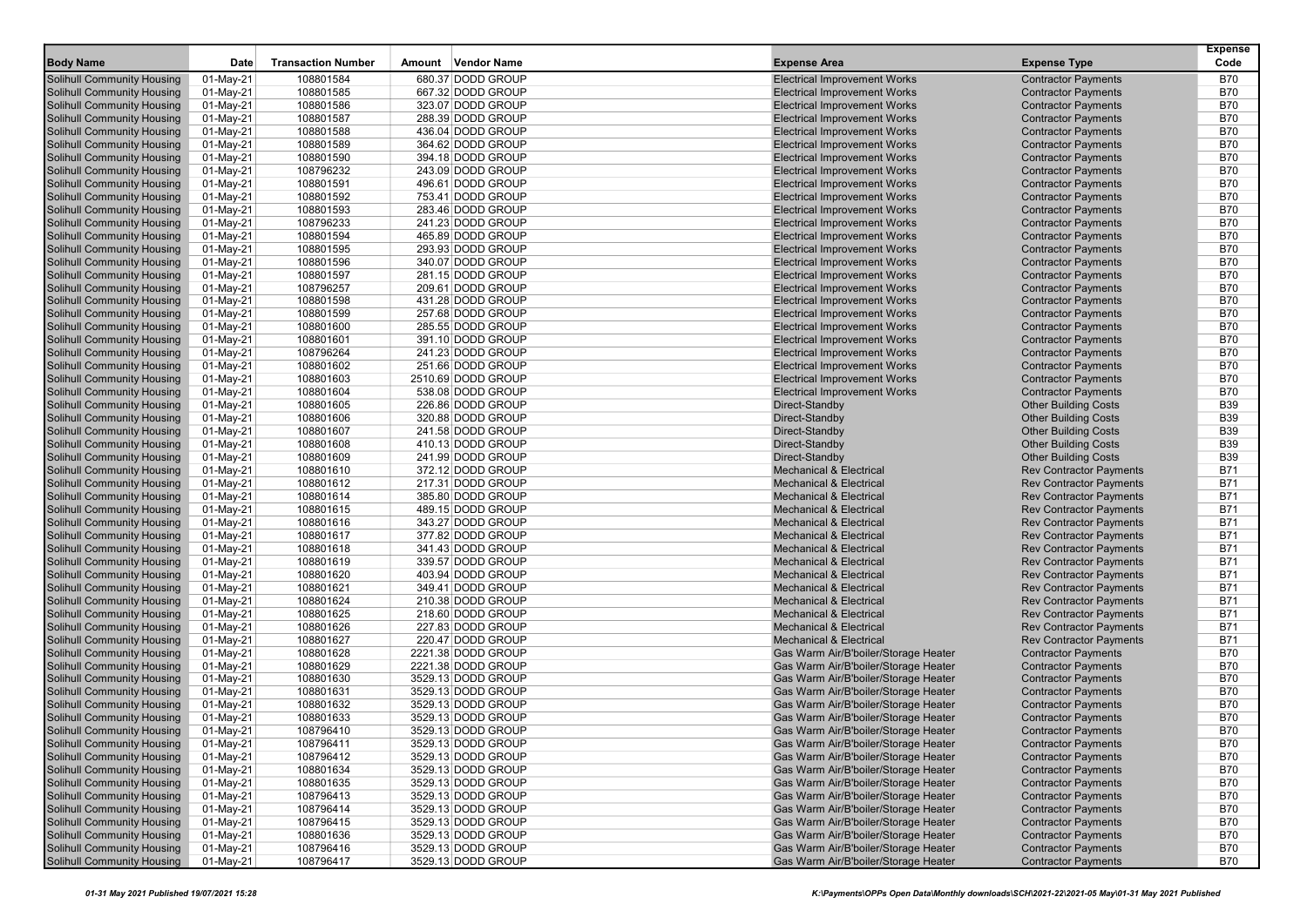|                                                                 |                        |                           |                                                         |                                                          |                                      | <b>Expense</b>                     |
|-----------------------------------------------------------------|------------------------|---------------------------|---------------------------------------------------------|----------------------------------------------------------|--------------------------------------|------------------------------------|
| <b>Body Name</b>                                                | Date                   | <b>Transaction Number</b> | Amount Vendor Name                                      | <b>Expense Area</b>                                      | <b>Expense Type</b>                  | Code                               |
| <b>Solihull Community Housing</b>                               | 01-May-21              | 108801637                 | 2221.38 DODD GROUP                                      | Gas Warm Air/B'boiler/Storage Heater                     | <b>Contractor Payments</b>           | <b>B70</b>                         |
| Solihull Community Housing                                      | 01-May-21              | 108801638                 | 2221.38 DODD GROUP                                      | Gas Warm Air/B'boiler/Storage Heater                     | <b>Contractor Payments</b>           | <b>B70</b>                         |
| <b>Solihull Community Housing</b>                               | 01-May-21              | 108796418                 | 3529.13 DODD GROUP                                      | Gas Warm Air/B'boiler/Storage Heater                     | <b>Contractor Payments</b>           | <b>B70</b>                         |
| <b>Solihull Community Housing</b>                               | 01-May-21              | 108796419                 | 3529.13 DODD GROUP                                      | Gas Warm Air/B'boiler/Storage Heater                     | <b>Contractor Payments</b>           | <b>B70</b>                         |
| <b>Solihull Community Housing</b>                               | 01-May-21              | 108801639                 | 2221.38 DODD GROUP                                      | Gas Warm Air/B'boiler/Storage Heater                     | <b>Contractor Payments</b>           | <b>B70</b>                         |
| Solihull Community Housing                                      | 01-May-21              | 108801640                 | 2221.38 DODD GROUP                                      | Gas Warm Air/B'boiler/Storage Heater                     | <b>Contractor Payments</b>           | <b>B70</b>                         |
| Solihull Community Housing                                      | 01-May-21              | 108801641                 | 1537.85 DODD GROUP                                      | <b>Public Sector - Major Adaptations</b>                 | <b>Contractor Payments</b>           | <b>B70</b>                         |
| <b>Solihull Community Housing</b>                               | 01-May-21              | 108801642                 | 3016.24 DODD GROUP                                      | <b>Public Sector - Major Adaptations</b>                 | <b>Contractor Payments</b>           | <b>B70</b>                         |
| <b>Solihull Community Housing</b>                               | 01-May-21              | 108840464                 | 4273.34 DODD GROUP                                      | Private Sector - Disabled Facilities Grants              | <b>Contractor Payments</b>           | <b>B70</b>                         |
| <b>Solihull Community Housing</b>                               | 01-May-21              | 108801643                 | 4286.28 DODD GROUP                                      | <b>Public Sector - Major Adaptations</b>                 | <b>Contractor Payments</b>           | <b>B70</b>                         |
| Solihull Community Housing                                      | 01-May-21              | 108807101                 | 294.00 DOORFIT PRODUCTS LTD                             | Stores-Stores and delivery                               | <b>Stocks</b>                        | R <sub>10</sub>                    |
| Solihull Community Housing                                      | 01-May-21              | 108807101                 | 35.00 DOORFIT PRODUCTS LTD                              | Stores-Stores and delivery                               | <b>Stocks</b>                        | R <sub>10</sub>                    |
| <b>Solihull Community Housing</b>                               | 01-May-21              | 108793061                 | 603.60 DOORFIT PRODUCTS LTD                             | Stores-Stores and delivery                               | <b>Stocks</b>                        | R <sub>10</sub>                    |
| <b>Solihull Community Housing</b>                               | 01-May-21              | 108795056                 | 41.80 DOORFIT PRODUCTS LTD                              | Stores-Stores and delivery                               | <b>Stocks</b>                        | R <sub>10</sub>                    |
| <b>Solihull Community Housing</b>                               | 01-May-21              | 108795056                 | 73.90 DOORFIT PRODUCTS LTD                              | Stores-Stores and delivery                               | <b>Stocks</b>                        | R <sub>10</sub>                    |
| Solihull Community Housing                                      | 01-May-21              | 108795056                 | 27.00 DOORFIT PRODUCTS LTD                              | Stores-Stores and delivery                               | <b>Stocks</b>                        | R <sub>10</sub>                    |
| Solihull Community Housing                                      | 01-May-21              | 108795056                 | 193.85 DOORFIT PRODUCTS LTD                             | Stores-Stores and delivery                               | <b>Stocks</b>                        | R <sub>10</sub>                    |
| <b>Solihull Community Housing</b>                               | 01-May-21              | 108795056                 | 193.85 DOORFIT PRODUCTS LTD                             | Stores-Stores and delivery                               | <b>Stocks</b>                        | R <sub>10</sub>                    |
| <b>Solihull Community Housing</b>                               | 01-May-21              | 108795056                 | 50.00 DOORFIT PRODUCTS LTD                              | Stores-Stores and delivery                               | <b>Stocks</b>                        | R <sub>10</sub>                    |
| <b>Solihull Community Housing</b>                               | 06-May-21              | 108806947                 | 344.00 DOORFIT PRODUCTS LTD                             | Stores-Stores and delivery                               | <b>Stocks</b>                        | R <sub>10</sub>                    |
| Solihull Community Housing                                      | 07-May-21              | 108806949                 | 239.90 DOORFIT PRODUCTS LTD                             | Stores-Stores and delivery                               | <b>Stocks</b>                        | R <sub>10</sub>                    |
| Solihull Community Housing                                      | 13-May-21              | 108846638                 | 344.00 DOORFIT PRODUCTS LTD                             | Stores-Stores and delivery                               | <b>Stocks</b>                        | R <sub>10</sub>                    |
| <b>Solihull Community Housing</b>                               | 14-May-21              | 108846643                 | 13.00 DOORFIT PRODUCTS LTD                              | Stores-Stores and delivery                               | <b>Stocks</b>                        | R <sub>10</sub>                    |
| <b>Solihull Community Housing</b>                               | 14-May-21              | 108846643                 | 7.82 DOORFIT PRODUCTS LTD<br>54.10 DOORFIT PRODUCTS LTD | Stores-Stores and delivery                               | <b>Stocks</b>                        | R <sub>10</sub>                    |
| <b>Solihull Community Housing</b>                               | 14-May-21              | 108846643                 | 239.90 DOORFIT PRODUCTS LTD                             | Stores-Stores and delivery                               | <b>Stocks</b><br><b>Stocks</b>       | R <sub>10</sub>                    |
| Solihull Community Housing                                      | 14-May-21              | 108846643<br>108804960    | 1300.00 DORO CARE                                       | Stores-Stores and delivery<br>Safe and Sound Operational | <b>Equipment Rental/Lease</b>        | R <sub>10</sub><br>D <sub>18</sub> |
| Solihull Community Housing<br><b>Solihull Community Housing</b> | 12-May-21<br>12-May-21 | 108804959                 | 26902.00 DORO CARE                                      | Safe and Sound Operational                               | <b>Equipment Rental/Lease</b>        | D <sub>18</sub>                    |
| <b>Solihull Community Housing</b>                               | 12-May-21              | 108804959                 | -13551.00 DORO CARE                                     | Safe and Sound Operational                               | <b>Equipment Rental/Lease</b>        | D <sub>18</sub>                    |
| <b>Solihull Community Housing</b>                               | 12-May-21              | 108804961                 | 300.00 DORO CARE                                        | Safe and Sound Operational                               | <b>Equipment Rental/Lease</b>        | D <sub>18</sub>                    |
| Solihull Community Housing                                      | 19-May-21              | 108840722                 | 336.38 DRAINTECH SERVICES (MIDLANDS) LTD                | North Property Repairs-Day to day                        | <b>Other Works</b>                   | <b>B32</b>                         |
| <b>Solihull Community Housing</b>                               | 01-May-21              | 108840782                 | 239.66 DRAINTECH SERVICES (MIDLANDS) LTD                | North Property Repairs-Day to day                        | <b>Other Works</b>                   | <b>B32</b>                         |
| <b>Solihull Community Housing</b>                               | 19-May-21              | 108840784                 | 1918.70 DRAINTECH SERVICES (MIDLANDS) LTD               | North Property Repairs-Day to day                        | <b>Other Works</b>                   | <b>B32</b>                         |
| Solihull Community Housing                                      | 19-May-21              | 108840785                 | 492.33 DRAINTECH SERVICES (MIDLANDS) LTD                | North Property Repairs-Day to day                        | <b>Other Works</b>                   | <b>B32</b>                         |
| <b>Solihull Community Housing</b>                               | 07-May-21              | 108840786                 | 1130.29 DRAINTECH SERVICES (MIDLANDS) LTD               | North Property Repairs-Day to day                        | <b>Other Works</b>                   | <b>B32</b>                         |
| Solihull Community Housing                                      | 01-May-21              | 108806953                 | 239.90 DRS LTD                                          | Stores-Stores and delivery                               | <b>Stocks</b>                        | R <sub>10</sub>                    |
| <b>Solihull Community Housing</b>                               | 20-May-21              | 108823543                 | 500.33 DWP                                              | <b>Payroll Deductions</b>                                | <b>General Creditors</b>             | S01                                |
| <b>Solihull Community Housing</b>                               | 26-May-21              | 108844429                 | 294.52 EDENRED                                          | <b>Balance Sheet</b>                                     | <b>High Street Vouchers</b>          | R <sub>51</sub>                    |
| <b>Solihull Community Housing</b>                               | 14-May-21              | 108807477                 | 4115.40 ELDERCARE                                       | Safe and Sound Operational                               | <b>Other Supplier/Services Costs</b> | D90                                |
| <b>Solihull Community Housing</b>                               | 10-May-21              | 108800856                 | 23794.92 ENERGY BILLING LTD                             | <b>Biomass System</b>                                    | <b>Biomass Collection Agent</b>      | <b>B47</b>                         |
| Solihull Community Housing                                      | 10-May-21              | 108800852                 | 49582.28 ENERGY BILLING LTD                             | <b>Biomass System</b>                                    | <b>Biomass Collection Agent</b>      | <b>B47</b>                         |
| Solihull Community Housing                                      | 10-May-21              | 108800852                 | -24791.14 ENERGY BILLING LTD                            | <b>Biomass System</b>                                    | <b>Biomass Collection Agent</b>      | <b>B47</b>                         |
| <b>Solihull Community Housing</b>                               | 01-May-21              | 108798717                 | 280.60 ENVIROCALL LTD                                   | North Property Repairs-Day to day                        | <b>Internal Works</b>                | <b>B31</b>                         |
| Solihull Community Housing                                      | 01-May-21              | 108798724                 | 290.51 ENVIROCALL LTD                                   | North Property Repairs-Day to day                        | <b>Internal Works</b>                | <b>B31</b>                         |
| <b>Solihull Community Housing</b>                               | 01-May-21              | 108798730                 | 223.72 ENVIROCALL LTD                                   | North Property Repairs-Day to day                        | <b>Internal Works</b>                | <b>B31</b>                         |
| Solihull Community Housing                                      | 01-May-21              | 108798731                 | 223.72 ENVIROCALL LTD                                   | North Property Repairs-Day to day                        | <b>Internal Works</b>                | <b>B31</b>                         |
| <b>Solihull Community Housing</b>                               | 01-May-21              | 108798738                 | 429.82 ENVIROCALL LTD                                   | North Property Repairs-Day to day                        | <b>Internal Works</b>                | <b>B31</b>                         |
| <b>Solihull Community Housing</b>                               | 01-May-21              | 108798741                 | 211.20 ENVIROCALL LTD                                   | North Property Repairs-Day to day                        | <b>Internal Works</b>                | <b>B31</b>                         |
| Solihull Community Housing                                      | 01-May-21              | 108798745                 | 246.40 ENVIROCALL LTD                                   | North Property Repairs-Day to day                        | <b>Internal Works</b>                | <b>B31</b>                         |
| <b>Solihull Community Housing</b>                               | 01-May-21              | 108798748                 | 746.62 ENVIROCALL LTD                                   | North Property Repairs-Day to day                        | <b>Internal Works</b>                | <b>B31</b>                         |
| Solihull Community Housing                                      | 01-May-21              | 108816444                 | 211.20 ENVIROCALL LTD                                   | North Property Repairs-Day to day                        | <b>Internal Works</b>                | <b>B31</b>                         |
| Solihull Community Housing                                      | 01-May-21              | 108816453                 | 264.00 ENVIROCALL LTD                                   | North Property Repairs-Day to day                        | <b>Internal Works</b>                | <b>B31</b>                         |
| <b>Solihull Community Housing</b>                               | 01-May-21              | 108816459                 | 309.66 ENVIROCALL LTD                                   | North Property Repairs-Day to day                        | <b>Internal Works</b>                | <b>B31</b>                         |
| <b>Solihull Community Housing</b>                               | 01-May-21              | 108816460                 | 367.75 ENVIROCALL LTD                                   | North Property Repairs-Day to day                        | <b>Internal Works</b>                | <b>B31</b>                         |
| <b>Solihull Community Housing</b>                               | 05-May-21              | 108816462                 | 382.94 ENVIROCALL LTD                                   | North Property Repairs-Day to day                        | <b>Internal Works</b>                | <b>B31</b>                         |
| <b>Solihull Community Housing</b>                               | 04-May-21              | 108816479                 | 352.00 ENVIROCALL LTD                                   | North Property Repairs-Day to day                        | <b>Internal Works</b>                | <b>B31</b>                         |
| <b>Solihull Community Housing</b>                               | 05-May-21              | 108840823                 | 653.64 ENVIROCALL LTD                                   | North Property Repairs-Day to day                        | <b>Internal Works</b>                | <b>B31</b>                         |
| <b>Solihull Community Housing</b>                               | 10-May-21              | 108840824                 | 440.71 ENVIROCALL LTD                                   | <b>Property Acquisitions</b>                             | <b>Contractor Payments</b>           | <b>B70</b>                         |
| <b>Solihull Community Housing</b>                               | 04-May-21              | 108816483                 | 477.58 ENVIROCALL LTD                                   | North Property Repairs-Day to day                        | <b>Internal Works</b>                | <b>B31</b>                         |
| <b>Solihull Community Housing</b>                               | 10-May-21              | 108823725                 | 271.47 ENVIROCALL LTD                                   | North Property Repairs-Day to day                        | <b>Internal Works</b>                | <b>B31</b>                         |
| <b>Solihull Community Housing</b>                               | 08-May-21              | 108823746                 | 272.35 ENVIROCALL LTD                                   | North Property Repairs-Day to day                        | <b>Internal Works</b>                | <b>B31</b>                         |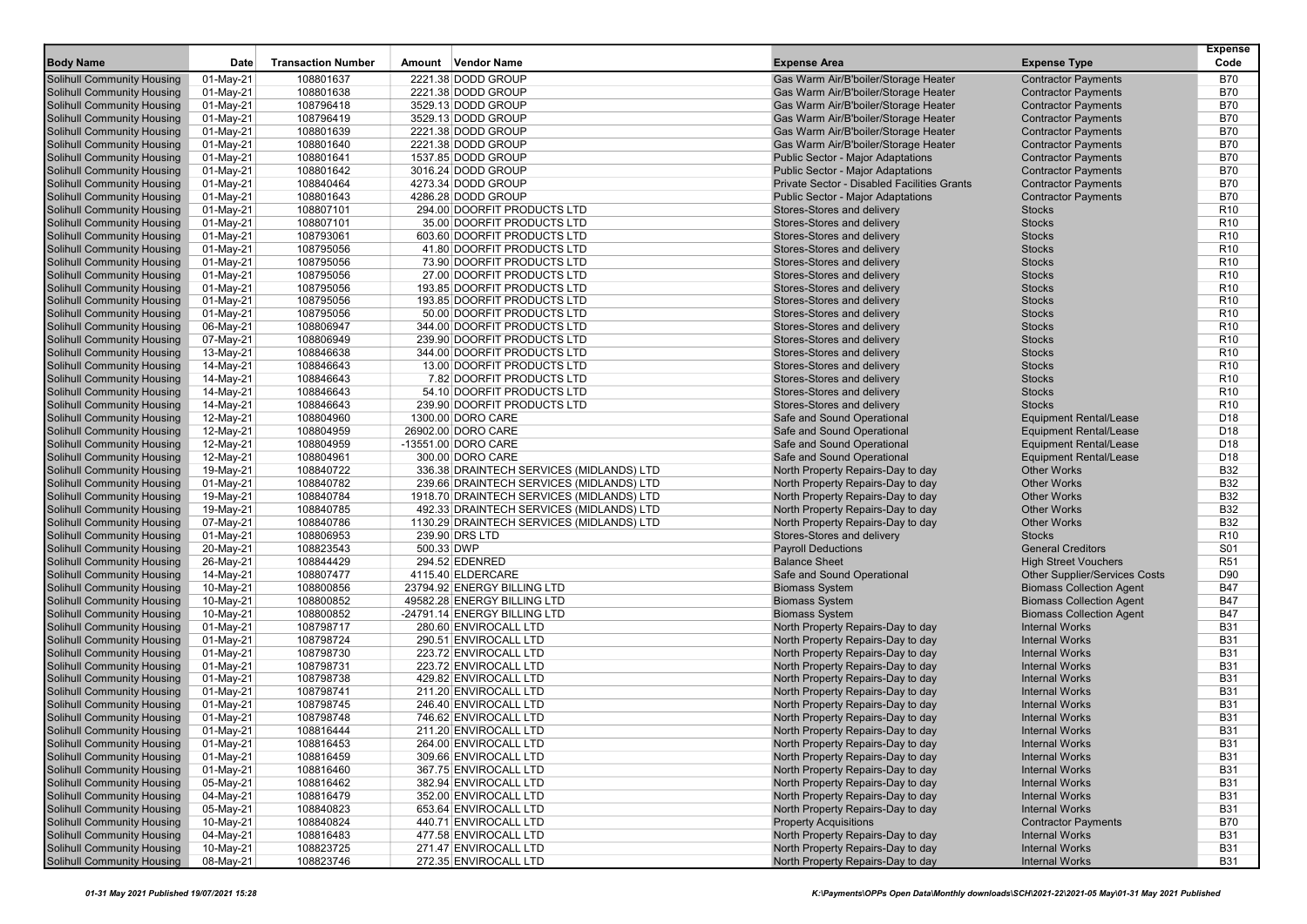|                                   |           |                           |                                                 |                                             |                                    | <b>Expense</b>  |
|-----------------------------------|-----------|---------------------------|-------------------------------------------------|---------------------------------------------|------------------------------------|-----------------|
| <b>Body Name</b>                  | Date      | <b>Transaction Number</b> | Amount Vendor Name                              | <b>Expense Area</b>                         | <b>Expense Type</b>                | Code            |
| Solihull Community Housing        | 08-May-21 | 108840825                 | 381.02 ENVIROCALL LTD                           | North Property Repairs-Day to day           | <b>Internal Works</b>              | <b>B31</b>      |
| Solihull Community Housing        | 10-May-21 | 108840826                 | 440.71 ENVIROCALL LTD                           | North Property Repairs-Day to day           | <b>Internal Works</b>              | <b>B31</b>      |
| <b>Solihull Community Housing</b> | 08-May-21 | 108823750                 | 286.65 ENVIROCALL LTD                           | North Property Repairs-Day to day           | <b>Internal Works</b>              | <b>B31</b>      |
| Solihull Community Housing        | 10-May-21 | 108823755                 | 211.20 ENVIROCALL LTD                           | North Property Repairs-Day to day           | <b>Internal Works</b>              | <b>B31</b>      |
| Solihull Community Housing        | 14-May-21 | 108823781                 | 254.19 ENVIROCALL LTD                           | North Property Repairs-Day to day           | <b>Internal Works</b>              | <b>B31</b>      |
| Solihull Community Housing        | 14-May-21 | 108823783                 | 248.30 ENVIROCALL LTD                           | North Property Repairs-Day to day           | <b>Internal Works</b>              | <b>B31</b>      |
| Solihull Community Housing        | 12-May-21 | 108840827                 | 912.79 ENVIROCALL LTD                           | <b>Property Acquisitions</b>                | <b>Contractor Payments</b>         | <b>B70</b>      |
| Solihull Community Housing        | 14-May-21 | 108823786                 | 242.09 ENVIROCALL LTD                           | North Property Repairs-Day to day           | <b>Internal Works</b>              | <b>B31</b>      |
| Solihull Community Housing        | 15-May-21 | 108840828                 | 436.86 ENVIROCALL LTD                           | North Property Repairs-Day to day           | <b>Internal Works</b>              | <b>B31</b>      |
| <b>Solihull Community Housing</b> | 15-May-21 | 108823793                 | 241.54 ENVIROCALL LTD                           | North Property Repairs-Day to day           | <b>Internal Works</b>              | <b>B31</b>      |
| Solihull Community Housing        | 14-May-21 | 108807922                 | 28027.55 ENVIRONMENTAL CONTRACTS LTD            | Stores-Stores and delivery                  | <b>Waste Disposal</b>              | E20             |
| Solihull Community Housing        | 06-May-21 | 108794607                 | 323.00 EUROPEAN METAL RECYCLING LTD             | Stores-Stores and delivery                  | <b>Waste Disposal</b>              | E20             |
| Solihull Community Housing        | 14-May-21 | 108807920                 | 247.00 EUROPEAN METAL RECYCLING LTD             | Stores-Stores and delivery                  | <b>Waste Disposal</b>              | E20             |
| Solihull Community Housing        | 06-May-21 | 108795072                 | 335.00 FAMILY CARE TRUST                        | <b>Private Sector Leasing</b>               | <b>Other Works</b>                 | <b>B32</b>      |
| <b>Solihull Community Housing</b> | 06-May-21 | 108795074                 | 375.00 FAMILY CARE TRUST                        | <b>Private Sector Leasing</b>               | <b>Other Works</b>                 | <b>B32</b>      |
| Solihull Community Housing        | 01-May-21 | 108840565                 | 529.00 FAMILY CARE TRUST                        | North Property Repairs-Day to day           | <b>External Structures</b>         | <b>B33</b>      |
| Solihull Community Housing        | 01-May-21 | 108840566                 | 529.00 FAMILY CARE TRUST                        | North Property Repairs-Day to day           | <b>External Structures</b>         | <b>B33</b>      |
| Solihull Community Housing        | 01-May-21 | 108840567                 | 529.00 FAMILY CARE TRUST                        | North Property Repairs-Day to day           | <b>External Structures</b>         | <b>B33</b>      |
| Solihull Community Housing        | 01-May-21 | 108840568                 | 529.00 FAMILY CARE TRUST                        | North Property Repairs-Day to day           | <b>External Structures</b>         | <b>B33</b>      |
| <b>Solihull Community Housing</b> | 01-May-21 | 108840573                 | 264.50 FAMILY CARE TRUST                        | North Property Repairs-Voids                | Voids                              | <b>B38</b>      |
| Solihull Community Housing        | 01-May-21 | 108840575                 | 661.25 FAMILY CARE TRUST                        | North Property Repairs-Day to day           | <b>External Structures</b>         | <b>B33</b>      |
| Solihull Community Housing        | 01-May-21 | 108840576                 | 661.25 FAMILY CARE TRUST                        | North Property Repairs-Day to day           | <b>External Structures</b>         | <b>B33</b>      |
| Solihull Community Housing        | 01-May-21 | 108840577                 | 661.25 FAMILY CARE TRUST                        | North Property Repairs-Voids                | Voids                              | <b>B38</b>      |
| Solihull Community Housing        | 05-May-21 | 108794421                 | 5314.28 GABLES BED & BREAKFAST LTD              | Housing Aid & Homelessness                  | <b>B&amp;B Accommodation</b>       | <b>B23</b>      |
| <b>Solihull Community Housing</b> | 05-May-21 | 108794421                 | -2657.14 GABLES BED & BREAKFAST LTD             | Housing Aid & Homelessness                  | <b>B&amp;B Accommodation</b>       | <b>B23</b>      |
| Solihull Community Housing        | 10-May-21 | 108800865                 | 4335.72 GABLES BED & BREAKFAST LTD              | Housing Aid & Homelessness                  | <b>B&amp;B Accommodation</b>       | <b>B23</b>      |
| Solihull Community Housing        | 10-May-21 | 108800865                 | -2192.86 GABLES BED & BREAKFAST LTD             | <b>Housing Aid &amp; Homelessness</b>       | <b>B&amp;B Accommodation</b>       | <b>B23</b>      |
| Solihull Community Housing        | 17-May-21 | 108810905                 | 2142.86 GABLES BED & BREAKFAST LTD              | Housing Aid & Homelessness                  | <b>B&amp;B Accommodation</b>       | <b>B23</b>      |
| Solihull Community Housing        | 19-May-21 | 108824484                 | 64304.42 GENERAL ASPHALTE COMPANY LTD           | Flat Re-roofing                             | <b>Contractor Payments</b>         | <b>B70</b>      |
| <b>Solihull Community Housing</b> | 19-May-21 | 108824485                 | 64304.42 GENERAL ASPHALTE COMPANY LTD           | Flat Re-roofing                             | <b>Contractor Payments</b>         | <b>B70</b>      |
| Solihull Community Housing        | 01-May-21 | 108795100                 | 759.00 GENESIS DISPLAY LTD                      | Stores-Stores and delivery                  | <b>Stocks</b>                      | R <sub>10</sub> |
| Solihull Community Housing        | 12-May-21 | 108805731                 | 20000.00 GMR LTD                                | <b>Retro fitting Sprinklers</b>             | <b>Contractor Payments</b>         | <b>B70</b>      |
| Solihull Community Housing        | 12-May-21 | 108805731                 | 2275.00 GMR LTD                                 | <b>Retro fitting Sprinklers</b>             | <b>Contractor Payments</b>         | <b>B70</b>      |
| Solihull Community Housing        | 07-May-21 | 108795465                 | 1687.50 GMR LTD                                 | Spandrel panels                             | <b>Contractor Payments</b>         | <b>B70</b>      |
| <b>Solihull Community Housing</b> | 06-May-21 | 108795080                 | 902.10 HAMMOND LUBRICANTS & CHEMICALS LTD       | Anti Graffiti Team                          | <b>Materials</b>                   | D <sub>13</sub> |
| Solihull Community Housing        | 06-May-21 | 108795083                 | 265.84 HAMMOND LUBRICANTS & CHEMICALS LTD       | Anti Graffiti Team                          | <b>Materials</b>                   | D <sub>13</sub> |
| Solihull Community Housing        | 04-May-21 | 108840900                 | 2213.00 HANDICARE ACCESSIBILITY LTD             | Private Sector - Disabled Facilities Grants | <b>Contractor Payments</b>         | <b>B70</b>      |
| Solihull Community Housing        | 13-May-21 | 108840901                 | 4550.00 HANDICARE ACCESSIBILITY LTD             | Private Sector - Disabled Facilities Grants | <b>Contractor Payments</b>         | <b>B70</b>      |
| Solihull Community Housing        | 18-May-21 | 108840902                 | 374.00 HANDICARE ACCESSIBILITY LTD              | Home Improvement Agency                     | Adaptations                        | <b>B83</b>      |
| <b>Solihull Community Housing</b> | 18-May-21 | 108840903                 | 225.00 HANDICARE ACCESSIBILITY LTD              | Home Improvement Agency                     | Adaptations                        | <b>B83</b>      |
| Solihull Community Housing        | 11-May-21 | 108840897                 | 16301.11 HARDYMAN GROUP LTD                     | <b>Public Sector - Major Adaptations</b>    | <b>Contractor Payments</b>         | <b>B70</b>      |
| Solihull Community Housing        | 20-May-21 | 108845621                 | 2105.00 HARDYMAN GROUP LTD                      | Kitchens                                    | <b>Contractor Payments</b>         | <b>B70</b>      |
| Solihull Community Housing        | 20-May-21 | 108840898                 | 2532.00 HARDYMAN GROUP LTD                      | Kitchens                                    | <b>Contractor Payments</b>         | <b>B70</b>      |
| Solihull Community Housing        | 05-May-21 | 108793575                 | 124006.00 HM REVENUE & CUSTOMS                  | VAT                                         | <b>Creditor: Government</b>        | S04             |
| <b>Solihull Community Housing</b> | 28-May-21 | 108847568                 | 500.00 HOUSEMARK LTD                            | Training                                    | Training                           | A80             |
| Solihull Community Housing        | 14-May-21 | 108809494                 | 3350.00 HOUSEMARK LTD                           | Training                                    | Training                           | A80             |
| Solihull Community Housing        | 18-May-21 | 108811767                 | 605.00 HOUSEMARK LTD                            | <b>Completion of Star Survey</b>            | <b>Grants &amp; Subscriptions</b>  | D92             |
| Solihull Community Housing        | 18-May-21 | 108811765                 | 605.00 HOUSEMARK LTD                            | <b>Completion of Star Survey</b>            | <b>Grants &amp; Subscriptions</b>  | D92             |
| Solihull Community Housing        | 27-May-21 | 108846222                 | 355.00 HOUSEMARK LTD                            | <b>Completion of Star Survey</b>            | <b>Grants &amp; Subscriptions</b>  | D92             |
| Solihull Community Housing        | 01-May-21 | 108801877                 | 279.38 HUNTLEY REFRIGERATION LTD                | <b>CCTV</b>                                 | <b>Other Premises Costs</b>        | <b>B90</b>      |
| Solihull Community Housing        | 14-May-21 | 108807465                 | 375.00 JAMES ANDREWS RECRUITMENT SOLUTIONS LTD  | Housing Aid & Homelessness                  | <b>Agency Staff (Funded Posts)</b> | A61             |
| Solihull Community Housing        | 20-May-21 | 108823548                 | 1110.00 JAMES ANDREWS RECRUITMENT SOLUTIONS LTD | Housing Aid & Homelessness                  | <b>Agency Staff (Funded Posts)</b> | A61             |
| <b>Solihull Community Housing</b> | 27-May-21 | 108845632                 | 1110.00 JAMES ANDREWS RECRUITMENT SOLUTIONS LTD | Housing Aid & Homelessness                  | Agency Staff (Funded Posts)        | A61             |
| <b>Solihull Community Housing</b> | 05-May-21 | 108793612                 | 350.00 JAN HAND CAR WASH                        | <b>Client - Fleet Management</b>            | <b>Other Transport Costs</b>       | C90             |
| <b>Solihull Community Housing</b> | 12-May-21 | 108804954                 | 186051.41 JESSUP BROTHERS LTD                   | New Build - Wagon Lane                      | <b>Contractor Payments</b>         | <b>B70</b>      |
| <b>Solihull Community Housing</b> | 12-May-21 | 108804954                 | 985.00 JESSUP BROTHERS LTD                      | New Build - Brackleys Way                   | <b>Contractor Payments</b>         | <b>B70</b>      |
| Solihull Community Housing        | 12-May-21 | 108804954                 | 121739.32 JESSUP BROTHERS LTD                   | New Build - Halifax Road                    | <b>Contractor Payments</b>         | <b>B70</b>      |
| Solihull Community Housing        | 01-May-21 | 108846657                 | 512.44 JEWSON LTD                               | Stores-Stores and delivery                  | <b>Stocks</b>                      | R <sub>10</sub> |
| <b>Solihull Community Housing</b> | 01-May-21 | 108793065                 | 2464.46 JEWSON LTD                              | Stores-Stores and delivery                  | <b>Stocks</b>                      | R <sub>10</sub> |
| <b>Solihull Community Housing</b> | 01-May-21 | 108846658                 | 614.21 JEWSON LTD                               | Stores-Stores and delivery                  | <b>Stocks</b>                      | R <sub>10</sub> |
| <b>Solihull Community Housing</b> | 01-May-21 | 108800518                 | 34.29 JEWSON LTD                                | Stores-Stores and delivery                  | <b>Stocks</b>                      | R <sub>10</sub> |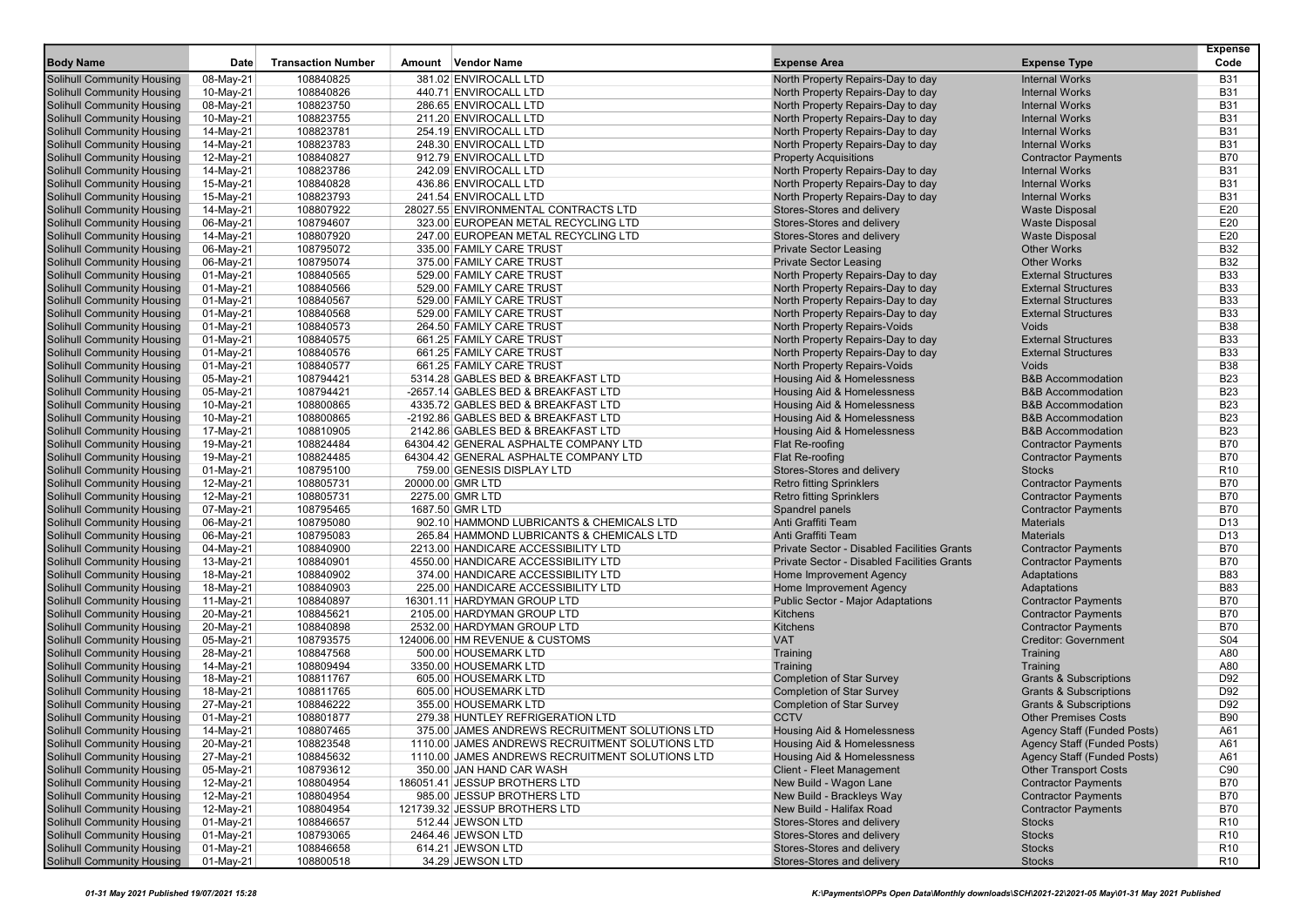|                                                                        |                        |                           |                                     |                                                          |                                | <b>Expense</b>                     |
|------------------------------------------------------------------------|------------------------|---------------------------|-------------------------------------|----------------------------------------------------------|--------------------------------|------------------------------------|
| <b>Body Name</b>                                                       | Date                   | <b>Transaction Number</b> | Amount Vendor Name                  | <b>Expense Area</b>                                      | <b>Expense Type</b>            | Code                               |
| <b>Solihull Community Housing</b>                                      | 01-May-21              | 108800518                 | 38.80 JEWSON LTD                    | Stores-Stores and delivery                               | <b>Stocks</b>                  | R <sub>10</sub>                    |
| Solihull Community Housing                                             | 01-May-21              | 108800518                 | 18.00 JEWSON LTD                    | Stores-Stores and delivery                               | <b>Stocks</b>                  | R <sub>10</sub>                    |
| <b>Solihull Community Housing</b>                                      | 01-May-21              | 108800518                 | 92.05 JEWSON LTD                    | Stores-Stores and delivery                               | <b>Stocks</b>                  | R <sub>10</sub>                    |
| <b>Solihull Community Housing</b>                                      | 01-May-21              | 108800518                 | 184.10 JEWSON LTD                   | Stores-Stores and delivery                               | <b>Stocks</b>                  | R <sub>10</sub>                    |
| <b>Solihull Community Housing</b>                                      | 01-May-21              | 108800518                 | 150.06 JEWSON LTD                   | Stores-Stores and delivery                               | <b>Stocks</b>                  | R <sub>10</sub>                    |
| <b>Solihull Community Housing</b>                                      | 01-May-21              | 108800518                 | 368.20 JEWSON LTD                   | Stores-Stores and delivery                               | <b>Stocks</b>                  | R <sub>10</sub>                    |
| <b>Solihull Community Housing</b>                                      | 01-May-21              | 108800518                 | 164.58 JEWSON LTD                   | Stores-Stores and delivery                               | <b>Stocks</b>                  | R <sub>10</sub>                    |
| <b>Solihull Community Housing</b>                                      | 01-May-21              | 108800518                 | 214.20 JEWSON LTD                   | Stores-Stores and delivery                               | <b>Stocks</b>                  | R <sub>10</sub>                    |
| <b>Solihull Community Housing</b>                                      | 01-May-21              | 108800518                 | 92.05 JEWSON LTD                    | Stores-Stores and delivery                               | <b>Stocks</b>                  | R <sub>10</sub>                    |
| <b>Solihull Community Housing</b>                                      | 01-May-21              | 108800518                 | 53.34 JEWSON LTD                    | Stores-Stores and delivery                               | <b>Stocks</b>                  | R <sub>10</sub>                    |
| <b>Solihull Community Housing</b>                                      | 01-May-21              | 108800518                 | 96.80 JEWSON LTD                    | Stores-Stores and delivery                               | <b>Stocks</b>                  | R <sub>10</sub>                    |
| <b>Solihull Community Housing</b>                                      | 01-May-21              | 108800518                 | 213.60 JEWSON LTD                   | Stores-Stores and delivery                               | <b>Stocks</b>                  | R <sub>10</sub>                    |
| <b>Solihull Community Housing</b>                                      | 01-May-21              | 108800518                 | 71.70 JEWSON LTD                    | Stores-Stores and delivery                               | <b>Stocks</b>                  | R <sub>10</sub>                    |
| <b>Solihull Community Housing</b>                                      | 01-May-21              | 108800518                 | 235.77 JEWSON LTD                   | Stores-Stores and delivery                               | <b>Stocks</b>                  | R <sub>10</sub>                    |
| <b>Solihull Community Housing</b>                                      | 01-May-21              | 108800518                 | 178.68 JEWSON LTD                   | Stores-Stores and delivery                               | <b>Stocks</b>                  | R <sub>10</sub>                    |
| <b>Solihull Community Housing</b>                                      | 01-May-21              | 108800518                 | 5.10 JEWSON LTD                     | Stores-Stores and delivery                               | <b>Stocks</b>                  | R <sub>10</sub>                    |
| <b>Solihull Community Housing</b>                                      | 01-May-21              | 108800518                 | 287.36 JEWSON LTD                   | Stores-Stores and delivery                               | <b>Stocks</b>                  | R <sub>10</sub>                    |
| <b>Solihull Community Housing</b>                                      | 01-May-21              | 108800518                 | 108.00 JEWSON LTD                   | Stores-Stores and delivery                               | <b>Stocks</b>                  | R <sub>10</sub>                    |
| <b>Solihull Community Housing</b>                                      | 01-May-21              | 108800518                 | 98.30 JEWSON LTD                    | Stores-Stores and delivery                               | <b>Stocks</b>                  | R <sub>10</sub>                    |
| <b>Solihull Community Housing</b>                                      | 01-May-21              | 108800518                 | 67.65 JEWSON LTD                    | Stores-Stores and delivery                               | <b>Stocks</b>                  | R <sub>10</sub>                    |
| <b>Solihull Community Housing</b>                                      | 01-May-21              | 108800518                 | 10.38 JEWSON LTD                    | Stores-Stores and delivery                               | <b>Stocks</b>                  | R <sub>10</sub>                    |
| <b>Solihull Community Housing</b>                                      | 01-May-21              | 108800518                 | 6.40 JEWSON LTD                     | Stores-Stores and delivery                               | <b>Stocks</b>                  | R <sub>10</sub>                    |
| <b>Solihull Community Housing</b>                                      | 01-May-21              | 108800518                 | 18.95 JEWSON LTD                    | Stores-Stores and delivery                               | <b>Stocks</b>                  | R <sub>10</sub>                    |
| <b>Solihull Community Housing</b>                                      | 01-May-21              | 108800518                 | 6.40 JEWSON LTD                     | Stores-Stores and delivery                               | <b>Stocks</b>                  | R <sub>10</sub>                    |
| <b>Solihull Community Housing</b>                                      | 01-May-21              | 108800518                 | 95.45 JEWSON LTD                    | Stores-Stores and delivery                               | <b>Stocks</b>                  | R <sub>10</sub>                    |
| <b>Solihull Community Housing</b>                                      | 01-May-21              | 108800518                 | 111.60 JEWSON LTD                   | Stores-Stores and delivery                               | <b>Stocks</b>                  | R <sub>10</sub>                    |
| Solihull Community Housing                                             | 01-May-21              | 108800518                 | 110.05 JEWSON LTD                   | Stores-Stores and delivery                               | <b>Stocks</b>                  | R <sub>10</sub>                    |
| <b>Solihull Community Housing</b>                                      | 01-May-21              | 108800518                 | 43.30 JEWSON LTD                    | Stores-Stores and delivery                               | <b>Stocks</b>                  | R <sub>10</sub>                    |
| <b>Solihull Community Housing</b>                                      | 01-May-21              | 108800518                 | 83.75 JEWSON LTD                    | Stores-Stores and delivery                               | <b>Stocks</b>                  | R <sub>10</sub>                    |
| <b>Solihull Community Housing</b>                                      | 01-May-21              | 108800518                 | 62.40 JEWSON LTD                    | Stores-Stores and delivery                               | <b>Stocks</b>                  | R <sub>10</sub>                    |
| <b>Solihull Community Housing</b>                                      | 01-May-21              | 108800518                 | 137.60 JEWSON LTD                   | Stores-Stores and delivery                               | <b>Stocks</b>                  | R <sub>10</sub>                    |
| <b>Solihull Community Housing</b>                                      | 01-May-21              | 108800518                 | 15.00 JEWSON LTD                    | Stores-Stores and delivery                               | <b>Stocks</b>                  | R <sub>10</sub>                    |
| <b>Solihull Community Housing</b>                                      | 01-May-21              | 108793066                 | 2156.49 JEWSON LTD                  | Stores-Stores and delivery                               | <b>Stocks</b>                  | R <sub>10</sub>                    |
| <b>Solihull Community Housing</b>                                      | 01-May-21              | 108800519                 | 8.40 JEWSON LTD                     | Stores-Stores and delivery                               | <b>Stocks</b>                  | R <sub>10</sub>                    |
| <b>Solihull Community Housing</b>                                      | 01-May-21              | 108800519                 | 5.80 JEWSON LTD                     | Stores-Stores and delivery                               | <b>Stocks</b>                  | R <sub>10</sub>                    |
| <b>Solihull Community Housing</b>                                      | 01-May-21              | 108800519                 | 31.92 JEWSON LTD                    | Stores-Stores and delivery                               | <b>Stocks</b>                  | R <sub>10</sub>                    |
| <b>Solihull Community Housing</b>                                      | 01-May-21              | 108800519                 | 79.50 JEWSON LTD                    | Stores-Stores and delivery                               | <b>Stocks</b>                  | R <sub>10</sub>                    |
| <b>Solihull Community Housing</b>                                      | 01-May-21              | 108800519                 | 71.45 JEWSON LTD                    | Stores-Stores and delivery                               | <b>Stocks</b>                  | R <sub>10</sub>                    |
| <b>Solihull Community Housing</b>                                      | 01-May-21              | 108800519                 | 53.34 JEWSON LTD                    | Stores-Stores and delivery                               | <b>Stocks</b>                  | R <sub>10</sub>                    |
| <b>Solihull Community Housing</b>                                      | 01-May-21              | 108800519                 | 96.80 JEWSON LTD                    | Stores-Stores and delivery                               | <b>Stocks</b>                  | R <sub>10</sub>                    |
| <b>Solihull Community Housing</b>                                      | 01-May-21              | 108800519                 | 10.50 JEWSON LTD                    | Stores-Stores and delivery                               | <b>Stocks</b>                  | R <sub>10</sub>                    |
| <b>Solihull Community Housing</b>                                      | 01-May-21              | 108800519                 | 274.00 JEWSON LTD                   | Stores-Stores and delivery                               | <b>Stocks</b><br><b>Stocks</b> | R <sub>10</sub><br>R <sub>10</sub> |
| <b>Solihull Community Housing</b>                                      | 01-May-21              | 108800519                 | 74.60 JEWSON LTD<br>4.00 JEWSON LTD | Stores-Stores and delivery<br>Stores-Stores and delivery |                                | R <sub>10</sub>                    |
| <b>Solihull Community Housing</b><br><b>Solihull Community Housing</b> | 01-May-21              | 108800519<br>108800519    | 530.10 JEWSON LTD                   | Stores-Stores and delivery                               | <b>Stocks</b><br><b>Stocks</b> | R <sub>10</sub>                    |
| <b>Solihull Community Housing</b>                                      | 01-May-21<br>01-May-21 | 108800519                 | 14.00 JEWSON LTD                    | Stores-Stores and delivery                               | <b>Stocks</b>                  | R <sub>10</sub>                    |
| <b>Solihull Community Housing</b>                                      | 01-May-21              | 108800519                 | 24.30 JEWSON LTD                    | Stores-Stores and delivery                               | <b>Stocks</b>                  | R <sub>10</sub>                    |
| <b>Solihull Community Housing</b>                                      | 01-May-21              | 108800519                 | 28.50 JEWSON LTD                    | Stores-Stores and delivery                               | <b>Stocks</b>                  | R <sub>10</sub>                    |
| <b>Solihull Community Housing</b>                                      | 01-May-21              | 108800519                 | 57.50 JEWSON LTD                    | Stores-Stores and delivery                               | <b>Stocks</b>                  | R <sub>10</sub>                    |
| <b>Solihull Community Housing</b>                                      | 01-May-21              | 108800519                 | 142.00 JEWSON LTD                   | Stores-Stores and delivery                               | <b>Stocks</b>                  | R <sub>10</sub>                    |
| <b>Solihull Community Housing</b>                                      | 01-May-21              | 108800519                 | 10.20 JEWSON LTD                    | Stores-Stores and delivery                               | <b>Stocks</b>                  | R <sub>10</sub>                    |
| <b>Solihull Community Housing</b>                                      | 01-May-21              | 108800519                 | 9.00 JEWSON LTD                     | Stores-Stores and delivery                               | <b>Stocks</b>                  | R <sub>10</sub>                    |
| <b>Solihull Community Housing</b>                                      | 01-May-21              | 108800519                 | 2.91 JEWSON LTD                     | Stores-Stores and delivery                               | <b>Stocks</b>                  | R <sub>10</sub>                    |
| <b>Solihull Community Housing</b>                                      | 01-May-21              | 108800519                 | 23.00 JEWSON LTD                    | Stores-Stores and delivery                               | <b>Stocks</b>                  | R <sub>10</sub>                    |
| <b>Solihull Community Housing</b>                                      | 01-May-21              | 108800519                 | 103.10 JEWSON LTD                   | Stores-Stores and delivery                               | <b>Stocks</b>                  | R <sub>10</sub>                    |
| <b>Solihull Community Housing</b>                                      | 01-May-21              | 108800519                 | 4.20 JEWSON LTD                     | Stores-Stores and delivery                               | <b>Stocks</b>                  | R <sub>10</sub>                    |
| <b>Solihull Community Housing</b>                                      | 01-May-21              | 108800519                 | 12.40 JEWSON LTD                    | Stores-Stores and delivery                               | <b>Stocks</b>                  | R <sub>10</sub>                    |
| <b>Solihull Community Housing</b>                                      | 01-May-21              | 108800519                 | 121.60 JEWSON LTD                   | Stores-Stores and delivery                               | <b>Stocks</b>                  | R <sub>10</sub>                    |
| <b>Solihull Community Housing</b>                                      | 01-May-21              | 108793067                 | 445.30 JEWSON LTD                   | Stores-Stores and delivery                               | <b>Stocks</b>                  | R <sub>10</sub>                    |
| <b>Solihull Community Housing</b>                                      | 01-May-21              | 108793068                 | 959.80 JEWSON LTD                   | Stores-Stores and delivery                               | <b>Stocks</b>                  | R <sub>10</sub>                    |
| <b>Solihull Community Housing</b>                                      | 01-May-21              | 108793070                 | 968.50 JEWSON LTD                   | Stores-Stores and delivery                               | <b>Stocks</b>                  | <b>R10</b>                         |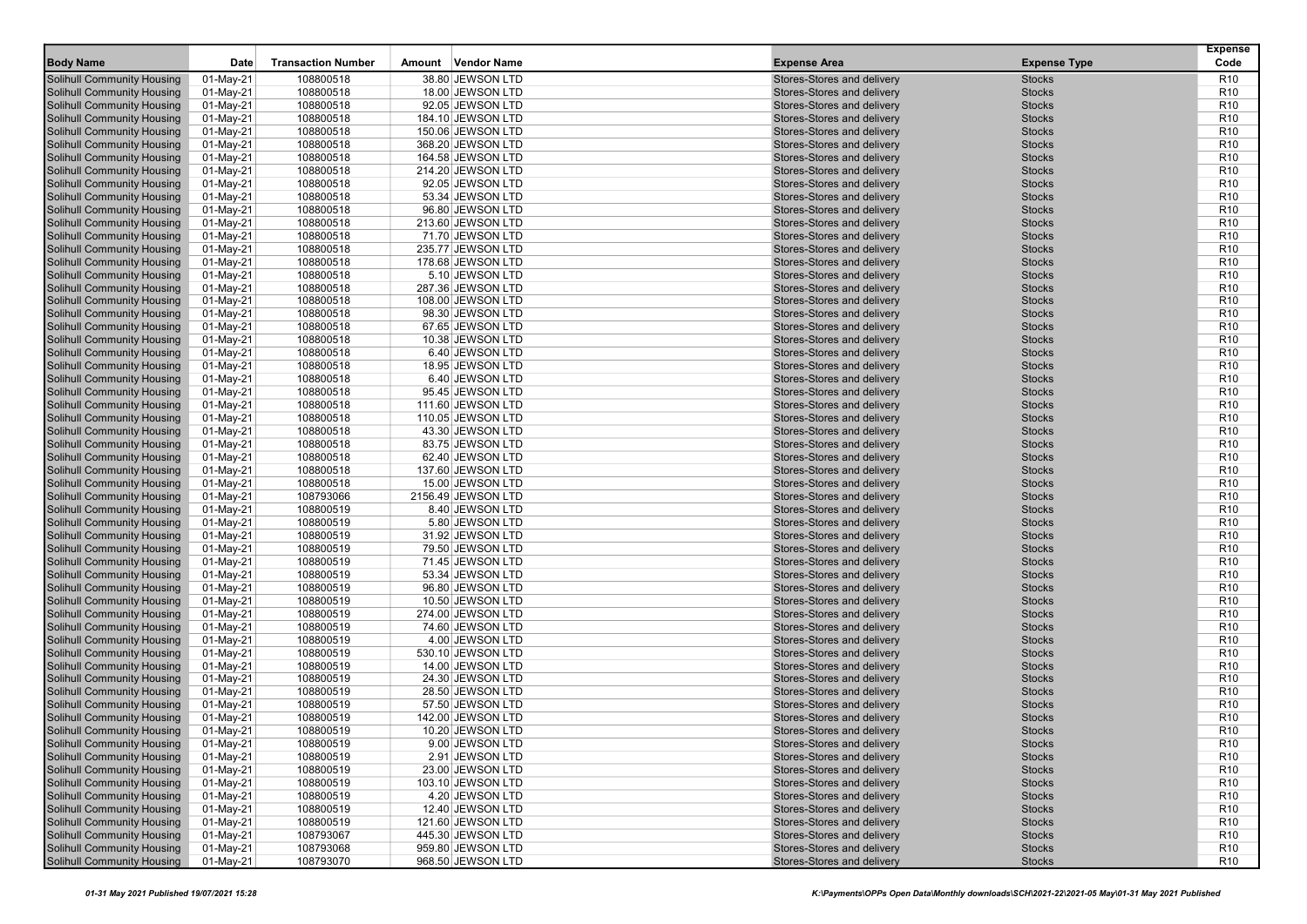| <b>Body Name</b>                                                       | Date                   | <b>Transaction Number</b> | Amount Vendor Name                    | <b>Expense Area</b>                                      | <b>Expense Type</b>            | <b>Expense</b><br>Code             |
|------------------------------------------------------------------------|------------------------|---------------------------|---------------------------------------|----------------------------------------------------------|--------------------------------|------------------------------------|
|                                                                        |                        |                           |                                       |                                                          |                                |                                    |
| <b>Solihull Community Housing</b><br><b>Solihull Community Housing</b> | 01-May-21              | 108800520<br>108800520    | 76.80 JEWSON LTD                      | Stores-Stores and delivery<br>Stores-Stores and delivery | <b>Stocks</b><br><b>Stocks</b> | R <sub>10</sub><br>R <sub>10</sub> |
| <b>Solihull Community Housing</b>                                      | 01-May-21<br>01-May-21 | 108800520                 | 57.54 JEWSON LTD<br>108.00 JEWSON LTD | Stores-Stores and delivery                               | <b>Stocks</b>                  | R <sub>10</sub>                    |
| <b>Solihull Community Housing</b>                                      | 01-May-21              | 108800520                 | 258.22 JEWSON LTD                     | Stores-Stores and delivery                               | <b>Stocks</b>                  | R <sub>10</sub>                    |
| <b>Solihull Community Housing</b>                                      | 01-May-21              | 108800521                 | 22.00 JEWSON LTD                      | Stores-Stores and delivery                               | <b>Stocks</b>                  | R <sub>10</sub>                    |
| <b>Solihull Community Housing</b>                                      | 01-May-21              | 108800521                 | 79.65 JEWSON LTD                      | Stores-Stores and delivery                               | <b>Stocks</b>                  | R <sub>10</sub>                    |
| <b>Solihull Community Housing</b>                                      | 01-May-21              | 108800521                 | 160.80 JEWSON LTD                     | Stores-Stores and delivery                               | <b>Stocks</b>                  | R <sub>10</sub>                    |
| <b>Solihull Community Housing</b>                                      | 01-May-21              | 108800521                 | 414.54 JEWSON LTD                     | Stores-Stores and delivery                               | <b>Stocks</b>                  | R <sub>10</sub>                    |
| <b>Solihull Community Housing</b>                                      | 01-May-21              | 108800521                 | 25.30 JEWSON LTD                      | Stores-Stores and delivery                               | <b>Stocks</b>                  | R <sub>10</sub>                    |
| <b>Solihull Community Housing</b>                                      | $01$ -May-21           | 108800521                 | 53.10 JEWSON LTD                      | Stores-Stores and delivery                               | <b>Stocks</b>                  | R <sub>10</sub>                    |
| <b>Solihull Community Housing</b>                                      | 01-May-21              | 108800521                 | 13.60 JEWSON LTD                      | Stores-Stores and delivery                               | <b>Stocks</b>                  | R <sub>10</sub>                    |
| <b>Solihull Community Housing</b>                                      | 01-May-21              | 108800521                 | 287.36 JEWSON LTD                     | Stores-Stores and delivery                               | <b>Stocks</b>                  | R <sub>10</sub>                    |
| <b>Solihull Community Housing</b>                                      | 01-May-21              | 108800521                 | 196.36 JEWSON LTD                     | Stores-Stores and delivery                               | <b>Stocks</b>                  | R <sub>10</sub>                    |
| <b>Solihull Community Housing</b>                                      | 01-May-21              | 108800521                 | 10.38 JEWSON LTD                      | Stores-Stores and delivery                               | <b>Stocks</b>                  | R <sub>10</sub>                    |
| <b>Solihull Community Housing</b>                                      | $01$ -May-21           | 108800521                 | 67.82 JEWSON LTD                      | Stores-Stores and delivery                               | <b>Stocks</b>                  | R <sub>10</sub>                    |
| <b>Solihull Community Housing</b>                                      | 01-May-21              | 108800521                 | 114.40 JEWSON LTD                     | Stores-Stores and delivery                               | <b>Stocks</b>                  | R <sub>10</sub>                    |
| <b>Solihull Community Housing</b>                                      | 01-May-21              | 108800521                 | 205.00 JEWSON LTD                     | Stores-Stores and delivery                               | <b>Stocks</b>                  | R <sub>10</sub>                    |
| <b>Solihull Community Housing</b>                                      | 01-May-21              | 108800521                 | 194.40 JEWSON LTD                     | Stores-Stores and delivery                               | <b>Stocks</b>                  | R <sub>10</sub>                    |
| <b>Solihull Community Housing</b>                                      | 01-May-21              | 108800521                 | 15.60 JEWSON LTD                      | Stores-Stores and delivery                               | <b>Stocks</b>                  | R <sub>10</sub>                    |
| <b>Solihull Community Housing</b>                                      | 01-May-21              | 108800521                 | 8.00 JEWSON LTD                       | Stores-Stores and delivery                               | <b>Stocks</b>                  | R <sub>10</sub>                    |
| <b>Solihull Community Housing</b>                                      | 01-May-21              | 108800521                 | 29.00 JEWSON LTD                      | Stores-Stores and delivery                               | <b>Stocks</b>                  | R <sub>10</sub>                    |
| <b>Solihull Community Housing</b>                                      | 01-May-21              | 108800521                 | 59.50 JEWSON LTD                      | Stores-Stores and delivery                               | <b>Stocks</b>                  | R <sub>10</sub>                    |
| <b>Solihull Community Housing</b>                                      | 01-May-21              | 108800521                 | 16.74 JEWSON LTD                      | Stores-Stores and delivery                               | <b>Stocks</b>                  | R <sub>10</sub>                    |
| <b>Solihull Community Housing</b>                                      | 01-May-21              | 108800521                 | 16.35 JEWSON LTD                      | Stores-Stores and delivery                               | <b>Stocks</b>                  | R <sub>10</sub>                    |
| <b>Solihull Community Housing</b>                                      | $01$ -May-21           | 108800521                 | 1.80 JEWSON LTD                       | Stores-Stores and delivery                               | <b>Stocks</b>                  | R <sub>10</sub>                    |
| <b>Solihull Community Housing</b>                                      | 01-May-21              | 108800521                 | 169.50 JEWSON LTD                     | Stores-Stores and delivery                               | <b>Stocks</b>                  | R <sub>10</sub>                    |
| <b>Solihull Community Housing</b>                                      | 01-May-21              | 108800521                 | 18.24 JEWSON LTD                      | Stores-Stores and delivery                               | <b>Stocks</b>                  | R <sub>10</sub>                    |
| <b>Solihull Community Housing</b>                                      | 01-May-21              | 108800521                 | 46.20 JEWSON LTD                      | Stores-Stores and delivery                               | <b>Stocks</b>                  | R <sub>10</sub>                    |
| <b>Solihull Community Housing</b>                                      | 01-May-21              | 108800521                 | 6.10 JEWSON LTD                       | Stores-Stores and delivery                               | <b>Stocks</b>                  | R <sub>10</sub>                    |
| <b>Solihull Community Housing</b>                                      | $01$ -May-21           | 108800521                 | 14.00 JEWSON LTD                      | Stores-Stores and delivery                               | <b>Stocks</b>                  | R <sub>10</sub>                    |
| Solihull Community Housing                                             | 01-May-21              | 108800521                 | 433.00 JEWSON LTD                     | Stores-Stores and delivery                               | <b>Stocks</b>                  | R <sub>10</sub>                    |
| <b>Solihull Community Housing</b>                                      | 01-May-21              | 108800523                 | 79.60 JEWSON LTD                      | Stores-Stores and delivery                               | <b>Stocks</b>                  | R <sub>10</sub>                    |
| <b>Solihull Community Housing</b>                                      | 01-May-21              | 108800523                 | 31.80 JEWSON LTD                      | Stores-Stores and delivery                               | <b>Stocks</b>                  | R <sub>10</sub>                    |
| <b>Solihull Community Housing</b>                                      | 01-May-21              | 108800523                 | 143.90 JEWSON LTD                     | Stores-Stores and delivery                               | <b>Stocks</b>                  | R <sub>10</sub>                    |
| <b>Solihull Community Housing</b>                                      | 01-May-21              | 108800523                 | 79.50 JEWSON LTD                      | Stores-Stores and delivery                               | <b>Stocks</b>                  | R <sub>10</sub>                    |
| <b>Solihull Community Housing</b>                                      | 01-May-21              | 108800523                 | 20.80 JEWSON LTD                      | Stores-Stores and delivery                               | <b>Stocks</b>                  | R <sub>10</sub>                    |
| <b>Solihull Community Housing</b>                                      | 01-May-21              | 108800523                 | 210.00 JEWSON LTD                     | Stores-Stores and delivery                               | <b>Stocks</b>                  | R <sub>10</sub>                    |
| <b>Solihull Community Housing</b>                                      | 01-May-21              | 108800524                 | 25.00 JEWSON LTD                      | Stores-Stores and delivery                               | <b>Stocks</b>                  | R <sub>10</sub>                    |
| <b>Solihull Community Housing</b>                                      | 01-May-21              | 108800524                 | 70.86 JEWSON LTD                      | Stores-Stores and delivery                               | <b>Stocks</b>                  | R <sub>10</sub>                    |
| <b>Solihull Community Housing</b>                                      | 01-May-21              | 108800524                 | 57.00 JEWSON LTD                      | Stores-Stores and delivery                               | <b>Stocks</b>                  | R <sub>10</sub>                    |
| <b>Solihull Community Housing</b>                                      | 01-May-21              | 108800524                 | 35.20 JEWSON LTD                      | Stores-Stores and delivery                               | <b>Stocks</b>                  | R <sub>10</sub>                    |
| <b>Solihull Community Housing</b>                                      | 01-May-21              | 108800524                 | 8.75 JEWSON LTD                       | Stores-Stores and delivery                               | <b>Stocks</b>                  | R <sub>10</sub>                    |
| <b>Solihull Community Housing</b>                                      | 01-May-21              | 108800524                 | 111.60 JEWSON LTD                     | Stores-Stores and delivery                               | <b>Stocks</b>                  | R <sub>10</sub>                    |
| <b>Solihull Community Housing</b>                                      | 01-May-21              | 108800524                 | 31.25 JEWSON LTD                      | Stores-Stores and delivery                               | <b>Stocks</b>                  | R <sub>10</sub>                    |
| <b>Solihull Community Housing</b>                                      | 01-May-21              | 108800524                 | 116.00 JEWSON LTD                     | Stores-Stores and delivery                               | <b>Stocks</b>                  | R <sub>10</sub>                    |
| Solihull Community Housing                                             | 01-May-21              | 108800524                 | 23.30 JEWSON LTD                      | Stores-Stores and delivery                               | <b>Stocks</b>                  | R <sub>10</sub>                    |
| <b>Solihull Community Housing</b>                                      | 01-May-21              | 108800524                 | 24.40 JEWSON LTD                      | Stores-Stores and delivery                               | <b>Stocks</b>                  | R <sub>10</sub>                    |
| <b>Solihull Community Housing</b>                                      | 01-May-21              | 108800524                 | 27.60 JEWSON LTD                      | Stores-Stores and delivery                               | <b>Stocks</b>                  | R <sub>10</sub>                    |
| <b>Solihull Community Housing</b>                                      | 01-May-21              | 108800524                 | 960.00 JEWSON LTD                     | Stores-Stores and delivery                               | <b>Stocks</b><br><b>Stocks</b> | R <sub>10</sub><br>R <sub>10</sub> |
| <b>Solihull Community Housing</b><br><b>Solihull Community Housing</b> | 01-May-21<br>01-May-21 | 108800524<br>108800524    | 11.00 JEWSON LTD<br>234.60 JEWSON LTD | Stores-Stores and delivery<br>Stores-Stores and delivery | <b>Stocks</b>                  | R <sub>10</sub>                    |
| <b>Solihull Community Housing</b>                                      |                        |                           |                                       | Stores-Stores and delivery                               |                                | R <sub>10</sub>                    |
| <b>Solihull Community Housing</b>                                      | 01-May-21<br>01-May-21 | 108800524<br>108800525    | 25.70 JEWSON LTD<br>7.70 JEWSON LTD   | Stores-Stores and delivery                               | <b>Stocks</b><br><b>Stocks</b> | R <sub>10</sub>                    |
| <b>Solihull Community Housing</b>                                      | 01-May-21              | 108800525                 | 4.30 JEWSON LTD                       | Stores-Stores and delivery                               | <b>Stocks</b>                  | R <sub>10</sub>                    |
| <b>Solihull Community Housing</b>                                      | 01-May-21              | 108800525                 | 14.50 JEWSON LTD                      | Stores-Stores and delivery                               | <b>Stocks</b>                  | R <sub>10</sub>                    |
| <b>Solihull Community Housing</b>                                      | 01-May-21              | 108800525                 | 27.24 JEWSON LTD                      | Stores-Stores and delivery                               | <b>Stocks</b>                  | R <sub>10</sub>                    |
| <b>Solihull Community Housing</b>                                      | 01-May-21              | 108800525                 | 246.96 JEWSON LTD                     | Stores-Stores and delivery                               | <b>Stocks</b>                  | R <sub>10</sub>                    |
| <b>Solihull Community Housing</b>                                      | 01-May-21              | 108800525                 | 130.00 JEWSON LTD                     | Stores-Stores and delivery                               | <b>Stocks</b>                  | R <sub>10</sub>                    |
| <b>Solihull Community Housing</b>                                      | 01-May-21              | 108800525                 | 20.85 JEWSON LTD                      | Stores-Stores and delivery                               | <b>Stocks</b>                  | R <sub>10</sub>                    |
| <b>Solihull Community Housing</b>                                      | 01-May-21              | 108800525                 | 28.30 JEWSON LTD                      | Stores-Stores and delivery                               | <b>Stocks</b>                  | R <sub>10</sub>                    |
| <b>Solihull Community Housing</b>                                      | 01-May-21              | 108800525                 | 7.53 JEWSON LTD                       | Stores-Stores and delivery                               | <b>Stocks</b>                  | R <sub>10</sub>                    |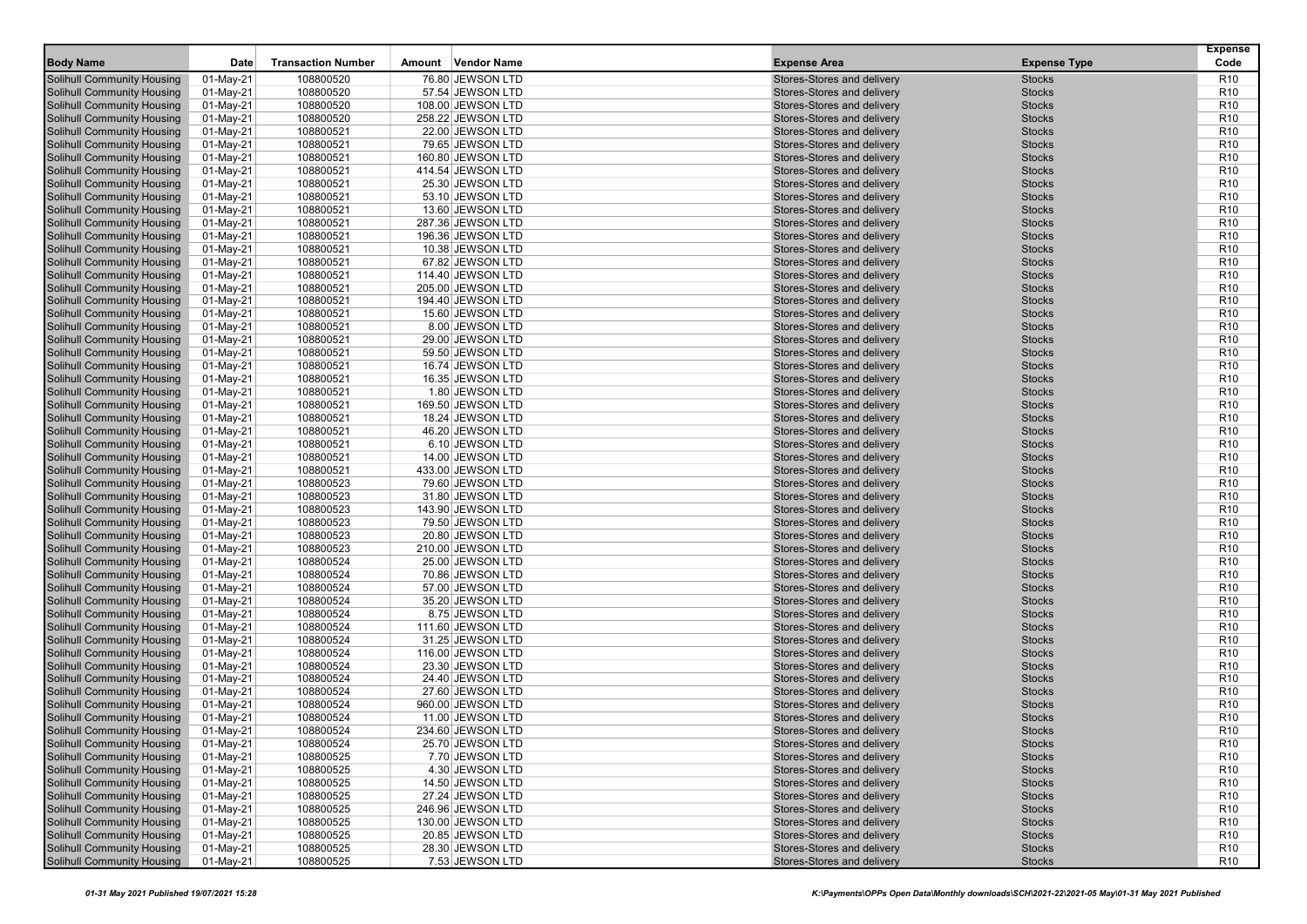|                                                                        |                        |                           |                                       |                                                          |                                | <b>Expense</b>                     |
|------------------------------------------------------------------------|------------------------|---------------------------|---------------------------------------|----------------------------------------------------------|--------------------------------|------------------------------------|
| <b>Body Name</b>                                                       | Date                   | <b>Transaction Number</b> | Amount Vendor Name                    | <b>Expense Area</b>                                      | <b>Expense Type</b>            | Code                               |
| <b>Solihull Community Housing</b>                                      | 01-May-21              | 108800525                 | 198.50 JEWSON LTD                     | Stores-Stores and delivery                               | <b>Stocks</b>                  | R <sub>10</sub>                    |
| <b>Solihull Community Housing</b>                                      | 01-May-21              | 108800525                 | 2.00 JEWSON LTD                       | Stores-Stores and delivery                               | <b>Stocks</b>                  | R <sub>10</sub>                    |
| <b>Solihull Community Housing</b>                                      | 01-May-21              | 108800525                 | 34.70 JEWSON LTD                      | Stores-Stores and delivery                               | <b>Stocks</b>                  | R <sub>10</sub>                    |
| <b>Solihull Community Housing</b>                                      | 01-May-21              | 108800525                 | 62.00 JEWSON LTD                      | Stores-Stores and delivery                               | <b>Stocks</b>                  | R <sub>10</sub>                    |
| <b>Solihull Community Housing</b>                                      | 01-May-21              | 108800525                 | 54.90 JEWSON LTD                      | Stores-Stores and delivery                               | <b>Stocks</b>                  | R <sub>10</sub>                    |
| <b>Solihull Community Housing</b>                                      | 01-May-21              | 108800525                 | 55.80 JEWSON LTD                      | Stores-Stores and delivery                               | <b>Stocks</b>                  | R <sub>10</sub>                    |
| <b>Solihull Community Housing</b>                                      | 01-May-21              | 108800526                 | 422.40 JEWSON LTD                     | Stores-Stores and delivery                               | <b>Stocks</b>                  | R <sub>10</sub>                    |
| <b>Solihull Community Housing</b>                                      | 01-May-21              | 108800526                 | 95.76 JEWSON LTD                      | Stores-Stores and delivery                               | <b>Stocks</b>                  | R <sub>10</sub>                    |
| <b>Solihull Community Housing</b>                                      | 01-May-21              | 108800526                 | 95.76 JEWSON LTD                      | Stores-Stores and delivery                               | <b>Stocks</b>                  | R <sub>10</sub>                    |
| <b>Solihull Community Housing</b><br><b>Solihull Community Housing</b> | 01-May-21              | 108800527                 | 1.80 JEWSON LTD                       | Stores-Stores and delivery                               | <b>Stocks</b>                  | R <sub>10</sub>                    |
|                                                                        | 01-May-21              | 108800527                 | 702.06 JEWSON LTD                     | Stores-Stores and delivery                               | <b>Stocks</b>                  | R <sub>10</sub>                    |
| <b>Solihull Community Housing</b>                                      | 01-May-21              | 108800527<br>108800527    | 6.10 JEWSON LTD                       | Stores-Stores and delivery<br>Stores-Stores and delivery | <b>Stocks</b>                  | R <sub>10</sub><br>R <sub>10</sub> |
| <b>Solihull Community Housing</b><br><b>Solihull Community Housing</b> | 01-May-21              | 108800527                 | 7.00 JEWSON LTD                       | Stores-Stores and delivery                               | <b>Stocks</b><br><b>Stocks</b> | R <sub>10</sub>                    |
|                                                                        | 01-May-21<br>01-May-21 |                           | 73.32 JEWSON LTD                      |                                                          |                                | R <sub>10</sub>                    |
| <b>Solihull Community Housing</b><br><b>Solihull Community Housing</b> | 01-May-21              | 108800527<br>108800527    | 110.00 JEWSON LTD<br>18.80 JEWSON LTD | Stores-Stores and delivery<br>Stores-Stores and delivery | <b>Stocks</b><br><b>Stocks</b> | R <sub>10</sub>                    |
| <b>Solihull Community Housing</b>                                      | 01-May-21              | 108800527                 | 378.80 JEWSON LTD                     | Stores-Stores and delivery                               | <b>Stocks</b>                  | R <sub>10</sub>                    |
| <b>Solihull Community Housing</b>                                      | 01-May-21              | 108800527                 | 70.00 JEWSON LTD                      | Stores-Stores and delivery                               | <b>Stocks</b>                  | R <sub>10</sub>                    |
| <b>Solihull Community Housing</b>                                      | 01-May-21              | 108800527                 | 6.40 JEWSON LTD                       | Stores-Stores and delivery                               | <b>Stocks</b>                  | R <sub>10</sub>                    |
| <b>Solihull Community Housing</b>                                      | 01-May-21              | 108800527                 | 63.00 JEWSON LTD                      | Stores-Stores and delivery                               | <b>Stocks</b>                  | R <sub>10</sub>                    |
| <b>Solihull Community Housing</b>                                      | 01-May-21              | 108800527                 | 381.00 JEWSON LTD                     | Stores-Stores and delivery                               | <b>Stocks</b>                  | R <sub>10</sub>                    |
| <b>Solihull Community Housing</b>                                      | 01-May-21              | 108800527                 | 52.90 JEWSON LTD                      | Stores-Stores and delivery                               | <b>Stocks</b>                  | R <sub>10</sub>                    |
| <b>Solihull Community Housing</b>                                      | 01-May-21              | 108800527                 | 16.20 JEWSON LTD                      | Stores-Stores and delivery                               | <b>Stocks</b>                  | R <sub>10</sub>                    |
| <b>Solihull Community Housing</b>                                      | 01-May-21              | 108800527                 | 169.50 JEWSON LTD                     | Stores-Stores and delivery                               | <b>Stocks</b>                  | R <sub>10</sub>                    |
| Solihull Community Housing                                             | 01-May-21              | 108800527                 | 13.68 JEWSON LTD                      | Stores-Stores and delivery                               | <b>Stocks</b>                  | R <sub>10</sub>                    |
| <b>Solihull Community Housing</b>                                      | 01-May-21              | 108800527                 | 347.95 JEWSON LTD                     | Stores-Stores and delivery                               | <b>Stocks</b>                  | R <sub>10</sub>                    |
| <b>Solihull Community Housing</b>                                      | 01-May-21              | 108800527                 | 27.80 JEWSON LTD                      | Stores-Stores and delivery                               | <b>Stocks</b>                  | R <sub>10</sub>                    |
| <b>Solihull Community Housing</b>                                      | 01-May-21              | 108800528                 | 1470.00 JEWSON LTD                    | Stores-Stores and delivery                               | <b>Stocks</b>                  | R <sub>10</sub>                    |
| <b>Solihull Community Housing</b>                                      | 01-May-21              | 108800528                 | 1365.00 JEWSON LTD                    | Stores-Stores and delivery                               | <b>Stocks</b>                  | R <sub>10</sub>                    |
| <b>Solihull Community Housing</b>                                      | 01-May-21              | 108800528                 | 90.00 JEWSON LTD                      | Stores-Stores and delivery                               | <b>Stocks</b>                  | R <sub>10</sub>                    |
| <b>Solihull Community Housing</b>                                      | 01-May-21              | 108800528                 | 1340.70 JEWSON LTD                    | Stores-Stores and delivery                               | <b>Stocks</b>                  | R <sub>10</sub>                    |
| Solihull Community Housing                                             | 01-May-21              | 108800529                 | 337.05 JEWSON LTD                     | Stores-Stores and delivery                               | <b>Stocks</b>                  | R <sub>10</sub>                    |
| <b>Solihull Community Housing</b>                                      | 01-May-21              | 108800529                 | 143.68 JEWSON LTD                     | Stores-Stores and delivery                               | <b>Stocks</b>                  | R <sub>10</sub>                    |
| <b>Solihull Community Housing</b>                                      | 01-May-21              | 108800529                 | 111.00 JEWSON LTD                     | Stores-Stores and delivery                               | <b>Stocks</b>                  | R <sub>10</sub>                    |
| <b>Solihull Community Housing</b>                                      | 01-May-21              | 108800530                 | 14.20 JEWSON LTD                      | Stores-Stores and delivery                               | <b>Stocks</b>                  | R <sub>10</sub>                    |
| <b>Solihull Community Housing</b>                                      | 01-May-21              | 108800530                 | 21.60 JEWSON LTD                      | Stores-Stores and delivery                               | <b>Stocks</b>                  | R <sub>10</sub>                    |
| <b>Solihull Community Housing</b>                                      | 01-May-21              | 108800530                 | 3.00 JEWSON LTD                       | Stores-Stores and delivery                               | <b>Stocks</b>                  | R <sub>10</sub>                    |
| <b>Solihull Community Housing</b>                                      | 01-May-21              | 108800530                 | 28.30 JEWSON LTD                      | Stores-Stores and delivery                               | <b>Stocks</b>                  | R <sub>10</sub>                    |
| <b>Solihull Community Housing</b>                                      | 01-May-21              | 108800530                 | 10.00 JEWSON LTD                      | Stores-Stores and delivery                               | <b>Stocks</b>                  | R <sub>10</sub>                    |
| <b>Solihull Community Housing</b>                                      | 01-May-21              | 108800530                 | 14.80 JEWSON LTD                      | Stores-Stores and delivery                               | <b>Stocks</b>                  | R <sub>10</sub>                    |
| <b>Solihull Community Housing</b>                                      | 01-May-21              | 108800530                 | 54.00 JEWSON LTD                      | Stores-Stores and delivery                               | <b>Stocks</b>                  | R <sub>10</sub>                    |
| <b>Solihull Community Housing</b>                                      | 01-May-21              | 108800530                 | 39.80 JEWSON LTD                      | Stores-Stores and delivery                               | <b>Stocks</b>                  | R <sub>10</sub>                    |
| <b>Solihull Community Housing</b>                                      | 01-May-21              | 108800530                 | 429.80 JEWSON LTD                     | Stores-Stores and delivery                               | <b>Stocks</b>                  | R <sub>10</sub>                    |
| <b>Solihull Community Housing</b>                                      | 01-May-21              | 108800530                 | 99.20 JEWSON LTD                      | Stores-Stores and delivery                               | <b>Stocks</b>                  | R <sub>10</sub>                    |
| <b>Solihull Community Housing</b>                                      | 01-May-21              | 108800530                 | 6.40 JEWSON LTD                       | Stores-Stores and delivery                               | <b>Stocks</b>                  | R <sub>10</sub>                    |
| <b>Solihull Community Housing</b>                                      | 01-May-21              | 108800530                 | 73.45 JEWSON LTD                      | Stores-Stores and delivery                               | <b>Stocks</b>                  | R <sub>10</sub>                    |
| <b>Solihull Community Housing</b>                                      | 01-May-21              | 108800530                 | 145.90 JEWSON LTD                     | Stores-Stores and delivery                               | <b>Stocks</b>                  | R <sub>10</sub>                    |
| <b>Solihull Community Housing</b>                                      | 01-May-21              | 108800531                 | 386.00 JEWSON LTD                     | Stores-Stores and delivery                               | <b>Stocks</b>                  | R <sub>10</sub>                    |
| <b>Solihull Community Housing</b>                                      | 01-May-21              | 108800531                 | 389.80 JEWSON LTD                     | Stores-Stores and delivery                               | <b>Stocks</b>                  | R <sub>10</sub>                    |
| <b>Solihull Community Housing</b>                                      | 01-May-21              | 108800531                 | 1014.00 JEWSON LTD                    | Stores-Stores and delivery                               | <b>Stocks</b>                  | R <sub>10</sub>                    |
| <b>Solihull Community Housing</b>                                      | 01-May-21              | 108800531                 | 130.20 JEWSON LTD                     | Stores-Stores and delivery                               | <b>Stocks</b>                  | R <sub>10</sub>                    |
| Solihull Community Housing                                             | 01-May-21              | 108793076                 | 212.50 JEWSON LTD                     | Stores-Stores and delivery                               | <b>Stocks</b>                  | R <sub>10</sub>                    |
| Solihull Community Housing                                             | 01-May-21              | 108806954                 | 56.40 JEWSON LTD                      | Stores-Stores and delivery                               | <b>Stocks</b>                  | R <sub>10</sub>                    |
| <b>Solihull Community Housing</b>                                      | 01-May-21              | 108806954                 | 85.50 JEWSON LTD                      | Stores-Stores and delivery                               | <b>Stocks</b>                  | R <sub>10</sub>                    |
| <b>Solihull Community Housing</b>                                      | 01-May-21              | 108806954                 | 4.10 JEWSON LTD                       | Stores-Stores and delivery                               | <b>Stocks</b>                  | R <sub>10</sub>                    |
| Solihull Community Housing                                             | 01-May-21              | 108806954                 | 26.60 JEWSON LTD                      | Stores-Stores and delivery                               | <b>Stocks</b>                  | R <sub>10</sub>                    |
| <b>Solihull Community Housing</b>                                      | 01-May-21              | 108806954                 | 37.80 JEWSON LTD                      | Stores-Stores and delivery                               | <b>Stocks</b>                  | R <sub>10</sub>                    |
| <b>Solihull Community Housing</b>                                      | 01-May-21              | 108806954                 | 17.20 JEWSON LTD                      | Stores-Stores and delivery                               | <b>Stocks</b>                  | R <sub>10</sub>                    |
| <b>Solihull Community Housing</b>                                      | 01-May-21              | 108806954                 | 7.50 JEWSON LTD                       | Stores-Stores and delivery                               | <b>Stocks</b>                  | R <sub>10</sub>                    |
| <b>Solihull Community Housing</b>                                      | 01-May-21              | 108806954                 | 23.10 JEWSON LTD                      | Stores-Stores and delivery                               | <b>Stocks</b>                  | R <sub>10</sub>                    |
| <b>Solihull Community Housing</b>                                      | 01-May-21              | 108806954                 | 155.90 JEWSON LTD                     | Stores-Stores and delivery                               | <b>Stocks</b>                  | <b>R10</b>                         |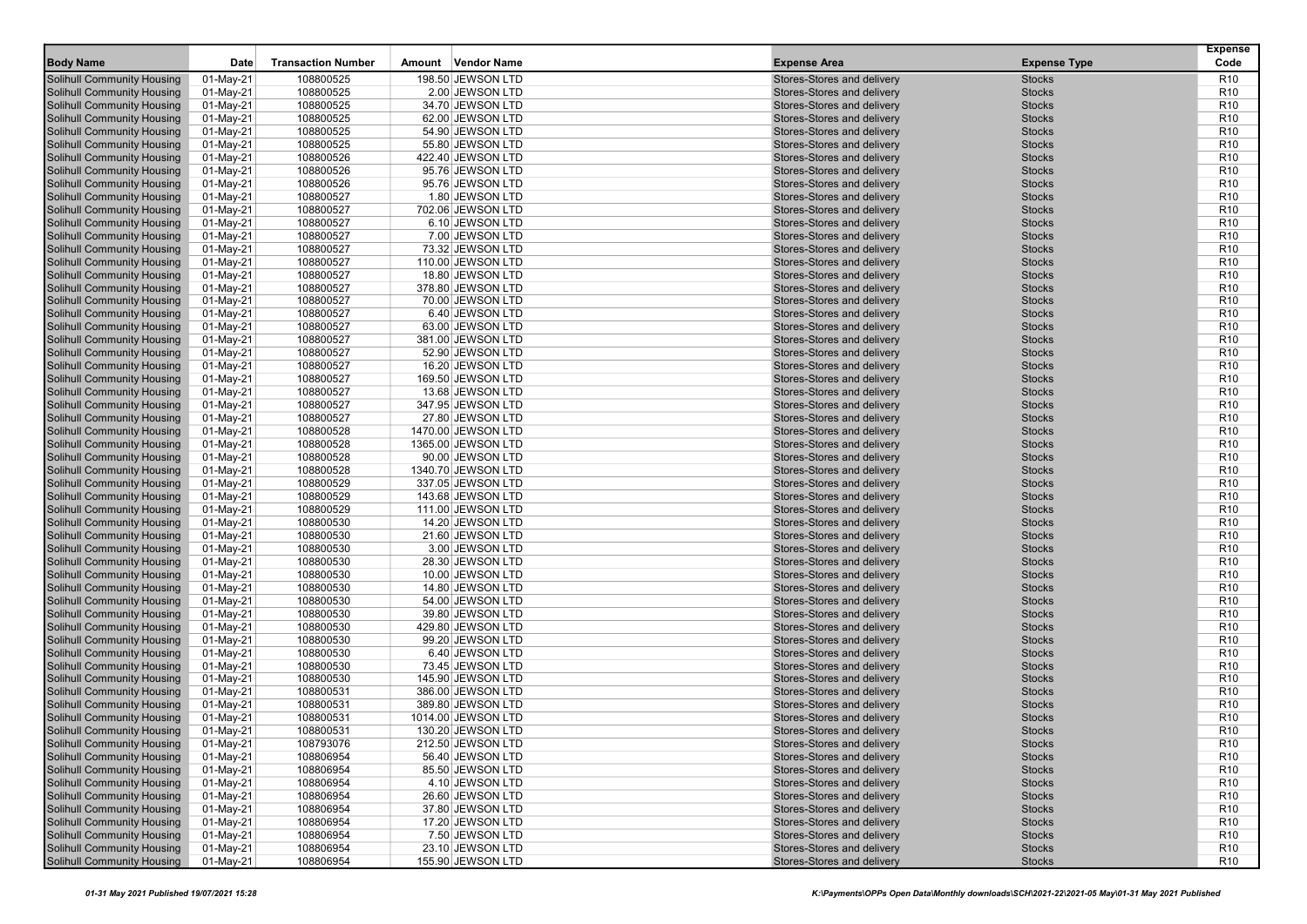| <b>Body Name</b>                                                       | Date                   | <b>Transaction Number</b> | Amount Vendor Name                   | <b>Expense Area</b>                                      | <b>Expense Type</b>            | <b>Expense</b><br>Code             |
|------------------------------------------------------------------------|------------------------|---------------------------|--------------------------------------|----------------------------------------------------------|--------------------------------|------------------------------------|
|                                                                        |                        |                           |                                      |                                                          |                                |                                    |
| <b>Solihull Community Housing</b><br><b>Solihull Community Housing</b> | 01-May-21              | 108806954                 | 213.60 JEWSON LTD                    | Stores-Stores and delivery                               | <b>Stocks</b>                  | R <sub>10</sub><br>R <sub>10</sub> |
| <b>Solihull Community Housing</b>                                      | 01-May-21<br>01-May-21 | 108806954<br>108806954    | 5.10 JEWSON LTD<br>19.60 JEWSON LTD  | Stores-Stores and delivery<br>Stores-Stores and delivery | <b>Stocks</b><br><b>Stocks</b> | R <sub>10</sub>                    |
| <b>Solihull Community Housing</b>                                      | 01-May-21              | 108806954                 | 92.40 JEWSON LTD                     | Stores-Stores and delivery                               | <b>Stocks</b>                  | R <sub>10</sub>                    |
| <b>Solihull Community Housing</b>                                      | 01-May-21              | 108806954                 | 57.50 JEWSON LTD                     | Stores-Stores and delivery                               | <b>Stocks</b>                  | R <sub>10</sub>                    |
| Solihull Community Housing                                             | 01-May-21              | 108806954                 | 86.60 JEWSON LTD                     | Stores-Stores and delivery                               | <b>Stocks</b>                  | R <sub>10</sub>                    |
| <b>Solihull Community Housing</b>                                      | 01-May-21              | 108806954                 | 137.60 JEWSON LTD                    | Stores-Stores and delivery                               | <b>Stocks</b>                  | R <sub>10</sub>                    |
| <b>Solihull Community Housing</b>                                      | 01-May-21              | 108806954                 | 162.30 JEWSON LTD                    | Stores-Stores and delivery                               | <b>Stocks</b>                  | R <sub>10</sub>                    |
| <b>Solihull Community Housing</b>                                      | 01-May-21              | 108806954                 | 15.00 JEWSON LTD                     | Stores-Stores and delivery                               | <b>Stocks</b>                  | R <sub>10</sub>                    |
| <b>Solihull Community Housing</b>                                      | 01-May-21              | 108806955                 | 352.80 JEWSON LTD                    | Stores-Stores and delivery                               | <b>Stocks</b>                  | R <sub>10</sub>                    |
| <b>Solihull Community Housing</b>                                      | 01-May-21              | 108806955                 | 118.60 JEWSON LTD                    | Stores-Stores and delivery                               | <b>Stocks</b>                  | R <sub>10</sub>                    |
| <b>Solihull Community Housing</b>                                      | 01-May-21              | 108806956                 | 29.00 JEWSON LTD                     | Stores-Stores and delivery                               | <b>Stocks</b>                  | R <sub>10</sub>                    |
| <b>Solihull Community Housing</b>                                      | 01-May-21              | 108806956                 | 29.20 JEWSON LTD                     | Stores-Stores and delivery                               | <b>Stocks</b>                  | R <sub>10</sub>                    |
| <b>Solihull Community Housing</b>                                      | 01-May-21              | 108806956                 | 18.00 JEWSON LTD                     | Stores-Stores and delivery                               | <b>Stocks</b>                  | R <sub>10</sub>                    |
| <b>Solihull Community Housing</b>                                      | $01$ -May-21           | 108806956                 | 184.10 JEWSON LTD                    | Stores-Stores and delivery                               | <b>Stocks</b>                  | R <sub>10</sub>                    |
| <b>Solihull Community Housing</b>                                      | 01-May-21              | 108806956                 | 368.20 JEWSON LTD                    | Stores-Stores and delivery                               | <b>Stocks</b>                  | R <sub>10</sub>                    |
| <b>Solihull Community Housing</b>                                      | 01-May-21              | 108806956                 | 214.20 JEWSON LTD                    | Stores-Stores and delivery                               | <b>Stocks</b>                  | R <sub>10</sub>                    |
| <b>Solihull Community Housing</b>                                      | 01-May-21              | 108806956                 | 178.58 JEWSON LTD                    | Stores-Stores and delivery                               | <b>Stocks</b>                  | R <sub>10</sub>                    |
| <b>Solihull Community Housing</b>                                      | 01-May-21              | 108806956                 | 7.00 JEWSON LTD                      | Stores-Stores and delivery                               | <b>Stocks</b>                  | R <sub>10</sub>                    |
| <b>Solihull Community Housing</b>                                      | 01-May-21              | 108806956                 | 229.80 JEWSON LTD                    | Stores-Stores and delivery                               | <b>Stocks</b>                  | R <sub>10</sub>                    |
| <b>Solihull Community Housing</b>                                      | 01-May-21              | 108806956                 | 189.60 JEWSON LTD                    | Stores-Stores and delivery                               | <b>Stocks</b>                  | R <sub>10</sub>                    |
| <b>Solihull Community Housing</b>                                      | 01-May-21              | 108806956                 | 24.60 JEWSON LTD                     | Stores-Stores and delivery                               | <b>Stocks</b>                  | R <sub>10</sub>                    |
| <b>Solihull Community Housing</b>                                      | 01-May-21              | 108806956                 | 194.40 JEWSON LTD                    | Stores-Stores and delivery                               | <b>Stocks</b>                  | R <sub>10</sub>                    |
| <b>Solihull Community Housing</b>                                      | 01-May-21              | 108806956                 | 174.90 JEWSON LTD                    | Stores-Stores and delivery                               | <b>Stocks</b>                  | R <sub>10</sub>                    |
| <b>Solihull Community Housing</b>                                      | $01$ -May-21           | 108806956                 | 67.00 JEWSON LTD                     | Stores-Stores and delivery                               | <b>Stocks</b>                  | R <sub>10</sub>                    |
| Solihull Community Housing                                             | 01-May-21              | 108806957                 | 416.20 JEWSON LTD                    | Stores-Stores and delivery                               | <b>Stocks</b>                  | R <sub>10</sub>                    |
| <b>Solihull Community Housing</b>                                      | 01-May-21              | 108806957                 | 624.20 JEWSON LTD                    | Stores-Stores and delivery                               | <b>Stocks</b>                  | R <sub>10</sub>                    |
| <b>Solihull Community Housing</b>                                      | 01-May-21              | 108806957                 | 60.00 JEWSON LTD                     | Stores-Stores and delivery                               | <b>Stocks</b>                  | R <sub>10</sub>                    |
| <b>Solihull Community Housing</b>                                      | 01-May-21              | 108806959                 | 56.50 JEWSON LTD                     | Stores-Stores and delivery                               | <b>Stocks</b>                  | R <sub>10</sub>                    |
| <b>Solihull Community Housing</b>                                      | $01$ -May-21           | 108806959                 | 33.50 JEWSON LTD                     | Stores-Stores and delivery                               | <b>Stocks</b>                  | R <sub>10</sub>                    |
| Solihull Community Housing                                             | 01-May-21              | 108806959                 | 119.00 JEWSON LTD                    | Stores-Stores and delivery                               | <b>Stocks</b>                  | R <sub>10</sub>                    |
| <b>Solihull Community Housing</b>                                      | 01-May-21              | 108800532                 | 148.50 JEWSON LTD                    | Stores-Stores and delivery                               | <b>Stocks</b>                  | R <sub>10</sub>                    |
| <b>Solihull Community Housing</b>                                      | 01-May-21              | 108800532                 | 171.90 JEWSON LTD                    | Stores-Stores and delivery                               | <b>Stocks</b>                  | R <sub>10</sub>                    |
| <b>Solihull Community Housing</b>                                      | 01-May-21              | 108800532                 | 386.00 JEWSON LTD                    | Stores-Stores and delivery                               | <b>Stocks</b>                  | R <sub>10</sub>                    |
| <b>Solihull Community Housing</b>                                      | 01-May-21              | 108800532                 | 194.90 JEWSON LTD                    | Stores-Stores and delivery                               | <b>Stocks</b>                  | R <sub>10</sub>                    |
| <b>Solihull Community Housing</b>                                      | 01-May-21              | 108800532                 | 212.40 JEWSON LTD                    | Stores-Stores and delivery                               | <b>Stocks</b>                  | R <sub>10</sub>                    |
| <b>Solihull Community Housing</b>                                      | 01-May-21              | 108800532                 | 239.40 JEWSON LTD                    | Stores-Stores and delivery                               | <b>Stocks</b>                  | R <sub>10</sub>                    |
| <b>Solihull Community Housing</b>                                      | 01-May-21              | 108800532                 | 65.10 JEWSON LTD                     | Stores-Stores and delivery                               | <b>Stocks</b>                  | R <sub>10</sub>                    |
| <b>Solihull Community Housing</b>                                      | 01-May-21              | 108800532                 | 64.50 JEWSON LTD                     | Stores-Stores and delivery                               | <b>Stocks</b>                  | R <sub>10</sub>                    |
| <b>Solihull Community Housing</b>                                      | 01-May-21              | 108800532                 | 1074.00 JEWSON LTD                   | Stores-Stores and delivery                               | <b>Stocks</b>                  | R <sub>10</sub>                    |
| <b>Solihull Community Housing</b>                                      | 04-May-21              | 108806960                 | 48.00 JEWSON LTD                     | Stores-Stores and delivery                               | <b>Stocks</b>                  | R <sub>10</sub>                    |
| <b>Solihull Community Housing</b>                                      | 04-May-21              | 108806960                 | 88.80 JEWSON LTD                     | Stores-Stores and delivery                               | <b>Stocks</b>                  | R <sub>10</sub>                    |
| <b>Solihull Community Housing</b>                                      | 04-May-21              | 108806960                 | 7.50 JEWSON LTD                      | Stores-Stores and delivery                               | <b>Stocks</b>                  | R <sub>10</sub>                    |
| <b>Solihull Community Housing</b>                                      | 04-May-21              | 108806960                 | 160.80 JEWSON LTD                    | Stores-Stores and delivery                               | <b>Stocks</b>                  | R <sub>10</sub>                    |
| <b>Solihull Community Housing</b><br>Solihull Community Housing        | 04-May-21              | 108806960                 | 409.20 JEWSON LTD                    | Stores-Stores and delivery                               | <b>Stocks</b>                  | R <sub>10</sub>                    |
| <b>Solihull Community Housing</b>                                      | 04-May-21              | 108806960                 | 15.50 JEWSON LTD<br>23.30 JEWSON LTD | Stores-Stores and delivery                               | <b>Stocks</b>                  | R <sub>10</sub><br>R <sub>10</sub> |
|                                                                        | 04-May-21<br>04-May-21 | 108806960<br>108806960    | 261.90 JEWSON LTD                    | Stores-Stores and delivery<br>Stores-Stores and delivery | <b>Stocks</b><br><b>Stocks</b> | R <sub>10</sub>                    |
| <b>Solihull Community Housing</b><br><b>Solihull Community Housing</b> |                        | 108806960                 | 136.08 JEWSON LTD                    | Stores-Stores and delivery                               | <b>Stocks</b>                  | R <sub>10</sub>                    |
| <b>Solihull Community Housing</b>                                      | 04-May-21              | 108806960                 | 10.38 JEWSON LTD                     | Stores-Stores and delivery                               | <b>Stocks</b>                  | R <sub>10</sub>                    |
| <b>Solihull Community Housing</b>                                      | 04-May-21<br>04-May-21 | 108806960                 | 41.91 JEWSON LTD                     | Stores-Stores and delivery                               | <b>Stocks</b>                  | R <sub>10</sub>                    |
| <b>Solihull Community Housing</b>                                      | 04-May-21              | 108806960                 | 768.00 JEWSON LTD                    | Stores-Stores and delivery                               | <b>Stocks</b>                  | R <sub>10</sub>                    |
| <b>Solihull Community Housing</b>                                      | 04-May-21              | 108806960                 | 170.80 JEWSON LTD                    | Stores-Stores and delivery                               | <b>Stocks</b>                  | R <sub>10</sub>                    |
| <b>Solihull Community Housing</b>                                      | 04-May-21              | 108806960                 | 191.20 JEWSON LTD                    | Stores-Stores and delivery                               | <b>Stocks</b>                  | R <sub>10</sub>                    |
| <b>Solihull Community Housing</b>                                      | 04-May-21              | 108806960                 | 6.00 JEWSON LTD                      | Stores-Stores and delivery                               | <b>Stocks</b>                  | R <sub>10</sub>                    |
| <b>Solihull Community Housing</b>                                      | 04-May-21              | 108806960                 | 17.10 JEWSON LTD                     | Stores-Stores and delivery                               | <b>Stocks</b>                  | R <sub>10</sub>                    |
| <b>Solihull Community Housing</b>                                      | 04-May-21              | 108806960                 | 13.68 JEWSON LTD                     | Stores-Stores and delivery                               | <b>Stocks</b>                  | R <sub>10</sub>                    |
| <b>Solihull Community Housing</b>                                      | 01-May-21              | 108793082                 | 326.65 JEWSON LTD                    | Stores-Stores and delivery                               | <b>Stocks</b>                  | R <sub>10</sub>                    |
| <b>Solihull Community Housing</b>                                      | 04-May-21              | 108806961                 | 249.80 JEWSON LTD                    | Stores-Stores and delivery                               | <b>Stocks</b>                  | R <sub>10</sub>                    |
| <b>Solihull Community Housing</b>                                      | 04-May-21              | 108806961                 | 89.70 JEWSON LTD                     | Stores-Stores and delivery                               | <b>Stocks</b>                  | R <sub>10</sub>                    |
| <b>Solihull Community Housing</b>                                      | 04-May-21              | 108806961                 | 22.00 JEWSON LTD                     | Stores-Stores and delivery                               | <b>Stocks</b>                  | R <sub>10</sub>                    |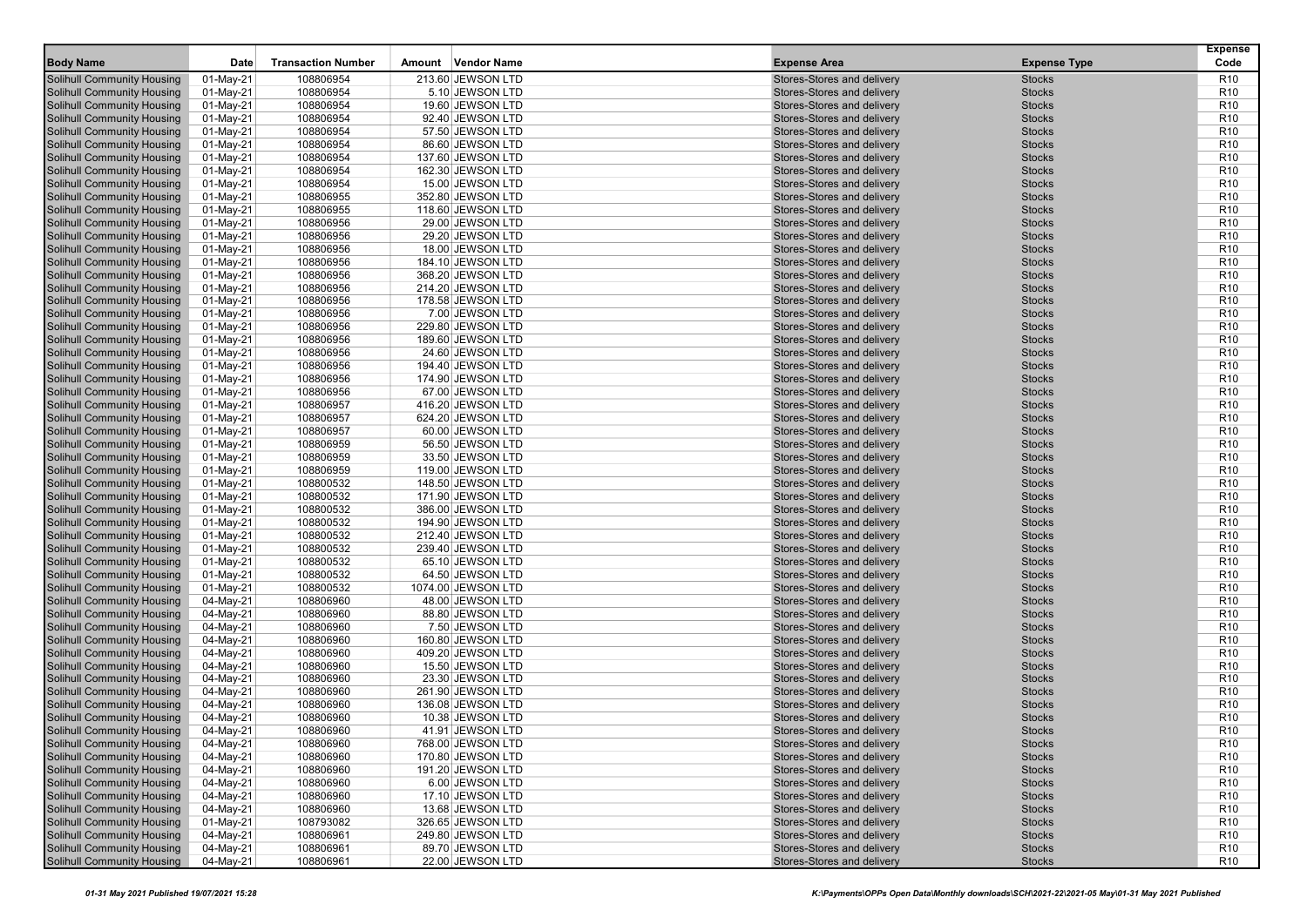| <b>Body Name</b>                                                       | Date                   | <b>Transaction Number</b> | <b>Vendor Name</b><br>Amount           | <b>Expense Area</b>                                      | <b>Expense Type</b>            | <b>Expense</b><br>Code             |
|------------------------------------------------------------------------|------------------------|---------------------------|----------------------------------------|----------------------------------------------------------|--------------------------------|------------------------------------|
|                                                                        | 04-May-21              | 108806961                 | 31.80 JEWSON LTD                       |                                                          | <b>Stocks</b>                  | R <sub>10</sub>                    |
| <b>Solihull Community Housing</b><br><b>Solihull Community Housing</b> | 04-May-21              | 108806961                 | 85.65 JEWSON LTD                       | Stores-Stores and delivery<br>Stores-Stores and delivery | <b>Stocks</b>                  | R <sub>10</sub>                    |
| <b>Solihull Community Housing</b>                                      | 04-May-21              | 108806961                 | 6.00 JEWSON LTD                        | Stores-Stores and delivery                               | <b>Stocks</b>                  | R <sub>10</sub>                    |
| <b>Solihull Community Housing</b>                                      | 04-May-21              | 108806961                 | 96.80 JEWSON LTD                       | Stores-Stores and delivery                               | <b>Stocks</b>                  | R <sub>10</sub>                    |
| <b>Solihull Community Housing</b>                                      | 04-May-21              | 108806961                 | 21.00 JEWSON LTD                       | Stores-Stores and delivery                               | <b>Stocks</b>                  | R <sub>10</sub>                    |
| <b>Solihull Community Housing</b>                                      | 04-May-21              | 108806961                 | 16.50 JEWSON LTD                       | Stores-Stores and delivery                               | <b>Stocks</b>                  | R <sub>10</sub>                    |
| <b>Solihull Community Housing</b>                                      | 04-May-21              | 108806961                 | 20.20 JEWSON LTD                       | Stores-Stores and delivery                               | <b>Stocks</b>                  | R <sub>10</sub>                    |
| <b>Solihull Community Housing</b>                                      | 04-May-21              | 108806961                 | 5.90 JEWSON LTD                        | Stores-Stores and delivery                               | <b>Stocks</b>                  | R <sub>10</sub>                    |
| <b>Solihull Community Housing</b>                                      | 04-May-21              | 108806961                 | 12.90 JEWSON LTD                       | Stores-Stores and delivery                               | <b>Stocks</b>                  | R <sub>10</sub>                    |
| <b>Solihull Community Housing</b>                                      | 04-May-21              | 108806961                 | 55.40 JEWSON LTD                       | Stores-Stores and delivery                               | <b>Stocks</b>                  | R <sub>10</sub>                    |
| Solihull Community Housing                                             | 04-May-21              | 108806961                 | 27.60 JEWSON LTD                       | Stores-Stores and delivery                               | <b>Stocks</b>                  | R <sub>10</sub>                    |
| <b>Solihull Community Housing</b>                                      | 04-May-21              | 108806961                 | 91.20 JEWSON LTD                       | Stores-Stores and delivery                               | <b>Stocks</b>                  | R <sub>10</sub>                    |
| <b>Solihull Community Housing</b>                                      | 04-May-21              | 108806961                 | 5.96 JEWSON LTD                        | Stores-Stores and delivery                               | <b>Stocks</b>                  | R <sub>10</sub>                    |
| <b>Solihull Community Housing</b>                                      | 04-May-21              | 108806961                 | 18.95 JEWSON LTD                       | Stores-Stores and delivery                               | <b>Stocks</b>                  | R <sub>10</sub>                    |
| <b>Solihull Community Housing</b>                                      | 04-May-21              | 108806961                 | 358.75 JEWSON LTD                      | Stores-Stores and delivery                               | <b>Stocks</b>                  | R <sub>10</sub>                    |
| <b>Solihull Community Housing</b>                                      | 04-May-21              | 108806962                 | 143.90 JEWSON LTD                      | Stores-Stores and delivery                               | <b>Stocks</b>                  | R <sub>10</sub>                    |
| <b>Solihull Community Housing</b>                                      | 04-May-21              | 108806962                 | 35.20 JEWSON LTD                       | Stores-Stores and delivery                               | <b>Stocks</b>                  | R <sub>10</sub>                    |
| <b>Solihull Community Housing</b>                                      | 04-May-21              | 108806962                 | 6.00 JEWSON LTD                        | Stores-Stores and delivery                               | <b>Stocks</b>                  | R <sub>10</sub>                    |
| <b>Solihull Community Housing</b>                                      | 04-May-21              | 108806962                 | 9.00 JEWSON LTD                        | Stores-Stores and delivery                               | <b>Stocks</b>                  | R <sub>10</sub>                    |
| <b>Solihull Community Housing</b>                                      | 04-May-21              | 108806962                 | 4.25 JEWSON LTD                        | Stores-Stores and delivery                               | <b>Stocks</b>                  | R <sub>10</sub>                    |
| <b>Solihull Community Housing</b>                                      | 04-May-21              | 108806962                 | 13.05 JEWSON LTD                       | Stores-Stores and delivery                               | <b>Stocks</b>                  | R <sub>10</sub>                    |
| <b>Solihull Community Housing</b>                                      | 04-May-21              | 108806962                 | 28.70 JEWSON LTD                       | Stores-Stores and delivery                               | <b>Stocks</b>                  | R <sub>10</sub>                    |
| <b>Solihull Community Housing</b>                                      | 04-May-21              | 108806962                 | 12.00 JEWSON LTD                       | Stores-Stores and delivery                               | <b>Stocks</b>                  | R <sub>10</sub>                    |
| <b>Solihull Community Housing</b>                                      | 04-May-21              | 108806962                 | 1542.24 JEWSON LTD                     | Stores-Stores and delivery                               | <b>Stocks</b>                  | R <sub>10</sub>                    |
| <b>Solihull Community Housing</b>                                      | 04-May-21              | 108806962                 | 960.00 JEWSON LTD                      | Stores-Stores and delivery                               | <b>Stocks</b>                  | R <sub>10</sub>                    |
| Solihull Community Housing                                             | 04-May-21              | 108806962                 | 114.40 JEWSON LTD                      | Stores-Stores and delivery                               | <b>Stocks</b>                  | R <sub>10</sub>                    |
| <b>Solihull Community Housing</b>                                      | 04-May-21              | 108806962                 | 195.50 JEWSON LTD                      | Stores-Stores and delivery                               | <b>Stocks</b>                  | R <sub>10</sub>                    |
| <b>Solihull Community Housing</b>                                      | 04-May-21              | 108806962                 | 2.91 JEWSON LTD                        | Stores-Stores and delivery                               | <b>Stocks</b>                  | R <sub>10</sub>                    |
| <b>Solihull Community Housing</b>                                      | 01-May-21              | 108800533                 | 238.20 JEWSON LTD                      | Stores-Stores and delivery                               | <b>Stocks</b>                  | R <sub>10</sub>                    |
| <b>Solihull Community Housing</b>                                      | $01$ -May-21           | 108800533                 | 404.46 JEWSON LTD                      | Stores-Stores and delivery                               | <b>Stocks</b>                  | R <sub>10</sub>                    |
| Solihull Community Housing                                             | 01-May-21              | 108800534                 | 178.80 JEWSON LTD                      | Stores-Stores and delivery                               | <b>Stocks</b>                  | R <sub>10</sub>                    |
| <b>Solihull Community Housing</b>                                      | 01-May-21              | 108800534                 | 88.20 JEWSON LTD                       | Stores-Stores and delivery                               | <b>Stocks</b>                  | R <sub>10</sub>                    |
| <b>Solihull Community Housing</b>                                      | 01-May-21              | 108800534                 | 57.60 JEWSON LTD                       | Stores-Stores and delivery                               | <b>Stocks</b>                  | R <sub>10</sub>                    |
| <b>Solihull Community Housing</b>                                      | 01-May-21              | 108800534                 | 77.70 JEWSON LTD                       | Stores-Stores and delivery                               | <b>Stocks</b>                  | R <sub>10</sub>                    |
| <b>Solihull Community Housing</b><br><b>Solihull Community Housing</b> | 04-May-21<br>04-May-21 | 108806965<br>108806965    | 206.50 JEWSON LTD<br>318.80 JEWSON LTD | Stores-Stores and delivery<br>Stores-Stores and delivery | <b>Stocks</b><br><b>Stocks</b> | R <sub>10</sub><br>R <sub>10</sub> |
| <b>Solihull Community Housing</b>                                      | 01-May-21              | 108800535                 | 702.06 JEWSON LTD                      | Stores-Stores and delivery                               | <b>Stocks</b>                  | R <sub>10</sub>                    |
| <b>Solihull Community Housing</b>                                      | 01-May-21              | 108800535                 | 481.60 JEWSON LTD                      | Stores-Stores and delivery                               | <b>Stocks</b>                  | R <sub>10</sub>                    |
| <b>Solihull Community Housing</b>                                      | 04-May-21              | 108806966                 | 43.00 JEWSON LTD                       | Stores-Stores and delivery                               | <b>Stocks</b>                  | R <sub>10</sub>                    |
| <b>Solihull Community Housing</b>                                      | 04-May-21              | 108806966                 | 4.10 JEWSON LTD                        | Stores-Stores and delivery                               | <b>Stocks</b>                  | R <sub>10</sub>                    |
| <b>Solihull Community Housing</b>                                      | 04-May-21              | 108806966                 | 30.20 JEWSON LTD                       | Stores-Stores and delivery                               | <b>Stocks</b>                  | R <sub>10</sub>                    |
| <b>Solihull Community Housing</b>                                      | 04-May-21              | 108806966                 | 4.15 JEWSON LTD                        | Stores-Stores and delivery                               | <b>Stocks</b>                  | R <sub>10</sub>                    |
| <b>Solihull Community Housing</b>                                      | 04-May-21              | 108806966                 | 6.30 JEWSON LTD                        | Stores-Stores and delivery                               | <b>Stocks</b>                  | R <sub>10</sub>                    |
| <b>Solihull Community Housing</b>                                      | 04-May-21              | 108806966                 | 9.50 JEWSON LTD                        | Stores-Stores and delivery                               | <b>Stocks</b>                  | R <sub>10</sub>                    |
| <b>Solihull Community Housing</b>                                      | 04-May-21              | 108806966                 | 246.96 JEWSON LTD                      | Stores-Stores and delivery                               | <b>Stocks</b>                  | R <sub>10</sub>                    |
| Solihull Community Housing                                             | 04-May-21              | 108806966                 | 21.32 JEWSON LTD                       | Stores-Stores and delivery                               | <b>Stocks</b>                  | R <sub>10</sub>                    |
| <b>Solihull Community Housing</b>                                      | 04-May-21              | 108806966                 | 234.30 JEWSON LTD                      | Stores-Stores and delivery                               | <b>Stocks</b>                  | R <sub>10</sub>                    |
| <b>Solihull Community Housing</b>                                      | 04-May-21              | 108806966                 | 5.70 JEWSON LTD                        | Stores-Stores and delivery                               | <b>Stocks</b>                  | R <sub>10</sub>                    |
| Solihull Community Housing                                             | 04-May-21              | 108806966                 | 4.50 JEWSON LTD                        | Stores-Stores and delivery                               | <b>Stocks</b>                  | R <sub>10</sub>                    |
| <b>Solihull Community Housing</b>                                      | 04-May-21              | 108806966                 | 210.80 JEWSON LTD                      | Stores-Stores and delivery                               | <b>Stocks</b>                  | R <sub>10</sub>                    |
| <b>Solihull Community Housing</b>                                      | 04-May-21              | 108806966                 | 110.00 JEWSON LTD                      | Stores-Stores and delivery                               | <b>Stocks</b>                  | R <sub>10</sub>                    |
| <b>Solihull Community Housing</b>                                      | 04-May-21              | 108806966                 | 5.80 JEWSON LTD                        | Stores-Stores and delivery                               | <b>Stocks</b>                  | R <sub>10</sub>                    |
| <b>Solihull Community Housing</b>                                      | 01-May-21              | 108800537                 | 51.75 JEWSON LTD                       | Stores-Stores and delivery                               | <b>Stocks</b>                  | R <sub>10</sub>                    |
| <b>Solihull Community Housing</b>                                      | 01-May-21              | 108800537                 | 695.90 JEWSON LTD                      | Stores-Stores and delivery                               | <b>Stocks</b>                  | R <sub>10</sub>                    |
| <b>Solihull Community Housing</b>                                      | 04-May-21              | 108806967                 | 43.68 JEWSON LTD                       | Stores-Stores and delivery                               | <b>Stocks</b>                  | R <sub>10</sub>                    |
| <b>Solihull Community Housing</b>                                      | 04-May-21              | 108806967                 | 14.20 JEWSON LTD                       | Stores-Stores and delivery                               | <b>Stocks</b>                  | R <sub>10</sub>                    |
| <b>Solihull Community Housing</b>                                      | 04-May-21              | 108806967                 | 7.70 JEWSON LTD                        | Stores-Stores and delivery                               | <b>Stocks</b>                  | R <sub>10</sub>                    |
| <b>Solihull Community Housing</b>                                      | 04-May-21              | 108806967                 | 7.70 JEWSON LTD                        | Stores-Stores and delivery                               | <b>Stocks</b>                  | R <sub>10</sub>                    |
| <b>Solihull Community Housing</b>                                      | 04-May-21              | 108806967                 | 6.00 JEWSON LTD                        | Stores-Stores and delivery                               | <b>Stocks</b>                  | R <sub>10</sub>                    |
| <b>Solihull Community Housing</b>                                      | 04-May-21              | 108806967                 | 2.50 JEWSON LTD                        | Stores-Stores and delivery                               | <b>Stocks</b>                  | R <sub>10</sub>                    |
| <b>Solihull Community Housing</b>                                      | 04-May-21              | 108806967                 | 207.50 JEWSON LTD                      | Stores-Stores and delivery                               | <b>Stocks</b>                  | R <sub>10</sub>                    |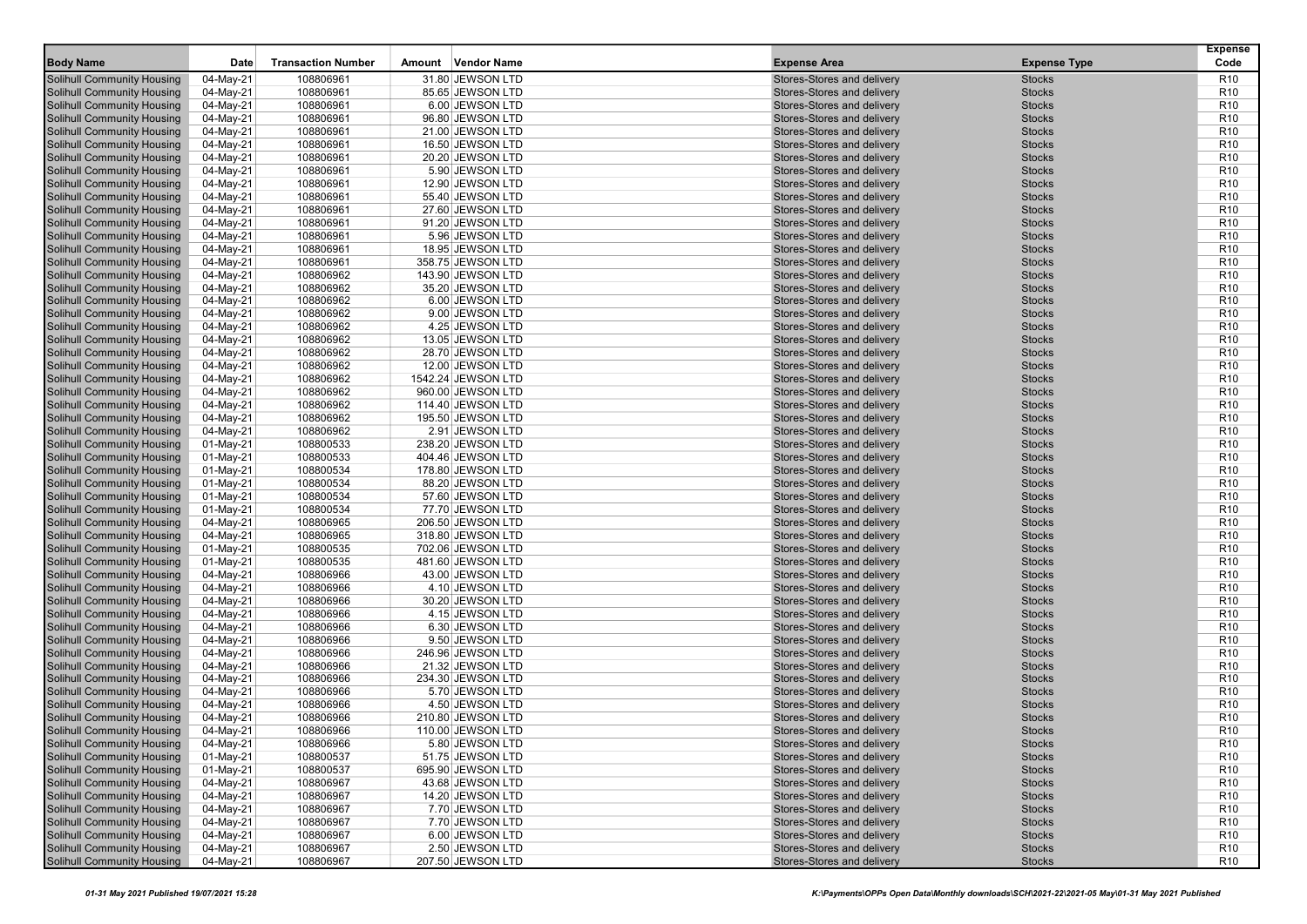| <b>Body Name</b>                                                       |                        | <b>Transaction Number</b> |                                       |                                                          |                                | <b>Expense</b><br>Code             |
|------------------------------------------------------------------------|------------------------|---------------------------|---------------------------------------|----------------------------------------------------------|--------------------------------|------------------------------------|
|                                                                        | Date                   |                           | Amount Vendor Name                    | <b>Expense Area</b>                                      | <b>Expense Type</b>            |                                    |
| <b>Solihull Community Housing</b>                                      | 04-May-21              | 108806967                 | 378.80 JEWSON LTD                     | Stores-Stores and delivery                               | <b>Stocks</b>                  | R <sub>10</sub>                    |
| <b>Solihull Community Housing</b>                                      | 04-May-21              | 108806967                 | 5.16 JEWSON LTD                       | Stores-Stores and delivery                               | <b>Stocks</b>                  | R <sub>10</sub>                    |
| <b>Solihull Community Housing</b>                                      | 04-May-21              | 108806967                 | 33.16 JEWSON LTD                      | Stores-Stores and delivery                               | <b>Stocks</b>                  | R <sub>10</sub>                    |
| <b>Solihull Community Housing</b>                                      | 04-May-21              | 108806967                 | 22.40 JEWSON LTD                      | Stores-Stores and delivery                               | <b>Stocks</b>                  | R <sub>10</sub>                    |
| <b>Solihull Community Housing</b>                                      | 04-May-21<br>04-May-21 | 108806967                 | 40.90 JEWSON LTD                      | Stores-Stores and delivery                               | <b>Stocks</b><br><b>Stocks</b> | R <sub>10</sub><br>R <sub>10</sub> |
| <b>Solihull Community Housing</b>                                      |                        | 108806967                 | 72.20 JEWSON LTD                      | Stores-Stores and delivery                               | <b>Stocks</b>                  | R <sub>10</sub>                    |
| <b>Solihull Community Housing</b><br><b>Solihull Community Housing</b> | 04-May-21<br>01-May-21 | 108806967<br>108800541    | 97.28 JEWSON LTD<br>300.05 JEWSON LTD | Stores-Stores and delivery<br>Stores-Stores and delivery | <b>Stocks</b>                  | R <sub>10</sub>                    |
| <b>Solihull Community Housing</b>                                      | 01-May-21              | 108800541                 | 147.27 JEWSON LTD                     | Stores-Stores and delivery                               | <b>Stocks</b>                  | R <sub>10</sub>                    |
| <b>Solihull Community Housing</b>                                      | $01$ -May-21           | 108800541                 | 327.90 JEWSON LTD                     | Stores-Stores and delivery                               | <b>Stocks</b>                  | R <sub>10</sub>                    |
| <b>Solihull Community Housing</b>                                      | 01-May-21              | 108800542                 | 292.40 JEWSON LTD                     | Stores-Stores and delivery                               | <b>Stocks</b>                  | R <sub>10</sub>                    |
| <b>Solihull Community Housing</b>                                      | 01-May-21              | 108800544                 | 855.00 JEWSON LTD                     | Stores-Stores and delivery                               | <b>Stocks</b>                  | R <sub>10</sub>                    |
| <b>Solihull Community Housing</b>                                      | 01-May-21              | 108800545                 | 332.50 JEWSON LTD                     | Stores-Stores and delivery                               | <b>Stocks</b>                  | R <sub>10</sub>                    |
| <b>Solihull Community Housing</b>                                      | 01-May-21              | 108800546                 | 1187.50 JEWSON LTD                    | Stores-Stores and delivery                               | <b>Stocks</b>                  | R <sub>10</sub>                    |
| <b>Solihull Community Housing</b>                                      | $01$ -May-21           | 108793089                 | 233.00 JEWSON LTD                     | Stores-Stores and delivery                               | <b>Stocks</b>                  | R <sub>10</sub>                    |
| <b>Solihull Community Housing</b>                                      | 01-May-21              | 108800547                 | 9.10 JEWSON LTD                       | Stores-Stores and delivery                               | <b>Stocks</b>                  | R <sub>10</sub>                    |
| <b>Solihull Community Housing</b>                                      | 01-May-21              | 108800547                 | 76.80 JEWSON LTD                      | Stores-Stores and delivery                               | <b>Stocks</b>                  | R <sub>10</sub>                    |
| <b>Solihull Community Housing</b>                                      | 01-May-21              | 108800547                 | 79.65 JEWSON LTD                      | Stores-Stores and delivery                               | <b>Stocks</b>                  | R <sub>10</sub>                    |
| <b>Solihull Community Housing</b>                                      | 01-May-21              | 108800547                 | 12.30 JEWSON LTD                      | Stores-Stores and delivery                               | <b>Stocks</b>                  | R <sub>10</sub>                    |
| <b>Solihull Community Housing</b>                                      | 01-May-21              | 108800547                 | 5.10 JEWSON LTD                       | Stores-Stores and delivery                               | <b>Stocks</b>                  | R <sub>10</sub>                    |
| <b>Solihull Community Housing</b>                                      | 01-May-21              | 108800547                 | 8.90 JEWSON LTD                       | Stores-Stores and delivery                               | <b>Stocks</b>                  | R <sub>10</sub>                    |
| <b>Solihull Community Housing</b>                                      | 01-May-21              | 108800547                 | 23.30 JEWSON LTD                      | Stores-Stores and delivery                               | <b>Stocks</b>                  | R <sub>10</sub>                    |
| <b>Solihull Community Housing</b>                                      | 01-May-21              | 108800547                 | 7.89 JEWSON LTD                       | Stores-Stores and delivery                               | <b>Stocks</b>                  | R <sub>10</sub>                    |
| <b>Solihull Community Housing</b>                                      | 01-May-21              | 108800547                 | 130.00 JEWSON LTD                     | Stores-Stores and delivery                               | <b>Stocks</b>                  | R <sub>10</sub>                    |
| <b>Solihull Community Housing</b>                                      | $01$ -May-21           | 108800547                 | 60.00 JEWSON LTD                      | Stores-Stores and delivery                               | <b>Stocks</b>                  | R <sub>10</sub>                    |
| <b>Solihull Community Housing</b>                                      | 01-May-21              | 108800547                 | 52.20 JEWSON LTD                      | Stores-Stores and delivery                               | <b>Stocks</b>                  | R <sub>10</sub>                    |
| <b>Solihull Community Housing</b>                                      | 01-May-21              | 108800547                 | 111.00 JEWSON LTD                     | Stores-Stores and delivery                               | <b>Stocks</b>                  | R <sub>10</sub>                    |
| <b>Solihull Community Housing</b>                                      | 01-May-21              | 108800547                 | 54.90 JEWSON LTD                      | Stores-Stores and delivery                               | <b>Stocks</b>                  | R <sub>10</sub>                    |
| <b>Solihull Community Housing</b>                                      | 01-May-21              | 108800547                 | 212.60 JEWSON LTD                     | Stores-Stores and delivery                               | <b>Stocks</b>                  | R <sub>10</sub>                    |
| <b>Solihull Community Housing</b>                                      | $01$ -May-21           | 108800547                 | 25.70 JEWSON LTD                      | Stores-Stores and delivery                               | <b>Stocks</b>                  | R <sub>10</sub>                    |
| Solihull Community Housing                                             | 01-May-21              | 108800548                 | 303.00 JEWSON LTD                     | Stores-Stores and delivery                               | <b>Stocks</b>                  | R <sub>10</sub>                    |
| <b>Solihull Community Housing</b>                                      | 01-May-21              | 108800548                 | 126.70 JEWSON LTD                     | Stores-Stores and delivery                               | <b>Stocks</b>                  | R <sub>10</sub>                    |
| <b>Solihull Community Housing</b>                                      | 01-May-21              | 108800548                 | 78.15 JEWSON LTD                      | Stores-Stores and delivery                               | <b>Stocks</b>                  | R <sub>10</sub>                    |
| <b>Solihull Community Housing</b>                                      | 01-May-21              | 108800548                 | 85.00 JEWSON LTD                      | Stores-Stores and delivery                               | <b>Stocks</b>                  | R <sub>10</sub>                    |
| <b>Solihull Community Housing</b>                                      | 01-May-21              | 108800550                 | 7.00 JEWSON LTD                       | Stores-Stores and delivery                               | <b>Stocks</b>                  | R <sub>10</sub>                    |
| <b>Solihull Community Housing</b>                                      | 01-May-21              | 108800550                 | 119.10 JEWSON LTD                     | Stores-Stores and delivery                               | <b>Stocks</b>                  | R <sub>10</sub>                    |
| <b>Solihull Community Housing</b>                                      | 01-May-21              | 108800550                 | 287.36 JEWSON LTD                     | Stores-Stores and delivery                               | <b>Stocks</b>                  | R <sub>10</sub>                    |
| <b>Solihull Community Housing</b>                                      | 01-May-21              | 108800550                 | 28.02 JEWSON LTD                      | Stores-Stores and delivery                               | <b>Stocks</b>                  | R <sub>10</sub>                    |
| <b>Solihull Community Housing</b>                                      | 01-May-21              | 108800550                 | 247.00 JEWSON LTD                     | Stores-Stores and delivery                               | <b>Stocks</b>                  | R <sub>10</sub>                    |
| <b>Solihull Community Housing</b>                                      | 01-May-21              | 108800550                 | 21.32 JEWSON LTD                      | Stores-Stores and delivery                               | <b>Stocks</b>                  | R <sub>10</sub>                    |
| <b>Solihull Community Housing</b>                                      | 04-May-21              | 108806969                 | 14.50 JEWSON LTD                      | Stores-Stores and delivery                               | <b>Stocks</b>                  | R <sub>10</sub>                    |
| <b>Solihull Community Housing</b>                                      | 04-May-21              | 108806969                 | 13.40 JEWSON LTD                      | Stores-Stores and delivery                               | <b>Stocks</b>                  | R <sub>10</sub>                    |
| <b>Solihull Community Housing</b>                                      | 04-May-21              | 108806969                 | 89.70 JEWSON LTD                      | Stores-Stores and delivery                               | <b>Stocks</b>                  | R <sub>10</sub>                    |
| <b>Solihull Community Housing</b>                                      | 04-May-21              | 108806969                 | 31.80 JEWSON LTD                      | Stores-Stores and delivery                               | <b>Stocks</b>                  | R <sub>10</sub>                    |
| Solihull Community Housing                                             | 04-May-21              | 108806969                 | 31.80 JEWSON LTD                      | Stores-Stores and delivery                               | <b>Stocks</b>                  | R <sub>10</sub>                    |
| Solihull Community Housing                                             | 04-May-21              | 108806969                 | 33.60 JEWSON LTD                      | Stores-Stores and delivery                               | <b>Stocks</b>                  | R <sub>10</sub>                    |
| <b>Solihull Community Housing</b>                                      | 04-May-21              | 108806969                 | 7.50 JEWSON LTD                       | Stores-Stores and delivery                               | <b>Stocks</b>                  | R <sub>10</sub>                    |
| <b>Solihull Community Housing</b>                                      | 04-May-21              | 108806969                 | 73.32 JEWSON LTD                      | Stores-Stores and delivery                               | <b>Stocks</b>                  | R <sub>10</sub>                    |
| Solihull Community Housing                                             | 04-May-21              | 108806969                 | 55.80 JEWSON LTD                      | Stores-Stores and delivery                               | <b>Stocks</b>                  | R <sub>10</sub>                    |
| <b>Solihull Community Housing</b>                                      | 04-May-21              | 108806969                 | 58.00 JEWSON LTD                      | Stores-Stores and delivery                               | <b>Stocks</b>                  | R <sub>10</sub>                    |
| <b>Solihull Community Housing</b>                                      | 04-May-21              | 108806969                 | 137.80 JEWSON LTD                     | Stores-Stores and delivery                               | <b>Stocks</b>                  | R <sub>10</sub>                    |
| <b>Solihull Community Housing</b>                                      | 04-May-21              | 108806969                 | 107.50 JEWSON LTD                     | Stores-Stores and delivery                               | <b>Stocks</b>                  | R <sub>10</sub>                    |
| <b>Solihull Community Housing</b>                                      | 04-May-21              | 108806969                 | 95.45 JEWSON LTD                      | Stores-Stores and delivery                               | <b>Stocks</b>                  | R <sub>10</sub>                    |
| <b>Solihull Community Housing</b>                                      | 04-May-21              | 108806969                 | 271.70 JEWSON LTD                     | Stores-Stores and delivery                               | <b>Stocks</b>                  | R <sub>10</sub>                    |
| <b>Solihull Community Housing</b>                                      | 04-May-21              | 108806969                 | 271.70 JEWSON LTD                     | Stores-Stores and delivery                               | <b>Stocks</b>                  | R <sub>10</sub>                    |
| <b>Solihull Community Housing</b>                                      | 04-May-21              | 108806969                 | 194.40 JEWSON LTD                     | Stores-Stores and delivery                               | <b>Stocks</b>                  | R <sub>10</sub>                    |
| <b>Solihull Community Housing</b>                                      | 04-May-21              | 108806969                 | 234.30 JEWSON LTD                     | Stores-Stores and delivery                               | <b>Stocks</b>                  | R <sub>10</sub>                    |
| <b>Solihull Community Housing</b>                                      | 04-May-21              | 108806969                 | 40.05 JEWSON LTD                      | Stores-Stores and delivery                               | <b>Stocks</b>                  | R <sub>10</sub>                    |
| <b>Solihull Community Housing</b>                                      | 04-May-21              | 108806969                 | 210.80 JEWSON LTD                     | Stores-Stores and delivery                               | <b>Stocks</b>                  | R <sub>10</sub>                    |
| <b>Solihull Community Housing</b>                                      | 04-May-21              | 108806969                 | 230.00 JEWSON LTD                     | Stores-Stores and delivery                               | <b>Stocks</b>                  | R <sub>10</sub>                    |
| <b>Solihull Community Housing</b>                                      | 04-May-21              | 108806969                 | 67.00 JEWSON LTD                      | Stores-Stores and delivery                               | <b>Stocks</b>                  | R <sub>10</sub>                    |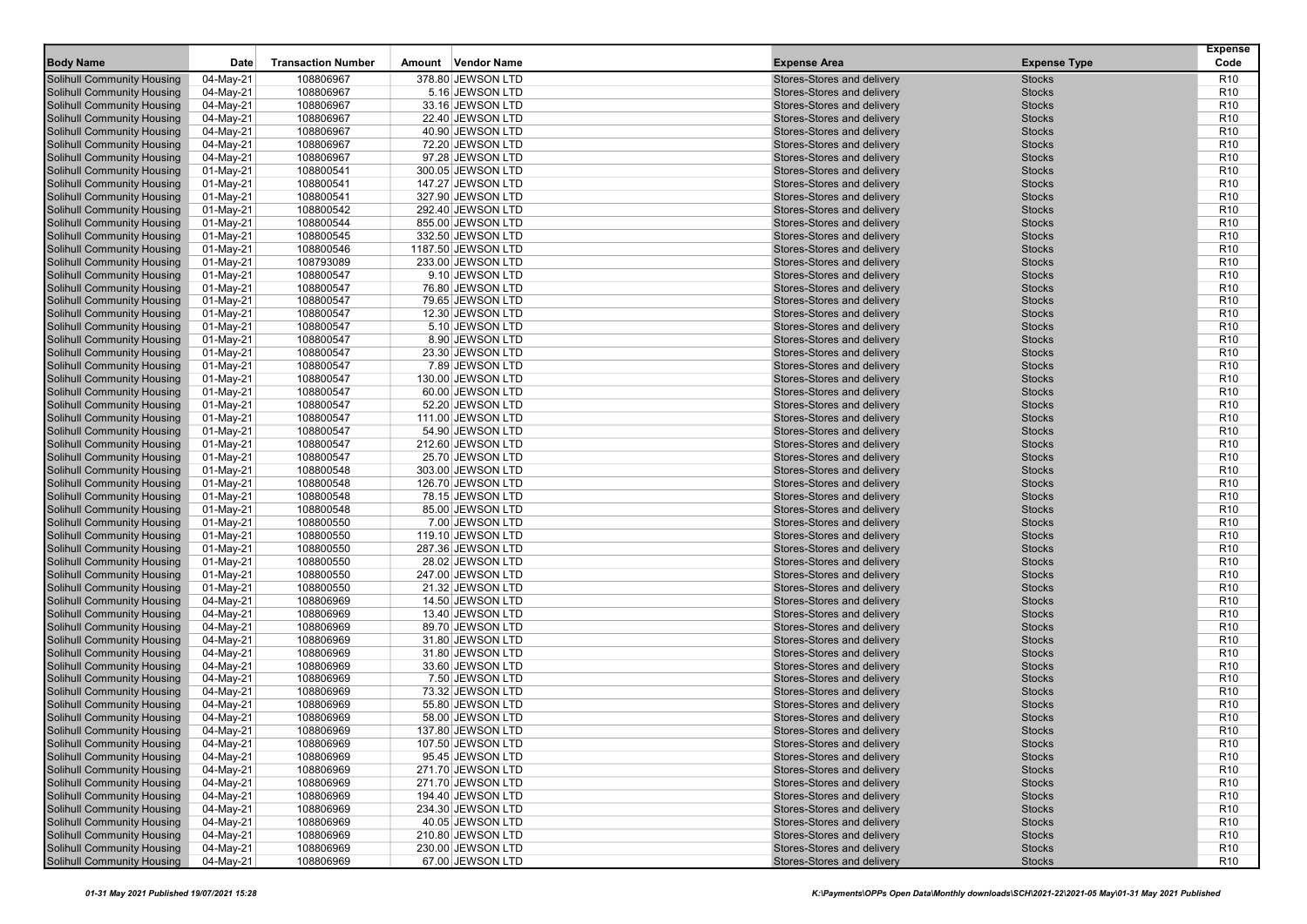| <b>Body Name</b>                                                       | Date                   | <b>Transaction Number</b> | Amount Vendor Name                     | <b>Expense Area</b>                                      | <b>Expense Type</b>            | <b>Expense</b><br>Code             |
|------------------------------------------------------------------------|------------------------|---------------------------|----------------------------------------|----------------------------------------------------------|--------------------------------|------------------------------------|
|                                                                        | 04-May-21              | 108806969                 | 37.20 JEWSON LTD                       |                                                          | <b>Stocks</b>                  | R <sub>10</sub>                    |
| <b>Solihull Community Housing</b><br><b>Solihull Community Housing</b> | 04-May-21              | 108806969                 | 145.90 JEWSON LTD                      | Stores-Stores and delivery<br>Stores-Stores and delivery | <b>Stocks</b>                  | R <sub>10</sub>                    |
| <b>Solihull Community Housing</b>                                      | 04-May-21              | 108806969                 | 121.36 JEWSON LTD                      | Stores-Stores and delivery                               | <b>Stocks</b>                  | R <sub>10</sub>                    |
| <b>Solihull Community Housing</b>                                      | 04-May-21              | 108806969                 | 433.00 JEWSON LTD                      | Stores-Stores and delivery                               | <b>Stocks</b>                  | R <sub>10</sub>                    |
| <b>Solihull Community Housing</b>                                      | 01-May-21              | 108800551                 | 416.20 JEWSON LTD                      | Stores-Stores and delivery                               | <b>Stocks</b>                  | R <sub>10</sub>                    |
| Solihull Community Housing                                             | 01-May-21              | 108800551                 | 135.50 JEWSON LTD                      | Stores-Stores and delivery                               | <b>Stocks</b>                  | R <sub>10</sub>                    |
| <b>Solihull Community Housing</b>                                      | 01-May-21              | 108800551                 | 79.80 JEWSON LTD                       | Stores-Stores and delivery                               | <b>Stocks</b>                  | R <sub>10</sub>                    |
| <b>Solihull Community Housing</b>                                      | 01-May-21              | 108800551                 | 63.00 JEWSON LTD                       | Stores-Stores and delivery                               | <b>Stocks</b>                  | R <sub>10</sub>                    |
| <b>Solihull Community Housing</b>                                      | 01-May-21              | 108800551                 | 888.00 JEWSON LTD                      | Stores-Stores and delivery                               | <b>Stocks</b>                  | R <sub>10</sub>                    |
| <b>Solihull Community Housing</b>                                      | $01$ -May-21           | 108800551                 | 93.60 JEWSON LTD                       | Stores-Stores and delivery                               | <b>Stocks</b>                  | R <sub>10</sub>                    |
| <b>Solihull Community Housing</b>                                      | 01-May-21              | 108800551                 | 136.50 JEWSON LTD                      | Stores-Stores and delivery                               | <b>Stocks</b>                  | R <sub>10</sub>                    |
| <b>Solihull Community Housing</b>                                      | 01-May-21              | 108800551                 | 22.80 JEWSON LTD                       | Stores-Stores and delivery                               | <b>Stocks</b>                  | R <sub>10</sub>                    |
| <b>Solihull Community Housing</b>                                      | 01-May-21              | 108800551                 | 95.76 JEWSON LTD                       | Stores-Stores and delivery                               | <b>Stocks</b>                  | R <sub>10</sub>                    |
| <b>Solihull Community Housing</b>                                      | 01-May-21              | 108800551                 | 8.66 JEWSON LTD                        | Stores-Stores and delivery                               | <b>Stocks</b>                  | R <sub>10</sub>                    |
| <b>Solihull Community Housing</b>                                      | $01$ -May-21           | 108800554                 | 490.00 JEWSON LTD                      | Stores-Stores and delivery                               | <b>Stocks</b>                  | R <sub>10</sub>                    |
| <b>Solihull Community Housing</b>                                      | 01-May-21              | 108800555                 | 335.75 JEWSON LTD                      | Stores-Stores and delivery                               | <b>Stocks</b>                  | R <sub>10</sub>                    |
| <b>Solihull Community Housing</b>                                      | 01-May-21              | 108800556                 | 210.00 JEWSON LTD                      | Stores-Stores and delivery                               | <b>Stocks</b>                  | R <sub>10</sub>                    |
| <b>Solihull Community Housing</b>                                      | 04-May-21              | 108806970                 | 189.00 JEWSON LTD                      | Stores-Stores and delivery                               | <b>Stocks</b>                  | R <sub>10</sub>                    |
| <b>Solihull Community Housing</b>                                      | 04-May-21              | 108806970                 | 562.50 JEWSON LTD                      | Stores-Stores and delivery                               | <b>Stocks</b>                  | R <sub>10</sub>                    |
| <b>Solihull Community Housing</b>                                      | 04-May-21              | 108806970                 | 57.54 JEWSON LTD                       | Stores-Stores and delivery                               | <b>Stocks</b>                  | R <sub>10</sub>                    |
| <b>Solihull Community Housing</b>                                      | 04-May-21              | 108806970                 | 136.08 JEWSON LTD                      | Stores-Stores and delivery                               | <b>Stocks</b>                  | R <sub>10</sub>                    |
| <b>Solihull Community Housing</b>                                      | 04-May-21              | 108806970                 | 274.00 JEWSON LTD                      | Stores-Stores and delivery                               | <b>Stocks</b>                  | R <sub>10</sub>                    |
| <b>Solihull Community Housing</b>                                      | 04-May-21              | 108806970                 | 74.60 JEWSON LTD                       | Stores-Stores and delivery                               | <b>Stocks</b>                  | R <sub>10</sub>                    |
| <b>Solihull Community Housing</b>                                      | 04-May-21              | 108806970                 | 85.20 JEWSON LTD                       | Stores-Stores and delivery                               | <b>Stocks</b>                  | R <sub>10</sub>                    |
| <b>Solihull Community Housing</b>                                      | 04-May-21              | 108806970                 | 28.50 JEWSON LTD                       | Stores-Stores and delivery                               | <b>Stocks</b>                  | R <sub>10</sub>                    |
| <b>Solihull Community Housing</b>                                      | 04-May-21              | 108806970                 | 55.80 JEWSON LTD                       | Stores-Stores and delivery                               | <b>Stocks</b>                  | R <sub>10</sub>                    |
| <b>Solihull Community Housing</b>                                      | 04-May-21              | 108806970                 | 422.40 JEWSON LTD                      | Stores-Stores and delivery                               | <b>Stocks</b>                  | R <sub>10</sub>                    |
| <b>Solihull Community Housing</b>                                      | 04-May-21              | 108806970                 | 57.50 JEWSON LTD                       | Stores-Stores and delivery                               | <b>Stocks</b>                  | R <sub>10</sub>                    |
| <b>Solihull Community Housing</b>                                      | 04-May-21              | 108806970                 | 356.16 JEWSON LTD                      | Stores-Stores and delivery                               | <b>Stocks</b>                  | R <sub>10</sub>                    |
| <b>Solihull Community Housing</b>                                      | 04-May-21              | 108806970                 | 16.20 JEWSON LTD                       | Stores-Stores and delivery                               | <b>Stocks</b>                  | R <sub>10</sub>                    |
| Solihull Community Housing                                             | 04-May-21              | 108806970                 | 55.00 JEWSON LTD                       | Stores-Stores and delivery                               | <b>Stocks</b>                  | R <sub>10</sub>                    |
| <b>Solihull Community Housing</b>                                      | 04-May-21              | 108806970                 | 45.60 JEWSON LTD                       | Stores-Stores and delivery                               | <b>Stocks</b>                  | R <sub>10</sub>                    |
| <b>Solihull Community Housing</b>                                      | 04-May-21              | 108806970                 | 27.80 JEWSON LTD                       | Stores-Stores and delivery                               | <b>Stocks</b>                  | R <sub>10</sub>                    |
| <b>Solihull Community Housing</b>                                      | 01-May-21              | 108846659                 | 497.34 JEWSON LTD                      | Stores-Stores and delivery                               | <b>Stocks</b>                  | R <sub>10</sub>                    |
| <b>Solihull Community Housing</b><br><b>Solihull Community Housing</b> | 04-May-21              | 108806971<br>108806971    | 108.20 JEWSON LTD                      | Stores-Stores and delivery<br>Stores-Stores and delivery | <b>Stocks</b><br><b>Stocks</b> | R <sub>10</sub><br>R <sub>10</sub> |
| <b>Solihull Community Housing</b>                                      | 04-May-21<br>04-May-21 | 108806971                 | 416.20 JEWSON LTD<br>409.20 JEWSON LTD | Stores-Stores and delivery                               | <b>Stocks</b>                  | R <sub>10</sub>                    |
| <b>Solihull Community Housing</b>                                      | 04-May-21              | 108806971                 | 213.60 JEWSON LTD                      | Stores-Stores and delivery                               | <b>Stocks</b>                  | R <sub>10</sub>                    |
| <b>Solihull Community Housing</b>                                      | 04-May-21              | 108806971                 | 624.20 JEWSON LTD                      | Stores-Stores and delivery                               | <b>Stocks</b>                  | R <sub>10</sub>                    |
| <b>Solihull Community Housing</b>                                      | 04-May-21              | 108806971                 | 42.25 JEWSON LTD                       | Stores-Stores and delivery                               | <b>Stocks</b>                  | R <sub>10</sub>                    |
| <b>Solihull Community Housing</b>                                      | 04-May-21              | 108806971                 | 108.00 JEWSON LTD                      | Stores-Stores and delivery                               | <b>Stocks</b>                  | R <sub>10</sub>                    |
| <b>Solihull Community Housing</b>                                      | 04-May-21              | 108806971                 | 205.00 JEWSON LTD                      | Stores-Stores and delivery                               | <b>Stocks</b>                  | R <sub>10</sub>                    |
| <b>Solihull Community Housing</b>                                      | 04-May-21              | 108806971                 | 381.00 JEWSON LTD                      | Stores-Stores and delivery                               | <b>Stocks</b>                  | R <sub>10</sub>                    |
| <b>Solihull Community Housing</b>                                      | 04-May-21              | 108806971                 | 234.60 JEWSON LTD                      | Stores-Stores and delivery                               | <b>Stocks</b>                  | R <sub>10</sub>                    |
| <b>Solihull Community Housing</b>                                      | 04-May-21              | 108806971                 | 2539.00 JEWSON LTD                     | Stores-Stores and delivery                               | <b>Stocks</b>                  | R <sub>10</sub>                    |
| Solihull Community Housing                                             | 04-May-21              | 108806971                 | 45.50 JEWSON LTD                       | Stores-Stores and delivery                               | <b>Stocks</b>                  | R <sub>10</sub>                    |
| <b>Solihull Community Housing</b>                                      | 04-May-21              | 108806971                 | 227.16 JEWSON LTD                      | Stores-Stores and delivery                               | <b>Stocks</b>                  | R <sub>10</sub>                    |
| <b>Solihull Community Housing</b>                                      | 04-May-21              | 108806971                 | 62.40 JEWSON LTD                       | Stores-Stores and delivery                               | <b>Stocks</b>                  | R <sub>10</sub>                    |
| Solihull Community Housing                                             | 04-May-21              | 108806971                 | 344.00 JEWSON LTD                      | Stores-Stores and delivery                               | <b>Stocks</b>                  | R <sub>10</sub>                    |
| <b>Solihull Community Housing</b>                                      | 04-May-21              | 108806972                 | 3.00 JEWSON LTD                        | Stores-Stores and delivery                               | <b>Stocks</b>                  | R <sub>10</sub>                    |
| <b>Solihull Community Housing</b>                                      | 04-May-21              | 108806972                 | 5.20 JEWSON LTD                        | Stores-Stores and delivery                               | <b>Stocks</b>                  | R <sub>10</sub>                    |
| <b>Solihull Community Housing</b>                                      | 04-May-21              | 108806972                 | 45.40 JEWSON LTD                       | Stores-Stores and delivery                               | <b>Stocks</b>                  | R <sub>10</sub>                    |
| <b>Solihull Community Housing</b>                                      | 04-May-21              | 108806972                 | 8.20 JEWSON LTD                        | Stores-Stores and delivery                               | <b>Stocks</b>                  | R <sub>10</sub>                    |
| <b>Solihull Community Housing</b>                                      | 04-May-21              | 108806972                 | 17.40 JEWSON LTD                       | Stores-Stores and delivery                               | <b>Stocks</b>                  | R <sub>10</sub>                    |
| <b>Solihull Community Housing</b>                                      | 04-May-21              | 108806972                 | 14.00 JEWSON LTD                       | Stores-Stores and delivery                               | <b>Stocks</b>                  | R <sub>10</sub>                    |
| <b>Solihull Community Housing</b>                                      | 04-May-21              | 108806972                 | 22.20 JEWSON LTD                       | Stores-Stores and delivery                               | <b>Stocks</b>                  | R <sub>10</sub>                    |
| <b>Solihull Community Housing</b>                                      | 04-May-21              | 108806972                 | 24.60 JEWSON LTD                       | Stores-Stores and delivery                               | <b>Stocks</b>                  | R <sub>10</sub>                    |
| <b>Solihull Community Housing</b>                                      | 04-May-21              | 108806972                 | 10.20 JEWSON LTD                       | Stores-Stores and delivery                               | <b>Stocks</b>                  | R <sub>10</sub>                    |
| <b>Solihull Community Housing</b>                                      | 04-May-21              | 108806972                 | 16.80 JEWSON LTD                       | Stores-Stores and delivery                               | <b>Stocks</b>                  | R <sub>10</sub>                    |
| <b>Solihull Community Housing</b>                                      | 04-May-21              | 108806972                 | 44.80 JEWSON LTD                       | Stores-Stores and delivery                               | <b>Stocks</b>                  | R <sub>10</sub>                    |
| <b>Solihull Community Housing</b>                                      | 04-May-21              | 108806972                 | 42.20 JEWSON LTD                       | Stores-Stores and delivery                               | <b>Stocks</b>                  | R <sub>10</sub>                    |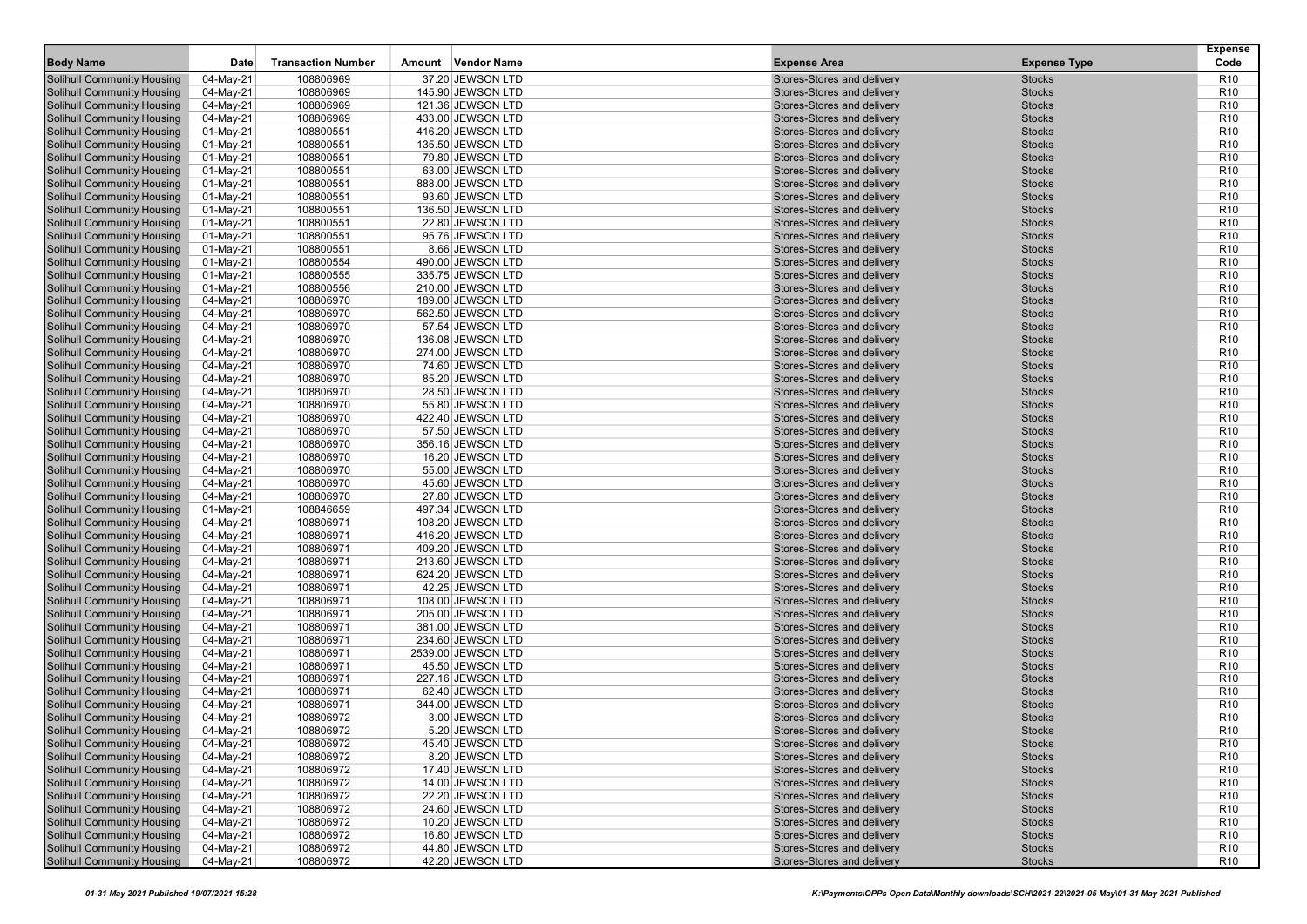| <b>Body Name</b>                                                       | Date                   | <b>Transaction Number</b> | <b>Vendor Name</b><br>Amount        | <b>Expense Area</b>                                      | <b>Expense Type</b>            | <b>Expense</b><br>Code             |
|------------------------------------------------------------------------|------------------------|---------------------------|-------------------------------------|----------------------------------------------------------|--------------------------------|------------------------------------|
|                                                                        |                        |                           |                                     |                                                          |                                |                                    |
| <b>Solihull Community Housing</b><br><b>Solihull Community Housing</b> | 04-May-21              | 108806972                 | 11.64 JEWSON LTD                    | Stores-Stores and delivery                               | <b>Stocks</b>                  | R <sub>10</sub><br>R <sub>10</sub> |
| <b>Solihull Community Housing</b>                                      | 04-May-21<br>04-May-21 | 108806974<br>108806974    | 1.80 JEWSON LTD<br>88.80 JEWSON LTD | Stores-Stores and delivery<br>Stores-Stores and delivery | <b>Stocks</b><br><b>Stocks</b> | R <sub>10</sub>                    |
| <b>Solihull Community Housing</b>                                      | 04-May-21              | 108806974                 | 163.80 JEWSON LTD                   | Stores-Stores and delivery                               | <b>Stocks</b>                  | R <sub>10</sub>                    |
| <b>Solihull Community Housing</b>                                      | 04-May-21              | 108806974                 | 49.60 JEWSON LTD                    | Stores-Stores and delivery                               | <b>Stocks</b>                  | R <sub>10</sub>                    |
| <b>Solihull Community Housing</b>                                      | 04-May-21              | 108806974                 | 11.58 JEWSON LTD                    | Stores-Stores and delivery                               | <b>Stocks</b>                  | R <sub>10</sub>                    |
| <b>Solihull Community Housing</b>                                      | 04-May-21              | 108806974                 | 287.36 JEWSON LTD                   | Stores-Stores and delivery                               | <b>Stocks</b>                  | R <sub>10</sub>                    |
| <b>Solihull Community Housing</b>                                      | 04-May-21              | 108806974                 | 172.80 JEWSON LTD                   | Stores-Stores and delivery                               | <b>Stocks</b>                  | R <sub>10</sub>                    |
| <b>Solihull Community Housing</b>                                      | 04-May-21              | 108806974                 | 21.90 JEWSON LTD                    | Stores-Stores and delivery                               | <b>Stocks</b>                  | R <sub>10</sub>                    |
| <b>Solihull Community Housing</b>                                      | 04-May-21              | 108806974                 | 34.40 JEWSON LTD                    | Stores-Stores and delivery                               | <b>Stocks</b>                  | R <sub>10</sub>                    |
| <b>Solihull Community Housing</b>                                      | 04-May-21              | 108806974                 | 17.31 JEWSON LTD                    | Stores-Stores and delivery                               | <b>Stocks</b>                  | R <sub>10</sub>                    |
| <b>Solihull Community Housing</b>                                      | 04-May-21              | 108806974                 | 118.80 JEWSON LTD                   | Stores-Stores and delivery                               | <b>Stocks</b>                  | R <sub>10</sub>                    |
| <b>Solihull Community Housing</b>                                      | 04-May-21              | 108806974                 | 650.00 JEWSON LTD                   | Stores-Stores and delivery                               | <b>Stocks</b>                  | R <sub>10</sub>                    |
| <b>Solihull Community Housing</b>                                      | 04-May-21              | 108806974                 | 91.20 JEWSON LTD                    | Stores-Stores and delivery                               | <b>Stocks</b>                  | R <sub>10</sub>                    |
| <b>Solihull Community Housing</b>                                      | 04-May-21              | 108806974                 | 7.10 JEWSON LTD                     | Stores-Stores and delivery                               | <b>Stocks</b>                  | R <sub>10</sub>                    |
| <b>Solihull Community Housing</b>                                      | 04-May-21              | 108806974                 | 66.40 JEWSON LTD                    | Stores-Stores and delivery                               | <b>Stocks</b>                  | R <sub>10</sub>                    |
| <b>Solihull Community Housing</b>                                      | 04-May-21              | 108806974                 | 15.60 JEWSON LTD                    | Stores-Stores and delivery                               | <b>Stocks</b>                  | R <sub>10</sub>                    |
| <b>Solihull Community Housing</b>                                      | 04-May-21              | 108806974                 | 7.20 JEWSON LTD                     | Stores-Stores and delivery                               | <b>Stocks</b>                  | R <sub>10</sub>                    |
| <b>Solihull Community Housing</b>                                      | 04-May-21              | 108806974                 | 52.90 JEWSON LTD                    | Stores-Stores and delivery                               | <b>Stocks</b>                  | R <sub>10</sub>                    |
| <b>Solihull Community Housing</b>                                      | 04-May-21              | 108806974                 | 15.70 JEWSON LTD                    | Stores-Stores and delivery                               | <b>Stocks</b>                  | R <sub>10</sub>                    |
| <b>Solihull Community Housing</b>                                      | 04-May-21              | 108806974                 | 133.68 JEWSON LTD                   | Stores-Stores and delivery                               | <b>Stocks</b>                  | R <sub>10</sub>                    |
| <b>Solihull Community Housing</b>                                      | 04-May-21              | 108806974                 | 211.00 JEWSON LTD                   | Stores-Stores and delivery                               | <b>Stocks</b>                  | R <sub>10</sub>                    |
| <b>Solihull Community Housing</b>                                      | 04-May-21              | 108806974                 | 128.00 JEWSON LTD                   | Stores-Stores and delivery                               | <b>Stocks</b>                  | R <sub>10</sub>                    |
| <b>Solihull Community Housing</b>                                      | 04-May-21              | 108806974                 | 90.35 JEWSON LTD                    | Stores-Stores and delivery                               | <b>Stocks</b>                  | R <sub>10</sub>                    |
| <b>Solihull Community Housing</b>                                      | 04-May-21              | 108846660                 | 598.27 JEWSON LTD                   | Stores-Stores and delivery                               | <b>Stocks</b>                  | R <sub>10</sub>                    |
| <b>Solihull Community Housing</b>                                      | 04-May-21              | 108806975                 | 959.80 JEWSON LTD                   | Stores-Stores and delivery                               | <b>Stocks</b>                  | R <sub>10</sub>                    |
| <b>Solihull Community Housing</b>                                      | 04-May-21              | 108806976                 | 31.90 JEWSON LTD                    | Stores-Stores and delivery                               | <b>Stocks</b>                  | R <sub>10</sub>                    |
| <b>Solihull Community Housing</b>                                      | 04-May-21              | 108806976                 | 15.00 JEWSON LTD                    | Stores-Stores and delivery                               | <b>Stocks</b>                  | R <sub>10</sub>                    |
| <b>Solihull Community Housing</b>                                      | 04-May-21              | 108806976                 | 7.53 JEWSON LTD                     | Stores-Stores and delivery                               | <b>Stocks</b>                  | R <sub>10</sub>                    |
| <b>Solihull Community Housing</b>                                      | 04-May-21              | 108806976                 | 120.00 JEWSON LTD                   | Stores-Stores and delivery                               | <b>Stocks</b>                  | R <sub>10</sub>                    |
| Solihull Community Housing                                             | 04-May-21              | 108806976                 | 149.90 JEWSON LTD                   | Stores-Stores and delivery                               | <b>Stocks</b>                  | R <sub>10</sub>                    |
| <b>Solihull Community Housing</b>                                      | 04-May-21              | 108806976                 | 4.50 JEWSON LTD                     | Stores-Stores and delivery                               | <b>Stocks</b>                  | R <sub>10</sub>                    |
| <b>Solihull Community Housing</b>                                      | 07-May-21              | 108807104                 | 37.40 JEWSON LTD                    | Stores-Stores and delivery                               | <b>Stocks</b>                  | R <sub>10</sub>                    |
| <b>Solihull Community Housing</b>                                      | 07-May-21              | 108807104                 | 7.70 JEWSON LTD                     | Stores-Stores and delivery                               | <b>Stocks</b>                  | R <sub>10</sub>                    |
| <b>Solihull Community Housing</b>                                      | 07-May-21              | 108807104                 | 16.80 JEWSON LTD                    | Stores-Stores and delivery                               | <b>Stocks</b>                  | R <sub>10</sub>                    |
| <b>Solihull Community Housing</b>                                      | 07-May-21              | 108807104                 | 16.20 JEWSON LTD                    | Stores-Stores and delivery                               | <b>Stocks</b>                  | R <sub>10</sub>                    |
| <b>Solihull Community Housing</b>                                      | 07-May-21              | 108807104                 | 12.60 JEWSON LTD                    | Stores-Stores and delivery                               | <b>Stocks</b>                  | R <sub>10</sub>                    |
| <b>Solihull Community Housing</b>                                      | 07-May-21              | 108807104                 | 145.20 JEWSON LTD                   | Stores-Stores and delivery                               | <b>Stocks</b>                  | R <sub>10</sub>                    |
| <b>Solihull Community Housing</b>                                      | 07-May-21              | 108807104                 | 559.44 JEWSON LTD                   | Stores-Stores and delivery                               | <b>Stocks</b>                  | R <sub>10</sub>                    |
| <b>Solihull Community Housing</b>                                      | 07-May-21              | 108807104                 | 179.20 JEWSON LTD                   | Stores-Stores and delivery                               | <b>Stocks</b>                  | R <sub>10</sub>                    |
| <b>Solihull Community Housing</b>                                      | 07-May-21              | 108807104                 | 8.70 JEWSON LTD                     | Stores-Stores and delivery                               | <b>Stocks</b>                  | R <sub>10</sub>                    |
| <b>Solihull Community Housing</b>                                      | 07-May-21              | 108807104                 | 32.90 JEWSON LTD                    | Stores-Stores and delivery                               | <b>Stocks</b>                  | R <sub>10</sub>                    |
| <b>Solihull Community Housing</b>                                      | 07-May-21              | 108807104                 | 40.30 JEWSON LTD                    | Stores-Stores and delivery                               | <b>Stocks</b>                  | R <sub>10</sub>                    |
| <b>Solihull Community Housing</b>                                      | 07-May-21              | 108807104                 | 89.40 JEWSON LTD                    | Stores-Stores and delivery                               | <b>Stocks</b>                  | R <sub>10</sub>                    |
| Solihull Community Housing                                             | 07-May-21              | 108807105                 | 79.60 JEWSON LTD                    | Stores-Stores and delivery                               | <b>Stocks</b>                  | R <sub>10</sub>                    |
| Solihull Community Housing                                             | 07-May-21              | 108807105                 | 62.11 JEWSON LTD                    | Stores-Stores and delivery                               | <b>Stocks</b>                  | R <sub>10</sub>                    |
| <b>Solihull Community Housing</b>                                      | 07-May-21              | 108807105                 | 67.65 JEWSON LTD                    | Stores-Stores and delivery                               | <b>Stocks</b>                  | R <sub>10</sub>                    |
| <b>Solihull Community Housing</b>                                      | 07-May-21              | 108807105                 | 20.76 JEWSON LTD                    | Stores-Stores and delivery                               | <b>Stocks</b>                  | R <sub>10</sub>                    |
| <b>Solihull Community Housing</b>                                      | 07-May-21              | 108807105                 | 99.25 JEWSON LTD                    | Stores-Stores and delivery                               | <b>Stocks</b>                  | R <sub>10</sub>                    |
| <b>Solihull Community Housing</b>                                      | 07-May-21              | 108807105                 | 34.70 JEWSON LTD                    | Stores-Stores and delivery                               | <b>Stocks</b>                  | R <sub>10</sub>                    |
| <b>Solihull Community Housing</b>                                      | 07-May-21              | 108807105                 | 8.45 JEWSON LTD                     | Stores-Stores and delivery                               | <b>Stocks</b>                  | R <sub>10</sub>                    |
| <b>Solihull Community Housing</b>                                      | 07-May-21              | 108807106                 | 89.70 JEWSON LTD                    | Stores-Stores and delivery                               | <b>Stocks</b>                  | R <sub>10</sub>                    |
| <b>Solihull Community Housing</b>                                      | 07-May-21              | 108807106                 | 184.10 JEWSON LTD                   | Stores-Stores and delivery                               | <b>Stocks</b>                  | R <sub>10</sub>                    |
| <b>Solihull Community Housing</b>                                      | 07-May-21              | 108807106                 | 214.20 JEWSON LTD                   | Stores-Stores and delivery                               | <b>Stocks</b>                  | R <sub>10</sub>                    |
| <b>Solihull Community Housing</b>                                      | 07-May-21              | 108807106                 | 266.70 JEWSON LTD                   | Stores-Stores and delivery                               | <b>Stocks</b>                  | R <sub>10</sub>                    |
| <b>Solihull Community Housing</b>                                      | 07-May-21              | 108807106                 | 320.10 JEWSON LTD                   | Stores-Stores and delivery                               | <b>Stocks</b>                  | R <sub>10</sub>                    |
| <b>Solihull Community Housing</b>                                      | 10-May-21              | 108807107                 | 1417.20 JEWSON LTD                  | Stores-Stores and delivery                               | <b>Stocks</b>                  | R <sub>10</sub>                    |
| <b>Solihull Community Housing</b>                                      | 12-May-21              | 108846661                 | 10.95 JEWSON LTD                    | Stores-Stores and delivery                               | <b>Stocks</b>                  | R <sub>10</sub>                    |
| <b>Solihull Community Housing</b>                                      | 12-May-21              | 108846661                 | 8.40 JEWSON LTD                     | Stores-Stores and delivery                               | <b>Stocks</b>                  | R <sub>10</sub>                    |
| <b>Solihull Community Housing</b>                                      | 12-May-21              | 108846661                 | 700.89 JEWSON LTD                   | Stores-Stores and delivery                               | <b>Stocks</b>                  | R <sub>10</sub>                    |
| <b>Solihull Community Housing</b>                                      | 12-May-21              | 108846661                 | 76.80 JEWSON LTD                    | Stores-Stores and delivery                               | <b>Stocks</b>                  | R <sub>10</sub>                    |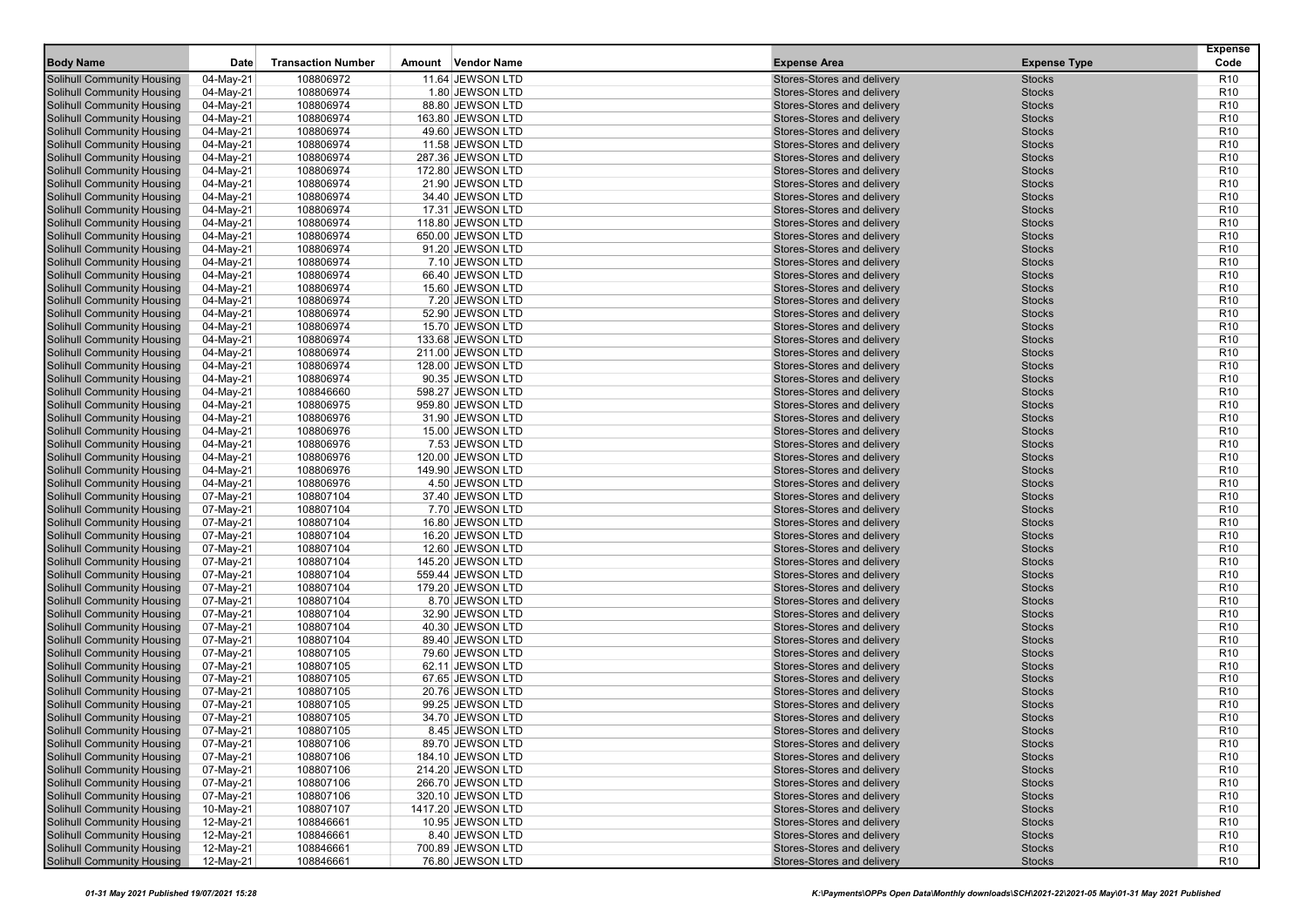|                                                                        |                        |                           |                                        |                                                          |                                | <b>Expense</b>                     |
|------------------------------------------------------------------------|------------------------|---------------------------|----------------------------------------|----------------------------------------------------------|--------------------------------|------------------------------------|
| <b>Body Name</b>                                                       | Date                   | <b>Transaction Number</b> | Amount Vendor Name                     | <b>Expense Area</b>                                      | <b>Expense Type</b>            | Code                               |
| <b>Solihull Community Housing</b>                                      | 12-May-21              | 108846661                 | 23.40 JEWSON LTD                       | Stores-Stores and delivery                               | <b>Stocks</b>                  | R <sub>10</sub>                    |
| <b>Solihull Community Housing</b>                                      | 12-May-21              | 108846661                 | 66.96 JEWSON LTD                       | Stores-Stores and delivery                               | <b>Stocks</b>                  | R <sub>10</sub>                    |
| <b>Solihull Community Housing</b>                                      | 12-May-21              | 108846661                 | 62.00 JEWSON LTD                       | Stores-Stores and delivery                               | <b>Stocks</b>                  | R <sub>10</sub>                    |
| <b>Solihull Community Housing</b>                                      | 12-May-21              | 108846661                 | 4.50 JEWSON LTD                        | Stores-Stores and delivery                               | <b>Stocks</b>                  | R <sub>10</sub>                    |
| <b>Solihull Community Housing</b>                                      | 12-May-21              | 108846661                 | 287.80 JEWSON LTD                      | Stores-Stores and delivery                               | <b>Stocks</b>                  | R <sub>10</sub>                    |
| <b>Solihull Community Housing</b>                                      | 12-May-21              | 108846661                 | 8.75 JEWSON LTD                        | Stores-Stores and delivery                               | <b>Stocks</b>                  | R <sub>10</sub>                    |
| <b>Solihull Community Housing</b>                                      | 12-May-21              | 108846661                 | 189.60 JEWSON LTD                      | Stores-Stores and delivery                               | <b>Stocks</b>                  | R <sub>10</sub>                    |
| <b>Solihull Community Housing</b>                                      | 12-May-21              | 108846661                 | 23.30 JEWSON LTD                       | Stores-Stores and delivery                               | <b>Stocks</b>                  | R <sub>10</sub>                    |
| <b>Solihull Community Housing</b>                                      | 12-May-21              | 108846661                 | 4.00 JEWSON LTD                        | Stores-Stores and delivery                               | <b>Stocks</b>                  | R <sub>10</sub>                    |
| <b>Solihull Community Housing</b>                                      | 12-May-21              | 108846661                 | 246.96 JEWSON LTD                      | Stores-Stores and delivery                               | <b>Stocks</b>                  | R <sub>10</sub>                    |
| <b>Solihull Community Housing</b>                                      | 12-May-21              | 108846661                 | 70.00 JEWSON LTD                       | Stores-Stores and delivery                               | <b>Stocks</b>                  | R <sub>10</sub>                    |
| <b>Solihull Community Housing</b>                                      | 12-May-21<br>12-May-21 | 108846661<br>108846661    | 24.30 JEWSON LTD                       | Stores-Stores and delivery<br>Stores-Stores and delivery | <b>Stocks</b>                  | R <sub>10</sub><br>R <sub>10</sub> |
| <b>Solihull Community Housing</b><br><b>Solihull Community Housing</b> |                        | 108846661                 | 10.80 JEWSON LTD<br>67.82 JEWSON LTD   | Stores-Stores and delivery                               | <b>Stocks</b><br><b>Stocks</b> | R <sub>10</sub>                    |
|                                                                        | 12-May-21              |                           |                                        | Stores-Stores and delivery                               |                                | R <sub>10</sub>                    |
| <b>Solihull Community Housing</b><br><b>Solihull Community Housing</b> | 12-May-21<br>12-May-21 | 108846661<br>108846661    | 240.00 JEWSON LTD<br>960.00 JEWSON LTD | Stores-Stores and delivery                               | <b>Stocks</b><br><b>Stocks</b> | R <sub>10</sub>                    |
| <b>Solihull Community Housing</b>                                      |                        | 108846661                 | 57.50 JEWSON LTD                       | Stores-Stores and delivery                               | <b>Stocks</b>                  | R <sub>10</sub>                    |
| <b>Solihull Community Housing</b>                                      | 12-May-21<br>12-May-21 | 108846661                 | 127.80 JEWSON LTD                      | Stores-Stores and delivery                               | <b>Stocks</b>                  | R <sub>10</sub>                    |
| <b>Solihull Community Housing</b>                                      | 12-May-21              | 108846661                 | 166.50 JEWSON LTD                      | Stores-Stores and delivery                               | <b>Stocks</b>                  | R <sub>10</sub>                    |
| <b>Solihull Community Housing</b>                                      | 12-May-21              | 108846661                 | 504.21 JEWSON LTD                      | Stores-Stores and delivery                               | <b>Stocks</b>                  | R <sub>10</sub>                    |
| <b>Solihull Community Housing</b>                                      | 12-May-21              | 108846661                 | 169.50 JEWSON LTD                      | Stores-Stores and delivery                               | <b>Stocks</b>                  | R <sub>10</sub>                    |
| <b>Solihull Community Housing</b>                                      | 12-May-21              | 108846661                 | 4.20 JEWSON LTD                        | Stores-Stores and delivery                               | <b>Stocks</b>                  | R <sub>10</sub>                    |
| <b>Solihull Community Housing</b>                                      | 12-May-21              | 108846661                 | 73.30 JEWSON LTD                       | Stores-Stores and delivery                               | <b>Stocks</b>                  | R <sub>10</sub>                    |
| <b>Solihull Community Housing</b>                                      | 12-May-21              | 108846661                 | 12.40 JEWSON LTD                       | Stores-Stores and delivery                               | <b>Stocks</b>                  | R <sub>10</sub>                    |
| <b>Solihull Community Housing</b>                                      | 12-May-21              | 108846661                 | 15.00 JEWSON LTD                       | Stores-Stores and delivery                               | <b>Stocks</b>                  | R <sub>10</sub>                    |
| <b>Solihull Community Housing</b>                                      | 10-May-21              | 108807112                 | 1.80 JEWSON LTD                        | Stores-Stores and delivery                               | <b>Stocks</b>                  | R <sub>10</sub>                    |
| <b>Solihull Community Housing</b>                                      | 10-May-21              | 108807112                 | 21.00 JEWSON LTD                       | Stores-Stores and delivery                               | <b>Stocks</b>                  | R <sub>10</sub>                    |
| <b>Solihull Community Housing</b>                                      | 10-May-21              | 108807112                 | 27.00 JEWSON LTD                       | Stores-Stores and delivery                               | <b>Stocks</b>                  | R <sub>10</sub>                    |
| <b>Solihull Community Housing</b>                                      | 10-May-21              | 108807112                 | 71.80 JEWSON LTD                       | Stores-Stores and delivery                               | <b>Stocks</b>                  | R <sub>10</sub>                    |
| <b>Solihull Community Housing</b>                                      | 10-May-21              | 108807112                 | 24.45 JEWSON LTD                       | Stores-Stores and delivery                               | <b>Stocks</b>                  | R <sub>10</sub>                    |
| <b>Solihull Community Housing</b>                                      | 10-May-21              | 108807112                 | 3.80 JEWSON LTD                        | Stores-Stores and delivery                               | <b>Stocks</b>                  | R <sub>10</sub>                    |
| <b>Solihull Community Housing</b>                                      | 10-May-21              | 108807112                 | 3.10 JEWSON LTD                        | Stores-Stores and delivery                               | <b>Stocks</b>                  | R <sub>10</sub>                    |
| <b>Solihull Community Housing</b>                                      | 10-May-21              | 108807112                 | 13.60 JEWSON LTD                       | Stores-Stores and delivery                               | <b>Stocks</b>                  | R <sub>10</sub>                    |
| <b>Solihull Community Housing</b>                                      | 10-May-21              | 108807112                 | 378.80 JEWSON LTD                      | Stores-Stores and delivery                               | <b>Stocks</b>                  | R <sub>10</sub>                    |
| <b>Solihull Community Housing</b>                                      | 10-May-21              | 108807112                 | 32.50 JEWSON LTD                       | Stores-Stores and delivery                               | <b>Stocks</b>                  | R <sub>10</sub>                    |
| <b>Solihull Community Housing</b>                                      | 10-May-21              | 108807112                 | 80.85 JEWSON LTD                       | Stores-Stores and delivery                               | <b>Stocks</b>                  | R <sub>10</sub>                    |
| <b>Solihull Community Housing</b>                                      | 10-May-21              | 108807112                 | 28.20 JEWSON LTD                       | Stores-Stores and delivery                               | <b>Stocks</b>                  | R <sub>10</sub>                    |
| <b>Solihull Community Housing</b>                                      | 10-May-21              | 108807112                 | 50.00 JEWSON LTD                       | Stores-Stores and delivery                               | <b>Stocks</b>                  | R <sub>10</sub>                    |
| <b>Solihull Community Housing</b>                                      | 10-May-21              | 108807112                 | 154.40 JEWSON LTD                      | Stores-Stores and delivery                               | <b>Stocks</b>                  | R <sub>10</sub>                    |
| <b>Solihull Community Housing</b>                                      | 10-May-21              | 108807112                 | 149.90 JEWSON LTD                      | Stores-Stores and delivery                               | <b>Stocks</b>                  | R <sub>10</sub>                    |
| <b>Solihull Community Housing</b>                                      | 10-May-21              | 108807112                 | 53.10 JEWSON LTD                       | Stores-Stores and delivery                               | <b>Stocks</b>                  | R <sub>10</sub>                    |
| <b>Solihull Community Housing</b>                                      | 10-May-21              | 108807114                 | 99.50 JEWSON LTD                       | Stores-Stores and delivery                               | <b>Stocks</b>                  | R <sub>10</sub>                    |
| <b>Solihull Community Housing</b>                                      | 10-May-21              | 108807114                 | 10.00 JEWSON LTD                       | Stores-Stores and delivery                               | <b>Stocks</b>                  | R <sub>10</sub>                    |
| <b>Solihull Community Housing</b>                                      | 10-May-21              | 108807114                 | 53.96 JEWSON LTD                       | Stores-Stores and delivery                               | <b>Stocks</b>                  | R <sub>10</sub>                    |
| <b>Solihull Community Housing</b>                                      | 10-May-21              | 108807114                 | 61.65 JEWSON LTD                       | Stores-Stores and delivery                               | <b>Stocks</b>                  | R <sub>10</sub>                    |
| <b>Solihull Community Housing</b>                                      | 10-May-21              | 108807114                 | 12.90 JEWSON LTD                       | Stores-Stores and delivery                               | <b>Stocks</b>                  | R <sub>10</sub>                    |
| <b>Solihull Community Housing</b>                                      | 10-May-21              | 108807114                 | 60.00 JEWSON LTD                       | Stores-Stores and delivery                               | <b>Stocks</b>                  | R <sub>10</sub>                    |
| <b>Solihull Community Housing</b>                                      | 10-May-21              | 108807114                 | 9.40 JEWSON LTD                        | Stores-Stores and delivery                               | <b>Stocks</b>                  | R <sub>10</sub>                    |
| <b>Solihull Community Housing</b>                                      | 11-May-21              | 108846662                 | 30.10 JEWSON LTD                       | Stores-Stores and delivery                               | <b>Stocks</b>                  | R <sub>10</sub>                    |
| <b>Solihull Community Housing</b>                                      | 11-May-21              | 108846662                 | 37.80 JEWSON LTD                       | Stores-Stores and delivery                               | <b>Stocks</b>                  | R <sub>10</sub>                    |
| <b>Solihull Community Housing</b>                                      | 11-May-21              | 108846662                 | 18.00 JEWSON LTD                       | Stores-Stores and delivery                               | <b>Stocks</b>                  | R <sub>10</sub>                    |
| Solihull Community Housing                                             | 11-May-21              | 108846662                 | 4.25 JEWSON LTD                        | Stores-Stores and delivery                               | <b>Stocks</b>                  | R <sub>10</sub>                    |
| <b>Solihull Community Housing</b>                                      | 11-May-21              | 108846662                 | 32.50 JEWSON LTD                       | Stores-Stores and delivery                               | <b>Stocks</b>                  | R <sub>10</sub>                    |
| <b>Solihull Community Housing</b>                                      | 11-May-21              | 108846662                 | 27.60 JEWSON LTD                       | Stores-Stores and delivery                               | <b>Stocks</b>                  | R <sub>10</sub>                    |
| Solihull Community Housing                                             | 11-May-21              | 108846662                 | 20.85 JEWSON LTD                       | Stores-Stores and delivery                               | <b>Stocks</b>                  | R <sub>10</sub>                    |
| <b>Solihull Community Housing</b>                                      | 11-May-21              | 108846662                 | 59.80 JEWSON LTD                       | Stores-Stores and delivery                               | <b>Stocks</b>                  | R <sub>10</sub>                    |
| <b>Solihull Community Housing</b>                                      | 11-May-21              | 108846662                 | 66.88 JEWSON LTD                       | Stores-Stores and delivery                               | <b>Stocks</b>                  | R <sub>10</sub>                    |
| <b>Solihull Community Housing</b>                                      | 11-May-21              | 108846665                 | 85.20 JEWSON LTD                       | Stores-Stores and delivery                               | <b>Stocks</b>                  | R <sub>10</sub>                    |
| <b>Solihull Community Housing</b>                                      | 11-May-21              | 108846665                 | 47.60 JEWSON LTD                       | Stores-Stores and delivery                               | <b>Stocks</b>                  | R <sub>10</sub>                    |
| <b>Solihull Community Housing</b>                                      | 11-May-21              | 108846665                 | 67.00 JEWSON LTD                       | Stores-Stores and delivery                               | <b>Stocks</b>                  | R <sub>10</sub>                    |
| <b>Solihull Community Housing</b>                                      | 11-May-21              | 108846665                 | 79.20 JEWSON LTD                       | Stores-Stores and delivery                               | <b>Stocks</b>                  | <b>R10</b>                         |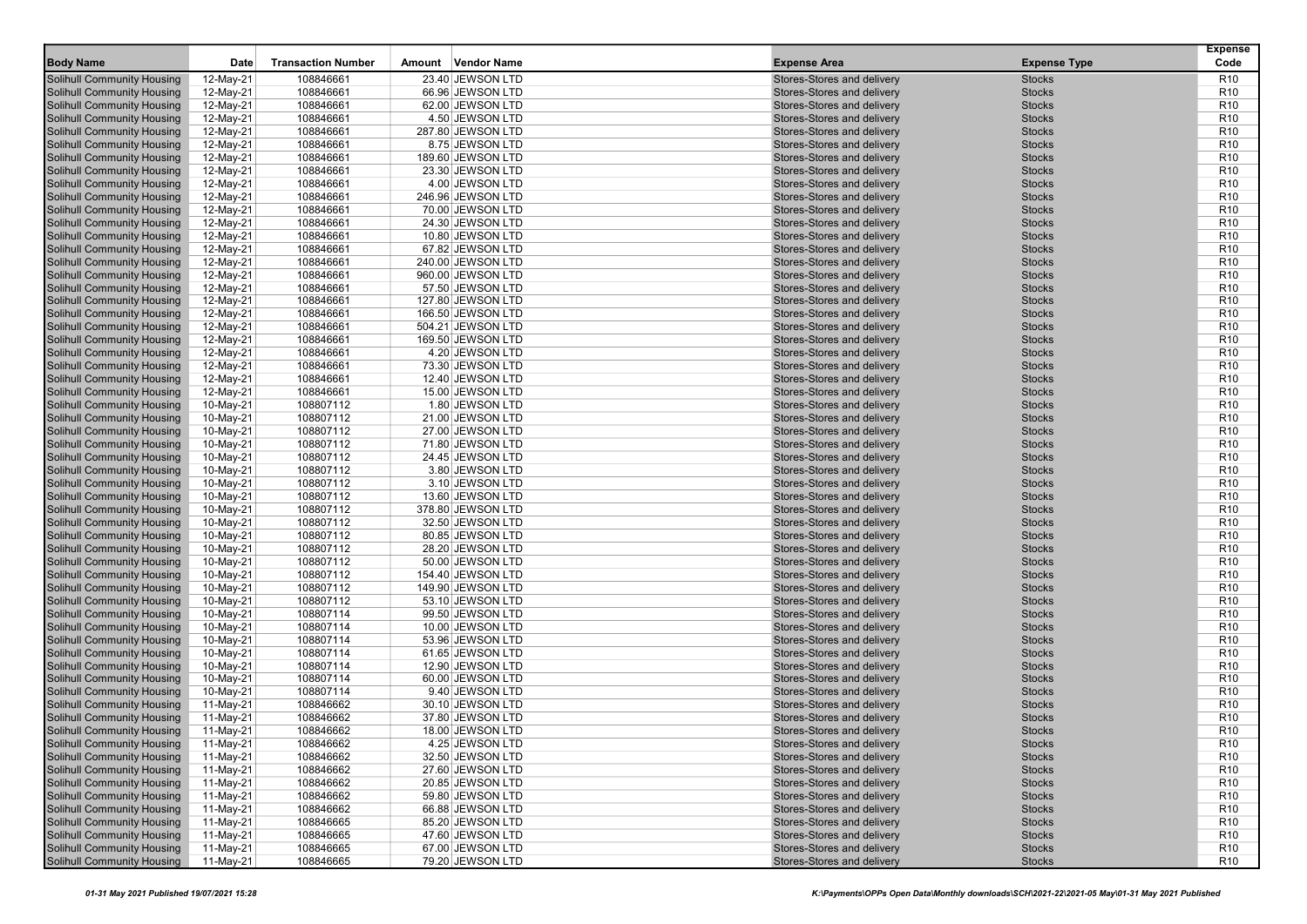| <b>Body Name</b>                                                       | Date                   | <b>Transaction Number</b> | Amount Vendor Name                     | <b>Expense Area</b>                                      | <b>Expense Type</b>            | <b>Expense</b><br>Code             |
|------------------------------------------------------------------------|------------------------|---------------------------|----------------------------------------|----------------------------------------------------------|--------------------------------|------------------------------------|
|                                                                        | $11-May-21$            | 108846665                 | 89.60 JEWSON LTD                       |                                                          | <b>Stocks</b>                  | R <sub>10</sub>                    |
| <b>Solihull Community Housing</b><br><b>Solihull Community Housing</b> | 12-May-21              | 108846666                 | 696.00 JEWSON LTD                      | Stores-Stores and delivery<br>Stores-Stores and delivery | <b>Stocks</b>                  | R <sub>10</sub>                    |
| <b>Solihull Community Housing</b>                                      | 12-May-21              | 108846667                 | 150.06 JEWSON LTD                      | Stores-Stores and delivery                               | <b>Stocks</b>                  | R <sub>10</sub>                    |
| <b>Solihull Community Housing</b>                                      | 12-May-21              | 108846667                 | 368.20 JEWSON LTD                      | Stores-Stores and delivery                               | <b>Stocks</b>                  | R <sub>10</sub>                    |
| <b>Solihull Community Housing</b>                                      | 12-May-21              | 108846667                 | 92.05 JEWSON LTD                       | Stores-Stores and delivery                               | <b>Stocks</b>                  | R <sub>10</sub>                    |
| <b>Solihull Community Housing</b>                                      | 12-May-21              | 108846667                 | 55.80 JEWSON LTD                       | Stores-Stores and delivery                               | <b>Stocks</b>                  | R <sub>10</sub>                    |
| <b>Solihull Community Housing</b>                                      | 12-May-21              | 108846667                 | 116.00 JEWSON LTD                      | Stores-Stores and delivery                               | <b>Stocks</b>                  | R <sub>10</sub>                    |
| <b>Solihull Community Housing</b>                                      | 12-May-21              | 108846667                 | 99.20 JEWSON LTD                       | Stores-Stores and delivery                               | <b>Stocks</b>                  | R <sub>10</sub>                    |
| <b>Solihull Community Housing</b>                                      | 12-May-21              | 108846667                 | 114.40 JEWSON LTD                      | Stores-Stores and delivery                               | <b>Stocks</b>                  | R <sub>10</sub>                    |
| <b>Solihull Community Housing</b>                                      | 12-May-21              | 108846667                 | 227.50 JEWSON LTD                      | Stores-Stores and delivery                               | <b>Stocks</b>                  | R <sub>10</sub>                    |
| Solihull Community Housing                                             | 12-May-21              | 108846668                 | 8.90 JEWSON LTD                        | Stores-Stores and delivery                               | <b>Stocks</b>                  | R <sub>10</sub>                    |
| <b>Solihull Community Housing</b>                                      | 12-May-21              | 108846668                 | 193.00 JEWSON LTD                      | Stores-Stores and delivery                               | <b>Stocks</b>                  | R <sub>10</sub>                    |
| <b>Solihull Community Housing</b>                                      | 12-May-21              | 108846668                 | 78.00 JEWSON LTD                       | Stores-Stores and delivery                               | <b>Stocks</b>                  | R <sub>10</sub>                    |
| <b>Solihull Community Housing</b>                                      | 12-May-21              | 108846668                 | 25.10 JEWSON LTD                       | Stores-Stores and delivery                               | <b>Stocks</b>                  | R <sub>10</sub>                    |
| <b>Solihull Community Housing</b>                                      | 12-May-21              | 108846669                 | 239.40 JEWSON LTD                      | Stores-Stores and delivery                               | <b>Stocks</b>                  | R <sub>10</sub>                    |
| <b>Solihull Community Housing</b>                                      | 12-May-21              | 108846669                 | 20.76 JEWSON LTD                       | Stores-Stores and delivery                               | <b>Stocks</b>                  | R <sub>10</sub>                    |
| <b>Solihull Community Housing</b>                                      | 12-May-21              | 108846669                 | 812.50 JEWSON LTD                      | Stores-Stores and delivery                               | <b>Stocks</b>                  | R <sub>10</sub>                    |
| <b>Solihull Community Housing</b>                                      | 12-May-21              | 108846669                 | 11.00 JEWSON LTD                       | Stores-Stores and delivery                               | <b>Stocks</b>                  | R <sub>10</sub>                    |
| <b>Solihull Community Housing</b>                                      | 12-May-21              | 108846669                 | 344.00 JEWSON LTD                      | Stores-Stores and delivery                               | <b>Stocks</b>                  | R <sub>10</sub>                    |
| <b>Solihull Community Housing</b>                                      | 13-May-21              | 108846672                 | 34.40 JEWSON LTD                       | Stores-Stores and delivery                               | <b>Stocks</b>                  | R <sub>10</sub>                    |
| <b>Solihull Community Housing</b>                                      | 13-May-21              | 108846672                 | 14.20 JEWSON LTD                       | Stores-Stores and delivery                               | <b>Stocks</b>                  | R <sub>10</sub>                    |
| <b>Solihull Community Housing</b>                                      | 13-May-21              | 108846672                 | 56.60 JEWSON LTD                       | Stores-Stores and delivery                               | <b>Stocks</b>                  | R <sub>10</sub>                    |
| <b>Solihull Community Housing</b>                                      | 13-May-21              | 108846672                 | 281.90 JEWSON LTD                      | Stores-Stores and delivery                               | <b>Stocks</b>                  | R <sub>10</sub>                    |
| <b>Solihull Community Housing</b>                                      | 13-May-21              | 108846672                 | 174.90 JEWSON LTD                      | Stores-Stores and delivery                               | <b>Stocks</b>                  | R <sub>10</sub>                    |
| <b>Solihull Community Housing</b>                                      | 13-May-21              | 108846672                 | 169.50 JEWSON LTD                      | Stores-Stores and delivery                               | <b>Stocks</b>                  | R <sub>10</sub>                    |
| <b>Solihull Community Housing</b>                                      | 13-May-21              | 108846672                 | 210.80 JEWSON LTD                      | Stores-Stores and delivery                               | <b>Stocks</b>                  | R <sub>10</sub>                    |
| <b>Solihull Community Housing</b>                                      | 13-May-21              | 108846672                 | 14.00 JEWSON LTD                       | Stores-Stores and delivery                               | <b>Stocks</b>                  | R <sub>10</sub>                    |
| <b>Solihull Community Housing</b>                                      | 14-May-21              | 108846675                 | 1609.66 JEWSON LTD                     | Stores-Stores and delivery                               | <b>Stocks</b>                  | R <sub>10</sub>                    |
| <b>Solihull Community Housing</b>                                      | 14-May-21              | 108846679                 | 5.46 JEWSON LTD                        | Stores-Stores and delivery                               | <b>Stocks</b>                  | R <sub>10</sub>                    |
| <b>Solihull Community Housing</b>                                      | 14-May-21              | 108846679                 | 213.60 JEWSON LTD                      | Stores-Stores and delivery                               | <b>Stocks</b>                  | R <sub>10</sub>                    |
| Solihull Community Housing                                             | 14-May-21              | 108846679                 | 214.90 JEWSON LTD                      | Stores-Stores and delivery                               | <b>Stocks</b>                  | R <sub>10</sub>                    |
| <b>Solihull Community Housing</b>                                      | 14-May-21              | 108846679                 | 198.50 JEWSON LTD                      | Stores-Stores and delivery                               | <b>Stocks</b>                  | R <sub>10</sub>                    |
| <b>Solihull Community Housing</b>                                      | 14-May-21              | 108846679                 | 76.00 JEWSON LTD                       | Stores-Stores and delivery                               | <b>Stocks</b>                  | R <sub>10</sub>                    |
| <b>Solihull Community Housing</b>                                      | 14-May-21              | 108846679                 | 22.80 JEWSON LTD                       | Stores-Stores and delivery                               | <b>Stocks</b><br><b>Stocks</b> | R <sub>10</sub><br>R <sub>10</sub> |
| <b>Solihull Community Housing</b><br><b>Solihull Community Housing</b> | 14-May-21<br>13-May-21 | 108846679<br>108846681    | 264.60 JEWSON LTD<br>282.80 JEWSON LTD | Stores-Stores and delivery<br>Stores-Stores and delivery | <b>Stocks</b>                  | R <sub>10</sub>                    |
| <b>Solihull Community Housing</b>                                      | 13-May-21              | 108846682                 | 454.50 JEWSON LTD                      | Stores-Stores and delivery                               | <b>Stocks</b>                  | R <sub>10</sub>                    |
| <b>Solihull Community Housing</b>                                      | 13-May-21              | 108846682                 | 190.05 JEWSON LTD                      | Stores-Stores and delivery                               | <b>Stocks</b>                  | R <sub>10</sub>                    |
| <b>Solihull Community Housing</b>                                      | 13-May-21              | 108846682                 | 234.45 JEWSON LTD                      | Stores-Stores and delivery                               | <b>Stocks</b>                  | R <sub>10</sub>                    |
| <b>Solihull Community Housing</b>                                      | 13-May-21              | 108846682                 | 170.00 JEWSON LTD                      | Stores-Stores and delivery                               | <b>Stocks</b>                  | R <sub>10</sub>                    |
| <b>Solihull Community Housing</b>                                      | 14-May-21              | 108846683                 | 365.40 JEWSON LTD                      | Stores-Stores and delivery                               | <b>Stocks</b>                  | R <sub>10</sub>                    |
| <b>Solihull Community Housing</b>                                      | 14-May-21              | 108846683                 | 101.52 JEWSON LTD                      | Stores-Stores and delivery                               | <b>Stocks</b>                  | R <sub>10</sub>                    |
| <b>Solihull Community Housing</b>                                      | 14-May-21              | 108846683                 | 15.60 JEWSON LTD                       | Stores-Stores and delivery                               | <b>Stocks</b>                  | R <sub>10</sub>                    |
| <b>Solihull Community Housing</b>                                      | 14-May-21              | 108846683                 | 60.02 JEWSON LTD                       | Stores-Stores and delivery                               | <b>Stocks</b>                  | R <sub>10</sub>                    |
| <b>Solihull Community Housing</b>                                      | 14-May-21              | 108846683                 | 71.84 JEWSON LTD                       | Stores-Stores and delivery                               | <b>Stocks</b>                  | R <sub>10</sub>                    |
| <b>Solihull Community Housing</b>                                      | 14-May-21              | 108846683                 | 65.00 JEWSON LTD                       | Stores-Stores and delivery                               | <b>Stocks</b>                  | R <sub>10</sub>                    |
| <b>Solihull Community Housing</b>                                      | 14-May-21              | 108846683                 | 30.00 JEWSON LTD                       | Stores-Stores and delivery                               | <b>Stocks</b>                  | R <sub>10</sub>                    |
| <b>Solihull Community Housing</b>                                      | 14-May-21              | 108846683                 | 7.40 JEWSON LTD                        | Stores-Stores and delivery                               | <b>Stocks</b>                  | R <sub>10</sub>                    |
| <b>Solihull Community Housing</b>                                      | 14-May-21              | 108846683                 | 194.40 JEWSON LTD                      | Stores-Stores and delivery                               | <b>Stocks</b>                  | R <sub>10</sub>                    |
| <b>Solihull Community Housing</b>                                      | 14-May-21              | 108846683                 | 234.30 JEWSON LTD                      | Stores-Stores and delivery                               | <b>Stocks</b>                  | R <sub>10</sub>                    |
| <b>Solihull Community Housing</b>                                      | 14-May-21              | 108846683                 | 95.55 JEWSON LTD                       | Stores-Stores and delivery                               | <b>Stocks</b>                  | R <sub>10</sub>                    |
| <b>Solihull Community Housing</b>                                      | 13-May-21              | 108846684                 | 95.76 JEWSON LTD                       | Stores-Stores and delivery                               | <b>Stocks</b>                  | R <sub>10</sub>                    |
| <b>Solihull Community Housing</b>                                      | 13-May-21              | 108846684                 | 186.40 JEWSON LTD                      | Stores-Stores and delivery                               | <b>Stocks</b>                  | R <sub>10</sub>                    |
| <b>Solihull Community Housing</b>                                      | 14-May-21              | 108846690                 | 3.00 JEWSON LTD                        | Stores-Stores and delivery                               | <b>Stocks</b>                  | R <sub>10</sub>                    |
| <b>Solihull Community Housing</b>                                      | 14-May-21              | 108846690                 | 110.00 JEWSON LTD                      | Stores-Stores and delivery                               | <b>Stocks</b>                  | R <sub>10</sub>                    |
| <b>Solihull Community Housing</b>                                      | 14-May-21              | 108846690                 | 238.20 JEWSON LTD                      | Stores-Stores and delivery                               | <b>Stocks</b>                  | R <sub>10</sub>                    |
| <b>Solihull Community Housing</b>                                      | 14-May-21              | 108846690                 | 240.04 JEWSON LTD                      | Stores-Stores and delivery                               | <b>Stocks</b>                  | R <sub>10</sub>                    |
| <b>Solihull Community Housing</b>                                      | 14-May-21              | 108846690                 | 27.24 JEWSON LTD                       | Stores-Stores and delivery                               | <b>Stocks</b>                  | R <sub>10</sub>                    |
| <b>Solihull Community Housing</b>                                      | 14-May-21              | 108846690                 | 296.80 JEWSON LTD                      | Stores-Stores and delivery                               | <b>Stocks</b>                  | R <sub>10</sub>                    |
| <b>Solihull Community Housing</b>                                      | 17-May-21              | 108846692                 | 88.80 JEWSON LTD                       | Stores-Stores and delivery                               | <b>Stocks</b>                  | R <sub>10</sub>                    |
| <b>Solihull Community Housing</b>                                      | 17-May-21              | 108846692                 | 29.40 JEWSON LTD                       | Stores-Stores and delivery                               | <b>Stocks</b>                  | R <sub>10</sub>                    |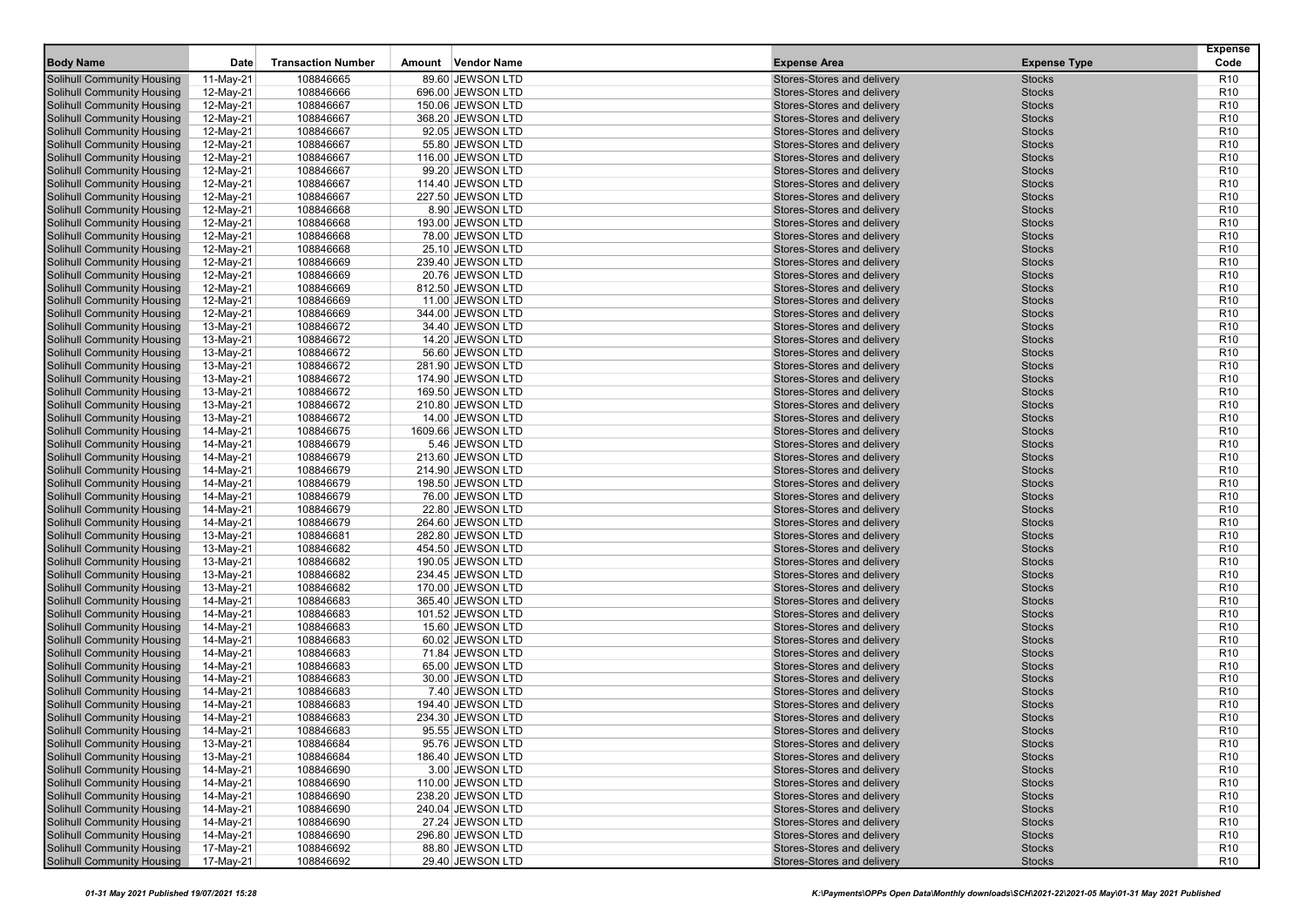| <b>Body Name</b>                                                       | Date                   | <b>Transaction Number</b> | Amount Vendor Name                   | <b>Expense Area</b>                                      | <b>Expense Type</b>            | <b>Expense</b><br>Code             |
|------------------------------------------------------------------------|------------------------|---------------------------|--------------------------------------|----------------------------------------------------------|--------------------------------|------------------------------------|
|                                                                        |                        |                           |                                      |                                                          |                                |                                    |
| <b>Solihull Community Housing</b><br><b>Solihull Community Housing</b> | $17-May-21$            | 108846692                 | 5.20 JEWSON LTD<br>85.65 JEWSON LTD  | Stores-Stores and delivery                               | <b>Stocks</b>                  | R <sub>10</sub><br>R <sub>10</sub> |
| <b>Solihull Community Housing</b>                                      | 17-May-21<br>17-May-21 | 108846692<br>108846692    | 108.45 JEWSON LTD                    | Stores-Stores and delivery<br>Stores-Stores and delivery | <b>Stocks</b><br><b>Stocks</b> | R <sub>10</sub>                    |
| <b>Solihull Community Housing</b>                                      |                        | 108846692                 | 52.20 JEWSON LTD                     | Stores-Stores and delivery                               | <b>Stocks</b>                  | R <sub>10</sub>                    |
| <b>Solihull Community Housing</b>                                      | 17-May-21<br>17-May-21 | 108846692                 | 8.00 JEWSON LTD                      | Stores-Stores and delivery                               | <b>Stocks</b>                  | R <sub>10</sub>                    |
| <b>Solihull Community Housing</b>                                      | 17-May-21              | 108846692                 | 59.80 JEWSON LTD                     | Stores-Stores and delivery                               | <b>Stocks</b>                  | R <sub>10</sub>                    |
| <b>Solihull Community Housing</b>                                      | 18-May-21              | 108846695                 | 585.05 JEWSON LTD                    | Stores-Stores and delivery                               | <b>Stocks</b>                  | R <sub>10</sub>                    |
| <b>Solihull Community Housing</b>                                      | 18-May-21              | 108846695                 | 27.00 JEWSON LTD                     | Stores-Stores and delivery                               | <b>Stocks</b>                  | R <sub>10</sub>                    |
| <b>Solihull Community Housing</b>                                      | 18-May-21              | 108846695                 | 178.68 JEWSON LTD                    | Stores-Stores and delivery                               | <b>Stocks</b>                  | R <sub>10</sub>                    |
| <b>Solihull Community Housing</b>                                      | 18-May-21              | 108846695                 | 389.80 JEWSON LTD                    | Stores-Stores and delivery                               | <b>Stocks</b>                  | R <sub>10</sub>                    |
| <b>Solihull Community Housing</b>                                      | 18-May-21              | 108846695                 | 214.90 JEWSON LTD                    | Stores-Stores and delivery                               | <b>Stocks</b>                  | R <sub>10</sub>                    |
| <b>Solihull Community Housing</b>                                      | 18-May-21              | 108846695                 | 31.60 JEWSON LTD                     | Stores-Stores and delivery                               | <b>Stocks</b>                  | R <sub>10</sub>                    |
| <b>Solihull Community Housing</b>                                      | 18-May-21              | 108846695                 | 10.50 JEWSON LTD                     | Stores-Stores and delivery                               | <b>Stocks</b>                  | R <sub>10</sub>                    |
| <b>Solihull Community Housing</b>                                      | 18-May-21              | 108846695                 | 246.96 JEWSON LTD                    | Stores-Stores and delivery                               | <b>Stocks</b>                  | R <sub>10</sub>                    |
| <b>Solihull Community Housing</b>                                      | 18-May-21              | 108846695                 | 18.95 JEWSON LTD                     | Stores-Stores and delivery                               | <b>Stocks</b>                  | R <sub>10</sub>                    |
| <b>Solihull Community Housing</b>                                      | 18-May-21              | 108846695                 | 67.82 JEWSON LTD                     | Stores-Stores and delivery                               | <b>Stocks</b>                  | R <sub>10</sub>                    |
| <b>Solihull Community Housing</b>                                      | 18-May-21              | 108846695                 | 373.97 JEWSON LTD                    | Stores-Stores and delivery                               | <b>Stocks</b>                  | R <sub>10</sub>                    |
| <b>Solihull Community Housing</b>                                      | 18-May-21              | 108846695                 | 28.80 JEWSON LTD                     | Stores-Stores and delivery                               | <b>Stocks</b>                  | R <sub>10</sub>                    |
| <b>Solihull Community Housing</b>                                      | 18-May-21              | 108846695                 | 76.14 JEWSON LTD                     | Stores-Stores and delivery                               | <b>Stocks</b>                  | R <sub>10</sub>                    |
| <b>Solihull Community Housing</b>                                      | 18-May-21              | 108846695                 | 125.40 JEWSON LTD                    | Stores-Stores and delivery                               | <b>Stocks</b>                  | R <sub>10</sub>                    |
| <b>Solihull Community Housing</b>                                      | 18-May-21              | 108846695                 | 67.00 JEWSON LTD                     | Stores-Stores and delivery                               | <b>Stocks</b>                  | R <sub>10</sub>                    |
| <b>Solihull Community Housing</b>                                      | 18-May-21              | 108846696                 | 21.60 JEWSON LTD                     | Stores-Stores and delivery                               | <b>Stocks</b>                  | R <sub>10</sub>                    |
| <b>Solihull Community Housing</b>                                      | 18-May-21              | 108846696                 | 3.00 JEWSON LTD                      | Stores-Stores and delivery                               | <b>Stocks</b>                  | R <sub>10</sub>                    |
| <b>Solihull Community Housing</b>                                      | 18-May-21              | 108846696                 | 1.80 JEWSON LTD                      | Stores-Stores and delivery                               | <b>Stocks</b>                  | R <sub>10</sub>                    |
| <b>Solihull Community Housing</b>                                      | 18-May-21              | 108846696                 | 23.10 JEWSON LTD                     | Stores-Stores and delivery                               | <b>Stocks</b>                  | R <sub>10</sub>                    |
| Solihull Community Housing                                             | 18-May-21              | 108846696                 | 6.00 JEWSON LTD                      | Stores-Stores and delivery                               | <b>Stocks</b>                  | R <sub>10</sub>                    |
| <b>Solihull Community Housing</b>                                      | 18-May-21              | 108846696                 | 13.85 JEWSON LTD                     | Stores-Stores and delivery                               | <b>Stocks</b>                  | R <sub>10</sub>                    |
| <b>Solihull Community Housing</b>                                      | 18-May-21              | 108846696                 | 191.40 JEWSON LTD                    | Stores-Stores and delivery                               | <b>Stocks</b>                  | R <sub>10</sub>                    |
| <b>Solihull Community Housing</b>                                      | 18-May-21              | 108846696                 | 41.91 JEWSON LTD                     | Stores-Stores and delivery                               | <b>Stocks</b>                  | R <sub>10</sub>                    |
| <b>Solihull Community Housing</b>                                      | 18-May-21              | 108846696                 | 2.00 JEWSON LTD                      | Stores-Stores and delivery                               | <b>Stocks</b>                  | R <sub>10</sub>                    |
| <b>Solihull Community Housing</b>                                      | 18-May-21              | 108846696                 | 43.30 JEWSON LTD                     | Stores-Stores and delivery                               | <b>Stocks</b>                  | R <sub>10</sub>                    |
| <b>Solihull Community Housing</b>                                      | 18-May-21              | 108846696                 | 73.45 JEWSON LTD                     | Stores-Stores and delivery                               | <b>Stocks</b>                  | R <sub>10</sub>                    |
| <b>Solihull Community Housing</b>                                      | 18-May-21              | 108846696                 | 4.50 JEWSON LTD                      | Stores-Stores and delivery                               | <b>Stocks</b>                  | R <sub>10</sub>                    |
| <b>Solihull Community Housing</b>                                      | 18-May-21              | 108846696                 | 46.38 JEWSON LTD                     | Stores-Stores and delivery                               | <b>Stocks</b>                  | R <sub>10</sub>                    |
| <b>Solihull Community Housing</b>                                      | 18-May-21              | 108846696                 | 25.70 JEWSON LTD                     | Stores-Stores and delivery                               | <b>Stocks</b>                  | R <sub>10</sub>                    |
| <b>Solihull Community Housing</b>                                      | 18-May-21              | 108846696                 | 3.00 JEWSON LTD                      | Stores-Stores and delivery                               | <b>Stocks</b>                  | R <sub>10</sub>                    |
| <b>Solihull Community Housing</b>                                      | 10-May-21              | 108800766                 | 1110.22 JLA TOTAL CARE LTD           | <b>Laundry Service</b>                                   | <b>Equipment Rental/Lease</b>  | D <sub>18</sub>                    |
| <b>Solihull Community Housing</b>                                      | 10-May-21              | 108800768                 | 3011.58 JLA TOTAL CARE LTD           | <b>Laundry Service</b>                                   | <b>Equipment Rental/Lease</b>  | D <sub>18</sub>                    |
| <b>Solihull Community Housing</b>                                      | 14-May-21              | 108807765                 | 329.28 KARTER THOMAS LTD             | <b>Estate Mgmt Team</b>                                  | <b>Agency Staff</b>            | A60                                |
| <b>Solihull Community Housing</b>                                      | 14-May-21              | 108807915                 | 9287.88 KIRONA SOLUTIONS LIMITED     | <b>IT Services</b>                                       | <b>ICT Software</b>            | D31                                |
| <b>Solihull Community Housing</b>                                      | 14-May-21              | 108807914                 | 1072.57 KIRONA SOLUTIONS LIMITED     | <b>IT Services</b>                                       | <b>ICT Software</b>            | D31                                |
| <b>Solihull Community Housing</b>                                      | 01-May-21              | 108801900                 | 420.00 L&M DOMESTIC SCAFFOLDING LTD  | North Property Repairs-Day to day                        | <b>External Structures</b>     | <b>B33</b>                         |
| <b>Solihull Community Housing</b>                                      | 01-May-21              | 108801901                 | 440.00 L&M DOMESTIC SCAFFOLDING LTD  | North Property Repairs-Day to day                        | <b>External Structures</b>     | <b>B33</b>                         |
| <b>Solihull Community Housing</b>                                      | 01-May-21              | 108801902                 | 320.00 L&M DOMESTIC SCAFFOLDING LTD  | North Property Repairs-Day to day                        | <b>External Structures</b>     | <b>B33</b>                         |
| <b>Solihull Community Housing</b>                                      | 01-May-21              | 108801903                 | 520.00 L&M DOMESTIC SCAFFOLDING LTD  | North Property Repairs-Day to day                        | <b>External Structures</b>     | <b>B33</b>                         |
| <b>Solihull Community Housing</b>                                      | 01-May-21              | 108801904                 | 420.00 L&M DOMESTIC SCAFFOLDING LTD  | North Property Repairs-Day to day                        | <b>External Structures</b>     | <b>B33</b>                         |
| <b>Solihull Community Housing</b>                                      | 01-May-21              | 108801905                 | 420.00 L&M DOMESTIC SCAFFOLDING LTD  | North Property Repairs-Day to day                        | <b>External Structures</b>     | <b>B33</b>                         |
| <b>Solihull Community Housing</b>                                      | 01-May-21              | 108801906                 | 840.00 L&M DOMESTIC SCAFFOLDING LTD  | North Property Repairs-Day to day                        | <b>External Structures</b>     | <b>B33</b>                         |
| <b>Solihull Community Housing</b>                                      | 01-May-21              | 108801907                 | 420.00 L&M DOMESTIC SCAFFOLDING LTD  | North Property Repairs-Day to day                        | <b>External Structures</b>     | <b>B33</b>                         |
| <b>Solihull Community Housing</b>                                      | 01-May-21              | 108801908                 | 320.00 L&M DOMESTIC SCAFFOLDING LTD  | North Property Repairs-Day to day                        | <b>External Structures</b>     | <b>B33</b>                         |
| <b>Solihull Community Housing</b>                                      | 01-May-21              | 108801909                 | 420.00 L&M DOMESTIC SCAFFOLDING LTD  | North Property Repairs-Day to day                        | <b>External Structures</b>     | <b>B33</b>                         |
| <b>Solihull Community Housing</b>                                      | 01-May-21              | 108801910                 | 320.00 L&M DOMESTIC SCAFFOLDING LTD  | North Property Repairs-Day to day                        | <b>External Structures</b>     | <b>B33</b>                         |
| <b>Solihull Community Housing</b>                                      | 01-May-21              | 108801911                 | 420.00 L&M DOMESTIC SCAFFOLDING LTD  | North Property Repairs-Day to day                        | <b>External Structures</b>     | <b>B33</b>                         |
| <b>Solihull Community Housing</b>                                      | 01-May-21              | 108801912                 | 420.00 L&M DOMESTIC SCAFFOLDING LTD  | North Property Repairs-Day to day                        | <b>External Structures</b>     | <b>B33</b>                         |
| <b>Solihull Community Housing</b>                                      | 01-May-21              | 108801913                 | 420.00 L&M DOMESTIC SCAFFOLDING LTD  | North Property Repairs-Day to day                        | <b>External Structures</b>     | <b>B33</b>                         |
| <b>Solihull Community Housing</b>                                      | 01-May-21              | 108801914                 | 1260.00 L&M DOMESTIC SCAFFOLDING LTD | North Property Repairs-Day to day                        | <b>External Structures</b>     | <b>B33</b>                         |
| <b>Solihull Community Housing</b>                                      | 01-May-21              | 108801915                 | 840.00 L&M DOMESTIC SCAFFOLDING LTD  | North Property Repairs-Day to day                        | <b>External Structures</b>     | <b>B33</b>                         |
| <b>Solihull Community Housing</b>                                      | 01-May-21              | 108801916                 | 420.00 L&M DOMESTIC SCAFFOLDING LTD  | North Property Repairs-Day to day                        | <b>External Structures</b>     | <b>B33</b>                         |
| <b>Solihull Community Housing</b>                                      | 01-May-21              | 108801917                 | 420.00 L&M DOMESTIC SCAFFOLDING LTD  | North Property Repairs-Day to day                        | <b>External Structures</b>     | B33                                |
| <b>Solihull Community Housing</b>                                      | 01-May-21              | 108801918                 | 840.00 L&M DOMESTIC SCAFFOLDING LTD  | North Property Repairs-Day to day                        | <b>External Structures</b>     | <b>B33</b>                         |
| <b>Solihull Community Housing</b>                                      | 01-May-21              | 108801919                 | 840.00 L&M DOMESTIC SCAFFOLDING LTD  | North Property Repairs-Day to day                        | <b>External Structures</b>     | <b>B33</b>                         |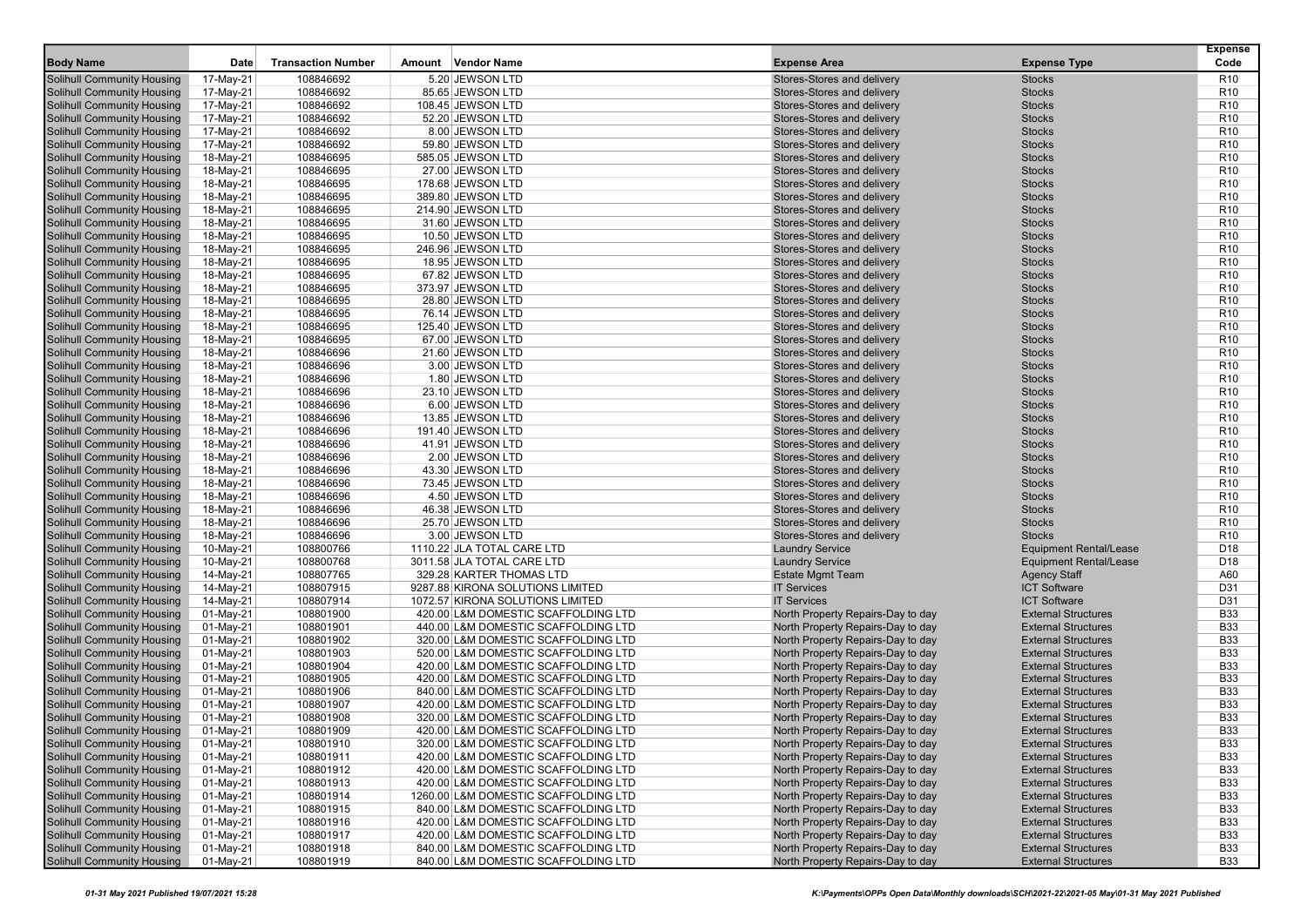|                                   |             |                           |                                             |                                     |                              | <b>Expense</b>  |
|-----------------------------------|-------------|---------------------------|---------------------------------------------|-------------------------------------|------------------------------|-----------------|
| <b>Body Name</b>                  | Date        | <b>Transaction Number</b> | Amount Vendor Name                          | <b>Expense Area</b>                 | <b>Expense Type</b>          | Code            |
| <b>Solihull Community Housing</b> | $01-May-21$ | 108801920                 | 420.00 L&M DOMESTIC SCAFFOLDING LTD         | North Property Repairs-Day to day   | <b>External Structures</b>   | <b>B33</b>      |
| Solihull Community Housing        | 05-May-21   | 108793616                 | 565.75 LEX AUTOLEASE LTD                    | <b>Client - Fleet Management</b>    | <b>Vehicle Hire</b>          | C30             |
| <b>Solihull Community Housing</b> | 17-May-21   | 108810909                 | 27982.56 LEX AUTOLEASE LTD                  | <b>Client - Fleet Management</b>    | <b>Vehicle Hire</b>          | C <sub>30</sub> |
| <b>Solihull Community Housing</b> | 05-May-21   | 108793620                 | 400.00 LEX AUTOLEASE LTD                    | Anti Graffiti Team                  | Vehicle service and repairs  | C60             |
| <b>Solihull Community Housing</b> | 10-May-21   | 108800570                 | 320.90 LLOYD SALE                           | Direct-Standby                      | <b>Car Allowances</b>        | C <sub>10</sub> |
| <b>Solihull Community Housing</b> | 05-May-21   | 108793000                 | 224.72 LYRECO UK LTD                        | <b>Endeavour House</b>              | Stationery                   | D <sub>25</sub> |
| <b>Solihull Community Housing</b> | 05-May-21   | 108792999                 | 458.08 LYRECO UK LTD                        | <b>Endeavour House</b>              | Stationery                   | D <sub>25</sub> |
| <b>Solihull Community Housing</b> | 04-May-21   | 108789962                 | 22790.90 MAN COMMERCIAL PROTECTION LTD      | <b>CCTV</b>                         | Security                     | <b>B43</b>      |
| <b>Solihull Community Housing</b> | 13-May-21   | 108840914                 | 728.78 MITIE PROPERTY SERVICES (UK) LTD     | <b>Planned Maintenance</b>          | <b>Planned Works</b>         | <b>B36</b>      |
| <b>Solihull Community Housing</b> | 13-May-21   | 108840915                 | 1223.38 MITIE PROPERTY SERVICES (UK) LTD    | <b>Planned Maintenance</b>          | <b>Planned Works</b>         | <b>B36</b>      |
| <b>Solihull Community Housing</b> | 13-May-21   | 108840916                 | 728.78 MITIE PROPERTY SERVICES (UK) LTD     | <b>Planned Maintenance</b>          | <b>Planned Works</b>         | <b>B36</b>      |
| <b>Solihull Community Housing</b> | 13-May-21   | 108840917                 | 1148.42 MITIE PROPERTY SERVICES (UK) LTD    | <b>Planned Maintenance</b>          | <b>Planned Works</b>         | <b>B36</b>      |
| <b>Solihull Community Housing</b> | 13-May-21   | 108840918                 | 728.78 MITIE PROPERTY SERVICES (UK) LTD     | <b>Planned Maintenance</b>          | <b>Planned Works</b>         | <b>B36</b>      |
| <b>Solihull Community Housing</b> | 13-May-21   | 108840919                 | 728.78 MITIE PROPERTY SERVICES (UK) LTD     | <b>Planned Maintenance</b>          | <b>Planned Works</b>         | <b>B36</b>      |
| <b>Solihull Community Housing</b> | 13-May-21   | 108840920                 | 728.78 MITIE PROPERTY SERVICES (UK) LTD     | <b>Planned Maintenance</b>          | <b>Planned Works</b>         | <b>B36</b>      |
| <b>Solihull Community Housing</b> | 13-May-21   | 108840921                 | 728.78 MITIE PROPERTY SERVICES (UK) LTD     | <b>Planned Maintenance</b>          | <b>Planned Works</b>         | <b>B36</b>      |
| <b>Solihull Community Housing</b> | 13-May-21   | 108840922                 | 1148.42 MITIE PROPERTY SERVICES (UK) LTD    | <b>Planned Maintenance</b>          | <b>Planned Works</b>         | <b>B36</b>      |
| <b>Solihull Community Housing</b> | 13-May-21   | 108840923                 | 728.78 MITIE PROPERTY SERVICES (UK) LTD     | <b>Planned Maintenance</b>          | <b>Planned Works</b>         | <b>B36</b>      |
| <b>Solihull Community Housing</b> | 13-May-21   | 108840924                 | 728.78 MITIE PROPERTY SERVICES (UK) LTD     | <b>Planned Maintenance</b>          | <b>Planned Works</b>         | <b>B36</b>      |
| <b>Solihull Community Housing</b> | 13-May-21   | 108840925                 | 728.78 MITIE PROPERTY SERVICES (UK) LTD     | <b>Planned Maintenance</b>          | <b>Planned Works</b>         | <b>B36</b>      |
| <b>Solihull Community Housing</b> | 13-May-21   | 108840926                 | 728.78 MITIE PROPERTY SERVICES (UK) LTD     | <b>Planned Maintenance</b>          | <b>Planned Works</b>         | <b>B36</b>      |
| Solihull Community Housing        | 13-May-21   | 108840927                 | 728.78 MITIE PROPERTY SERVICES (UK) LTD     | <b>Planned Maintenance</b>          | <b>Planned Works</b>         | <b>B36</b>      |
| <b>Solihull Community Housing</b> | 13-May-21   | 108840928                 | 1148.42 MITIE PROPERTY SERVICES (UK) LTD    | <b>Planned Maintenance</b>          | <b>Planned Works</b>         | <b>B36</b>      |
| <b>Solihull Community Housing</b> | 25-May-21   | 108841178                 | 294.60 MITIE WASTE & ENVIRONMENTAL SERVICES | <b>Planned Maintenance</b>          | <b>Planned Works</b>         | <b>B36</b>      |
| <b>Solihull Community Housing</b> | 25-May-21   | 108841174                 | 281.80 MITIE WASTE & ENVIRONMENTAL SERVICES | <b>Planned Maintenance</b>          | <b>Planned Works</b>         | <b>B36</b>      |
| <b>Solihull Community Housing</b> | 07-May-21   | 108798771                 | 771.61 MORGAN HUNT UK LTD                   | North Property Repairs-Day to day   | <b>Agency Staff</b>          | A60             |
| <b>Solihull Community Housing</b> | 10-May-21   | 108800612                 | 646.00 MORGAN LAMBERT LTD                   | <b>Mechanical &amp; Electrical</b>  | <b>Utility Related Works</b> | <b>B34</b>      |
| <b>Solihull Community Housing</b> | 01-May-21   | 108846700                 | 89.68 NATIONAL SAFETY SUPPLIES              | Stores-Stores and delivery          | <b>Stocks</b>                | R <sub>10</sub> |
| <b>Solihull Community Housing</b> | 01-May-21   | 108846700                 | 130.00 NATIONAL SAFETY SUPPLIES             | Stores-Stores and delivery          | <b>Stocks</b>                | R <sub>10</sub> |
| <b>Solihull Community Housing</b> | 14-May-21   | 108846701                 | 17.50 NATIONAL SAFETY SUPPLIES              | Stores-Stores and delivery          | <b>Stocks</b>                | R <sub>10</sub> |
| Solihull Community Housing        | 14-May-21   | 108846701                 | 4.95 NATIONAL SAFETY SUPPLIES               | Stores-Stores and delivery          | <b>Stocks</b>                | R <sub>10</sub> |
| <b>Solihull Community Housing</b> | 14-May-21   | 108846701                 | 22.42 NATIONAL SAFETY SUPPLIES              | Stores-Stores and delivery          | <b>Stocks</b>                | R <sub>10</sub> |
| <b>Solihull Community Housing</b> | 14-May-21   | 108846701                 | 32.50 NATIONAL SAFETY SUPPLIES              | Stores-Stores and delivery          | <b>Stocks</b>                | R <sub>10</sub> |
| <b>Solihull Community Housing</b> | 14-May-21   | 108846701                 | 42.25 NATIONAL SAFETY SUPPLIES              | Stores-Stores and delivery          | <b>Stocks</b>                | R <sub>10</sub> |
| <b>Solihull Community Housing</b> | 14-May-21   | 108846701                 | 30.30 NATIONAL SAFETY SUPPLIES              | Stores-Stores and delivery          | <b>Stocks</b>                | R <sub>10</sub> |
| <b>Solihull Community Housing</b> | 14-May-21   | 108846701                 | 77.80 NATIONAL SAFETY SUPPLIES              | Stores-Stores and delivery          | <b>Stocks</b>                | R <sub>10</sub> |
| <b>Solihull Community Housing</b> | 01-May-21   | 108793092                 | 2910.00 NATIONAL SAFETY SUPPLIES            | Stores-Stores and delivery          | <b>Stocks</b>                | R <sub>10</sub> |
| <b>Solihull Community Housing</b> | 01-May-21   | 108840906                 | 1736.88 N-CAP FLOORING LTD                  | North Property Repairs-Voids        | Voids                        | <b>B38</b>      |
| <b>Solihull Community Housing</b> | 01-May-21   | 108801882                 | 360.60 N-CAP FLOORING LTD                   | <b>North Property Repairs-Voids</b> | Voids                        | <b>B38</b>      |
| <b>Solihull Community Housing</b> | 01-May-21   | 108801883                 | 288.48 N-CAP FLOORING LTD                   | North Property Repairs-Voids        | Voids                        | <b>B38</b>      |
| <b>Solihull Community Housing</b> | 01-May-21   | 108801885                 | 450.85 N-CAP FLOORING LTD                   | North Property Repairs-Day to day   | <b>Internal Works</b>        | <b>B31</b>      |
| <b>Solihull Community Housing</b> | 01-May-21   | 108801886                 | 209.76 N-CAP FLOORING LTD                   | North Property Repairs-Voids        | Voids                        | <b>B38</b>      |
| <b>Solihull Community Housing</b> | 01-May-21   | 108801887                 | 288.48 N-CAP FLOORING LTD                   | North Property Repairs-Voids        | Voids                        | <b>B38</b>      |
| <b>Solihull Community Housing</b> | 01-May-21   | 108801888                 | 240.48 N-CAP FLOORING LTD                   | North Property Repairs-Day to day   | <b>Internal Works</b>        | <b>B31</b>      |
| <b>Solihull Community Housing</b> | 01-May-21   | 108801889                 | 288.48 N-CAP FLOORING LTD                   | North Property Repairs-Voids        | Voids                        | <b>B38</b>      |
| <b>Solihull Community Housing</b> | 01-May-21   | 108801893                 | 240.48 N-CAP FLOORING LTD                   | North Property Repairs-Voids        | Voids                        | <b>B38</b>      |
| <b>Solihull Community Housing</b> | 01-May-21   | 108801894                 | 288.48 N-CAP FLOORING LTD                   | North Property Repairs-Voids        | <b>Voids</b>                 | <b>B38</b>      |
| Solihull Community Housing        | 01-May-21   | 108801896                 | 270.45 N-CAP FLOORING LTD                   | North Property Repairs-Day to day   | <b>Internal Works</b>        | <b>B31</b>      |
| <b>Solihull Community Housing</b> | 01-May-21   | 108801898                 | 288.48 N-CAP FLOORING LTD                   | <b>North Property Repairs-Voids</b> | <b>Voids</b>                 | <b>B38</b>      |
| <b>Solihull Community Housing</b> | 01-May-21   | 108801899                 | 368.25 N-CAP FLOORING LTD                   | North Property Repairs-Day to day   | <b>Internal Works</b>        | <b>B31</b>      |
| <b>Solihull Community Housing</b> | 05-May-21   | 108840907                 | 210.42 N-CAP FLOORING LTD                   | North Property Repairs-Voids        | Voids                        | <b>B38</b>      |
| <b>Solihull Community Housing</b> | 07-May-21   | 108840908                 | 257.76 N-CAP FLOORING LTD                   | North Property Repairs-Voids        | Voids                        | <b>B38</b>      |
| <b>Solihull Community Housing</b> | 11-May-21   | 108840911                 | 432.72 N-CAP FLOORING LTD                   | North Property Repairs-Voids        | Voids                        | <b>B38</b>      |
| <b>Solihull Community Housing</b> | 13-May-21   | 108840912                 | 209.76 N-CAP FLOORING LTD                   | North Property Repairs-Voids        | Voids                        | <b>B38</b>      |
| <b>Solihull Community Housing</b> | 18-May-21   | 108840913                 | 219.84 N-CAP FLOORING LTD                   | North Property Repairs-Voids        | Voids                        | <b>B38</b>      |
| <b>Solihull Community Housing</b> | 17-May-21   | 108810464                 | 526.40 NIYAA PEOPLE                         | Anti Graffiti Team                  | <b>Agency Staff</b>          | A60             |
| <b>Solihull Community Housing</b> | 17-May-21   | 108810466                 | 468.83 NIYAA PEOPLE                         | Anti Graffiti Team                  | <b>Agency Staff</b>          | A60             |
| <b>Solihull Community Housing</b> | 14-May-21   | 108807758                 | 594.41 NIYAA PEOPLE                         | North Property Repairs-Day to day   | <b>Agency Staff</b>          | A60             |
| <b>Solihull Community Housing</b> | 14-May-21   | 108807759                 | 340.53 NIYAA PEOPLE                         | North Property Repairs-Day to day   | <b>Agency Staff</b>          | A60             |
| <b>Solihull Community Housing</b> | 17-May-21   | 108810895                 | 455.18 NIYAA PEOPLE                         | North Property Repairs-Day to day   | Pay: APT & C                 | A10             |
| <b>Solihull Community Housing</b> | 14-May-21   | 108807761                 | 643.79 NIYAA PEOPLE                         | North Property Repairs-Day to day   | <b>Agency Staff</b>          | A60             |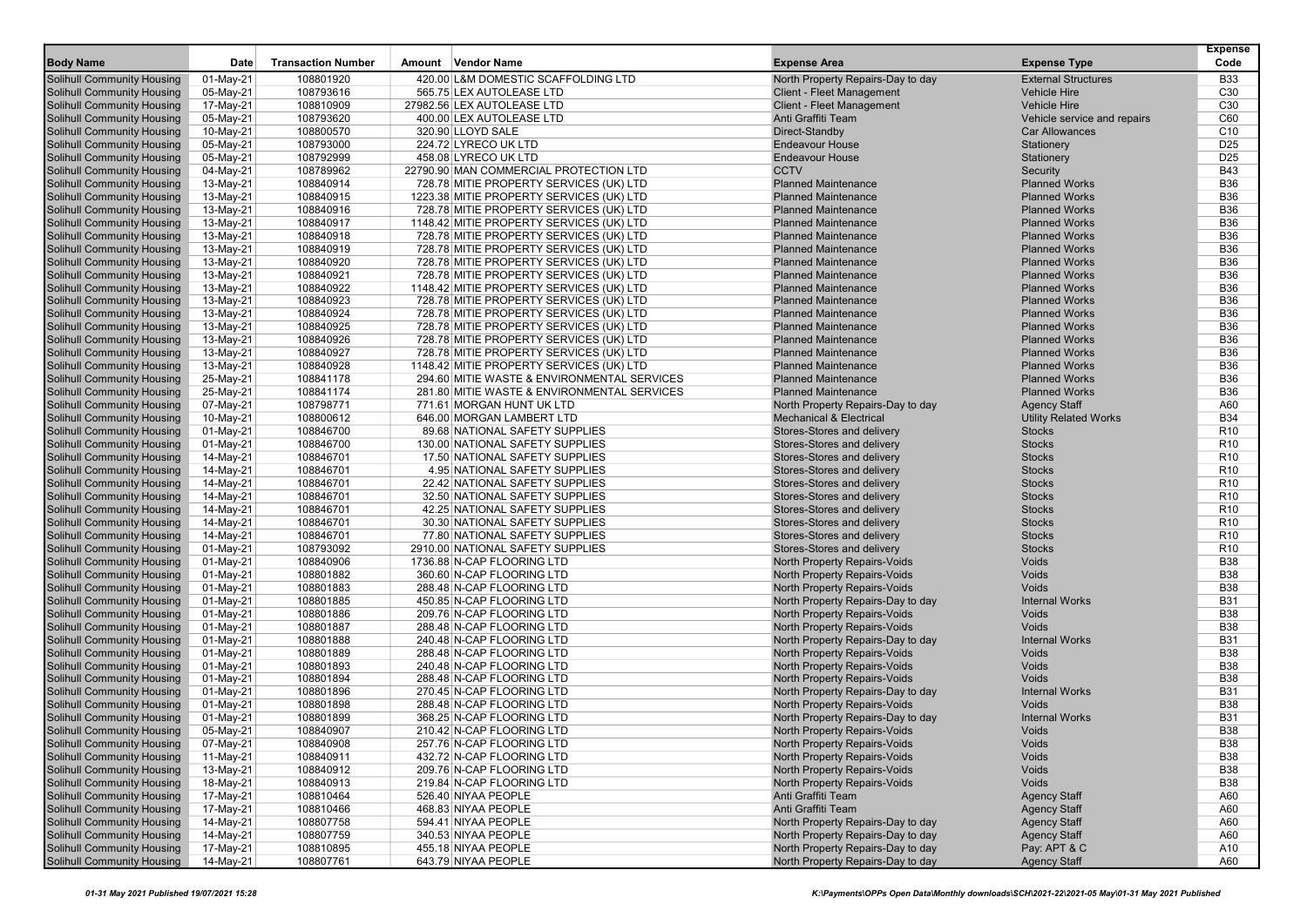| Amount Vendor Name<br>17-May-21<br>1008.53 NIYAA PEOPLE<br>Pay: APT & C<br><b>Solihull Community Housing</b><br>108810896<br>North Property Repairs-Day to day<br>A10<br>17-May-21<br>Anti Graffiti Team<br><b>Solihull Community Housing</b><br>108810467<br>477.05 NIYAA PEOPLE<br><b>Agency Staff</b><br>A60<br>14-May-21<br>108807760<br>279.30 NIYAA PEOPLE<br><b>Solihull Community Housing</b><br>North Property Repairs-Day to day<br><b>Agency Staff</b><br>A60<br>Pay: APT & C<br><b>Solihull Community Housing</b><br>17-May-21<br>108810897<br>1088.85 NIYAA PEOPLE<br>North Property Repairs-Day to day<br>A10<br>17-May-21<br>A60<br><b>Solihull Community Housing</b><br>108810468<br>493.50 NIYAA PEOPLE<br>Anti Graffiti Team<br><b>Agency Staff</b><br>Anti Graffiti Team<br><b>Solihull Community Housing</b><br>17-May-21<br>108810470<br>608.65 NIYAA PEOPLE<br><b>Agency Staff</b><br>A60<br><b>Solihull Community Housing</b><br>14-May-21<br>D38<br>108807919<br>3162.50 NIYAA PEOPLE<br><b>IT Strategy</b><br>ICT Services & Consultancy<br><b>Solihull Community Housing</b><br>14-May-21<br>108807917<br>3162.50 NIYAA PEOPLE<br>ICT Services & Consultancy<br>D38<br><b>IT Strategy</b><br><b>Solihull Community Housing</b><br>17-May-21<br>108810469<br>Anti Graffiti Team<br><b>Agency Staff</b><br>A60<br>608.65 NIYAA PEOPLE<br><b>Solihull Community Housing</b><br>108795076<br>190<br>06-May-21<br>722.93 NIYAA PEOPLE<br>Development Team / M & E<br>Other Income<br><b>Solihull Community Housing</b><br>14-May-21<br>108807480<br>654.02 NIYAA PEOPLE<br>North Property Repairs-Day to day<br><b>Agency Staff</b><br>A60<br><b>Solihull Community Housing</b><br>14-May-21<br>108807482<br>688.94 NIYAA PEOPLE<br>North Property Repairs-Day to day<br><b>Agency Staff</b><br>A60<br><b>Solihull Community Housing</b><br>12-May-21<br>108805774<br>1294.13 NIYAA PEOPLE<br><b>Retro fitting Sprinklers</b><br><b>Agency Staff</b><br>A60<br><b>Solihull Community Housing</b><br>12-May-21<br>108805775<br>Business Support - MST Back Office Support<br><b>Agency Staff</b><br>A60<br>643.06 NIYAA PEOPLE<br>A60<br><b>Solihull Community Housing</b><br>12-May-21<br>108805776<br>936.10 NIYAA PEOPLE<br><b>Capital Programmes</b><br><b>Agency Staff</b><br><b>Solihull Community Housing</b><br>14-May-21<br>108807484<br>739.26 NIYAA PEOPLE<br>North Property Repairs-Day to day<br><b>Agency Staff</b><br>A60<br><b>Solihull Community Housing</b><br>14-May-21<br><b>Agency Staff</b><br>108807485<br>837.38 NIYAA PEOPLE<br>North Property Repairs-Day to day<br>A60<br><b>Solihull Community Housing</b><br>14-May-21<br>108807487<br>738.89 NIYAA PEOPLE<br>North Property Repairs-Day to day<br><b>Agency Staff</b><br>A60<br><b>Solihull Community Housing</b><br>14-May-21<br>108809486<br>North Property Repairs-Day to day<br>Pay: APT & C<br>A10<br>767.55 NIYAA PEOPLE<br><b>Solihull Community Housing</b><br>14-May-21<br>108807489<br>A60<br>800.68 NIYAA PEOPLE<br>North Property Repairs-Day to day<br><b>Agency Staff</b><br><b>Solihull Community Housing</b><br>14-May-21<br>108807492<br>1188.22 NIYAA PEOPLE<br>North Property Repairs-Day to day<br><b>Agency Staff</b><br>A60<br><b>Solihull Community Housing</b><br>14-May-21<br><b>Agency Staff</b><br>108807492<br>-594.11 NIYAA PEOPLE<br>North Property Repairs-Day to day<br>A60<br><b>Solihull Community Housing</b><br>14-May-21<br>108807494<br>616.88 NIYAA PEOPLE<br>North Property Repairs-Day to day<br><b>Agency Staff</b><br>A60<br><b>Solihull Community Housing</b><br>14-May-21<br>108807497<br>North Property Repairs-Day to day<br><b>Agency Staff</b><br>A60<br>470.59 NIYAA PEOPLE<br><b>Solihull Community Housing</b><br>14-May-21<br>108807918<br>D38<br>3162.50 NIYAA PEOPLE<br><b>IT Strategy</b><br>ICT Services & Consultancy<br>Pay: APT & C<br><b>Solihull Community Housing</b><br>14-May-21<br>108809484<br>758.63 NIYAA PEOPLE<br>North Property Repairs-Day to day<br>A10<br><b>Solihull Community Housing</b><br>North Property Repairs-Day to day<br>Pay: APT & C<br>17-May-21<br>108810879<br>536.10 NIYAA PEOPLE<br>A10<br><b>Solihull Community Housing</b><br>14-May-21<br>108807466<br>589.12 NIYAA PEOPLE<br>North Property Repairs-Day to day<br><b>Agency Staff</b><br>A60<br><b>Solihull Community Housing</b><br>14-May-21<br>108807471<br>North Property Repairs-Day to day<br><b>Agency Staff</b><br>A60<br>589.12 NIYAA PEOPLE<br><b>Solihull Community Housing</b><br><b>Agency Staff</b><br>A60<br>12-May-21<br>108804844<br>521.40 NIYAA PEOPLE<br>Business Support - MST Back Office Support<br>17-May-21<br>108810882<br>1118.60 NIYAA PEOPLE<br>North Property Repairs-Day to day<br>Pay: APT & C<br>A10<br>14-May-21<br>Development Team / M & E<br>Other Income<br>190<br>108807763<br>996.03 NIYAA PEOPLE<br>14-May-21<br>108807468<br>589.41 NIYAA PEOPLE<br>North Property Repairs-Day to day<br><b>Agency Staff</b><br>A60<br><b>Solihull Community Housing</b><br>14-May-21<br>108807469<br>638.27 NIYAA PEOPLE<br>North Property Repairs-Day to day<br><b>Agency Staff</b><br>A60<br>108807470<br>A60<br>14-May-21<br>638.38 NIYAA PEOPLE<br>North Property Repairs-Day to day<br><b>Agency Staff</b><br>14-May-21<br>108807467<br>549.29 NIYAA PEOPLE<br>North Property Repairs-Day to day<br><b>Agency Staff</b><br>A60<br>14-May-21<br>108807472<br>589.12 NIYAA PEOPLE<br>North Property Repairs-Day to day<br><b>Agency Staff</b><br>A60<br>14-May-21<br>108807474<br>623.93 NIYAA PEOPLE<br>North Property Repairs-Day to day<br><b>Agency Staff</b><br>A60<br><b>Retro fitting Sprinklers</b><br>12-May-21<br>108804846<br>1035.30 NIYAA PEOPLE<br><b>Agency Staff</b><br>A60<br><b>Retro fitting Sprinklers</b><br>A60<br>18-May-21<br>108811672<br>1294.13 NIYAA PEOPLE<br><b>Agency Staff</b><br>18-May-21<br>108811733<br>643.06 NIYAA PEOPLE<br>Business Support - MST Back Office Support<br><b>Agency Staff</b><br>A60<br><b>Solihull Community Housing</b><br>20-May-21<br>108823546<br>Pay: APT & C<br>1428.00 NIYAA PEOPLE<br>North Property Repairs-Day to day<br>A10<br>20-May-21<br>108824901<br>1204.88 NIYAA PEOPLE<br>Development Team / M & E<br>Other Income<br>190<br><b>Solihull Community Housing</b><br>A60<br>18-May-21<br>108811675<br>936.10 NIYAA PEOPLE<br><b>Capital Programmes</b><br><b>Agency Staff</b><br>108839292<br>A60<br><b>Solihull Community Housing</b><br>24-May-21<br>782.55 NIYAA PEOPLE<br>North Property Repairs-Day to day<br><b>Agency Staff</b><br><b>Solihull Community Housing</b><br>19-May-21<br>108822117<br>608.65 NIYAA PEOPLE<br>Anti Graffiti Team<br><b>Agency Staff</b><br>A60<br><b>Solihull Community Housing</b><br>108838839<br>ICT Services & Consultancy<br>D38<br>24-May-21<br>3162.50 NIYAA PEOPLE<br><b>IT Strategy</b><br><b>Solihull Community Housing</b><br>24-May-21<br>108838658<br>862.75 NIYAA PEOPLE<br>Home Improvement Agency<br><b>Agency Staff</b><br>A60<br><b>Solihull Community Housing</b><br>108837857<br>21-May-21<br>758.63 NIYAA PEOPLE<br>North Property Repairs-Day to day<br>Pay: APT & C<br>A10<br>A60<br><b>Solihull Community Housing</b><br>25-May-21<br>108841256<br>800.68 NIYAA PEOPLE<br>North Property Repairs-Day to day<br><b>Agency Staff</b><br><b>Solihull Community Housing</b><br>25-May-21<br>108841254<br>688.94 NIYAA PEOPLE<br>North Property Repairs-Day to day<br><b>Agency Staff</b><br>A60<br><b>Solihull Community Housing</b><br>25-May-21<br><b>Agency Staff</b><br>108841230<br>782.55 NIYAA PEOPLE<br>North Property Repairs-Day to day<br>A60<br><b>Solihull Community Housing</b><br>25-May-21<br>108841243<br>608.65 NIYAA PEOPLE<br>Anti Graffiti Team<br><b>Agency Staff</b><br>A60<br><b>Solihull Community Housing</b><br>25-May-21<br><b>Retro fitting Sprinklers</b><br>108841954<br>1294.13 NIYAA PEOPLE<br><b>Agency Staff</b><br>A60<br>Solihull Community Housing<br>25-May-21<br>North Property Repairs-Day to day<br><b>Agency Staff</b><br>108841260<br>813.93 NIYAA PEOPLE<br>A60<br>Solihull Community Housing<br>25-May-21<br>108841129<br>936.10 NIYAA PEOPLE<br>Home Improvement Agency<br><b>Agency Staff</b><br>A60<br><b>Solihull Community Housing</b><br>27-May-21<br>Development Team / M & E<br>Other Income<br>108846583<br>1250.39 NIYAA PEOPLE<br>190<br><b>Solihull Community Housing</b><br>25-May-21<br>108841259<br>739.26 NIYAA PEOPLE<br>North Property Repairs-Day to day<br><b>Agency Staff</b><br>A60<br>Solihull Community Housing<br>25-May-21<br>108841123<br>3162.50 NIYAA PEOPLE<br><b>IT Strategy</b><br>ICT Services & Consultancy<br>D38<br>Solihull Community Housing<br>25-May-21<br>Business Support - MST Back Office Support<br>A60<br>108841957<br>643.06 NIYAA PEOPLE<br><b>Agency Staff</b><br><b>Solihull Community Housing</b><br>25-May-21<br>108841234<br>744.88 NIYAA PEOPLE<br>North Property Repairs-Day to day<br><b>Agency Staff</b><br>A60 |                                   |      |                           |  |                     |                     | <b>Expense</b> |
|-------------------------------------------------------------------------------------------------------------------------------------------------------------------------------------------------------------------------------------------------------------------------------------------------------------------------------------------------------------------------------------------------------------------------------------------------------------------------------------------------------------------------------------------------------------------------------------------------------------------------------------------------------------------------------------------------------------------------------------------------------------------------------------------------------------------------------------------------------------------------------------------------------------------------------------------------------------------------------------------------------------------------------------------------------------------------------------------------------------------------------------------------------------------------------------------------------------------------------------------------------------------------------------------------------------------------------------------------------------------------------------------------------------------------------------------------------------------------------------------------------------------------------------------------------------------------------------------------------------------------------------------------------------------------------------------------------------------------------------------------------------------------------------------------------------------------------------------------------------------------------------------------------------------------------------------------------------------------------------------------------------------------------------------------------------------------------------------------------------------------------------------------------------------------------------------------------------------------------------------------------------------------------------------------------------------------------------------------------------------------------------------------------------------------------------------------------------------------------------------------------------------------------------------------------------------------------------------------------------------------------------------------------------------------------------------------------------------------------------------------------------------------------------------------------------------------------------------------------------------------------------------------------------------------------------------------------------------------------------------------------------------------------------------------------------------------------------------------------------------------------------------------------------------------------------------------------------------------------------------------------------------------------------------------------------------------------------------------------------------------------------------------------------------------------------------------------------------------------------------------------------------------------------------------------------------------------------------------------------------------------------------------------------------------------------------------------------------------------------------------------------------------------------------------------------------------------------------------------------------------------------------------------------------------------------------------------------------------------------------------------------------------------------------------------------------------------------------------------------------------------------------------------------------------------------------------------------------------------------------------------------------------------------------------------------------------------------------------------------------------------------------------------------------------------------------------------------------------------------------------------------------------------------------------------------------------------------------------------------------------------------------------------------------------------------------------------------------------------------------------------------------------------------------------------------------------------------------------------------------------------------------------------------------------------------------------------------------------------------------------------------------------------------------------------------------------------------------------------------------------------------------------------------------------------------------------------------------------------------------------------------------------------------------------------------------------------------------------------------------------------------------------------------------------------------------------------------------------------------------------------------------------------------------------------------------------------------------------------------------------------------------------------------------------------------------------------------------------------------------------------------------------------------------------------------------------------------------------------------------------------------------------------------------------------------------------------------------------------------------------------------------------------------------------------------------------------------------------------------------------------------------------------------------------------------------------------------------------------------------------------------------------------------------------------------------------------------------------------------------------------------------------------------------------------------------------------------------------------------------------------------------------------------------------------------------------------------------------------------------------------------------------------------------------------------------------------------------------------------------------------------------------------------------------------------------------------------------------------------------------------------------------------------------------------------------------------------------------------------------------------------------------------------------------------------------------------------------------------------------------------------------------------------------------------------------------------------------------------------------------------------------------------------------------------------------------------------------------------------------------------------------------------------------------------------------------------------------------------------------------------------------------------------------------------------------------------------------------------------------------------------------------------------------------------------------------------------------------------------------------------------------------------------------------------------------------------------------------------------------------------------------------------------------------------------------------------------------------------------------------------------------------------------------------------------------------------------------------------------------------------------------------------------------------------------------------------------------------------------------------------------------------------------------------------------------------------------------------------------------------------------------------------------------------------------------------------------------------------------------------------------------------------------------------------------------------------------------------------------------------------------------------------------------------------------------------------------------------------------------------------------------------------------------------------------------------------------------------------------------------------------------------------------------------------------------------------------------------------------------------------------------------------------|-----------------------------------|------|---------------------------|--|---------------------|---------------------|----------------|
|                                                                                                                                                                                                                                                                                                                                                                                                                                                                                                                                                                                                                                                                                                                                                                                                                                                                                                                                                                                                                                                                                                                                                                                                                                                                                                                                                                                                                                                                                                                                                                                                                                                                                                                                                                                                                                                                                                                                                                                                                                                                                                                                                                                                                                                                                                                                                                                                                                                                                                                                                                                                                                                                                                                                                                                                                                                                                                                                                                                                                                                                                                                                                                                                                                                                                                                                                                                                                                                                                                                                                                                                                                                                                                                                                                                                                                                                                                                                                                                                                                                                                                                                                                                                                                                                                                                                                                                                                                                                                                                                                                                                                                                                                                                                                                                                                                                                                                                                                                                                                                                                                                                                                                                                                                                                                                                                                                                                                                                                                                                                                                                                                                                                                                                                                                                                                                                                                                                                                                                                                                                                                                                                                                                                                                                                                                                                                                                                                                                                                                                                                                                                                                                                                                                                                                                                                                                                                                                                                                                                                                                                                                                                                                                                                                                                                                                                                                                                                                                                                                                                                                                                                                                                                                                                                                                                                                                                                                                                                                                                                                                                                                                                                                                                                                                                                                                                                                                                                                                                                                                                                                                                                                                                                                                                                                                                                                                                                                                                                                                                                                     | <b>Body Name</b>                  | Date | <b>Transaction Number</b> |  | <b>Expense Area</b> | <b>Expense Type</b> | Code           |
|                                                                                                                                                                                                                                                                                                                                                                                                                                                                                                                                                                                                                                                                                                                                                                                                                                                                                                                                                                                                                                                                                                                                                                                                                                                                                                                                                                                                                                                                                                                                                                                                                                                                                                                                                                                                                                                                                                                                                                                                                                                                                                                                                                                                                                                                                                                                                                                                                                                                                                                                                                                                                                                                                                                                                                                                                                                                                                                                                                                                                                                                                                                                                                                                                                                                                                                                                                                                                                                                                                                                                                                                                                                                                                                                                                                                                                                                                                                                                                                                                                                                                                                                                                                                                                                                                                                                                                                                                                                                                                                                                                                                                                                                                                                                                                                                                                                                                                                                                                                                                                                                                                                                                                                                                                                                                                                                                                                                                                                                                                                                                                                                                                                                                                                                                                                                                                                                                                                                                                                                                                                                                                                                                                                                                                                                                                                                                                                                                                                                                                                                                                                                                                                                                                                                                                                                                                                                                                                                                                                                                                                                                                                                                                                                                                                                                                                                                                                                                                                                                                                                                                                                                                                                                                                                                                                                                                                                                                                                                                                                                                                                                                                                                                                                                                                                                                                                                                                                                                                                                                                                                                                                                                                                                                                                                                                                                                                                                                                                                                                                                                     |                                   |      |                           |  |                     |                     |                |
|                                                                                                                                                                                                                                                                                                                                                                                                                                                                                                                                                                                                                                                                                                                                                                                                                                                                                                                                                                                                                                                                                                                                                                                                                                                                                                                                                                                                                                                                                                                                                                                                                                                                                                                                                                                                                                                                                                                                                                                                                                                                                                                                                                                                                                                                                                                                                                                                                                                                                                                                                                                                                                                                                                                                                                                                                                                                                                                                                                                                                                                                                                                                                                                                                                                                                                                                                                                                                                                                                                                                                                                                                                                                                                                                                                                                                                                                                                                                                                                                                                                                                                                                                                                                                                                                                                                                                                                                                                                                                                                                                                                                                                                                                                                                                                                                                                                                                                                                                                                                                                                                                                                                                                                                                                                                                                                                                                                                                                                                                                                                                                                                                                                                                                                                                                                                                                                                                                                                                                                                                                                                                                                                                                                                                                                                                                                                                                                                                                                                                                                                                                                                                                                                                                                                                                                                                                                                                                                                                                                                                                                                                                                                                                                                                                                                                                                                                                                                                                                                                                                                                                                                                                                                                                                                                                                                                                                                                                                                                                                                                                                                                                                                                                                                                                                                                                                                                                                                                                                                                                                                                                                                                                                                                                                                                                                                                                                                                                                                                                                                                                     |                                   |      |                           |  |                     |                     |                |
|                                                                                                                                                                                                                                                                                                                                                                                                                                                                                                                                                                                                                                                                                                                                                                                                                                                                                                                                                                                                                                                                                                                                                                                                                                                                                                                                                                                                                                                                                                                                                                                                                                                                                                                                                                                                                                                                                                                                                                                                                                                                                                                                                                                                                                                                                                                                                                                                                                                                                                                                                                                                                                                                                                                                                                                                                                                                                                                                                                                                                                                                                                                                                                                                                                                                                                                                                                                                                                                                                                                                                                                                                                                                                                                                                                                                                                                                                                                                                                                                                                                                                                                                                                                                                                                                                                                                                                                                                                                                                                                                                                                                                                                                                                                                                                                                                                                                                                                                                                                                                                                                                                                                                                                                                                                                                                                                                                                                                                                                                                                                                                                                                                                                                                                                                                                                                                                                                                                                                                                                                                                                                                                                                                                                                                                                                                                                                                                                                                                                                                                                                                                                                                                                                                                                                                                                                                                                                                                                                                                                                                                                                                                                                                                                                                                                                                                                                                                                                                                                                                                                                                                                                                                                                                                                                                                                                                                                                                                                                                                                                                                                                                                                                                                                                                                                                                                                                                                                                                                                                                                                                                                                                                                                                                                                                                                                                                                                                                                                                                                                                                     |                                   |      |                           |  |                     |                     |                |
|                                                                                                                                                                                                                                                                                                                                                                                                                                                                                                                                                                                                                                                                                                                                                                                                                                                                                                                                                                                                                                                                                                                                                                                                                                                                                                                                                                                                                                                                                                                                                                                                                                                                                                                                                                                                                                                                                                                                                                                                                                                                                                                                                                                                                                                                                                                                                                                                                                                                                                                                                                                                                                                                                                                                                                                                                                                                                                                                                                                                                                                                                                                                                                                                                                                                                                                                                                                                                                                                                                                                                                                                                                                                                                                                                                                                                                                                                                                                                                                                                                                                                                                                                                                                                                                                                                                                                                                                                                                                                                                                                                                                                                                                                                                                                                                                                                                                                                                                                                                                                                                                                                                                                                                                                                                                                                                                                                                                                                                                                                                                                                                                                                                                                                                                                                                                                                                                                                                                                                                                                                                                                                                                                                                                                                                                                                                                                                                                                                                                                                                                                                                                                                                                                                                                                                                                                                                                                                                                                                                                                                                                                                                                                                                                                                                                                                                                                                                                                                                                                                                                                                                                                                                                                                                                                                                                                                                                                                                                                                                                                                                                                                                                                                                                                                                                                                                                                                                                                                                                                                                                                                                                                                                                                                                                                                                                                                                                                                                                                                                                                                     |                                   |      |                           |  |                     |                     |                |
|                                                                                                                                                                                                                                                                                                                                                                                                                                                                                                                                                                                                                                                                                                                                                                                                                                                                                                                                                                                                                                                                                                                                                                                                                                                                                                                                                                                                                                                                                                                                                                                                                                                                                                                                                                                                                                                                                                                                                                                                                                                                                                                                                                                                                                                                                                                                                                                                                                                                                                                                                                                                                                                                                                                                                                                                                                                                                                                                                                                                                                                                                                                                                                                                                                                                                                                                                                                                                                                                                                                                                                                                                                                                                                                                                                                                                                                                                                                                                                                                                                                                                                                                                                                                                                                                                                                                                                                                                                                                                                                                                                                                                                                                                                                                                                                                                                                                                                                                                                                                                                                                                                                                                                                                                                                                                                                                                                                                                                                                                                                                                                                                                                                                                                                                                                                                                                                                                                                                                                                                                                                                                                                                                                                                                                                                                                                                                                                                                                                                                                                                                                                                                                                                                                                                                                                                                                                                                                                                                                                                                                                                                                                                                                                                                                                                                                                                                                                                                                                                                                                                                                                                                                                                                                                                                                                                                                                                                                                                                                                                                                                                                                                                                                                                                                                                                                                                                                                                                                                                                                                                                                                                                                                                                                                                                                                                                                                                                                                                                                                                                                     |                                   |      |                           |  |                     |                     |                |
|                                                                                                                                                                                                                                                                                                                                                                                                                                                                                                                                                                                                                                                                                                                                                                                                                                                                                                                                                                                                                                                                                                                                                                                                                                                                                                                                                                                                                                                                                                                                                                                                                                                                                                                                                                                                                                                                                                                                                                                                                                                                                                                                                                                                                                                                                                                                                                                                                                                                                                                                                                                                                                                                                                                                                                                                                                                                                                                                                                                                                                                                                                                                                                                                                                                                                                                                                                                                                                                                                                                                                                                                                                                                                                                                                                                                                                                                                                                                                                                                                                                                                                                                                                                                                                                                                                                                                                                                                                                                                                                                                                                                                                                                                                                                                                                                                                                                                                                                                                                                                                                                                                                                                                                                                                                                                                                                                                                                                                                                                                                                                                                                                                                                                                                                                                                                                                                                                                                                                                                                                                                                                                                                                                                                                                                                                                                                                                                                                                                                                                                                                                                                                                                                                                                                                                                                                                                                                                                                                                                                                                                                                                                                                                                                                                                                                                                                                                                                                                                                                                                                                                                                                                                                                                                                                                                                                                                                                                                                                                                                                                                                                                                                                                                                                                                                                                                                                                                                                                                                                                                                                                                                                                                                                                                                                                                                                                                                                                                                                                                                                                     |                                   |      |                           |  |                     |                     |                |
|                                                                                                                                                                                                                                                                                                                                                                                                                                                                                                                                                                                                                                                                                                                                                                                                                                                                                                                                                                                                                                                                                                                                                                                                                                                                                                                                                                                                                                                                                                                                                                                                                                                                                                                                                                                                                                                                                                                                                                                                                                                                                                                                                                                                                                                                                                                                                                                                                                                                                                                                                                                                                                                                                                                                                                                                                                                                                                                                                                                                                                                                                                                                                                                                                                                                                                                                                                                                                                                                                                                                                                                                                                                                                                                                                                                                                                                                                                                                                                                                                                                                                                                                                                                                                                                                                                                                                                                                                                                                                                                                                                                                                                                                                                                                                                                                                                                                                                                                                                                                                                                                                                                                                                                                                                                                                                                                                                                                                                                                                                                                                                                                                                                                                                                                                                                                                                                                                                                                                                                                                                                                                                                                                                                                                                                                                                                                                                                                                                                                                                                                                                                                                                                                                                                                                                                                                                                                                                                                                                                                                                                                                                                                                                                                                                                                                                                                                                                                                                                                                                                                                                                                                                                                                                                                                                                                                                                                                                                                                                                                                                                                                                                                                                                                                                                                                                                                                                                                                                                                                                                                                                                                                                                                                                                                                                                                                                                                                                                                                                                                                                     |                                   |      |                           |  |                     |                     |                |
|                                                                                                                                                                                                                                                                                                                                                                                                                                                                                                                                                                                                                                                                                                                                                                                                                                                                                                                                                                                                                                                                                                                                                                                                                                                                                                                                                                                                                                                                                                                                                                                                                                                                                                                                                                                                                                                                                                                                                                                                                                                                                                                                                                                                                                                                                                                                                                                                                                                                                                                                                                                                                                                                                                                                                                                                                                                                                                                                                                                                                                                                                                                                                                                                                                                                                                                                                                                                                                                                                                                                                                                                                                                                                                                                                                                                                                                                                                                                                                                                                                                                                                                                                                                                                                                                                                                                                                                                                                                                                                                                                                                                                                                                                                                                                                                                                                                                                                                                                                                                                                                                                                                                                                                                                                                                                                                                                                                                                                                                                                                                                                                                                                                                                                                                                                                                                                                                                                                                                                                                                                                                                                                                                                                                                                                                                                                                                                                                                                                                                                                                                                                                                                                                                                                                                                                                                                                                                                                                                                                                                                                                                                                                                                                                                                                                                                                                                                                                                                                                                                                                                                                                                                                                                                                                                                                                                                                                                                                                                                                                                                                                                                                                                                                                                                                                                                                                                                                                                                                                                                                                                                                                                                                                                                                                                                                                                                                                                                                                                                                                                                     |                                   |      |                           |  |                     |                     |                |
|                                                                                                                                                                                                                                                                                                                                                                                                                                                                                                                                                                                                                                                                                                                                                                                                                                                                                                                                                                                                                                                                                                                                                                                                                                                                                                                                                                                                                                                                                                                                                                                                                                                                                                                                                                                                                                                                                                                                                                                                                                                                                                                                                                                                                                                                                                                                                                                                                                                                                                                                                                                                                                                                                                                                                                                                                                                                                                                                                                                                                                                                                                                                                                                                                                                                                                                                                                                                                                                                                                                                                                                                                                                                                                                                                                                                                                                                                                                                                                                                                                                                                                                                                                                                                                                                                                                                                                                                                                                                                                                                                                                                                                                                                                                                                                                                                                                                                                                                                                                                                                                                                                                                                                                                                                                                                                                                                                                                                                                                                                                                                                                                                                                                                                                                                                                                                                                                                                                                                                                                                                                                                                                                                                                                                                                                                                                                                                                                                                                                                                                                                                                                                                                                                                                                                                                                                                                                                                                                                                                                                                                                                                                                                                                                                                                                                                                                                                                                                                                                                                                                                                                                                                                                                                                                                                                                                                                                                                                                                                                                                                                                                                                                                                                                                                                                                                                                                                                                                                                                                                                                                                                                                                                                                                                                                                                                                                                                                                                                                                                                                                     |                                   |      |                           |  |                     |                     |                |
|                                                                                                                                                                                                                                                                                                                                                                                                                                                                                                                                                                                                                                                                                                                                                                                                                                                                                                                                                                                                                                                                                                                                                                                                                                                                                                                                                                                                                                                                                                                                                                                                                                                                                                                                                                                                                                                                                                                                                                                                                                                                                                                                                                                                                                                                                                                                                                                                                                                                                                                                                                                                                                                                                                                                                                                                                                                                                                                                                                                                                                                                                                                                                                                                                                                                                                                                                                                                                                                                                                                                                                                                                                                                                                                                                                                                                                                                                                                                                                                                                                                                                                                                                                                                                                                                                                                                                                                                                                                                                                                                                                                                                                                                                                                                                                                                                                                                                                                                                                                                                                                                                                                                                                                                                                                                                                                                                                                                                                                                                                                                                                                                                                                                                                                                                                                                                                                                                                                                                                                                                                                                                                                                                                                                                                                                                                                                                                                                                                                                                                                                                                                                                                                                                                                                                                                                                                                                                                                                                                                                                                                                                                                                                                                                                                                                                                                                                                                                                                                                                                                                                                                                                                                                                                                                                                                                                                                                                                                                                                                                                                                                                                                                                                                                                                                                                                                                                                                                                                                                                                                                                                                                                                                                                                                                                                                                                                                                                                                                                                                                                                     |                                   |      |                           |  |                     |                     |                |
|                                                                                                                                                                                                                                                                                                                                                                                                                                                                                                                                                                                                                                                                                                                                                                                                                                                                                                                                                                                                                                                                                                                                                                                                                                                                                                                                                                                                                                                                                                                                                                                                                                                                                                                                                                                                                                                                                                                                                                                                                                                                                                                                                                                                                                                                                                                                                                                                                                                                                                                                                                                                                                                                                                                                                                                                                                                                                                                                                                                                                                                                                                                                                                                                                                                                                                                                                                                                                                                                                                                                                                                                                                                                                                                                                                                                                                                                                                                                                                                                                                                                                                                                                                                                                                                                                                                                                                                                                                                                                                                                                                                                                                                                                                                                                                                                                                                                                                                                                                                                                                                                                                                                                                                                                                                                                                                                                                                                                                                                                                                                                                                                                                                                                                                                                                                                                                                                                                                                                                                                                                                                                                                                                                                                                                                                                                                                                                                                                                                                                                                                                                                                                                                                                                                                                                                                                                                                                                                                                                                                                                                                                                                                                                                                                                                                                                                                                                                                                                                                                                                                                                                                                                                                                                                                                                                                                                                                                                                                                                                                                                                                                                                                                                                                                                                                                                                                                                                                                                                                                                                                                                                                                                                                                                                                                                                                                                                                                                                                                                                                                                     |                                   |      |                           |  |                     |                     |                |
|                                                                                                                                                                                                                                                                                                                                                                                                                                                                                                                                                                                                                                                                                                                                                                                                                                                                                                                                                                                                                                                                                                                                                                                                                                                                                                                                                                                                                                                                                                                                                                                                                                                                                                                                                                                                                                                                                                                                                                                                                                                                                                                                                                                                                                                                                                                                                                                                                                                                                                                                                                                                                                                                                                                                                                                                                                                                                                                                                                                                                                                                                                                                                                                                                                                                                                                                                                                                                                                                                                                                                                                                                                                                                                                                                                                                                                                                                                                                                                                                                                                                                                                                                                                                                                                                                                                                                                                                                                                                                                                                                                                                                                                                                                                                                                                                                                                                                                                                                                                                                                                                                                                                                                                                                                                                                                                                                                                                                                                                                                                                                                                                                                                                                                                                                                                                                                                                                                                                                                                                                                                                                                                                                                                                                                                                                                                                                                                                                                                                                                                                                                                                                                                                                                                                                                                                                                                                                                                                                                                                                                                                                                                                                                                                                                                                                                                                                                                                                                                                                                                                                                                                                                                                                                                                                                                                                                                                                                                                                                                                                                                                                                                                                                                                                                                                                                                                                                                                                                                                                                                                                                                                                                                                                                                                                                                                                                                                                                                                                                                                                                     |                                   |      |                           |  |                     |                     |                |
|                                                                                                                                                                                                                                                                                                                                                                                                                                                                                                                                                                                                                                                                                                                                                                                                                                                                                                                                                                                                                                                                                                                                                                                                                                                                                                                                                                                                                                                                                                                                                                                                                                                                                                                                                                                                                                                                                                                                                                                                                                                                                                                                                                                                                                                                                                                                                                                                                                                                                                                                                                                                                                                                                                                                                                                                                                                                                                                                                                                                                                                                                                                                                                                                                                                                                                                                                                                                                                                                                                                                                                                                                                                                                                                                                                                                                                                                                                                                                                                                                                                                                                                                                                                                                                                                                                                                                                                                                                                                                                                                                                                                                                                                                                                                                                                                                                                                                                                                                                                                                                                                                                                                                                                                                                                                                                                                                                                                                                                                                                                                                                                                                                                                                                                                                                                                                                                                                                                                                                                                                                                                                                                                                                                                                                                                                                                                                                                                                                                                                                                                                                                                                                                                                                                                                                                                                                                                                                                                                                                                                                                                                                                                                                                                                                                                                                                                                                                                                                                                                                                                                                                                                                                                                                                                                                                                                                                                                                                                                                                                                                                                                                                                                                                                                                                                                                                                                                                                                                                                                                                                                                                                                                                                                                                                                                                                                                                                                                                                                                                                                                     |                                   |      |                           |  |                     |                     |                |
|                                                                                                                                                                                                                                                                                                                                                                                                                                                                                                                                                                                                                                                                                                                                                                                                                                                                                                                                                                                                                                                                                                                                                                                                                                                                                                                                                                                                                                                                                                                                                                                                                                                                                                                                                                                                                                                                                                                                                                                                                                                                                                                                                                                                                                                                                                                                                                                                                                                                                                                                                                                                                                                                                                                                                                                                                                                                                                                                                                                                                                                                                                                                                                                                                                                                                                                                                                                                                                                                                                                                                                                                                                                                                                                                                                                                                                                                                                                                                                                                                                                                                                                                                                                                                                                                                                                                                                                                                                                                                                                                                                                                                                                                                                                                                                                                                                                                                                                                                                                                                                                                                                                                                                                                                                                                                                                                                                                                                                                                                                                                                                                                                                                                                                                                                                                                                                                                                                                                                                                                                                                                                                                                                                                                                                                                                                                                                                                                                                                                                                                                                                                                                                                                                                                                                                                                                                                                                                                                                                                                                                                                                                                                                                                                                                                                                                                                                                                                                                                                                                                                                                                                                                                                                                                                                                                                                                                                                                                                                                                                                                                                                                                                                                                                                                                                                                                                                                                                                                                                                                                                                                                                                                                                                                                                                                                                                                                                                                                                                                                                                                     |                                   |      |                           |  |                     |                     |                |
|                                                                                                                                                                                                                                                                                                                                                                                                                                                                                                                                                                                                                                                                                                                                                                                                                                                                                                                                                                                                                                                                                                                                                                                                                                                                                                                                                                                                                                                                                                                                                                                                                                                                                                                                                                                                                                                                                                                                                                                                                                                                                                                                                                                                                                                                                                                                                                                                                                                                                                                                                                                                                                                                                                                                                                                                                                                                                                                                                                                                                                                                                                                                                                                                                                                                                                                                                                                                                                                                                                                                                                                                                                                                                                                                                                                                                                                                                                                                                                                                                                                                                                                                                                                                                                                                                                                                                                                                                                                                                                                                                                                                                                                                                                                                                                                                                                                                                                                                                                                                                                                                                                                                                                                                                                                                                                                                                                                                                                                                                                                                                                                                                                                                                                                                                                                                                                                                                                                                                                                                                                                                                                                                                                                                                                                                                                                                                                                                                                                                                                                                                                                                                                                                                                                                                                                                                                                                                                                                                                                                                                                                                                                                                                                                                                                                                                                                                                                                                                                                                                                                                                                                                                                                                                                                                                                                                                                                                                                                                                                                                                                                                                                                                                                                                                                                                                                                                                                                                                                                                                                                                                                                                                                                                                                                                                                                                                                                                                                                                                                                                                     |                                   |      |                           |  |                     |                     |                |
|                                                                                                                                                                                                                                                                                                                                                                                                                                                                                                                                                                                                                                                                                                                                                                                                                                                                                                                                                                                                                                                                                                                                                                                                                                                                                                                                                                                                                                                                                                                                                                                                                                                                                                                                                                                                                                                                                                                                                                                                                                                                                                                                                                                                                                                                                                                                                                                                                                                                                                                                                                                                                                                                                                                                                                                                                                                                                                                                                                                                                                                                                                                                                                                                                                                                                                                                                                                                                                                                                                                                                                                                                                                                                                                                                                                                                                                                                                                                                                                                                                                                                                                                                                                                                                                                                                                                                                                                                                                                                                                                                                                                                                                                                                                                                                                                                                                                                                                                                                                                                                                                                                                                                                                                                                                                                                                                                                                                                                                                                                                                                                                                                                                                                                                                                                                                                                                                                                                                                                                                                                                                                                                                                                                                                                                                                                                                                                                                                                                                                                                                                                                                                                                                                                                                                                                                                                                                                                                                                                                                                                                                                                                                                                                                                                                                                                                                                                                                                                                                                                                                                                                                                                                                                                                                                                                                                                                                                                                                                                                                                                                                                                                                                                                                                                                                                                                                                                                                                                                                                                                                                                                                                                                                                                                                                                                                                                                                                                                                                                                                                                     |                                   |      |                           |  |                     |                     |                |
|                                                                                                                                                                                                                                                                                                                                                                                                                                                                                                                                                                                                                                                                                                                                                                                                                                                                                                                                                                                                                                                                                                                                                                                                                                                                                                                                                                                                                                                                                                                                                                                                                                                                                                                                                                                                                                                                                                                                                                                                                                                                                                                                                                                                                                                                                                                                                                                                                                                                                                                                                                                                                                                                                                                                                                                                                                                                                                                                                                                                                                                                                                                                                                                                                                                                                                                                                                                                                                                                                                                                                                                                                                                                                                                                                                                                                                                                                                                                                                                                                                                                                                                                                                                                                                                                                                                                                                                                                                                                                                                                                                                                                                                                                                                                                                                                                                                                                                                                                                                                                                                                                                                                                                                                                                                                                                                                                                                                                                                                                                                                                                                                                                                                                                                                                                                                                                                                                                                                                                                                                                                                                                                                                                                                                                                                                                                                                                                                                                                                                                                                                                                                                                                                                                                                                                                                                                                                                                                                                                                                                                                                                                                                                                                                                                                                                                                                                                                                                                                                                                                                                                                                                                                                                                                                                                                                                                                                                                                                                                                                                                                                                                                                                                                                                                                                                                                                                                                                                                                                                                                                                                                                                                                                                                                                                                                                                                                                                                                                                                                                                                     |                                   |      |                           |  |                     |                     |                |
|                                                                                                                                                                                                                                                                                                                                                                                                                                                                                                                                                                                                                                                                                                                                                                                                                                                                                                                                                                                                                                                                                                                                                                                                                                                                                                                                                                                                                                                                                                                                                                                                                                                                                                                                                                                                                                                                                                                                                                                                                                                                                                                                                                                                                                                                                                                                                                                                                                                                                                                                                                                                                                                                                                                                                                                                                                                                                                                                                                                                                                                                                                                                                                                                                                                                                                                                                                                                                                                                                                                                                                                                                                                                                                                                                                                                                                                                                                                                                                                                                                                                                                                                                                                                                                                                                                                                                                                                                                                                                                                                                                                                                                                                                                                                                                                                                                                                                                                                                                                                                                                                                                                                                                                                                                                                                                                                                                                                                                                                                                                                                                                                                                                                                                                                                                                                                                                                                                                                                                                                                                                                                                                                                                                                                                                                                                                                                                                                                                                                                                                                                                                                                                                                                                                                                                                                                                                                                                                                                                                                                                                                                                                                                                                                                                                                                                                                                                                                                                                                                                                                                                                                                                                                                                                                                                                                                                                                                                                                                                                                                                                                                                                                                                                                                                                                                                                                                                                                                                                                                                                                                                                                                                                                                                                                                                                                                                                                                                                                                                                                                                     |                                   |      |                           |  |                     |                     |                |
|                                                                                                                                                                                                                                                                                                                                                                                                                                                                                                                                                                                                                                                                                                                                                                                                                                                                                                                                                                                                                                                                                                                                                                                                                                                                                                                                                                                                                                                                                                                                                                                                                                                                                                                                                                                                                                                                                                                                                                                                                                                                                                                                                                                                                                                                                                                                                                                                                                                                                                                                                                                                                                                                                                                                                                                                                                                                                                                                                                                                                                                                                                                                                                                                                                                                                                                                                                                                                                                                                                                                                                                                                                                                                                                                                                                                                                                                                                                                                                                                                                                                                                                                                                                                                                                                                                                                                                                                                                                                                                                                                                                                                                                                                                                                                                                                                                                                                                                                                                                                                                                                                                                                                                                                                                                                                                                                                                                                                                                                                                                                                                                                                                                                                                                                                                                                                                                                                                                                                                                                                                                                                                                                                                                                                                                                                                                                                                                                                                                                                                                                                                                                                                                                                                                                                                                                                                                                                                                                                                                                                                                                                                                                                                                                                                                                                                                                                                                                                                                                                                                                                                                                                                                                                                                                                                                                                                                                                                                                                                                                                                                                                                                                                                                                                                                                                                                                                                                                                                                                                                                                                                                                                                                                                                                                                                                                                                                                                                                                                                                                                                     |                                   |      |                           |  |                     |                     |                |
|                                                                                                                                                                                                                                                                                                                                                                                                                                                                                                                                                                                                                                                                                                                                                                                                                                                                                                                                                                                                                                                                                                                                                                                                                                                                                                                                                                                                                                                                                                                                                                                                                                                                                                                                                                                                                                                                                                                                                                                                                                                                                                                                                                                                                                                                                                                                                                                                                                                                                                                                                                                                                                                                                                                                                                                                                                                                                                                                                                                                                                                                                                                                                                                                                                                                                                                                                                                                                                                                                                                                                                                                                                                                                                                                                                                                                                                                                                                                                                                                                                                                                                                                                                                                                                                                                                                                                                                                                                                                                                                                                                                                                                                                                                                                                                                                                                                                                                                                                                                                                                                                                                                                                                                                                                                                                                                                                                                                                                                                                                                                                                                                                                                                                                                                                                                                                                                                                                                                                                                                                                                                                                                                                                                                                                                                                                                                                                                                                                                                                                                                                                                                                                                                                                                                                                                                                                                                                                                                                                                                                                                                                                                                                                                                                                                                                                                                                                                                                                                                                                                                                                                                                                                                                                                                                                                                                                                                                                                                                                                                                                                                                                                                                                                                                                                                                                                                                                                                                                                                                                                                                                                                                                                                                                                                                                                                                                                                                                                                                                                                                                     |                                   |      |                           |  |                     |                     |                |
|                                                                                                                                                                                                                                                                                                                                                                                                                                                                                                                                                                                                                                                                                                                                                                                                                                                                                                                                                                                                                                                                                                                                                                                                                                                                                                                                                                                                                                                                                                                                                                                                                                                                                                                                                                                                                                                                                                                                                                                                                                                                                                                                                                                                                                                                                                                                                                                                                                                                                                                                                                                                                                                                                                                                                                                                                                                                                                                                                                                                                                                                                                                                                                                                                                                                                                                                                                                                                                                                                                                                                                                                                                                                                                                                                                                                                                                                                                                                                                                                                                                                                                                                                                                                                                                                                                                                                                                                                                                                                                                                                                                                                                                                                                                                                                                                                                                                                                                                                                                                                                                                                                                                                                                                                                                                                                                                                                                                                                                                                                                                                                                                                                                                                                                                                                                                                                                                                                                                                                                                                                                                                                                                                                                                                                                                                                                                                                                                                                                                                                                                                                                                                                                                                                                                                                                                                                                                                                                                                                                                                                                                                                                                                                                                                                                                                                                                                                                                                                                                                                                                                                                                                                                                                                                                                                                                                                                                                                                                                                                                                                                                                                                                                                                                                                                                                                                                                                                                                                                                                                                                                                                                                                                                                                                                                                                                                                                                                                                                                                                                                                     |                                   |      |                           |  |                     |                     |                |
|                                                                                                                                                                                                                                                                                                                                                                                                                                                                                                                                                                                                                                                                                                                                                                                                                                                                                                                                                                                                                                                                                                                                                                                                                                                                                                                                                                                                                                                                                                                                                                                                                                                                                                                                                                                                                                                                                                                                                                                                                                                                                                                                                                                                                                                                                                                                                                                                                                                                                                                                                                                                                                                                                                                                                                                                                                                                                                                                                                                                                                                                                                                                                                                                                                                                                                                                                                                                                                                                                                                                                                                                                                                                                                                                                                                                                                                                                                                                                                                                                                                                                                                                                                                                                                                                                                                                                                                                                                                                                                                                                                                                                                                                                                                                                                                                                                                                                                                                                                                                                                                                                                                                                                                                                                                                                                                                                                                                                                                                                                                                                                                                                                                                                                                                                                                                                                                                                                                                                                                                                                                                                                                                                                                                                                                                                                                                                                                                                                                                                                                                                                                                                                                                                                                                                                                                                                                                                                                                                                                                                                                                                                                                                                                                                                                                                                                                                                                                                                                                                                                                                                                                                                                                                                                                                                                                                                                                                                                                                                                                                                                                                                                                                                                                                                                                                                                                                                                                                                                                                                                                                                                                                                                                                                                                                                                                                                                                                                                                                                                                                                     |                                   |      |                           |  |                     |                     |                |
|                                                                                                                                                                                                                                                                                                                                                                                                                                                                                                                                                                                                                                                                                                                                                                                                                                                                                                                                                                                                                                                                                                                                                                                                                                                                                                                                                                                                                                                                                                                                                                                                                                                                                                                                                                                                                                                                                                                                                                                                                                                                                                                                                                                                                                                                                                                                                                                                                                                                                                                                                                                                                                                                                                                                                                                                                                                                                                                                                                                                                                                                                                                                                                                                                                                                                                                                                                                                                                                                                                                                                                                                                                                                                                                                                                                                                                                                                                                                                                                                                                                                                                                                                                                                                                                                                                                                                                                                                                                                                                                                                                                                                                                                                                                                                                                                                                                                                                                                                                                                                                                                                                                                                                                                                                                                                                                                                                                                                                                                                                                                                                                                                                                                                                                                                                                                                                                                                                                                                                                                                                                                                                                                                                                                                                                                                                                                                                                                                                                                                                                                                                                                                                                                                                                                                                                                                                                                                                                                                                                                                                                                                                                                                                                                                                                                                                                                                                                                                                                                                                                                                                                                                                                                                                                                                                                                                                                                                                                                                                                                                                                                                                                                                                                                                                                                                                                                                                                                                                                                                                                                                                                                                                                                                                                                                                                                                                                                                                                                                                                                                                     |                                   |      |                           |  |                     |                     |                |
|                                                                                                                                                                                                                                                                                                                                                                                                                                                                                                                                                                                                                                                                                                                                                                                                                                                                                                                                                                                                                                                                                                                                                                                                                                                                                                                                                                                                                                                                                                                                                                                                                                                                                                                                                                                                                                                                                                                                                                                                                                                                                                                                                                                                                                                                                                                                                                                                                                                                                                                                                                                                                                                                                                                                                                                                                                                                                                                                                                                                                                                                                                                                                                                                                                                                                                                                                                                                                                                                                                                                                                                                                                                                                                                                                                                                                                                                                                                                                                                                                                                                                                                                                                                                                                                                                                                                                                                                                                                                                                                                                                                                                                                                                                                                                                                                                                                                                                                                                                                                                                                                                                                                                                                                                                                                                                                                                                                                                                                                                                                                                                                                                                                                                                                                                                                                                                                                                                                                                                                                                                                                                                                                                                                                                                                                                                                                                                                                                                                                                                                                                                                                                                                                                                                                                                                                                                                                                                                                                                                                                                                                                                                                                                                                                                                                                                                                                                                                                                                                                                                                                                                                                                                                                                                                                                                                                                                                                                                                                                                                                                                                                                                                                                                                                                                                                                                                                                                                                                                                                                                                                                                                                                                                                                                                                                                                                                                                                                                                                                                                                                     |                                   |      |                           |  |                     |                     |                |
|                                                                                                                                                                                                                                                                                                                                                                                                                                                                                                                                                                                                                                                                                                                                                                                                                                                                                                                                                                                                                                                                                                                                                                                                                                                                                                                                                                                                                                                                                                                                                                                                                                                                                                                                                                                                                                                                                                                                                                                                                                                                                                                                                                                                                                                                                                                                                                                                                                                                                                                                                                                                                                                                                                                                                                                                                                                                                                                                                                                                                                                                                                                                                                                                                                                                                                                                                                                                                                                                                                                                                                                                                                                                                                                                                                                                                                                                                                                                                                                                                                                                                                                                                                                                                                                                                                                                                                                                                                                                                                                                                                                                                                                                                                                                                                                                                                                                                                                                                                                                                                                                                                                                                                                                                                                                                                                                                                                                                                                                                                                                                                                                                                                                                                                                                                                                                                                                                                                                                                                                                                                                                                                                                                                                                                                                                                                                                                                                                                                                                                                                                                                                                                                                                                                                                                                                                                                                                                                                                                                                                                                                                                                                                                                                                                                                                                                                                                                                                                                                                                                                                                                                                                                                                                                                                                                                                                                                                                                                                                                                                                                                                                                                                                                                                                                                                                                                                                                                                                                                                                                                                                                                                                                                                                                                                                                                                                                                                                                                                                                                                                     |                                   |      |                           |  |                     |                     |                |
|                                                                                                                                                                                                                                                                                                                                                                                                                                                                                                                                                                                                                                                                                                                                                                                                                                                                                                                                                                                                                                                                                                                                                                                                                                                                                                                                                                                                                                                                                                                                                                                                                                                                                                                                                                                                                                                                                                                                                                                                                                                                                                                                                                                                                                                                                                                                                                                                                                                                                                                                                                                                                                                                                                                                                                                                                                                                                                                                                                                                                                                                                                                                                                                                                                                                                                                                                                                                                                                                                                                                                                                                                                                                                                                                                                                                                                                                                                                                                                                                                                                                                                                                                                                                                                                                                                                                                                                                                                                                                                                                                                                                                                                                                                                                                                                                                                                                                                                                                                                                                                                                                                                                                                                                                                                                                                                                                                                                                                                                                                                                                                                                                                                                                                                                                                                                                                                                                                                                                                                                                                                                                                                                                                                                                                                                                                                                                                                                                                                                                                                                                                                                                                                                                                                                                                                                                                                                                                                                                                                                                                                                                                                                                                                                                                                                                                                                                                                                                                                                                                                                                                                                                                                                                                                                                                                                                                                                                                                                                                                                                                                                                                                                                                                                                                                                                                                                                                                                                                                                                                                                                                                                                                                                                                                                                                                                                                                                                                                                                                                                                                     |                                   |      |                           |  |                     |                     |                |
|                                                                                                                                                                                                                                                                                                                                                                                                                                                                                                                                                                                                                                                                                                                                                                                                                                                                                                                                                                                                                                                                                                                                                                                                                                                                                                                                                                                                                                                                                                                                                                                                                                                                                                                                                                                                                                                                                                                                                                                                                                                                                                                                                                                                                                                                                                                                                                                                                                                                                                                                                                                                                                                                                                                                                                                                                                                                                                                                                                                                                                                                                                                                                                                                                                                                                                                                                                                                                                                                                                                                                                                                                                                                                                                                                                                                                                                                                                                                                                                                                                                                                                                                                                                                                                                                                                                                                                                                                                                                                                                                                                                                                                                                                                                                                                                                                                                                                                                                                                                                                                                                                                                                                                                                                                                                                                                                                                                                                                                                                                                                                                                                                                                                                                                                                                                                                                                                                                                                                                                                                                                                                                                                                                                                                                                                                                                                                                                                                                                                                                                                                                                                                                                                                                                                                                                                                                                                                                                                                                                                                                                                                                                                                                                                                                                                                                                                                                                                                                                                                                                                                                                                                                                                                                                                                                                                                                                                                                                                                                                                                                                                                                                                                                                                                                                                                                                                                                                                                                                                                                                                                                                                                                                                                                                                                                                                                                                                                                                                                                                                                                     |                                   |      |                           |  |                     |                     |                |
|                                                                                                                                                                                                                                                                                                                                                                                                                                                                                                                                                                                                                                                                                                                                                                                                                                                                                                                                                                                                                                                                                                                                                                                                                                                                                                                                                                                                                                                                                                                                                                                                                                                                                                                                                                                                                                                                                                                                                                                                                                                                                                                                                                                                                                                                                                                                                                                                                                                                                                                                                                                                                                                                                                                                                                                                                                                                                                                                                                                                                                                                                                                                                                                                                                                                                                                                                                                                                                                                                                                                                                                                                                                                                                                                                                                                                                                                                                                                                                                                                                                                                                                                                                                                                                                                                                                                                                                                                                                                                                                                                                                                                                                                                                                                                                                                                                                                                                                                                                                                                                                                                                                                                                                                                                                                                                                                                                                                                                                                                                                                                                                                                                                                                                                                                                                                                                                                                                                                                                                                                                                                                                                                                                                                                                                                                                                                                                                                                                                                                                                                                                                                                                                                                                                                                                                                                                                                                                                                                                                                                                                                                                                                                                                                                                                                                                                                                                                                                                                                                                                                                                                                                                                                                                                                                                                                                                                                                                                                                                                                                                                                                                                                                                                                                                                                                                                                                                                                                                                                                                                                                                                                                                                                                                                                                                                                                                                                                                                                                                                                                                     |                                   |      |                           |  |                     |                     |                |
|                                                                                                                                                                                                                                                                                                                                                                                                                                                                                                                                                                                                                                                                                                                                                                                                                                                                                                                                                                                                                                                                                                                                                                                                                                                                                                                                                                                                                                                                                                                                                                                                                                                                                                                                                                                                                                                                                                                                                                                                                                                                                                                                                                                                                                                                                                                                                                                                                                                                                                                                                                                                                                                                                                                                                                                                                                                                                                                                                                                                                                                                                                                                                                                                                                                                                                                                                                                                                                                                                                                                                                                                                                                                                                                                                                                                                                                                                                                                                                                                                                                                                                                                                                                                                                                                                                                                                                                                                                                                                                                                                                                                                                                                                                                                                                                                                                                                                                                                                                                                                                                                                                                                                                                                                                                                                                                                                                                                                                                                                                                                                                                                                                                                                                                                                                                                                                                                                                                                                                                                                                                                                                                                                                                                                                                                                                                                                                                                                                                                                                                                                                                                                                                                                                                                                                                                                                                                                                                                                                                                                                                                                                                                                                                                                                                                                                                                                                                                                                                                                                                                                                                                                                                                                                                                                                                                                                                                                                                                                                                                                                                                                                                                                                                                                                                                                                                                                                                                                                                                                                                                                                                                                                                                                                                                                                                                                                                                                                                                                                                                                                     |                                   |      |                           |  |                     |                     |                |
|                                                                                                                                                                                                                                                                                                                                                                                                                                                                                                                                                                                                                                                                                                                                                                                                                                                                                                                                                                                                                                                                                                                                                                                                                                                                                                                                                                                                                                                                                                                                                                                                                                                                                                                                                                                                                                                                                                                                                                                                                                                                                                                                                                                                                                                                                                                                                                                                                                                                                                                                                                                                                                                                                                                                                                                                                                                                                                                                                                                                                                                                                                                                                                                                                                                                                                                                                                                                                                                                                                                                                                                                                                                                                                                                                                                                                                                                                                                                                                                                                                                                                                                                                                                                                                                                                                                                                                                                                                                                                                                                                                                                                                                                                                                                                                                                                                                                                                                                                                                                                                                                                                                                                                                                                                                                                                                                                                                                                                                                                                                                                                                                                                                                                                                                                                                                                                                                                                                                                                                                                                                                                                                                                                                                                                                                                                                                                                                                                                                                                                                                                                                                                                                                                                                                                                                                                                                                                                                                                                                                                                                                                                                                                                                                                                                                                                                                                                                                                                                                                                                                                                                                                                                                                                                                                                                                                                                                                                                                                                                                                                                                                                                                                                                                                                                                                                                                                                                                                                                                                                                                                                                                                                                                                                                                                                                                                                                                                                                                                                                                                                     | <b>Solihull Community Housing</b> |      |                           |  |                     |                     |                |
|                                                                                                                                                                                                                                                                                                                                                                                                                                                                                                                                                                                                                                                                                                                                                                                                                                                                                                                                                                                                                                                                                                                                                                                                                                                                                                                                                                                                                                                                                                                                                                                                                                                                                                                                                                                                                                                                                                                                                                                                                                                                                                                                                                                                                                                                                                                                                                                                                                                                                                                                                                                                                                                                                                                                                                                                                                                                                                                                                                                                                                                                                                                                                                                                                                                                                                                                                                                                                                                                                                                                                                                                                                                                                                                                                                                                                                                                                                                                                                                                                                                                                                                                                                                                                                                                                                                                                                                                                                                                                                                                                                                                                                                                                                                                                                                                                                                                                                                                                                                                                                                                                                                                                                                                                                                                                                                                                                                                                                                                                                                                                                                                                                                                                                                                                                                                                                                                                                                                                                                                                                                                                                                                                                                                                                                                                                                                                                                                                                                                                                                                                                                                                                                                                                                                                                                                                                                                                                                                                                                                                                                                                                                                                                                                                                                                                                                                                                                                                                                                                                                                                                                                                                                                                                                                                                                                                                                                                                                                                                                                                                                                                                                                                                                                                                                                                                                                                                                                                                                                                                                                                                                                                                                                                                                                                                                                                                                                                                                                                                                                                                     | <b>Solihull Community Housing</b> |      |                           |  |                     |                     |                |
|                                                                                                                                                                                                                                                                                                                                                                                                                                                                                                                                                                                                                                                                                                                                                                                                                                                                                                                                                                                                                                                                                                                                                                                                                                                                                                                                                                                                                                                                                                                                                                                                                                                                                                                                                                                                                                                                                                                                                                                                                                                                                                                                                                                                                                                                                                                                                                                                                                                                                                                                                                                                                                                                                                                                                                                                                                                                                                                                                                                                                                                                                                                                                                                                                                                                                                                                                                                                                                                                                                                                                                                                                                                                                                                                                                                                                                                                                                                                                                                                                                                                                                                                                                                                                                                                                                                                                                                                                                                                                                                                                                                                                                                                                                                                                                                                                                                                                                                                                                                                                                                                                                                                                                                                                                                                                                                                                                                                                                                                                                                                                                                                                                                                                                                                                                                                                                                                                                                                                                                                                                                                                                                                                                                                                                                                                                                                                                                                                                                                                                                                                                                                                                                                                                                                                                                                                                                                                                                                                                                                                                                                                                                                                                                                                                                                                                                                                                                                                                                                                                                                                                                                                                                                                                                                                                                                                                                                                                                                                                                                                                                                                                                                                                                                                                                                                                                                                                                                                                                                                                                                                                                                                                                                                                                                                                                                                                                                                                                                                                                                                                     | <b>Solihull Community Housing</b> |      |                           |  |                     |                     |                |
|                                                                                                                                                                                                                                                                                                                                                                                                                                                                                                                                                                                                                                                                                                                                                                                                                                                                                                                                                                                                                                                                                                                                                                                                                                                                                                                                                                                                                                                                                                                                                                                                                                                                                                                                                                                                                                                                                                                                                                                                                                                                                                                                                                                                                                                                                                                                                                                                                                                                                                                                                                                                                                                                                                                                                                                                                                                                                                                                                                                                                                                                                                                                                                                                                                                                                                                                                                                                                                                                                                                                                                                                                                                                                                                                                                                                                                                                                                                                                                                                                                                                                                                                                                                                                                                                                                                                                                                                                                                                                                                                                                                                                                                                                                                                                                                                                                                                                                                                                                                                                                                                                                                                                                                                                                                                                                                                                                                                                                                                                                                                                                                                                                                                                                                                                                                                                                                                                                                                                                                                                                                                                                                                                                                                                                                                                                                                                                                                                                                                                                                                                                                                                                                                                                                                                                                                                                                                                                                                                                                                                                                                                                                                                                                                                                                                                                                                                                                                                                                                                                                                                                                                                                                                                                                                                                                                                                                                                                                                                                                                                                                                                                                                                                                                                                                                                                                                                                                                                                                                                                                                                                                                                                                                                                                                                                                                                                                                                                                                                                                                                                     |                                   |      |                           |  |                     |                     |                |
|                                                                                                                                                                                                                                                                                                                                                                                                                                                                                                                                                                                                                                                                                                                                                                                                                                                                                                                                                                                                                                                                                                                                                                                                                                                                                                                                                                                                                                                                                                                                                                                                                                                                                                                                                                                                                                                                                                                                                                                                                                                                                                                                                                                                                                                                                                                                                                                                                                                                                                                                                                                                                                                                                                                                                                                                                                                                                                                                                                                                                                                                                                                                                                                                                                                                                                                                                                                                                                                                                                                                                                                                                                                                                                                                                                                                                                                                                                                                                                                                                                                                                                                                                                                                                                                                                                                                                                                                                                                                                                                                                                                                                                                                                                                                                                                                                                                                                                                                                                                                                                                                                                                                                                                                                                                                                                                                                                                                                                                                                                                                                                                                                                                                                                                                                                                                                                                                                                                                                                                                                                                                                                                                                                                                                                                                                                                                                                                                                                                                                                                                                                                                                                                                                                                                                                                                                                                                                                                                                                                                                                                                                                                                                                                                                                                                                                                                                                                                                                                                                                                                                                                                                                                                                                                                                                                                                                                                                                                                                                                                                                                                                                                                                                                                                                                                                                                                                                                                                                                                                                                                                                                                                                                                                                                                                                                                                                                                                                                                                                                                                                     | <b>Solihull Community Housing</b> |      |                           |  |                     |                     |                |
|                                                                                                                                                                                                                                                                                                                                                                                                                                                                                                                                                                                                                                                                                                                                                                                                                                                                                                                                                                                                                                                                                                                                                                                                                                                                                                                                                                                                                                                                                                                                                                                                                                                                                                                                                                                                                                                                                                                                                                                                                                                                                                                                                                                                                                                                                                                                                                                                                                                                                                                                                                                                                                                                                                                                                                                                                                                                                                                                                                                                                                                                                                                                                                                                                                                                                                                                                                                                                                                                                                                                                                                                                                                                                                                                                                                                                                                                                                                                                                                                                                                                                                                                                                                                                                                                                                                                                                                                                                                                                                                                                                                                                                                                                                                                                                                                                                                                                                                                                                                                                                                                                                                                                                                                                                                                                                                                                                                                                                                                                                                                                                                                                                                                                                                                                                                                                                                                                                                                                                                                                                                                                                                                                                                                                                                                                                                                                                                                                                                                                                                                                                                                                                                                                                                                                                                                                                                                                                                                                                                                                                                                                                                                                                                                                                                                                                                                                                                                                                                                                                                                                                                                                                                                                                                                                                                                                                                                                                                                                                                                                                                                                                                                                                                                                                                                                                                                                                                                                                                                                                                                                                                                                                                                                                                                                                                                                                                                                                                                                                                                                                     | <b>Solihull Community Housing</b> |      |                           |  |                     |                     |                |
|                                                                                                                                                                                                                                                                                                                                                                                                                                                                                                                                                                                                                                                                                                                                                                                                                                                                                                                                                                                                                                                                                                                                                                                                                                                                                                                                                                                                                                                                                                                                                                                                                                                                                                                                                                                                                                                                                                                                                                                                                                                                                                                                                                                                                                                                                                                                                                                                                                                                                                                                                                                                                                                                                                                                                                                                                                                                                                                                                                                                                                                                                                                                                                                                                                                                                                                                                                                                                                                                                                                                                                                                                                                                                                                                                                                                                                                                                                                                                                                                                                                                                                                                                                                                                                                                                                                                                                                                                                                                                                                                                                                                                                                                                                                                                                                                                                                                                                                                                                                                                                                                                                                                                                                                                                                                                                                                                                                                                                                                                                                                                                                                                                                                                                                                                                                                                                                                                                                                                                                                                                                                                                                                                                                                                                                                                                                                                                                                                                                                                                                                                                                                                                                                                                                                                                                                                                                                                                                                                                                                                                                                                                                                                                                                                                                                                                                                                                                                                                                                                                                                                                                                                                                                                                                                                                                                                                                                                                                                                                                                                                                                                                                                                                                                                                                                                                                                                                                                                                                                                                                                                                                                                                                                                                                                                                                                                                                                                                                                                                                                                                     | <b>Solihull Community Housing</b> |      |                           |  |                     |                     |                |
|                                                                                                                                                                                                                                                                                                                                                                                                                                                                                                                                                                                                                                                                                                                                                                                                                                                                                                                                                                                                                                                                                                                                                                                                                                                                                                                                                                                                                                                                                                                                                                                                                                                                                                                                                                                                                                                                                                                                                                                                                                                                                                                                                                                                                                                                                                                                                                                                                                                                                                                                                                                                                                                                                                                                                                                                                                                                                                                                                                                                                                                                                                                                                                                                                                                                                                                                                                                                                                                                                                                                                                                                                                                                                                                                                                                                                                                                                                                                                                                                                                                                                                                                                                                                                                                                                                                                                                                                                                                                                                                                                                                                                                                                                                                                                                                                                                                                                                                                                                                                                                                                                                                                                                                                                                                                                                                                                                                                                                                                                                                                                                                                                                                                                                                                                                                                                                                                                                                                                                                                                                                                                                                                                                                                                                                                                                                                                                                                                                                                                                                                                                                                                                                                                                                                                                                                                                                                                                                                                                                                                                                                                                                                                                                                                                                                                                                                                                                                                                                                                                                                                                                                                                                                                                                                                                                                                                                                                                                                                                                                                                                                                                                                                                                                                                                                                                                                                                                                                                                                                                                                                                                                                                                                                                                                                                                                                                                                                                                                                                                                                                     | <b>Solihull Community Housing</b> |      |                           |  |                     |                     |                |
|                                                                                                                                                                                                                                                                                                                                                                                                                                                                                                                                                                                                                                                                                                                                                                                                                                                                                                                                                                                                                                                                                                                                                                                                                                                                                                                                                                                                                                                                                                                                                                                                                                                                                                                                                                                                                                                                                                                                                                                                                                                                                                                                                                                                                                                                                                                                                                                                                                                                                                                                                                                                                                                                                                                                                                                                                                                                                                                                                                                                                                                                                                                                                                                                                                                                                                                                                                                                                                                                                                                                                                                                                                                                                                                                                                                                                                                                                                                                                                                                                                                                                                                                                                                                                                                                                                                                                                                                                                                                                                                                                                                                                                                                                                                                                                                                                                                                                                                                                                                                                                                                                                                                                                                                                                                                                                                                                                                                                                                                                                                                                                                                                                                                                                                                                                                                                                                                                                                                                                                                                                                                                                                                                                                                                                                                                                                                                                                                                                                                                                                                                                                                                                                                                                                                                                                                                                                                                                                                                                                                                                                                                                                                                                                                                                                                                                                                                                                                                                                                                                                                                                                                                                                                                                                                                                                                                                                                                                                                                                                                                                                                                                                                                                                                                                                                                                                                                                                                                                                                                                                                                                                                                                                                                                                                                                                                                                                                                                                                                                                                                                     | <b>Solihull Community Housing</b> |      |                           |  |                     |                     |                |
|                                                                                                                                                                                                                                                                                                                                                                                                                                                                                                                                                                                                                                                                                                                                                                                                                                                                                                                                                                                                                                                                                                                                                                                                                                                                                                                                                                                                                                                                                                                                                                                                                                                                                                                                                                                                                                                                                                                                                                                                                                                                                                                                                                                                                                                                                                                                                                                                                                                                                                                                                                                                                                                                                                                                                                                                                                                                                                                                                                                                                                                                                                                                                                                                                                                                                                                                                                                                                                                                                                                                                                                                                                                                                                                                                                                                                                                                                                                                                                                                                                                                                                                                                                                                                                                                                                                                                                                                                                                                                                                                                                                                                                                                                                                                                                                                                                                                                                                                                                                                                                                                                                                                                                                                                                                                                                                                                                                                                                                                                                                                                                                                                                                                                                                                                                                                                                                                                                                                                                                                                                                                                                                                                                                                                                                                                                                                                                                                                                                                                                                                                                                                                                                                                                                                                                                                                                                                                                                                                                                                                                                                                                                                                                                                                                                                                                                                                                                                                                                                                                                                                                                                                                                                                                                                                                                                                                                                                                                                                                                                                                                                                                                                                                                                                                                                                                                                                                                                                                                                                                                                                                                                                                                                                                                                                                                                                                                                                                                                                                                                                                     | <b>Solihull Community Housing</b> |      |                           |  |                     |                     |                |
|                                                                                                                                                                                                                                                                                                                                                                                                                                                                                                                                                                                                                                                                                                                                                                                                                                                                                                                                                                                                                                                                                                                                                                                                                                                                                                                                                                                                                                                                                                                                                                                                                                                                                                                                                                                                                                                                                                                                                                                                                                                                                                                                                                                                                                                                                                                                                                                                                                                                                                                                                                                                                                                                                                                                                                                                                                                                                                                                                                                                                                                                                                                                                                                                                                                                                                                                                                                                                                                                                                                                                                                                                                                                                                                                                                                                                                                                                                                                                                                                                                                                                                                                                                                                                                                                                                                                                                                                                                                                                                                                                                                                                                                                                                                                                                                                                                                                                                                                                                                                                                                                                                                                                                                                                                                                                                                                                                                                                                                                                                                                                                                                                                                                                                                                                                                                                                                                                                                                                                                                                                                                                                                                                                                                                                                                                                                                                                                                                                                                                                                                                                                                                                                                                                                                                                                                                                                                                                                                                                                                                                                                                                                                                                                                                                                                                                                                                                                                                                                                                                                                                                                                                                                                                                                                                                                                                                                                                                                                                                                                                                                                                                                                                                                                                                                                                                                                                                                                                                                                                                                                                                                                                                                                                                                                                                                                                                                                                                                                                                                                                                     | <b>Solihull Community Housing</b> |      |                           |  |                     |                     |                |
|                                                                                                                                                                                                                                                                                                                                                                                                                                                                                                                                                                                                                                                                                                                                                                                                                                                                                                                                                                                                                                                                                                                                                                                                                                                                                                                                                                                                                                                                                                                                                                                                                                                                                                                                                                                                                                                                                                                                                                                                                                                                                                                                                                                                                                                                                                                                                                                                                                                                                                                                                                                                                                                                                                                                                                                                                                                                                                                                                                                                                                                                                                                                                                                                                                                                                                                                                                                                                                                                                                                                                                                                                                                                                                                                                                                                                                                                                                                                                                                                                                                                                                                                                                                                                                                                                                                                                                                                                                                                                                                                                                                                                                                                                                                                                                                                                                                                                                                                                                                                                                                                                                                                                                                                                                                                                                                                                                                                                                                                                                                                                                                                                                                                                                                                                                                                                                                                                                                                                                                                                                                                                                                                                                                                                                                                                                                                                                                                                                                                                                                                                                                                                                                                                                                                                                                                                                                                                                                                                                                                                                                                                                                                                                                                                                                                                                                                                                                                                                                                                                                                                                                                                                                                                                                                                                                                                                                                                                                                                                                                                                                                                                                                                                                                                                                                                                                                                                                                                                                                                                                                                                                                                                                                                                                                                                                                                                                                                                                                                                                                                                     |                                   |      |                           |  |                     |                     |                |
|                                                                                                                                                                                                                                                                                                                                                                                                                                                                                                                                                                                                                                                                                                                                                                                                                                                                                                                                                                                                                                                                                                                                                                                                                                                                                                                                                                                                                                                                                                                                                                                                                                                                                                                                                                                                                                                                                                                                                                                                                                                                                                                                                                                                                                                                                                                                                                                                                                                                                                                                                                                                                                                                                                                                                                                                                                                                                                                                                                                                                                                                                                                                                                                                                                                                                                                                                                                                                                                                                                                                                                                                                                                                                                                                                                                                                                                                                                                                                                                                                                                                                                                                                                                                                                                                                                                                                                                                                                                                                                                                                                                                                                                                                                                                                                                                                                                                                                                                                                                                                                                                                                                                                                                                                                                                                                                                                                                                                                                                                                                                                                                                                                                                                                                                                                                                                                                                                                                                                                                                                                                                                                                                                                                                                                                                                                                                                                                                                                                                                                                                                                                                                                                                                                                                                                                                                                                                                                                                                                                                                                                                                                                                                                                                                                                                                                                                                                                                                                                                                                                                                                                                                                                                                                                                                                                                                                                                                                                                                                                                                                                                                                                                                                                                                                                                                                                                                                                                                                                                                                                                                                                                                                                                                                                                                                                                                                                                                                                                                                                                                                     | <b>Solihull Community Housing</b> |      |                           |  |                     |                     |                |
|                                                                                                                                                                                                                                                                                                                                                                                                                                                                                                                                                                                                                                                                                                                                                                                                                                                                                                                                                                                                                                                                                                                                                                                                                                                                                                                                                                                                                                                                                                                                                                                                                                                                                                                                                                                                                                                                                                                                                                                                                                                                                                                                                                                                                                                                                                                                                                                                                                                                                                                                                                                                                                                                                                                                                                                                                                                                                                                                                                                                                                                                                                                                                                                                                                                                                                                                                                                                                                                                                                                                                                                                                                                                                                                                                                                                                                                                                                                                                                                                                                                                                                                                                                                                                                                                                                                                                                                                                                                                                                                                                                                                                                                                                                                                                                                                                                                                                                                                                                                                                                                                                                                                                                                                                                                                                                                                                                                                                                                                                                                                                                                                                                                                                                                                                                                                                                                                                                                                                                                                                                                                                                                                                                                                                                                                                                                                                                                                                                                                                                                                                                                                                                                                                                                                                                                                                                                                                                                                                                                                                                                                                                                                                                                                                                                                                                                                                                                                                                                                                                                                                                                                                                                                                                                                                                                                                                                                                                                                                                                                                                                                                                                                                                                                                                                                                                                                                                                                                                                                                                                                                                                                                                                                                                                                                                                                                                                                                                                                                                                                                                     |                                   |      |                           |  |                     |                     |                |
|                                                                                                                                                                                                                                                                                                                                                                                                                                                                                                                                                                                                                                                                                                                                                                                                                                                                                                                                                                                                                                                                                                                                                                                                                                                                                                                                                                                                                                                                                                                                                                                                                                                                                                                                                                                                                                                                                                                                                                                                                                                                                                                                                                                                                                                                                                                                                                                                                                                                                                                                                                                                                                                                                                                                                                                                                                                                                                                                                                                                                                                                                                                                                                                                                                                                                                                                                                                                                                                                                                                                                                                                                                                                                                                                                                                                                                                                                                                                                                                                                                                                                                                                                                                                                                                                                                                                                                                                                                                                                                                                                                                                                                                                                                                                                                                                                                                                                                                                                                                                                                                                                                                                                                                                                                                                                                                                                                                                                                                                                                                                                                                                                                                                                                                                                                                                                                                                                                                                                                                                                                                                                                                                                                                                                                                                                                                                                                                                                                                                                                                                                                                                                                                                                                                                                                                                                                                                                                                                                                                                                                                                                                                                                                                                                                                                                                                                                                                                                                                                                                                                                                                                                                                                                                                                                                                                                                                                                                                                                                                                                                                                                                                                                                                                                                                                                                                                                                                                                                                                                                                                                                                                                                                                                                                                                                                                                                                                                                                                                                                                                                     |                                   |      |                           |  |                     |                     |                |
|                                                                                                                                                                                                                                                                                                                                                                                                                                                                                                                                                                                                                                                                                                                                                                                                                                                                                                                                                                                                                                                                                                                                                                                                                                                                                                                                                                                                                                                                                                                                                                                                                                                                                                                                                                                                                                                                                                                                                                                                                                                                                                                                                                                                                                                                                                                                                                                                                                                                                                                                                                                                                                                                                                                                                                                                                                                                                                                                                                                                                                                                                                                                                                                                                                                                                                                                                                                                                                                                                                                                                                                                                                                                                                                                                                                                                                                                                                                                                                                                                                                                                                                                                                                                                                                                                                                                                                                                                                                                                                                                                                                                                                                                                                                                                                                                                                                                                                                                                                                                                                                                                                                                                                                                                                                                                                                                                                                                                                                                                                                                                                                                                                                                                                                                                                                                                                                                                                                                                                                                                                                                                                                                                                                                                                                                                                                                                                                                                                                                                                                                                                                                                                                                                                                                                                                                                                                                                                                                                                                                                                                                                                                                                                                                                                                                                                                                                                                                                                                                                                                                                                                                                                                                                                                                                                                                                                                                                                                                                                                                                                                                                                                                                                                                                                                                                                                                                                                                                                                                                                                                                                                                                                                                                                                                                                                                                                                                                                                                                                                                                                     |                                   |      |                           |  |                     |                     |                |
|                                                                                                                                                                                                                                                                                                                                                                                                                                                                                                                                                                                                                                                                                                                                                                                                                                                                                                                                                                                                                                                                                                                                                                                                                                                                                                                                                                                                                                                                                                                                                                                                                                                                                                                                                                                                                                                                                                                                                                                                                                                                                                                                                                                                                                                                                                                                                                                                                                                                                                                                                                                                                                                                                                                                                                                                                                                                                                                                                                                                                                                                                                                                                                                                                                                                                                                                                                                                                                                                                                                                                                                                                                                                                                                                                                                                                                                                                                                                                                                                                                                                                                                                                                                                                                                                                                                                                                                                                                                                                                                                                                                                                                                                                                                                                                                                                                                                                                                                                                                                                                                                                                                                                                                                                                                                                                                                                                                                                                                                                                                                                                                                                                                                                                                                                                                                                                                                                                                                                                                                                                                                                                                                                                                                                                                                                                                                                                                                                                                                                                                                                                                                                                                                                                                                                                                                                                                                                                                                                                                                                                                                                                                                                                                                                                                                                                                                                                                                                                                                                                                                                                                                                                                                                                                                                                                                                                                                                                                                                                                                                                                                                                                                                                                                                                                                                                                                                                                                                                                                                                                                                                                                                                                                                                                                                                                                                                                                                                                                                                                                                                     |                                   |      |                           |  |                     |                     |                |
|                                                                                                                                                                                                                                                                                                                                                                                                                                                                                                                                                                                                                                                                                                                                                                                                                                                                                                                                                                                                                                                                                                                                                                                                                                                                                                                                                                                                                                                                                                                                                                                                                                                                                                                                                                                                                                                                                                                                                                                                                                                                                                                                                                                                                                                                                                                                                                                                                                                                                                                                                                                                                                                                                                                                                                                                                                                                                                                                                                                                                                                                                                                                                                                                                                                                                                                                                                                                                                                                                                                                                                                                                                                                                                                                                                                                                                                                                                                                                                                                                                                                                                                                                                                                                                                                                                                                                                                                                                                                                                                                                                                                                                                                                                                                                                                                                                                                                                                                                                                                                                                                                                                                                                                                                                                                                                                                                                                                                                                                                                                                                                                                                                                                                                                                                                                                                                                                                                                                                                                                                                                                                                                                                                                                                                                                                                                                                                                                                                                                                                                                                                                                                                                                                                                                                                                                                                                                                                                                                                                                                                                                                                                                                                                                                                                                                                                                                                                                                                                                                                                                                                                                                                                                                                                                                                                                                                                                                                                                                                                                                                                                                                                                                                                                                                                                                                                                                                                                                                                                                                                                                                                                                                                                                                                                                                                                                                                                                                                                                                                                                                     |                                   |      |                           |  |                     |                     |                |
|                                                                                                                                                                                                                                                                                                                                                                                                                                                                                                                                                                                                                                                                                                                                                                                                                                                                                                                                                                                                                                                                                                                                                                                                                                                                                                                                                                                                                                                                                                                                                                                                                                                                                                                                                                                                                                                                                                                                                                                                                                                                                                                                                                                                                                                                                                                                                                                                                                                                                                                                                                                                                                                                                                                                                                                                                                                                                                                                                                                                                                                                                                                                                                                                                                                                                                                                                                                                                                                                                                                                                                                                                                                                                                                                                                                                                                                                                                                                                                                                                                                                                                                                                                                                                                                                                                                                                                                                                                                                                                                                                                                                                                                                                                                                                                                                                                                                                                                                                                                                                                                                                                                                                                                                                                                                                                                                                                                                                                                                                                                                                                                                                                                                                                                                                                                                                                                                                                                                                                                                                                                                                                                                                                                                                                                                                                                                                                                                                                                                                                                                                                                                                                                                                                                                                                                                                                                                                                                                                                                                                                                                                                                                                                                                                                                                                                                                                                                                                                                                                                                                                                                                                                                                                                                                                                                                                                                                                                                                                                                                                                                                                                                                                                                                                                                                                                                                                                                                                                                                                                                                                                                                                                                                                                                                                                                                                                                                                                                                                                                                                                     |                                   |      |                           |  |                     |                     |                |
|                                                                                                                                                                                                                                                                                                                                                                                                                                                                                                                                                                                                                                                                                                                                                                                                                                                                                                                                                                                                                                                                                                                                                                                                                                                                                                                                                                                                                                                                                                                                                                                                                                                                                                                                                                                                                                                                                                                                                                                                                                                                                                                                                                                                                                                                                                                                                                                                                                                                                                                                                                                                                                                                                                                                                                                                                                                                                                                                                                                                                                                                                                                                                                                                                                                                                                                                                                                                                                                                                                                                                                                                                                                                                                                                                                                                                                                                                                                                                                                                                                                                                                                                                                                                                                                                                                                                                                                                                                                                                                                                                                                                                                                                                                                                                                                                                                                                                                                                                                                                                                                                                                                                                                                                                                                                                                                                                                                                                                                                                                                                                                                                                                                                                                                                                                                                                                                                                                                                                                                                                                                                                                                                                                                                                                                                                                                                                                                                                                                                                                                                                                                                                                                                                                                                                                                                                                                                                                                                                                                                                                                                                                                                                                                                                                                                                                                                                                                                                                                                                                                                                                                                                                                                                                                                                                                                                                                                                                                                                                                                                                                                                                                                                                                                                                                                                                                                                                                                                                                                                                                                                                                                                                                                                                                                                                                                                                                                                                                                                                                                                                     |                                   |      |                           |  |                     |                     |                |
|                                                                                                                                                                                                                                                                                                                                                                                                                                                                                                                                                                                                                                                                                                                                                                                                                                                                                                                                                                                                                                                                                                                                                                                                                                                                                                                                                                                                                                                                                                                                                                                                                                                                                                                                                                                                                                                                                                                                                                                                                                                                                                                                                                                                                                                                                                                                                                                                                                                                                                                                                                                                                                                                                                                                                                                                                                                                                                                                                                                                                                                                                                                                                                                                                                                                                                                                                                                                                                                                                                                                                                                                                                                                                                                                                                                                                                                                                                                                                                                                                                                                                                                                                                                                                                                                                                                                                                                                                                                                                                                                                                                                                                                                                                                                                                                                                                                                                                                                                                                                                                                                                                                                                                                                                                                                                                                                                                                                                                                                                                                                                                                                                                                                                                                                                                                                                                                                                                                                                                                                                                                                                                                                                                                                                                                                                                                                                                                                                                                                                                                                                                                                                                                                                                                                                                                                                                                                                                                                                                                                                                                                                                                                                                                                                                                                                                                                                                                                                                                                                                                                                                                                                                                                                                                                                                                                                                                                                                                                                                                                                                                                                                                                                                                                                                                                                                                                                                                                                                                                                                                                                                                                                                                                                                                                                                                                                                                                                                                                                                                                                                     |                                   |      |                           |  |                     |                     |                |
|                                                                                                                                                                                                                                                                                                                                                                                                                                                                                                                                                                                                                                                                                                                                                                                                                                                                                                                                                                                                                                                                                                                                                                                                                                                                                                                                                                                                                                                                                                                                                                                                                                                                                                                                                                                                                                                                                                                                                                                                                                                                                                                                                                                                                                                                                                                                                                                                                                                                                                                                                                                                                                                                                                                                                                                                                                                                                                                                                                                                                                                                                                                                                                                                                                                                                                                                                                                                                                                                                                                                                                                                                                                                                                                                                                                                                                                                                                                                                                                                                                                                                                                                                                                                                                                                                                                                                                                                                                                                                                                                                                                                                                                                                                                                                                                                                                                                                                                                                                                                                                                                                                                                                                                                                                                                                                                                                                                                                                                                                                                                                                                                                                                                                                                                                                                                                                                                                                                                                                                                                                                                                                                                                                                                                                                                                                                                                                                                                                                                                                                                                                                                                                                                                                                                                                                                                                                                                                                                                                                                                                                                                                                                                                                                                                                                                                                                                                                                                                                                                                                                                                                                                                                                                                                                                                                                                                                                                                                                                                                                                                                                                                                                                                                                                                                                                                                                                                                                                                                                                                                                                                                                                                                                                                                                                                                                                                                                                                                                                                                                                                     |                                   |      |                           |  |                     |                     |                |
|                                                                                                                                                                                                                                                                                                                                                                                                                                                                                                                                                                                                                                                                                                                                                                                                                                                                                                                                                                                                                                                                                                                                                                                                                                                                                                                                                                                                                                                                                                                                                                                                                                                                                                                                                                                                                                                                                                                                                                                                                                                                                                                                                                                                                                                                                                                                                                                                                                                                                                                                                                                                                                                                                                                                                                                                                                                                                                                                                                                                                                                                                                                                                                                                                                                                                                                                                                                                                                                                                                                                                                                                                                                                                                                                                                                                                                                                                                                                                                                                                                                                                                                                                                                                                                                                                                                                                                                                                                                                                                                                                                                                                                                                                                                                                                                                                                                                                                                                                                                                                                                                                                                                                                                                                                                                                                                                                                                                                                                                                                                                                                                                                                                                                                                                                                                                                                                                                                                                                                                                                                                                                                                                                                                                                                                                                                                                                                                                                                                                                                                                                                                                                                                                                                                                                                                                                                                                                                                                                                                                                                                                                                                                                                                                                                                                                                                                                                                                                                                                                                                                                                                                                                                                                                                                                                                                                                                                                                                                                                                                                                                                                                                                                                                                                                                                                                                                                                                                                                                                                                                                                                                                                                                                                                                                                                                                                                                                                                                                                                                                                                     |                                   |      |                           |  |                     |                     |                |
|                                                                                                                                                                                                                                                                                                                                                                                                                                                                                                                                                                                                                                                                                                                                                                                                                                                                                                                                                                                                                                                                                                                                                                                                                                                                                                                                                                                                                                                                                                                                                                                                                                                                                                                                                                                                                                                                                                                                                                                                                                                                                                                                                                                                                                                                                                                                                                                                                                                                                                                                                                                                                                                                                                                                                                                                                                                                                                                                                                                                                                                                                                                                                                                                                                                                                                                                                                                                                                                                                                                                                                                                                                                                                                                                                                                                                                                                                                                                                                                                                                                                                                                                                                                                                                                                                                                                                                                                                                                                                                                                                                                                                                                                                                                                                                                                                                                                                                                                                                                                                                                                                                                                                                                                                                                                                                                                                                                                                                                                                                                                                                                                                                                                                                                                                                                                                                                                                                                                                                                                                                                                                                                                                                                                                                                                                                                                                                                                                                                                                                                                                                                                                                                                                                                                                                                                                                                                                                                                                                                                                                                                                                                                                                                                                                                                                                                                                                                                                                                                                                                                                                                                                                                                                                                                                                                                                                                                                                                                                                                                                                                                                                                                                                                                                                                                                                                                                                                                                                                                                                                                                                                                                                                                                                                                                                                                                                                                                                                                                                                                                                     |                                   |      |                           |  |                     |                     |                |
|                                                                                                                                                                                                                                                                                                                                                                                                                                                                                                                                                                                                                                                                                                                                                                                                                                                                                                                                                                                                                                                                                                                                                                                                                                                                                                                                                                                                                                                                                                                                                                                                                                                                                                                                                                                                                                                                                                                                                                                                                                                                                                                                                                                                                                                                                                                                                                                                                                                                                                                                                                                                                                                                                                                                                                                                                                                                                                                                                                                                                                                                                                                                                                                                                                                                                                                                                                                                                                                                                                                                                                                                                                                                                                                                                                                                                                                                                                                                                                                                                                                                                                                                                                                                                                                                                                                                                                                                                                                                                                                                                                                                                                                                                                                                                                                                                                                                                                                                                                                                                                                                                                                                                                                                                                                                                                                                                                                                                                                                                                                                                                                                                                                                                                                                                                                                                                                                                                                                                                                                                                                                                                                                                                                                                                                                                                                                                                                                                                                                                                                                                                                                                                                                                                                                                                                                                                                                                                                                                                                                                                                                                                                                                                                                                                                                                                                                                                                                                                                                                                                                                                                                                                                                                                                                                                                                                                                                                                                                                                                                                                                                                                                                                                                                                                                                                                                                                                                                                                                                                                                                                                                                                                                                                                                                                                                                                                                                                                                                                                                                                                     |                                   |      |                           |  |                     |                     |                |
|                                                                                                                                                                                                                                                                                                                                                                                                                                                                                                                                                                                                                                                                                                                                                                                                                                                                                                                                                                                                                                                                                                                                                                                                                                                                                                                                                                                                                                                                                                                                                                                                                                                                                                                                                                                                                                                                                                                                                                                                                                                                                                                                                                                                                                                                                                                                                                                                                                                                                                                                                                                                                                                                                                                                                                                                                                                                                                                                                                                                                                                                                                                                                                                                                                                                                                                                                                                                                                                                                                                                                                                                                                                                                                                                                                                                                                                                                                                                                                                                                                                                                                                                                                                                                                                                                                                                                                                                                                                                                                                                                                                                                                                                                                                                                                                                                                                                                                                                                                                                                                                                                                                                                                                                                                                                                                                                                                                                                                                                                                                                                                                                                                                                                                                                                                                                                                                                                                                                                                                                                                                                                                                                                                                                                                                                                                                                                                                                                                                                                                                                                                                                                                                                                                                                                                                                                                                                                                                                                                                                                                                                                                                                                                                                                                                                                                                                                                                                                                                                                                                                                                                                                                                                                                                                                                                                                                                                                                                                                                                                                                                                                                                                                                                                                                                                                                                                                                                                                                                                                                                                                                                                                                                                                                                                                                                                                                                                                                                                                                                                                                     |                                   |      |                           |  |                     |                     |                |
|                                                                                                                                                                                                                                                                                                                                                                                                                                                                                                                                                                                                                                                                                                                                                                                                                                                                                                                                                                                                                                                                                                                                                                                                                                                                                                                                                                                                                                                                                                                                                                                                                                                                                                                                                                                                                                                                                                                                                                                                                                                                                                                                                                                                                                                                                                                                                                                                                                                                                                                                                                                                                                                                                                                                                                                                                                                                                                                                                                                                                                                                                                                                                                                                                                                                                                                                                                                                                                                                                                                                                                                                                                                                                                                                                                                                                                                                                                                                                                                                                                                                                                                                                                                                                                                                                                                                                                                                                                                                                                                                                                                                                                                                                                                                                                                                                                                                                                                                                                                                                                                                                                                                                                                                                                                                                                                                                                                                                                                                                                                                                                                                                                                                                                                                                                                                                                                                                                                                                                                                                                                                                                                                                                                                                                                                                                                                                                                                                                                                                                                                                                                                                                                                                                                                                                                                                                                                                                                                                                                                                                                                                                                                                                                                                                                                                                                                                                                                                                                                                                                                                                                                                                                                                                                                                                                                                                                                                                                                                                                                                                                                                                                                                                                                                                                                                                                                                                                                                                                                                                                                                                                                                                                                                                                                                                                                                                                                                                                                                                                                                                     |                                   |      |                           |  |                     |                     |                |
|                                                                                                                                                                                                                                                                                                                                                                                                                                                                                                                                                                                                                                                                                                                                                                                                                                                                                                                                                                                                                                                                                                                                                                                                                                                                                                                                                                                                                                                                                                                                                                                                                                                                                                                                                                                                                                                                                                                                                                                                                                                                                                                                                                                                                                                                                                                                                                                                                                                                                                                                                                                                                                                                                                                                                                                                                                                                                                                                                                                                                                                                                                                                                                                                                                                                                                                                                                                                                                                                                                                                                                                                                                                                                                                                                                                                                                                                                                                                                                                                                                                                                                                                                                                                                                                                                                                                                                                                                                                                                                                                                                                                                                                                                                                                                                                                                                                                                                                                                                                                                                                                                                                                                                                                                                                                                                                                                                                                                                                                                                                                                                                                                                                                                                                                                                                                                                                                                                                                                                                                                                                                                                                                                                                                                                                                                                                                                                                                                                                                                                                                                                                                                                                                                                                                                                                                                                                                                                                                                                                                                                                                                                                                                                                                                                                                                                                                                                                                                                                                                                                                                                                                                                                                                                                                                                                                                                                                                                                                                                                                                                                                                                                                                                                                                                                                                                                                                                                                                                                                                                                                                                                                                                                                                                                                                                                                                                                                                                                                                                                                                                     |                                   |      |                           |  |                     |                     |                |
|                                                                                                                                                                                                                                                                                                                                                                                                                                                                                                                                                                                                                                                                                                                                                                                                                                                                                                                                                                                                                                                                                                                                                                                                                                                                                                                                                                                                                                                                                                                                                                                                                                                                                                                                                                                                                                                                                                                                                                                                                                                                                                                                                                                                                                                                                                                                                                                                                                                                                                                                                                                                                                                                                                                                                                                                                                                                                                                                                                                                                                                                                                                                                                                                                                                                                                                                                                                                                                                                                                                                                                                                                                                                                                                                                                                                                                                                                                                                                                                                                                                                                                                                                                                                                                                                                                                                                                                                                                                                                                                                                                                                                                                                                                                                                                                                                                                                                                                                                                                                                                                                                                                                                                                                                                                                                                                                                                                                                                                                                                                                                                                                                                                                                                                                                                                                                                                                                                                                                                                                                                                                                                                                                                                                                                                                                                                                                                                                                                                                                                                                                                                                                                                                                                                                                                                                                                                                                                                                                                                                                                                                                                                                                                                                                                                                                                                                                                                                                                                                                                                                                                                                                                                                                                                                                                                                                                                                                                                                                                                                                                                                                                                                                                                                                                                                                                                                                                                                                                                                                                                                                                                                                                                                                                                                                                                                                                                                                                                                                                                                                                     |                                   |      |                           |  |                     |                     |                |
|                                                                                                                                                                                                                                                                                                                                                                                                                                                                                                                                                                                                                                                                                                                                                                                                                                                                                                                                                                                                                                                                                                                                                                                                                                                                                                                                                                                                                                                                                                                                                                                                                                                                                                                                                                                                                                                                                                                                                                                                                                                                                                                                                                                                                                                                                                                                                                                                                                                                                                                                                                                                                                                                                                                                                                                                                                                                                                                                                                                                                                                                                                                                                                                                                                                                                                                                                                                                                                                                                                                                                                                                                                                                                                                                                                                                                                                                                                                                                                                                                                                                                                                                                                                                                                                                                                                                                                                                                                                                                                                                                                                                                                                                                                                                                                                                                                                                                                                                                                                                                                                                                                                                                                                                                                                                                                                                                                                                                                                                                                                                                                                                                                                                                                                                                                                                                                                                                                                                                                                                                                                                                                                                                                                                                                                                                                                                                                                                                                                                                                                                                                                                                                                                                                                                                                                                                                                                                                                                                                                                                                                                                                                                                                                                                                                                                                                                                                                                                                                                                                                                                                                                                                                                                                                                                                                                                                                                                                                                                                                                                                                                                                                                                                                                                                                                                                                                                                                                                                                                                                                                                                                                                                                                                                                                                                                                                                                                                                                                                                                                                                     |                                   |      |                           |  |                     |                     |                |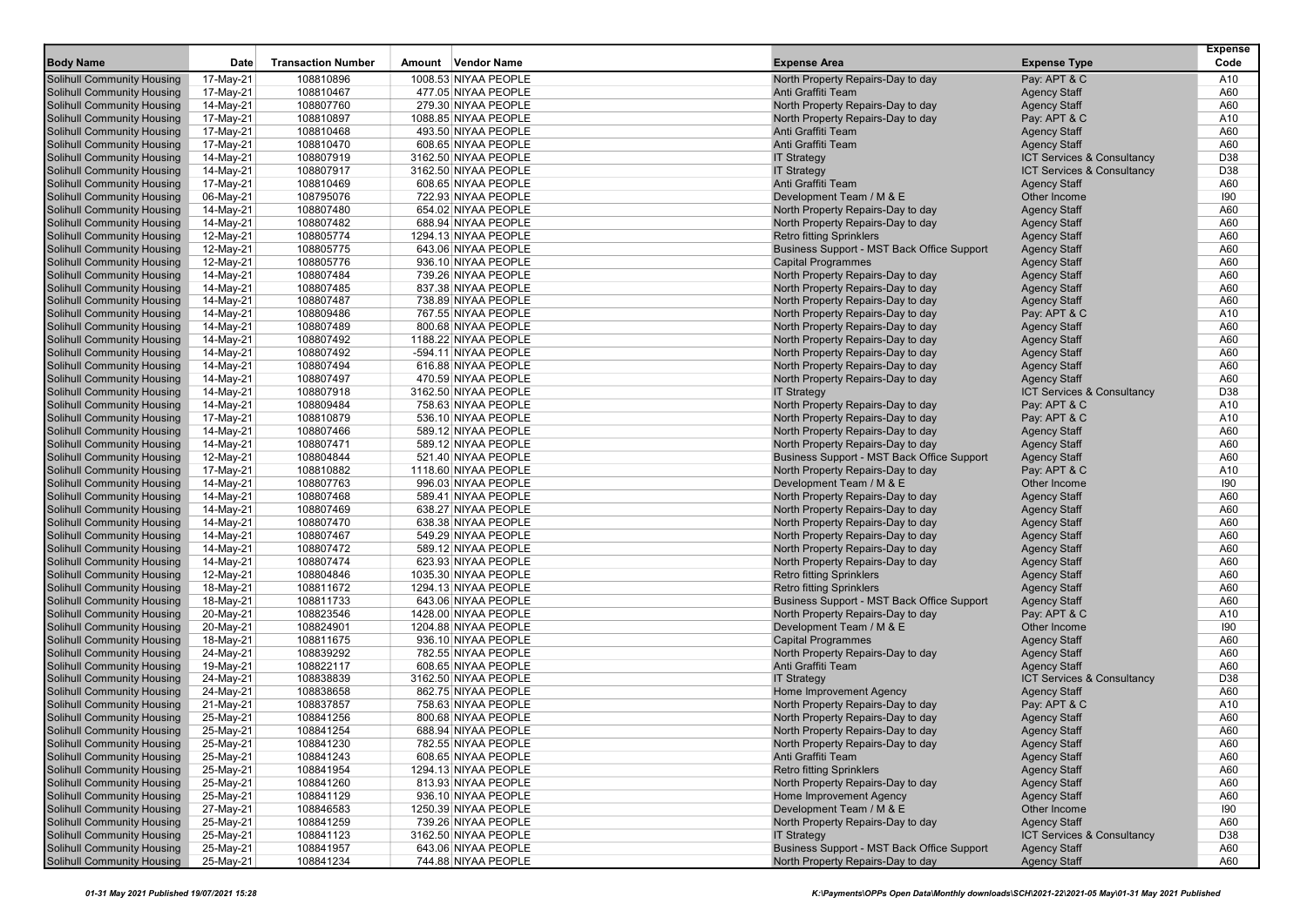|                                   |           |                           |                                               |                                             |                                  | <b>Expense</b>  |
|-----------------------------------|-----------|---------------------------|-----------------------------------------------|---------------------------------------------|----------------------------------|-----------------|
| <b>Body Name</b>                  | Date      | <b>Transaction Number</b> | Amount Vendor Name                            | <b>Expense Area</b>                         | <b>Expense Type</b>              | Code            |
| <b>Solihull Community Housing</b> | 25-May-21 | 108841237                 | 748.88 NIYAA PEOPLE                           | North Property Repairs-Day to day           | <b>Agency Staff</b>              | A60             |
| <b>Solihull Community Housing</b> | 01-May-21 | 108845594                 | 394.03 OAKLEAF COMMERCIAL SERVICES LTD        | North Property Repairs-Voids                | Voids                            | <b>B38</b>      |
| <b>Solihull Community Housing</b> | 01-May-21 | 108845595                 | 855.04 OAKLEAF COMMERCIAL SERVICES LTD        | North Property Repairs-Voids                | Voids                            | <b>B38</b>      |
| <b>Solihull Community Housing</b> | 05-May-21 | 108792471                 | 213.91 OASIS UK LTD                           | <b>Endeavour House</b>                      | <b>File Storage</b>              | D <sub>26</sub> |
| <b>Solihull Community Housing</b> | 05-May-21 | 108794419                 | 1870.00 OCEAN MEDIA GROUP LTD                 | <b>Central Administration</b>               | <b>Conference Costs</b>          | D <sub>56</sub> |
| <b>Solihull Community Housing</b> | 01-May-21 | 108811167                 | 245.74 OPENVIEW SECURITY SOLUTIONS LTD        | <b>Mechanical &amp; Electrical</b>          | <b>Rev Contractor Payments</b>   | <b>B71</b>      |
| <b>Solihull Community Housing</b> | 01-May-21 | 108811172                 | 245.74 OPENVIEW SECURITY SOLUTIONS LTD        | <b>Mechanical &amp; Electrical</b>          | <b>Rev Contractor Payments</b>   | <b>B71</b>      |
| <b>Solihull Community Housing</b> | 01-May-21 | 108811179                 | 245.74 OPENVIEW SECURITY SOLUTIONS LTD        | <b>Mechanical &amp; Electrical</b>          | <b>Rev Contractor Payments</b>   | <b>B71</b>      |
| <b>Solihull Community Housing</b> | 01-May-21 | 108811186                 | 245.74 OPENVIEW SECURITY SOLUTIONS LTD        | <b>Mechanical &amp; Electrical</b>          | <b>Rev Contractor Payments</b>   | <b>B71</b>      |
| <b>Solihull Community Housing</b> | 01-May-21 | 108811197                 | 245.74 OPENVIEW SECURITY SOLUTIONS LTD        | North Property Repairs-Day to day           | <b>Internal Works</b>            | <b>B31</b>      |
| <b>Solihull Community Housing</b> | 01-May-21 | 108811207                 | 245.74 OPENVIEW SECURITY SOLUTIONS LTD        | <b>Mechanical &amp; Electrical</b>          | <b>Rev Contractor Payments</b>   | <b>B71</b>      |
| <b>Solihull Community Housing</b> | 01-May-21 | 108796722                 | 409.61 ORBIS PROTECT LIMITED                  | North Property Repairs-Voids                | Voids                            | <b>B38</b>      |
| <b>Solihull Community Housing</b> | 01-May-21 | 108796730                 | 534.65 ORBIS PROTECT LIMITED                  | North Property Repairs-Voids                | Voids                            | <b>B38</b>      |
| <b>Solihull Community Housing</b> | 01-May-21 | 108796731                 | 362.72 ORBIS PROTECT LIMITED                  | North Property Repairs-Voids                | Voids                            | <b>B38</b>      |
| <b>Solihull Community Housing</b> | 01-May-21 | 108796733                 | 253.31 ORBIS PROTECT LIMITED                  | North Property Repairs-Voids                | Voids                            | <b>B38</b>      |
| <b>Solihull Community Housing</b> | 01-May-21 | 108796734                 | 369.79 ORBIS PROTECT LIMITED                  | North Property Repairs-Voids                | Voids                            | <b>B38</b>      |
| <b>Solihull Community Housing</b> | 01-May-21 | 108796736                 | 268.94 ORBIS PROTECT LIMITED                  | North Property Repairs-Voids                | Voids                            | <b>B38</b>      |
| <b>Solihull Community Housing</b> | 01-May-21 | 108796745                 | 300.20 ORBIS PROTECT LIMITED                  | North Property Repairs-Voids                | Voids                            | <b>B38</b>      |
| <b>Solihull Community Housing</b> | 01-May-21 | 108796750                 | 441.39 ORBIS PROTECT LIMITED                  | North Property Repairs-Voids                | Voids                            | <b>B38</b>      |
| <b>Solihull Community Housing</b> | 01-May-21 | 108796756                 | 300.20 ORBIS PROTECT LIMITED                  | North Property Repairs-Voids                | <b>Voids</b>                     | <b>B38</b>      |
| <b>Solihull Community Housing</b> | 01-May-21 | 108796757                 | 371.31 ORBIS PROTECT LIMITED                  | North Property Repairs-Voids                | Voids                            | <b>B38</b>      |
| <b>Solihull Community Housing</b> | 01-May-21 | 108796758                 | 456.50 ORBIS PROTECT LIMITED                  | North Property Repairs-Voids                | Voids                            | <b>B38</b>      |
| <b>Solihull Community Housing</b> | 01-May-21 | 108796759                 | 331.46 ORBIS PROTECT LIMITED                  | North Property Repairs-Voids                | Voids                            | <b>B38</b>      |
| <b>Solihull Community Housing</b> | 01-May-21 | 108796761                 | 331.46 ORBIS PROTECT LIMITED                  | <b>North Property Repairs-Voids</b>         | Voids                            | <b>B38</b>      |
| <b>Solihull Community Housing</b> | 01-May-21 | 108796763                 | 383.03 ORBIS PROTECT LIMITED                  | North Property Repairs-Voids                | <b>Voids</b>                     | <b>B38</b>      |
| <b>Solihull Community Housing</b> | 01-May-21 | 108796768                 | 361.23 ORBIS PROTECT LIMITED                  | <b>North Property Repairs-Voids</b>         | Voids                            | <b>B38</b>      |
| <b>Solihull Community Housing</b> | 01-May-21 | 108796778                 | 234.60 ORBIS PROTECT LIMITED                  | <b>North Property Repairs-Voids</b>         | <b>Voids</b>                     | <b>B38</b>      |
| <b>Solihull Community Housing</b> | 01-May-21 | 108796782                 | 237.68 ORBIS PROTECT LIMITED                  | North Property Repairs-Voids                | Voids                            | <b>B38</b>      |
| <b>Solihull Community Housing</b> | 14-May-21 | 108807478                 | 580.23 ORBIS PROTECT LIMITED                  | Ipswich House                               | Cleaning                         | <b>B50</b>      |
| <b>Solihull Community Housing</b> | 06-May-21 | 108794620                 | 2760.00 ORBIS PROTECT LIMITED                 | <b>Call Centre</b>                          | Other Fees & Charges             | D <sub>59</sub> |
| <b>Solihull Community Housing</b> | 11-May-21 | 108840932                 | 2189.35 P K HYGIENE SERVICES LTD              | North Property Repairs-Voids                | Voids                            | <b>B38</b>      |
| <b>Solihull Community Housing</b> | 21-May-21 | 108840933                 | 1619.60 P K HYGIENE SERVICES LTD              | North Property Repairs-Voids                | Voids                            | <b>B38</b>      |
| <b>Solihull Community Housing</b> | 11-May-21 | 108846716                 | 6979.21 PACE PETROLEUM LTD                    | Stores-Stores and delivery                  | <b>Stocks</b>                    | R <sub>10</sub> |
| <b>Solihull Community Housing</b> | 12-May-21 | 108804965                 | 875.00 PARTRIDGE HOMES                        | <b>Syrian Family Properties</b>             | Rents                            | <b>B22</b>      |
| <b>Solihull Community Housing</b> | 12-May-21 | 108804956                 | 270.00 PENNYCUICK COLLINS                     | Private Sector - Disabled Facilities Grants | <b>Contractor Payments</b>       | <b>B70</b>      |
| <b>Solihull Community Housing</b> | 20-May-21 | 108824628                 | 247.00 PICTURE TEAM                           | Customer, Communication & Information Team  | <b>Other Communication Costs</b> | D49             |
| <b>Solihull Community Housing</b> | 14-May-21 | 108809476                 | 1238.93 QUADIENT                              | <b>Endeavour House</b>                      | Postages                         | D <sub>21</sub> |
| <b>Solihull Community Housing</b> | 01-May-21 | 108801878                 | 17330.42 R J HARTWELL LTD                     | Tarmac & Resurfacing Works                  | <b>Contractor Payments</b>       | <b>B70</b>      |
| <b>Solihull Community Housing</b> | 01-May-21 | 108801879                 | 12605.20 R J HARTWELL LTD                     | <b>Tarmac &amp; Resurfacing Works</b>       | <b>Contractor Payments</b>       | <b>B70</b>      |
| <b>Solihull Community Housing</b> | 01-May-21 | 108801880                 | 11087.70 R J HARTWELL LTD                     | <b>Tarmac &amp; Resurfacing Works</b>       | <b>Contractor Payments</b>       | <b>B70</b>      |
| <b>Solihull Community Housing</b> | 01-May-21 | 108826878                 | 6399.26 R S MILLER ROOFING(WOLVERHAMPTON) LTD | <b>Pitched Re-roofing</b>                   | <b>Contractor Payments</b>       | <b>B70</b>      |
| <b>Solihull Community Housing</b> | 01-May-21 | 108826878                 | 6061.26 R S MILLER ROOFING(WOLVERHAMPTON) LTD | Pitched Re-roofing                          | <b>Contractor Payments</b>       | <b>B70</b>      |
| <b>Solihull Community Housing</b> | 01-May-21 | 108826878                 | 7351.66 R S MILLER ROOFING(WOLVERHAMPTON) LTD | <b>Pitched Re-roofing</b>                   | <b>Contractor Payments</b>       | <b>B70</b>      |
| <b>Solihull Community Housing</b> | 01-May-21 | 108826878                 | 6734.40 R S MILLER ROOFING(WOLVERHAMPTON) LTD | <b>Pitched Re-roofing</b>                   | <b>Contractor Payments</b>       | <b>B70</b>      |
| <b>Solihull Community Housing</b> | 01-May-21 | 108826878                 | 5343.44 R S MILLER ROOFING(WOLVERHAMPTON) LTD | Pitched Re-roofing                          | <b>Contractor Payments</b>       | <b>B70</b>      |
| <b>Solihull Community Housing</b> | 01-May-21 | 108826878                 | 5343.44 R S MILLER ROOFING(WOLVERHAMPTON) LTD | <b>Pitched Re-roofing</b>                   | <b>Contractor Payments</b>       | <b>B70</b>      |
| Solihull Community Housing        | 01-May-21 | 108826878                 | 3957.84 R S MILLER ROOFING(WOLVERHAMPTON) LTD | Pitched Re-roofing                          | <b>Contractor Payments</b>       | <b>B70</b>      |
| <b>Solihull Community Housing</b> | 01-May-21 | 108826878                 | 3957.84 R S MILLER ROOFING(WOLVERHAMPTON) LTD | <b>Pitched Re-roofing</b>                   | <b>Contractor Payments</b>       | <b>B70</b>      |
| <b>Solihull Community Housing</b> | 01-May-21 | 108826878                 | 5343.44 R S MILLER ROOFING(WOLVERHAMPTON) LTD | <b>Pitched Re-roofing</b>                   | <b>Contractor Payments</b>       | <b>B70</b>      |
| <b>Solihull Community Housing</b> | 04-May-21 | 108790159                 | 250.00 RAPIDE COMMUNICATION LIMITED           | North Property Repairs-Day to day           | <b>Materials</b>                 | D <sub>13</sub> |
| <b>Solihull Community Housing</b> | 04-May-21 | 108790178                 | 1715.25 REDACTED PERSONAL INFORMATION         | Housing Aid & Homelessness                  | <b>Tenant Medicals</b>           | D63             |
| <b>Solihull Community Housing</b> | 27-May-21 | 108846580                 | 4038.84 REDACTED PERSONAL INFORMATION         | <b>Private Sector Leasing</b>               | Rents                            | <b>B22</b>      |
| <b>Solihull Community Housing</b> | 12-May-21 | 108804963                 | 4038.84 REDACTED PERSONAL INFORMATION         | <b>Private Sector Leasing</b>               | Rents                            | <b>B22</b>      |
| <b>Solihull Community Housing</b> | 10-May-21 | 108800646                 | 1745.73 REDACTED PERSONAL INFORMATION         | Movement Incentive Scheme                   | <b>Other Building Costs</b>      | <b>B39</b>      |
| <b>Solihull Community Housing</b> | 10-May-21 | 108800606                 | 4038.84 REDACTED PERSONAL INFORMATION         | <b>Private Sector Leasing</b>               | Rents                            | <b>B22</b>      |
| <b>Solihull Community Housing</b> | 25-May-21 | 108840830                 | 3750.00 REDACTED PERSONAL INFORMATION         | <b>Syrian Family Properties</b>             | Rents                            | <b>B22</b>      |
| <b>Solihull Community Housing</b> | 27-May-21 | 108846574                 | 4038.84 REDACTED PERSONAL INFORMATION         | <b>Private Sector Leasing</b>               | Rents                            | <b>B22</b>      |
| <b>Solihull Community Housing</b> | 05-May-21 | 108794428                 | 10000.00 REDACTED PERSONAL INFORMATION        | Private Sector - Disabled Facilities Grants | <b>Contractor Payments</b>       | <b>B70</b>      |
| <b>Solihull Community Housing</b> | 12-May-21 | 108805723                 | 3739.84 REDACTED PERSONAL INFORMATION         | <b>Private Sector Leasing</b>               | Rents                            | <b>B22</b>      |
| <b>Solihull Community Housing</b> | 05-May-21 | 108794433                 | 10000.00 REDACTED PERSONAL INFORMATION        | Private Sector - Disabled Facilities Grants | <b>Contractor Payments</b>       | <b>B70</b>      |
| <b>Solihull Community Housing</b> | 05-May-21 | 108794427                 | 6013.00 REDACTED PERSONAL INFORMATION         | Private Sector - Disabled Facilities Grants | <b>Contractor Payments</b>       | B70             |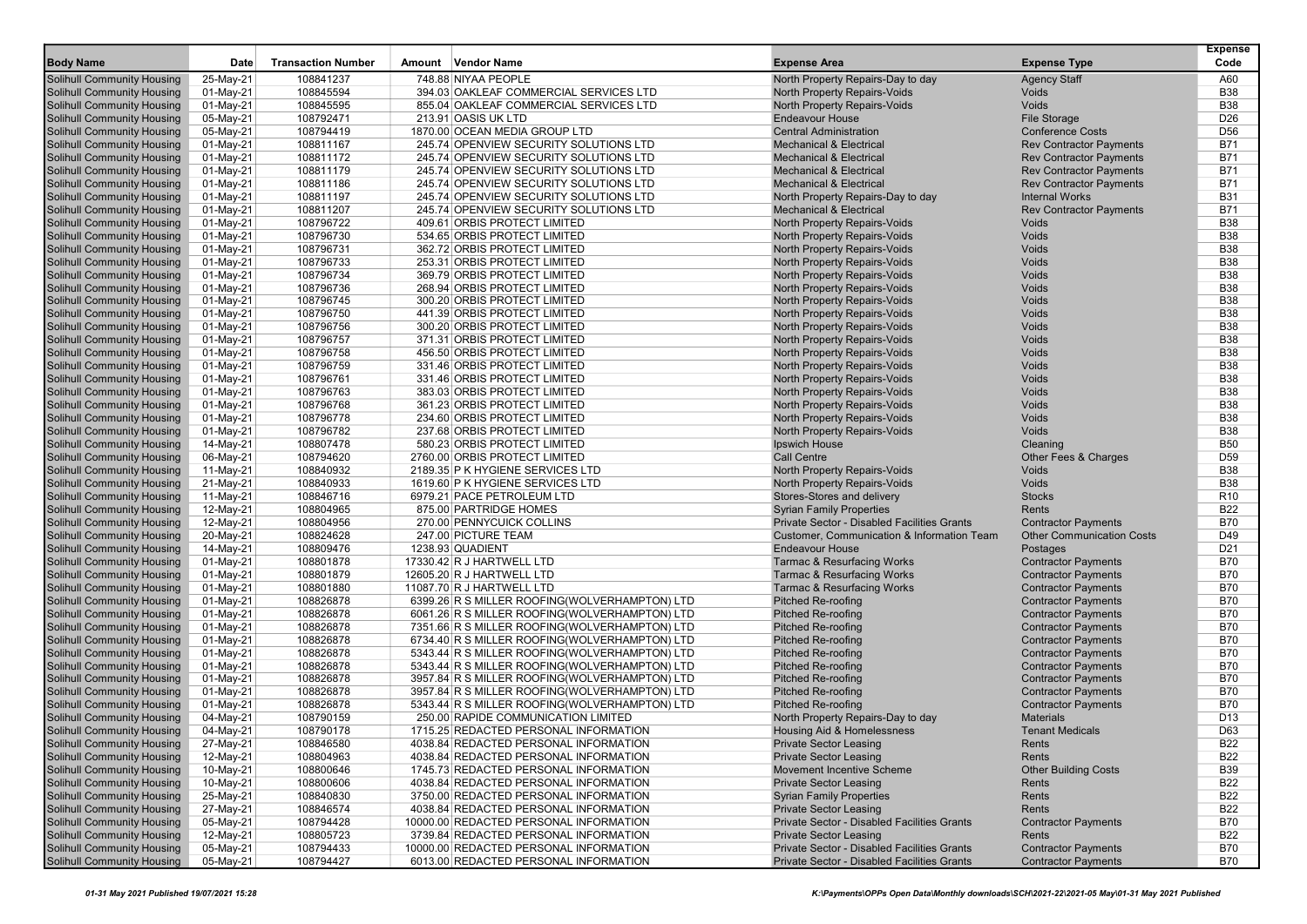| <b>Body Name</b>                                                       | Date                   | <b>Transaction Number</b> | Amount Vendor Name                                                 | <b>Expense Area</b>                                                  | <b>Expense Type</b>                    | <b>Expense</b><br>Code   |
|------------------------------------------------------------------------|------------------------|---------------------------|--------------------------------------------------------------------|----------------------------------------------------------------------|----------------------------------------|--------------------------|
| <b>Solihull Community Housing</b>                                      | 05-May-21              | 108794426                 | 10000.00 REDACTED PERSONAL INFORMATION                             | Private Sector - Disabled Facilities Grants                          | <b>Contractor Payments</b>             | <b>B70</b>               |
| <b>Solihull Community Housing</b>                                      | 24-May-21              | 108838838                 | 4338.10 REDACTED PERSONAL INFORMATION                              | <b>Private Sector Leasing</b>                                        | Rents                                  | <b>B22</b>               |
| <b>Solihull Community Housing</b>                                      | 06-May-21              | 108795063                 | 1466.67 REDWINGS LODGE                                             | <b>Housing Aid &amp; Homelessness</b>                                | <b>B&amp;B</b> Accommodation           | <b>B23</b>               |
| <b>Solihull Community Housing</b>                                      | 14-May-21              | 108807464                 | 1666.67 REDWINGS LODGE                                             | Housing Aid & Homelessness                                           | <b>B&amp;B Accommodation</b>           | <b>B23</b>               |
| <b>Solihull Community Housing</b>                                      | 27-May-21              | 108845630                 | 1800.00 REDWINGS LODGE                                             | Housing Aid & Homelessness                                           | <b>B&amp;B Accommodation</b>           | <b>B23</b>               |
| Solihull Community Housing                                             | 04-May-21              | 108789970                 | 351.23 REED                                                        | <b>Call Centre</b>                                                   | <b>Agency Staff</b>                    | A60                      |
| <b>Solihull Community Housing</b>                                      | 04-May-21              | 108789973                 | 593.18 REED                                                        | <b>Call Centre</b>                                                   | <b>Agency Staff</b>                    | A60                      |
| <b>Solihull Community Housing</b>                                      | 12-May-21              | 108805734                 | 351.23 REED                                                        | <b>Call Centre</b>                                                   | <b>Agency Staff</b>                    | A60                      |
| <b>Solihull Community Housing</b>                                      | 12-May-21              | 108805735                 | 468.30 REED                                                        | <b>Call Centre</b>                                                   | <b>Agency Staff</b>                    | A60                      |
| <b>Solihull Community Housing</b>                                      | 12-May-21              | 108805738                 | 585.38 REED                                                        | <b>Call Centre</b>                                                   | <b>Agency Staff</b>                    | A60                      |
| <b>Solihull Community Housing</b>                                      | 18-May-21              | 108811478                 | 468.30 REED                                                        | <b>Call Centre</b>                                                   | <b>Agency Staff</b>                    | A60                      |
| <b>Solihull Community Housing</b>                                      | 18-May-21              | 108811502                 | 468.30 REED                                                        | <b>Call Centre</b>                                                   | <b>Agency Staff</b>                    | A60                      |
| <b>Solihull Community Housing</b>                                      | 24-May-21              | 108838649                 | 296.59 REED                                                        | <b>Call Centre</b>                                                   | <b>Agency Staff</b>                    | A60                      |
| <b>Solihull Community Housing</b>                                      | 24-May-21              | 108838650                 | 468.30 REED                                                        | <b>Call Centre</b>                                                   | <b>Agency Staff</b>                    | A60                      |
| <b>Solihull Community Housing</b>                                      | 24-May-21              | 108838651                 | 585.38 REED                                                        | <b>Call Centre</b>                                                   | <b>Agency Staff</b>                    | A60                      |
| <b>Solihull Community Housing</b>                                      | 14-May-21              | 108809478                 | 1071.00 RESOURCE PRINT SOLUTIONS                                   | Customer, Communication & Information Team                           | Printing                               | D80                      |
| <b>Solihull Community Housing</b>                                      | 20-May-21              | 108827505                 | 5457.00 RESOURCE PRINT SOLUTIONS                                   | <b>Central Administration</b>                                        | <b>Professional Fees</b>               | D <sub>50</sub>          |
| <b>Solihull Community Housing</b>                                      | 07-May-21              | 108798071                 | 600.00 RG+P                                                        | New Build - Faulkner Road                                            | <b>Contractor Payments</b>             | <b>B70</b>               |
| <b>Solihull Community Housing</b>                                      | 07-May-21              | 108798068                 | 600.00 RG+P                                                        | New Build - Brackleys Way                                            | <b>Contractor Payments</b>             | <b>B70</b>               |
| <b>Solihull Community Housing</b>                                      | 20-May-21              | 108824593                 | 245.00 RG+P                                                        | <b>Feasibility Works</b>                                             | <b>Contractor Payments</b>             | <b>B70</b>               |
| <b>Solihull Community Housing</b>                                      | 26-May-21              | 108844568                 | 4394.08 ROYAL MAIL                                                 | <b>Endeavour House</b>                                               | Postages                               | D <sub>21</sub>          |
| <b>Solihull Community Housing</b>                                      | 05-May-21              | 108792998                 | 1535.38 ROYAL MAIL                                                 | <b>Endeavour House</b>                                               | Postages                               | D <sub>21</sub>          |
| <b>Solihull Community Housing</b>                                      | 28-May-21              | 108847667                 | 1532.97 ROYAL MAIL                                                 | <b>Endeavour House</b>                                               | Postages                               | D <sub>21</sub>          |
| <b>Solihull Community Housing</b>                                      | 28-May-21              | 108847916                 | 15000.00 RSM UK TAX & ACCOUNTING LTD                               | <b>SMBC Support Services</b>                                         | <b>Audit Fees</b>                      | D <sub>51</sub>          |
| <b>Solihull Community Housing</b>                                      | 10-May-21              | 108800711<br>108800714    | 309.39 SCREWFIX DIRECT                                             | Stores-Stores and delivery                                           | <b>Stocks</b>                          | R <sub>10</sub>          |
| Solihull Community Housing                                             | 10-May-21              |                           | -309.39 SCREWFIX DIRECT                                            | Stores-Stores and delivery                                           | <b>Stocks</b><br><b>Internal Works</b> | R <sub>10</sub>          |
| <b>Solihull Community Housing</b>                                      | 01-May-21              | 108840791<br>108789965    | 244.20 SGS UNITED KINGDOM LTD<br>450.00 SOLIHULL COMMUNITY HOUSING | North Property Repairs-Day to day<br>Homelessness                    |                                        | <b>B31</b><br><b>B11</b> |
| <b>Solihull Community Housing</b><br><b>Solihull Community Housing</b> | 04-May-21<br>04-May-21 | 108789965                 | 8.40 SOLIHULL COMMUNITY HOUSING                                    | <b>Private Sector Leasing</b>                                        | Electricity<br><b>Other Works</b>      | <b>B32</b>               |
| <b>Solihull Community Housing</b>                                      | 10-May-21              | 108800648                 | 254.27 SOLIHULL MBC                                                | <b>Movement Incentive Scheme</b>                                     | <b>Other Building Costs</b>            | <b>B39</b>               |
| <b>Solihull Community Housing</b>                                      | 17-May-21              | 108811418                 | 3096.00 SOLIHULL METROPOLITAN BOROUGH COUNCIL                      | <b>Retro fitting Sprinklers</b>                                      | <b>Contractor Payments</b>             | <b>B70</b>               |
| <b>Solihull Community Housing</b>                                      | 17-May-21              | 108811418                 | 3888.00 SOLIHULL METROPOLITAN BOROUGH COUNCIL                      | <b>Retro fitting Sprinklers</b>                                      | <b>Contractor Payments</b>             | <b>B70</b>               |
| <b>Solihull Community Housing</b>                                      | 17-May-21              | 108811418                 | 3888.00 SOLIHULL METROPOLITAN BOROUGH COUNCIL                      | <b>Retro fitting Sprinklers</b>                                      | <b>Contractor Payments</b>             | <b>B70</b>               |
| <b>Solihull Community Housing</b>                                      | 17-May-21              | 108811418                 | 3744.00 SOLIHULL METROPOLITAN BOROUGH COUNCIL                      | <b>Retro fitting Sprinklers</b>                                      | <b>Contractor Payments</b>             | <b>B70</b>               |
| <b>Solihull Community Housing</b>                                      | 27-May-21              | 108845634                 | 1470.00 SOLIHULL METROPOLITAN BOROUGH COUNCIL                      | <b>Retro fitting Sprinklers</b>                                      | <b>Contractor Payments</b>             | <b>B70</b>               |
| <b>Solihull Community Housing</b>                                      | 04-May-21              | 108790921                 | 775.00 SOLIHULL UNITED REFORMED CHURCH                             | <b>Syrian Family Properties</b>                                      | Rents                                  | <b>B22</b>               |
| <b>Solihull Community Housing</b>                                      | 19-May-21              | 108819035                 | 30717.50 SOPRA STERIA LTD                                          | <b>Completion of Star Survey</b>                                     | <b>Professional Fees</b>               | D <sub>50</sub>          |
| <b>Solihull Community Housing</b>                                      | 19-May-21              | 108819034                 | 44967.49 SOPRA STERIA LTD                                          | <b>Completion of Star Survey</b>                                     | <b>Professional Fees</b>               | D <sub>50</sub>          |
| <b>Solihull Community Housing</b>                                      | 01-May-21              | 108806983                 | 2517.60 SUPRA UK LTD                                               | Stores-Stores and delivery                                           | <b>Stocks</b>                          | R <sub>10</sub>          |
| <b>Solihull Community Housing</b>                                      | 06-May-21              | 108795007                 | 9982.00 THE HOUSING NETWORK                                        | Housing Aid & Homelessness                                           | <b>B&amp;B Accommodation</b>           | <b>B23</b>               |
| <b>Solihull Community Housing</b>                                      | 06-May-21              | 108795008                 | 17860.00 THE HOUSING NETWORK                                       | Housing Aid & Homelessness                                           | <b>B&amp;B Accommodation</b>           | <b>B23</b>               |
| <b>Solihull Community Housing</b>                                      | 06-May-21              | 108795008                 | -8930.00 THE HOUSING NETWORK                                       | Housing Aid & Homelessness                                           | <b>B&amp;B Accommodation</b>           | <b>B23</b>               |
| <b>Solihull Community Housing</b>                                      | 14-May-21              | 108807476                 | 24133.68 THE HOUSING OMBUDSMAN                                     | <b>Completion of Star Survey</b>                                     | <b>Grants &amp; Subscriptions</b>      | D92                      |
| <b>Solihull Community Housing</b>                                      | 05-May-21              | 108794410                 | 1072.50 THE OYSTER PARTNERSHIP LTD                                 | Housing Aid & Homelessness                                           | <b>Agency Staff</b>                    | A60                      |
| <b>Solihull Community Housing</b>                                      | 17-May-21              | 108811251                 | 887.40 THE OYSTER PARTNERSHIP LTD                                  | Housing Aid & Homelessness                                           | <b>Agency Staff</b>                    | A60                      |
| <b>Solihull Community Housing</b>                                      | 25-May-21              | 108840829                 | 825.00 TOUCHWOOD LETTINGS                                          | <b>Syrian Family Properties</b>                                      | Rents                                  | <b>B22</b>               |
| <b>Solihull Community Housing</b>                                      | 10-May-21              | 108800625                 | 598.50 TSG UK SOLUTIONS LTD                                        | Business Support - MST Back Office Support                           | Tools                                  | D <sub>16</sub>          |
| <b>Solihull Community Housing</b>                                      | 26-May-21              | 108844567                 | 745.00 TSG UK SOLUTIONS LTD                                        | Business Support - MST Back Office Support                           | <b>Tools</b>                           | D <sub>16</sub>          |
| <b>Solihull Community Housing</b>                                      | 01-May-21              | 108840937                 | 764.85 TYRER BUILDING CONTRACTORS                                  | <b>Private Sector Leasing</b>                                        | <b>Internal Works</b>                  | <b>B31</b>               |
| <b>Solihull Community Housing</b>                                      | 07-May-21              | 108840941                 | 4484.74 TYRER BUILDING CONTRACTORS                                 | <b>Public Sector - Major Adaptations</b>                             | <b>Contractor Payments</b>             | <b>B70</b>               |
| <b>Solihull Community Housing</b>                                      | 18-May-21              | 108812203                 | 2365.69 UTILITA ENERGY LTD                                         | Homelessness                                                         | Gas                                    | <b>B10</b>               |
| <b>Solihull Community Housing</b>                                      | 27-May-21              | 108845627                 | 264.31 UTILITA ENERGY LTD                                          | Homelessness                                                         | Gas                                    | <b>B10</b>               |
| <b>Solihull Community Housing</b>                                      | 18-May-21              | 108812212                 | 294.87 UTILITA ENERGY LTD                                          | Homelessness                                                         | Gas                                    | <b>B10</b>               |
| <b>Solihull Community Housing</b><br><b>Solihull Community Housing</b> | 12-May-21              | 108805718                 | 1206.72 WATER PLUS LTD                                             | Business Support - MST Back Office Support<br><b>Endeavour House</b> | Water<br>Water                         | <b>B12</b>               |
| <b>Solihull Community Housing</b>                                      | 17-May-21<br>10-May-21 | 108810877<br>108800652    | 361.82 WATER PLUS LTD<br>2166.54 WATERLOGIC GB LTD                 | <b>Endeavour House</b>                                               | <b>Other Premises Costs</b>            | <b>B12</b><br><b>B90</b> |
| <b>Solihull Community Housing</b>                                      | 01-May-21              | 108796710                 | 850.00 WATES CONSTRUCTION LTD                                      | <b>Cyclical Maintenance</b>                                          | <b>Contractor Payments</b>             | <b>B70</b>               |
| <b>Solihull Community Housing</b>                                      | 01-May-21              | 108796711                 | 850.00 WATES CONSTRUCTION LTD                                      | <b>Cyclical Maintenance</b>                                          | <b>Contractor Payments</b>             | <b>B70</b>               |
| <b>Solihull Community Housing</b>                                      | 01-May-21              | 108796712                 | 1110.00 WATES CONSTRUCTION LTD                                     | <b>Cyclical Maintenance</b>                                          | <b>Contractor Payments</b>             | <b>B70</b>               |
| <b>Solihull Community Housing</b>                                      | 01-May-21              | 108796713                 | 2118.93 WATES CONSTRUCTION LTD                                     | <b>Cyclical Maintenance</b>                                          | <b>Contractor Payments</b>             | <b>B70</b>               |
| <b>Solihull Community Housing</b>                                      | 12-May-21              | 108845593                 | 2000.00 WATES CONSTRUCTION LTD                                     | <b>Cyclical Maintenance</b>                                          | <b>Contractor Payments</b>             | <b>B70</b>               |